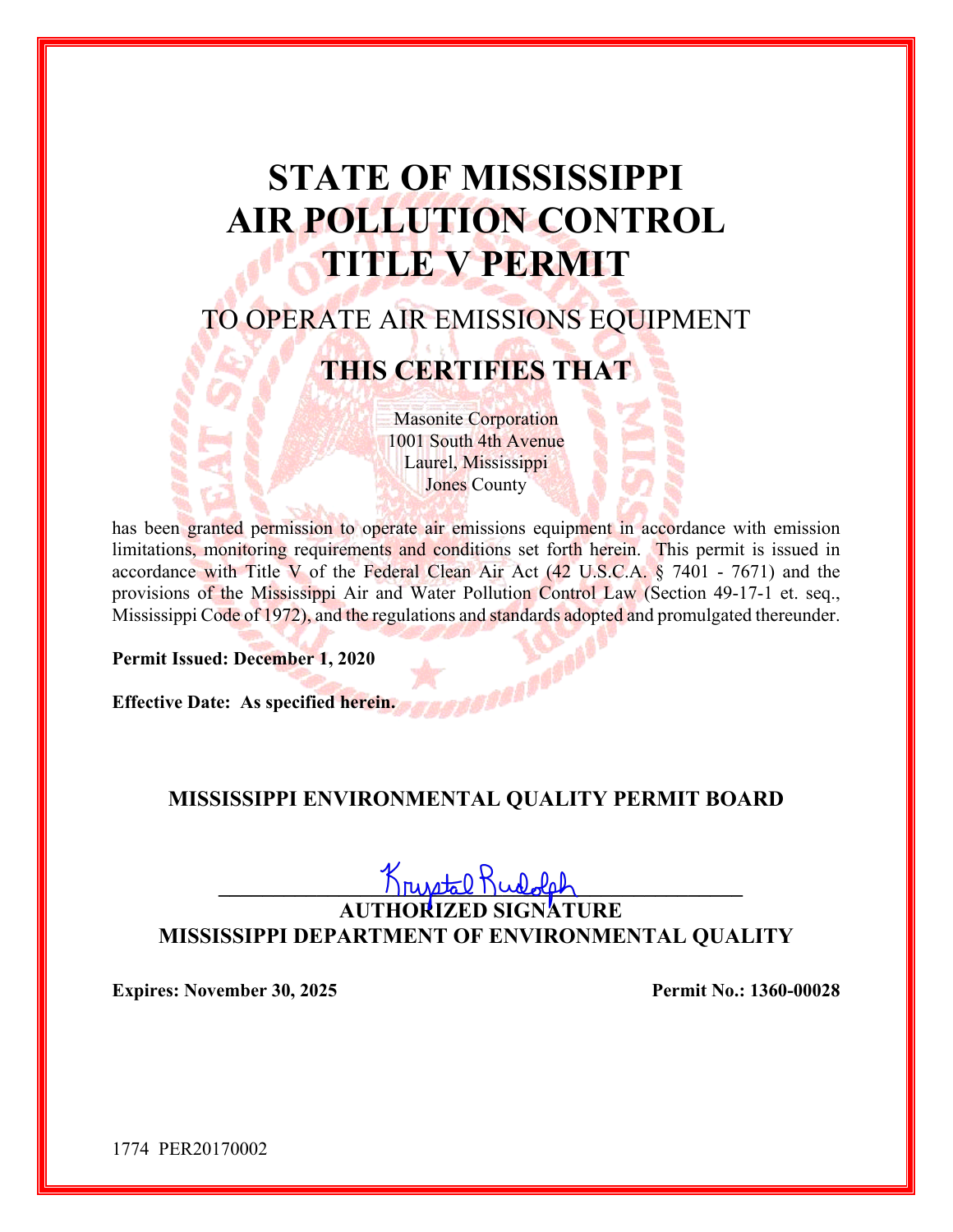# **TABLE OF CONTENTS**

| SECTION 5. MONITORING, RECORDKEEPING & REPORTING REQUIREMENTS36 |  |
|-----------------------------------------------------------------|--|
|                                                                 |  |
|                                                                 |  |
|                                                                 |  |

**APPENDIX B LIST OF REGULATIONS REFERENCED IN THIS PERMIT** 

**APPENDIX C COMPLIANCE ASSURANCE MONITORING PLAN** 

**APPENDIX D ROUTINE CONTROL DEVICE MAINTENANCE EXEMPTION**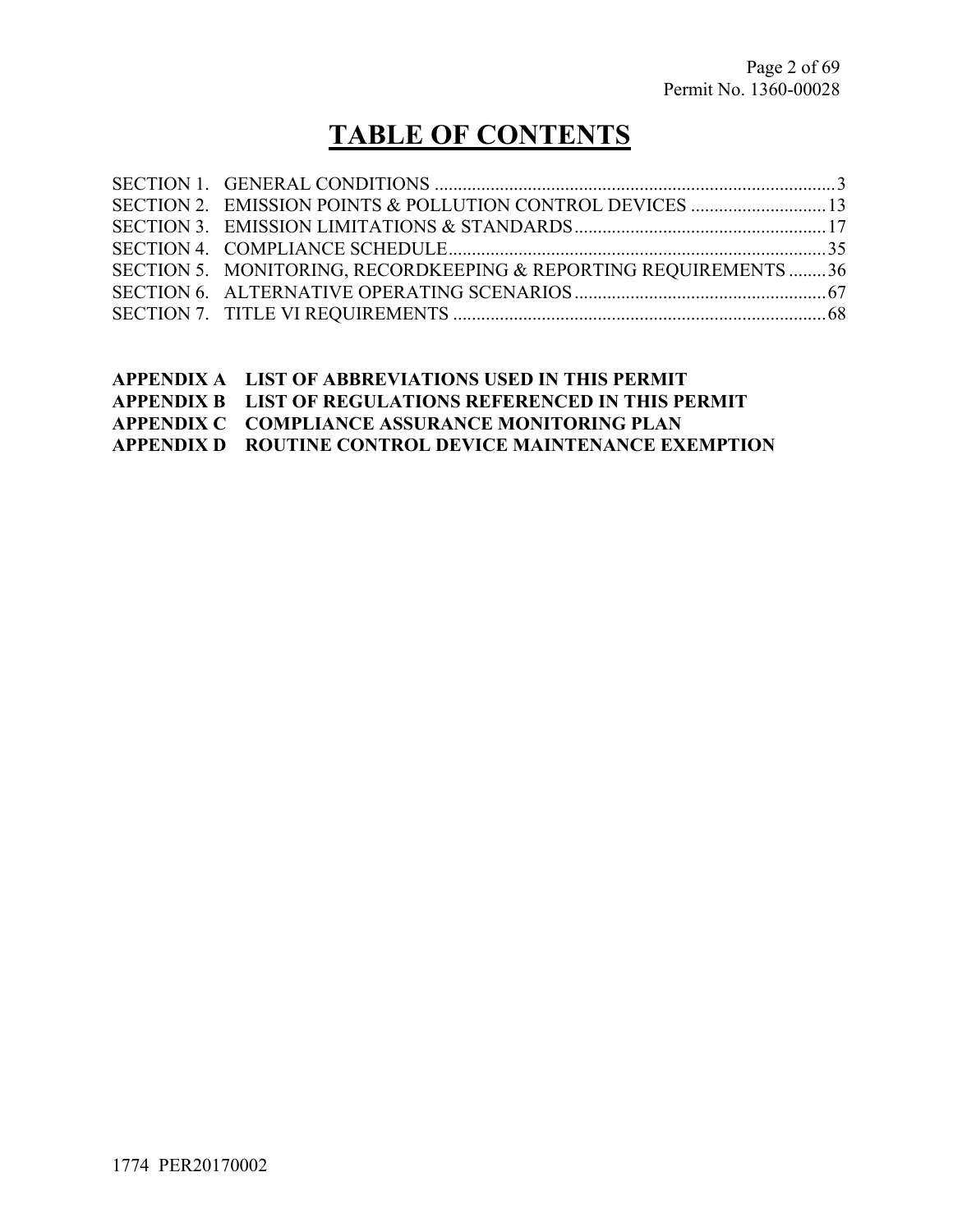# SECTION 1. GENERAL CONDITIONS

1.1 The permittee must comply with all conditions of this permit. Any permit noncompliance constitutes a violation of the Federal Act and is grounds for enforcement action; for permit termination, revocation and reissuance, or modification; or for denial of a permit renewal application.

(Ref.: 11 Miss. Admin. Code Pt. 2, R. 6.3.A(6)(a).)

1.2 It shall not be a defense for a permittee in an enforcement action that it would have been necessary to halt or reduce the permitted activity in order to maintain compliance with the conditions of this permit.

(Ref.: 11 Miss. Admin. Code Pt. 2, R. 6.3.A(6)(b).)

1.3 This permit and/or any part thereof may be modified, revoked, reopened, and reissued, or terminated for cause. The filing of a request by the permittee for a permit modification, revocation and reissuance, or termination, or of a notification of planned changes or anticipated noncompliance does not stay any permit condition.

(Ref.: 11 Miss. Admin. Code Pt. 2, R. 6.3.A(6)(c).)

- 1.4 Prior to its expiration, this permit may be reopened in accordance with the provisions listed below.
	- (a) This permit shall be reopened and revised under any of the following circumstances:
		- (1) Additional applicable requirements under the Federal Act become applicable to a major Title V source with a remaining permit term of 3 or more years. Such a reopening shall be completed no later than 18 months after promulgation of the applicable requirement. No such reopening is required if the effective date of the requirement is later than the date on which the permit is due to expire, unless the original permit or any of its terms and conditions has been extended.
		- (2) Additional requirements (including excess emissions requirements) become applicable to an affected source under the acid rain program. Upon approval by the Administrator, excess emissions offset plans shall be deemed to be incorporated into the permit.
		- (3) The Permit Board or EPA determines that the permit contains a material mistake or that inaccurate statements were made in establishing the emission standards or other terms or conditions of the permit.
		- (4) The Administrator or the Permit Board determines that the permit must be revised or revoked to assure compliance with the applicable requirements.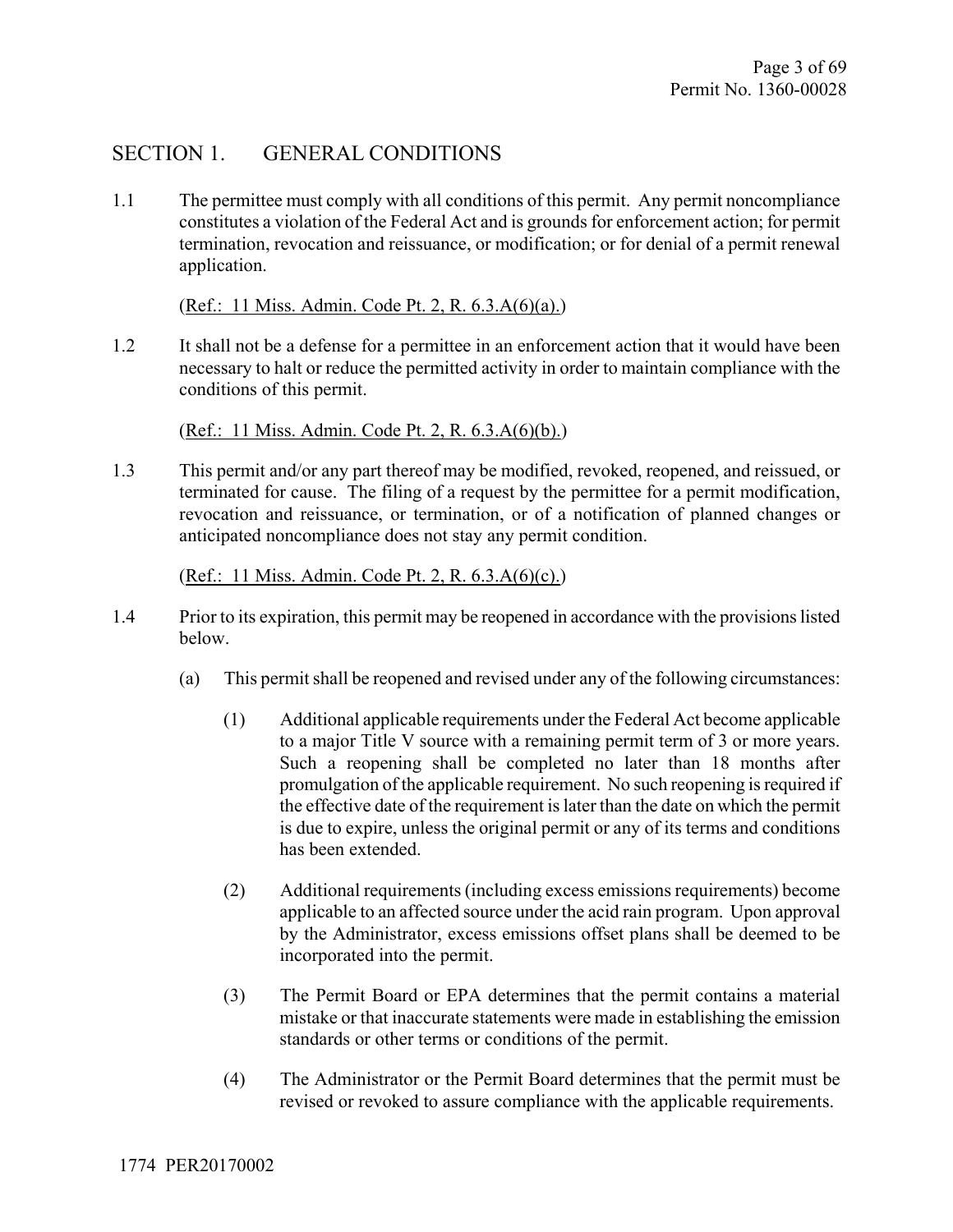- (b) Proceedings to reopen and issue this permit shall follow the same procedures as apply to initial permit issuance and shall only affect those parts of the permit for which cause to reopen exists. Such reopening shall be made as expeditiously as practicable.
- (c) Reopenings shall not be initiated before a notice of such intent is provided to the Title V source by the DEQ at least 30 days in advance of the date that the permit is to be reopened, except that the Permit Board may provide a shorter time period in the case of an emergency.

#### (Ref.: 11 Miss. Admin. Code Pt. 2, R. 6.4.G.)

1.5 The permittee shall furnish to the DEQ within a reasonable time any information the DEQ may request in writing to determine whether cause exists for modifying, revoking and reissuing, or terminating the permit or to determine compliance with the permit. Upon request, the permittee shall also furnish to the DEQ copies of records required to be kept by the permittee or, for information to be confidential, the permittee shall furnish such records to DEQ along with a claim of confidentiality. The permittee may furnish such records directly to the Administrator along with a claim of confidentiality.

#### (Ref.: 11 Miss. Admin. Code Pt. 2, R. 6.3.A(6)(e).)

1.6 This permit does not convey any property rights of any sort, or any exclusive privilege.

(Ref.: 11 Miss. Admin. Code Pt. 2, R. 6.3.A(6)(d).)

1.7 The provisions of this permit are severable. If any provision of this permit, or the application of any provision of this permit to any circumstances, is challenged or held invalid, the validity of the remaining permit provisions and/or portions thereof or their application to other persons or sets of circumstances, shall not be affected thereby.

(Ref.: 11 Miss. Admin. Code Pt. 2, R. 6.3.A(5).)

- 1.8 The permittee shall pay to the DEQ an annual permit fee. The amount of fee shall be determined each year based on the provisions of regulated pollutants for fee purposes and the fee schedule specified in the Commission on Environmental Quality's order which shall be issued in accordance with the procedure outlined in Regulation 11 Miss. Admin. Code Pt. 2, Ch. 6.
	- (a) For purposes of fee assessment and collection, the permittee shall elect for actual or allowable emissions to be used in determining the annual quantity of emissions unless the Commission determines by order that the method chosen by the applicant for calculating actual emissions fails to reasonably represent actual emissions. Actual emissions shall be calculated using emission monitoring data or direct emissions measurements for the pollutant(s); mass balance calculations such as the amounts of the pollutant(s) entering and leaving process equipment and where mass balance calculations can be supported by direct measurement of process parameters,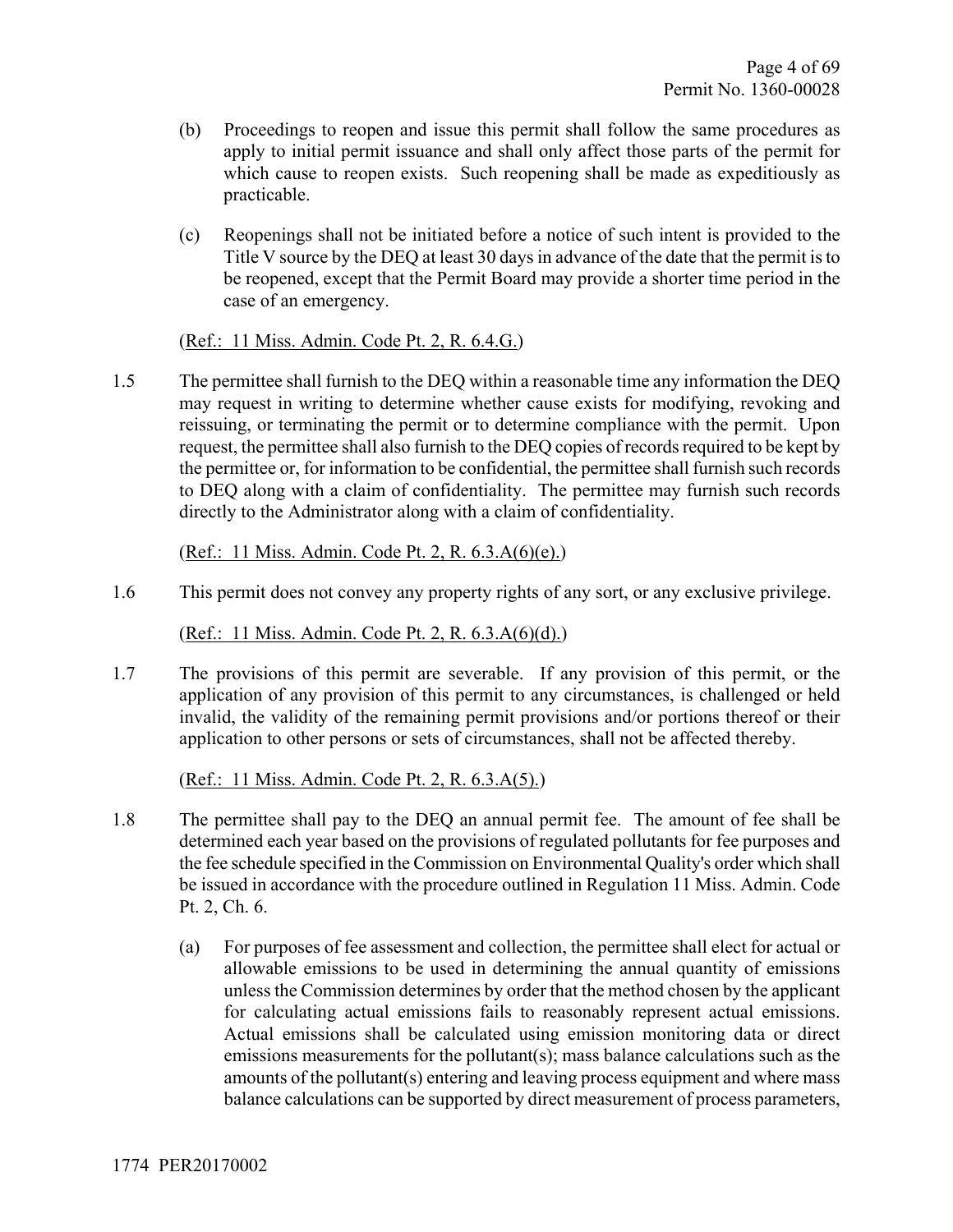such direct measurement data shall be supplied; published emission factors such as those relating release quantities to throughput or equipment type (e.g., air emission factors); or other approaches such as engineering calculations (e.g., estimating volatilization using published mathematical formulas) or best engineering judgments where such judgments are derived from process and/or emission data which supports the estimates of maximum actual emission.

(Ref.: 11 Miss. Admin. Code Pt. 2, R. 6.6.A(2).)

(b) If the Commission determines that there is not sufficient information available on a facility's emissions, the determination of the fee shall be based upon the permitted allowable emissions until such time as an adequate determination of actual emissions is made. Such determination may be made anytime within one year of the submittal of actual emissions data by the permittee.

(Ref.: 11 Miss. Admin. Code Pt. 2, R. 6.6.A(2).)

(c) If at any time within the year the Commission determines that the information submitted by the permittee on actual emissions is insufficient or incorrect, the permittee will be notified of the deficiencies and the adjusted fee schedule. Past due fees from the adjusted fee schedule will be paid on the next scheduled quarterly payment time.

(Ref.: 11 Miss. Admin. Code Pt. 2, R. 6.6.D(2).)

(d) The fee shall be due September 1 of each year. By July 1 of each year, the permittee shall submit an inventory of emissions for the previous year on which the fee is to be assessed. The permittee may elect a quarterly payment method of four (4) equal payments; notification of the election of quarterly payments must be made to the DEQ by the first payment date of September 1. The permittee shall be liable for penalty as prescribed by State Law for failure to pay the fee or quarterly portion thereof by the date due.

(Ref.: 11 Miss. Admin. Code Pt. 2, R. 6.6.D.)

(e) If in disagreement with the calculation or applicability of the Title V permit fee, the permittee may petition the Commission in writing for a hearing in accordance with State Law. Any disputed portion of the fee for which a hearing has been requested will not incur any penalty or interest from and after the receipt by the Commission of the hearing petition.

(Ref.: 11 Miss. Admin. Code Pt. 2, R. 6.6.C.)

1.9 No permit revision shall be required under any approved economic incentives, marketable permits, emissions trading and other similar programs or processes for changes that are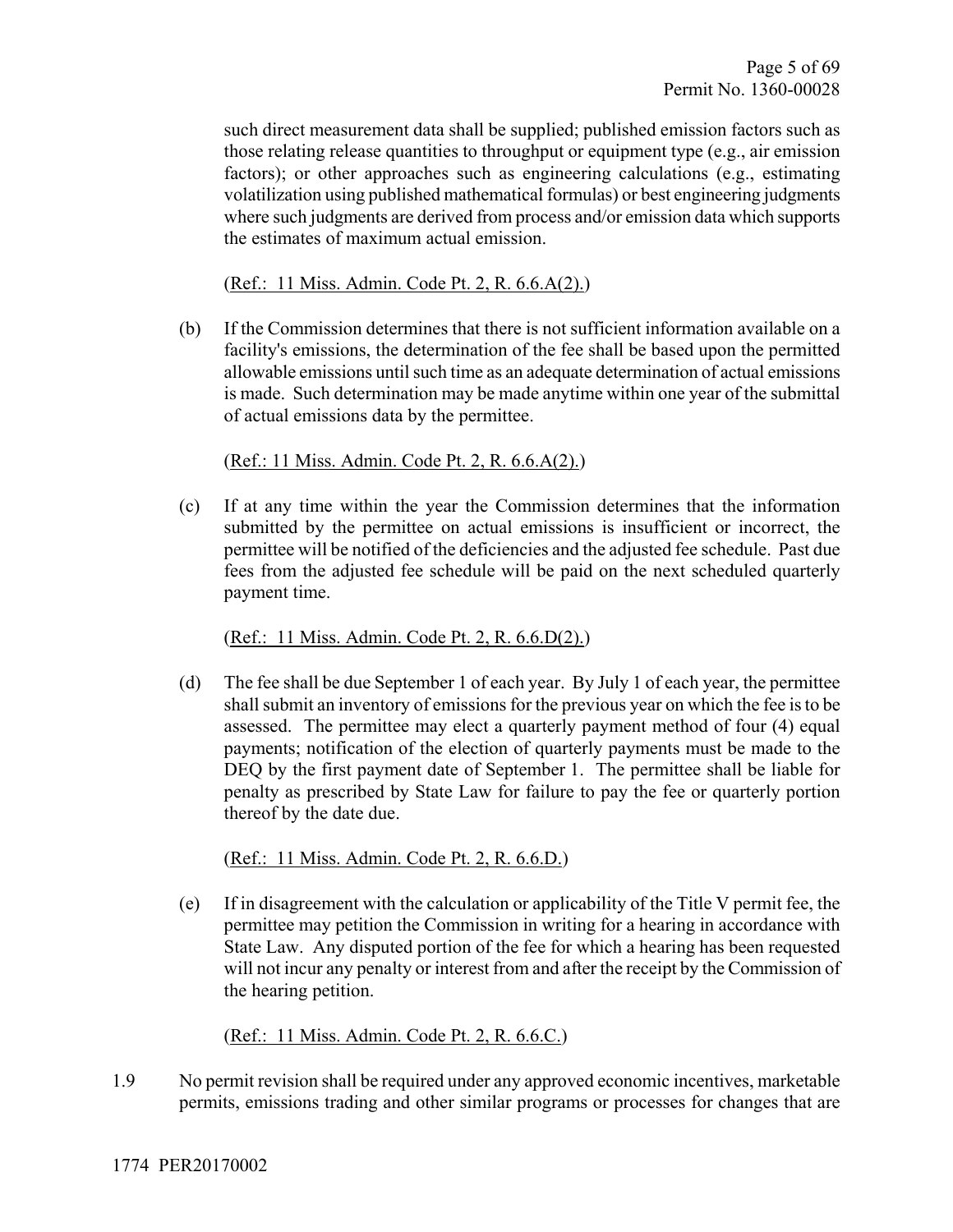provided for in this permit.

(Ref.: 11 Miss. Admin. Code Pt. 2, R. 6.3.A(8).)

1.10 Any document required by this permit to be submitted to the DEQ shall contain a certification by a responsible official that states that, based on information and belief formed after reasonable inquiry, the statements and information in the document are true, accurate, and complete.

(Ref.: 11 Miss. Admin. Code Pt. 2, R. 6.2.E.)

- 1.11 The permittee shall allow the DEQ, or an authorized representative, upon the presentation of credentials and other documents as may be required by law, to perform the following:
	- (a) enter upon the permittee's premises where a Title V source is located or emissionsrelated activity is conducted, or where records must be kept under the conditions of this permit;
	- (b) have access to and copy, at reasonable times, any records that must be kept under the conditions of this permit;
	- (c) inspect at reasonable times any facilities, equipment (including monitoring and air pollution control equipment), practices, or operations regulated or required under the permit; and
	- (d) as authorized by the Federal Act, sample or monitor, at reasonable times, substances or parameters for the purpose of assuring compliance with the permit or applicable requirements.

(Ref.: 11 Miss. Admin. Code Pt. 2, R. 6.3.C(2).)

1.12 Except as otherwise specified or limited herein, the permittee shall have necessary sampling ports and ease of accessibility for any new air pollution control equipment, obtained after May 8, 1970, and vented to the atmosphere.

(Ref.: 11 Miss. Admin. Code Pt. 2, R. 1.3.I(1).)

1.13 Except as otherwise specified or limited herein, the permittee shall provide the necessary sampling ports and ease of accessibility when deemed necessary by the Permit Board for air pollution control equipment that was in existence prior to May 8, 1970.

(Ref.: 11 Miss. Admin. Code Pt. 2, R. 1.3.I(2).)

1.14 Compliance with the conditions of this permit shall be deemed compliance with any applicable requirements as of the date of permit issuance where such applicable requirements are included and are specifically identified in the permit or where the permit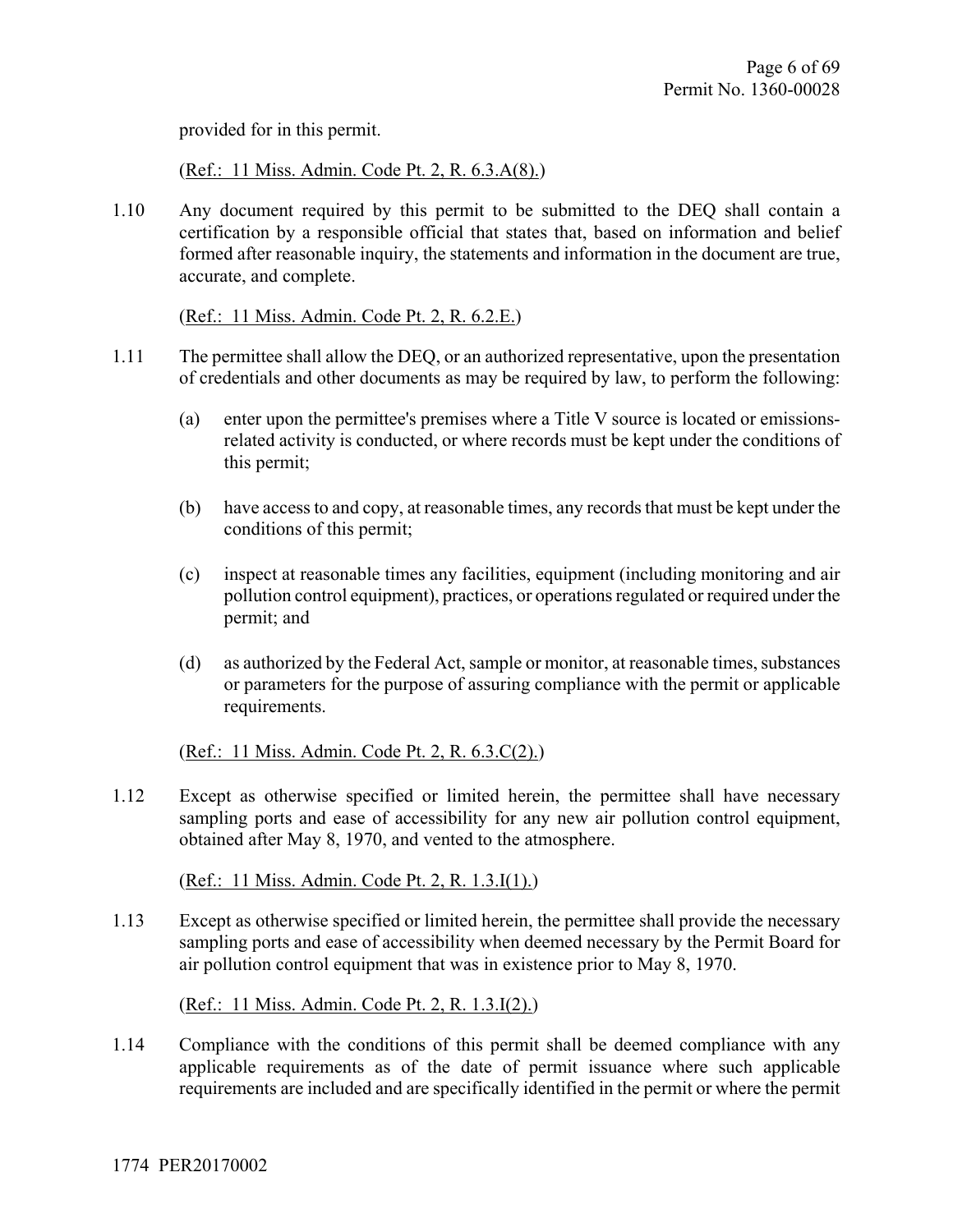contains a determination, or summary thereof, by the Permit Board that requirements specifically identified previously are not applicable to the source.

(Ref.: 11 Miss. Admin. Code Pt. 2, R. 6.3.F(1).)

- 1.15 Nothing in this permit shall alter or affect the following:
	- (a) the provisions of Section 303 of the Federal Act (emergency orders), including the authority of the Administrator under that section;
	- (b) the liability of an owner or operator of a source for any violation of applicable requirements prior to or at the time of permit issuance;
	- (c) the applicable requirements of the acid rain program, consistent with Section 408(a) of the Federal Act.
	- (d) the ability of EPA to obtain information from a source pursuant to Section 114 of the Federal Act.

(Ref.: 11 Miss. Admin. Code Pt. 2, R. 6.3.F(2).)

1.16 The permittee shall comply with the requirement to register a Risk Management Plan if permittee's facility is required pursuant to Section 112(r) of the Act to register such a plan.

(Ref.: 11 Miss. Admin. Code Pt. 2, R. 6.3.H.)

1.17 Expiration of this permit terminates the permittee's right to operate unless a timely and complete renewal application has been submitted. A timely application is one which is submitted at least six (6) months prior to expiration of the Title V permit. If the permittee submits a timely and complete application, the failure to have a Title V permit is not a violation of regulations until the Permit Board takes final action on the permit application. This protection shall cease to apply if, subsequent to the completeness determination, the permittee fails to submit by the deadline specified in writing by the DEQ any additional information identified as being needed to process the application.

(Ref.: 11 Miss. Admin. Code Pt. 2, R. 6.4.C(2)., R. 6.4.B., and R. 6.2.A(1)(c).)

- 1.18 The permittee is authorized to make changes within their facility without requiring a permit revision (ref: Section 502(b)(10) of the Act) if:
	- (a) the changes are not modifications under any provision of Title I of the Act;
	- (b) the changes do not exceed the emissions allowable under this permit;
	- (c) the permittee provides the Administrator and the Department with written notification in advance of the proposed changes (at least seven (7) days, or such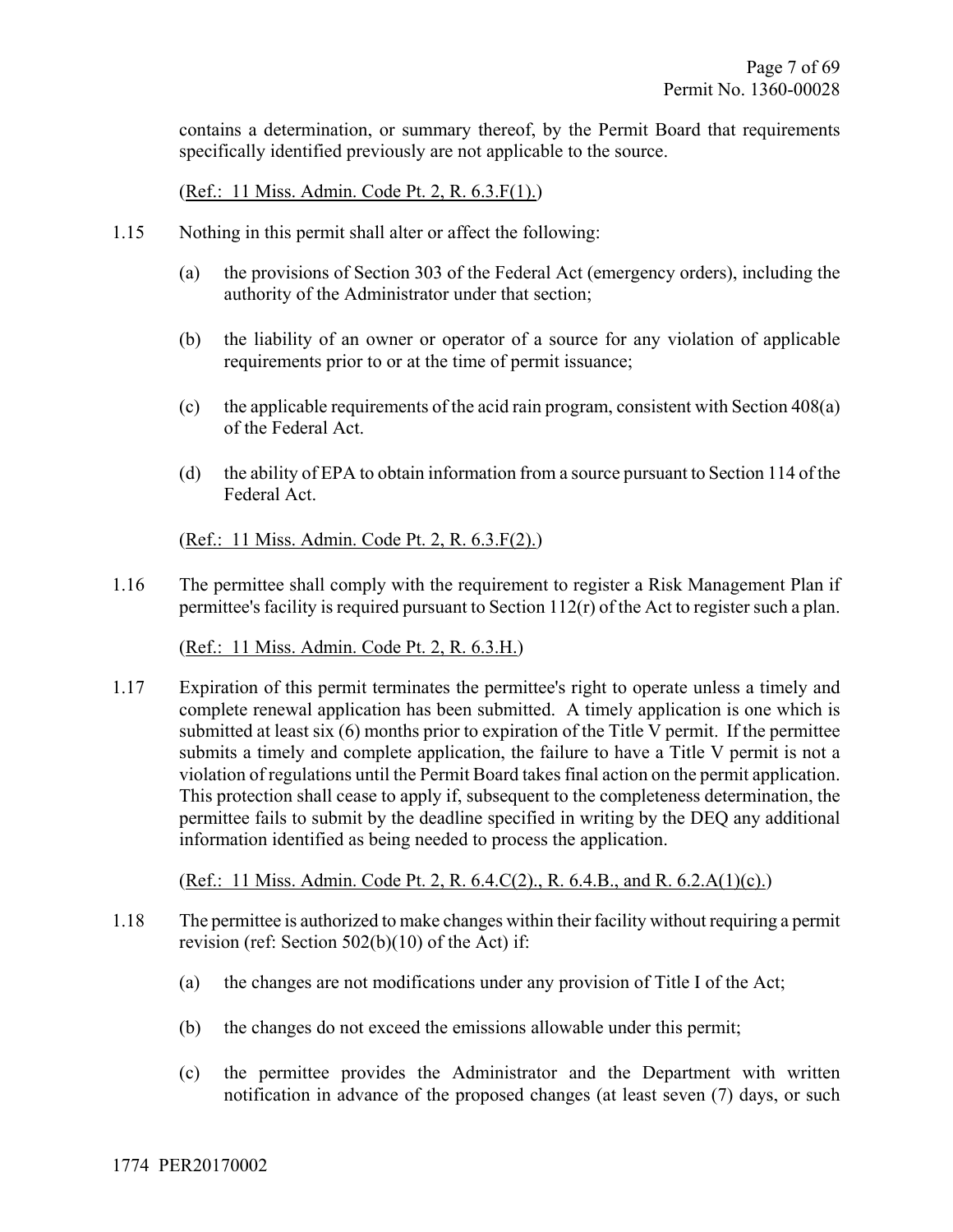other time frame as provided in other regulations for emergencies) and the notification includes:

- (1) a brief description of the change(s),
- (2) the date on which the change will occur,
- (3) any change in emissions, and
- (4) any permit term or condition that is no longer applicable as a result of the change;
- (d) the permit shield shall not apply to any Section  $502(b)(10)$  change.

#### (Ref.: 11 Miss. Admin. Code Pt. 2, R. 6.4.F(1).)

1.19 Should the Executive Director of the Mississippi Department of Environmental Quality declare an Air Pollution Emergency Episode, the permittee will be required to operate in accordance with the permittee's previously approved Emissions Reduction Schedule or, in the absence of an approved schedule, with the appropriate requirements specified in 11 Miss. Admin. Code Pt. 2, Ch. 3., "Regulations for the Prevention of Air Pollution Emergency Episodes" for the level of emergency declared.

(Ref.: 11 Miss. Admin. Code Pt. 2, Ch. 3.)

- 1.20 Except as otherwise provided herein, a modification of the facility may require a Permit to Construct in accordance with the provisions of Regulations 11 Miss. Admin. Code Pt. 2, Ch. 2., "Permit Regulations for the Construction and/or Operation of Air Emissions Equipment", and may require modification of this permit in accordance with Regulations 11 Miss. Admin. Code Pt. 2, Ch. 6., "Air Emissions Operating Permit Regulations for the Purposes of Title V of the Federal Clean Air Act". Modification is defined as "[a]ny physical change in or change in the method of operation of a facility which increases the actual emissions or the potential uncontrolled emissions of any air pollutant subject to regulation under the Federal Act emitted into the atmosphere by that facility or which results in the emission of any air pollutant subject to regulation under the Federal Act into the atmosphere not previously emitted. A physical change or change in the method of operation shall not include:
	- (a) routine maintenance, repair, and replacement;
	- (b) use of an alternative fuel or raw material by reason of an order under Sections 2 (a) and (b) of the Federal Energy Supply and Environmental Coordination Act of 1974 (or any superseding legislation) or by reason of a natural gas curtailment plan pursuant to the Federal Power Act;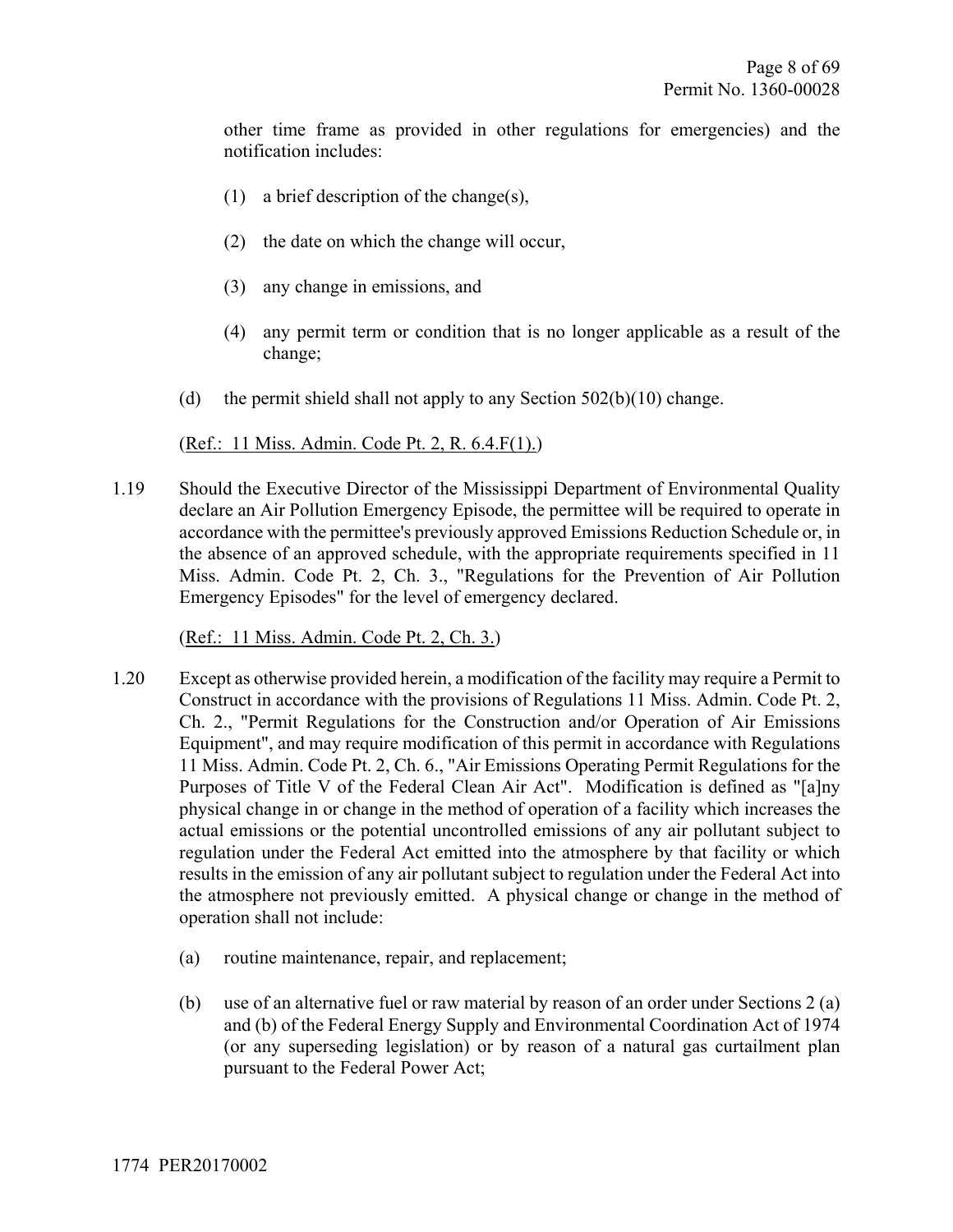- (c) use of an alternative fuel by reason of an order or rule under Section 125 of the Federal Act;
- (d) use of an alternative fuel or raw material by a stationary source which:
	- (1) the source was capable of accommodating before January 6, 1975, unless such change would be prohibited under any federally enforceable permit condition which was established after January 6, 1975, pursuant to 40 CFR 52.21 or under regulations approved pursuant to 40 CFR 51, Subpart I, or 40 CFR 51.166; or
	- (2) the source is approved to use under any permit issued under 40 CFR 52.21 or under regulations approved pursuant to 40 CFR Part 51, Subpart I, or 40 CFR 51.166;
- (e) an increase in the hours of operation or in the production rate unless such change would be prohibited under any federally enforceable permit condition which was established after January 6, 1975, pursuant to 40 CFR 52.21 or under regulations approved pursuant to 40 CFR Subpart I or 40 CFR 51.166; or
- (f) any change in ownership of the stationary source.

(Ref.: 11 Miss. Admin. Code Pt. 2, R. 2.1.C(15).)

1.21 Any change in ownership or operational control must be approved by the Permit Board.

(Ref.: 11 Miss. Admin. Code Pt. 2, R. 6.4.D(4).)

1.22 This permit is a Federally approved operating permit under Title V of the Federal Clean Air Act as amended in 1990. All terms and conditions, including any designed to limit the source's potential to emit, are enforceable by the Administrator and citizens under the Federal Act as well as the Commission.

(Ref.: 11 Miss. Admin. Code Pt. 2, R. 6.3.B(1).)

1.23 Except as otherwise specified or limited herein, the open burning of residential, commercial, institutional, or industrial solid waste, is prohibited. This prohibition does not apply to infrequent burning of agricultural wastes in the field, silvicultural wastes for forest management purposes, land-clearing debris, debris from emergency clean-up operations, and ordnance. Open burning of land-clearing debris must not use starter or auxiliary fuels which cause excessive smoke (rubber tires, plastics, etc.); must not be performed if prohibited by local ordinances; must not cause a traffic hazard; must not take place where there is a High Fire Danger Alert declared by the Mississippi Forestry Commission or Emergency Air Pollution Episode Alert imposed by the Executive Director and must meet the following buffer zones.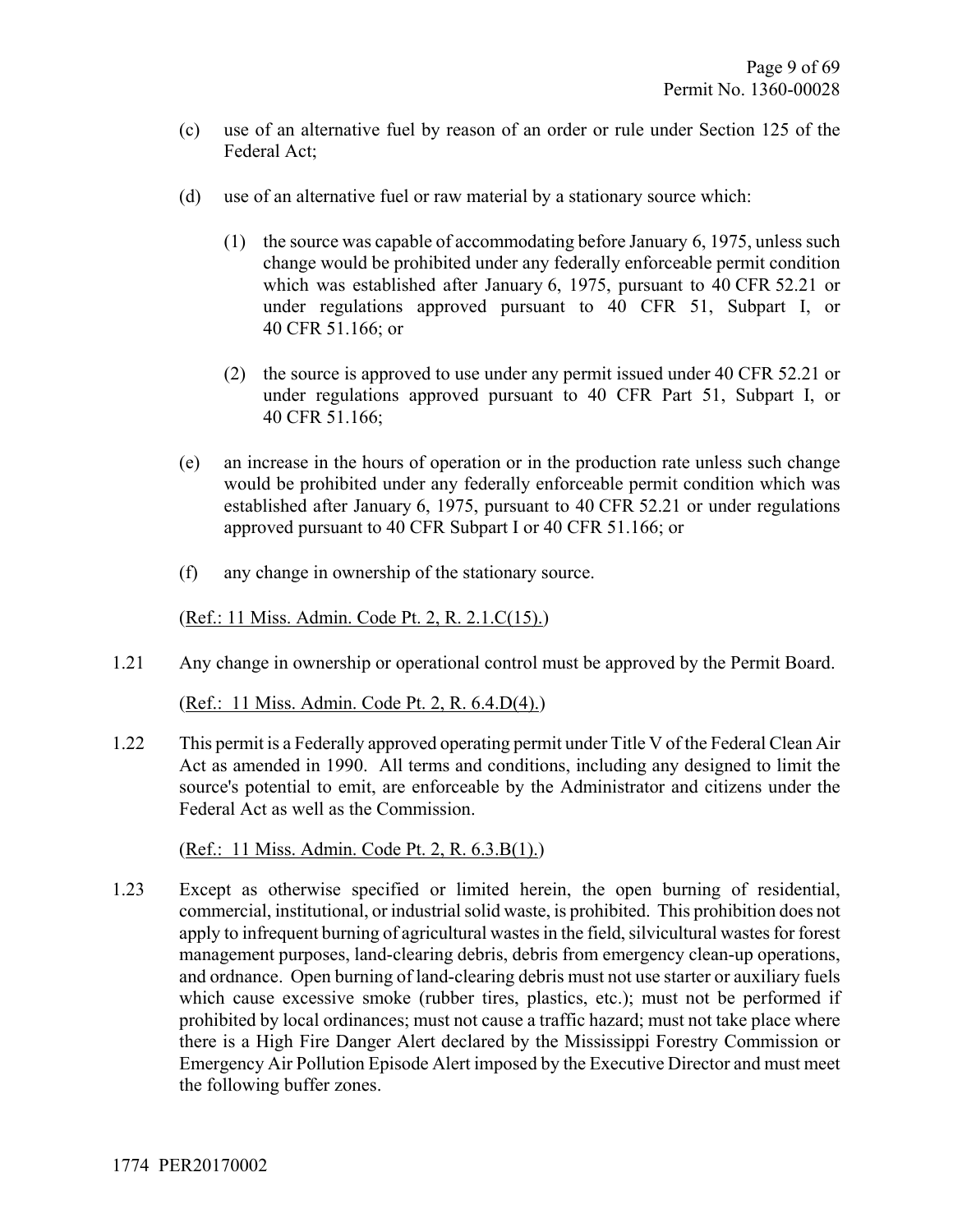- (a) Open burning without a forced-draft air system must not occur within 500 yards of an occupied dwelling.
- (b) Open burning utilizing a forced-draft air system on all fires to improve the combustion rate and reduce smoke may be done within 500 yards of but not within 50 yards of an occupied dwelling.
- (c) Burning must not occur within 500 yards of commercial airport property, private airfields, or marked off-runway aircraft approach corridors unless written approval to conduct burning is secured from the proper airport authority, owner or operator.

(Ref.: 11 Miss. Admin. Code Pt. 2, R. 1.3.G.)

- 1.24 Except as otherwise specified herein, the permittee shall be subject to the following provision with respect to emergencies:
	- (a) Except as otherwise specified herein, an "emergency" means any situation arising from sudden and reasonably unforeseeable events beyond the control of the source, including acts of God, which situation requires immediate corrective action to restore normal operation, and that causes the source to exceed a technology-based emission limitation under the permit, due to unavoidable increases in emissions attributable to the emergency. An emergency shall not include noncompliance to the extent caused by improperly designed equipment, lack of preventative maintenance, careless or improper operation, or operator error.
	- (b) An emergency constitutes an affirmative defense to an action brought for noncompliance with such technology-based emission limitations if the conditions specified in (c) following are met.
	- (c) The affirmative defense of emergency shall be demonstrated through properly signed contemporaneous operating logs, or other relevant evidence that include information as follows:
		- (1) an emergency occurred and that the permittee can identify the cause(s) of the emergency;
		- (2) the permitted facility was at the time being properly operated;
		- (3) during the period of the emergency the permittee took all reasonable steps to minimize levels of emissions that exceeded the emission standards, or other requirements in the permit; and
		- (4) the permittee submitted notice of the emergency to the DEQ within 2 working days of the time when emission limitations were exceeded due to the emergency. This notice must contain a description of the emergency, any steps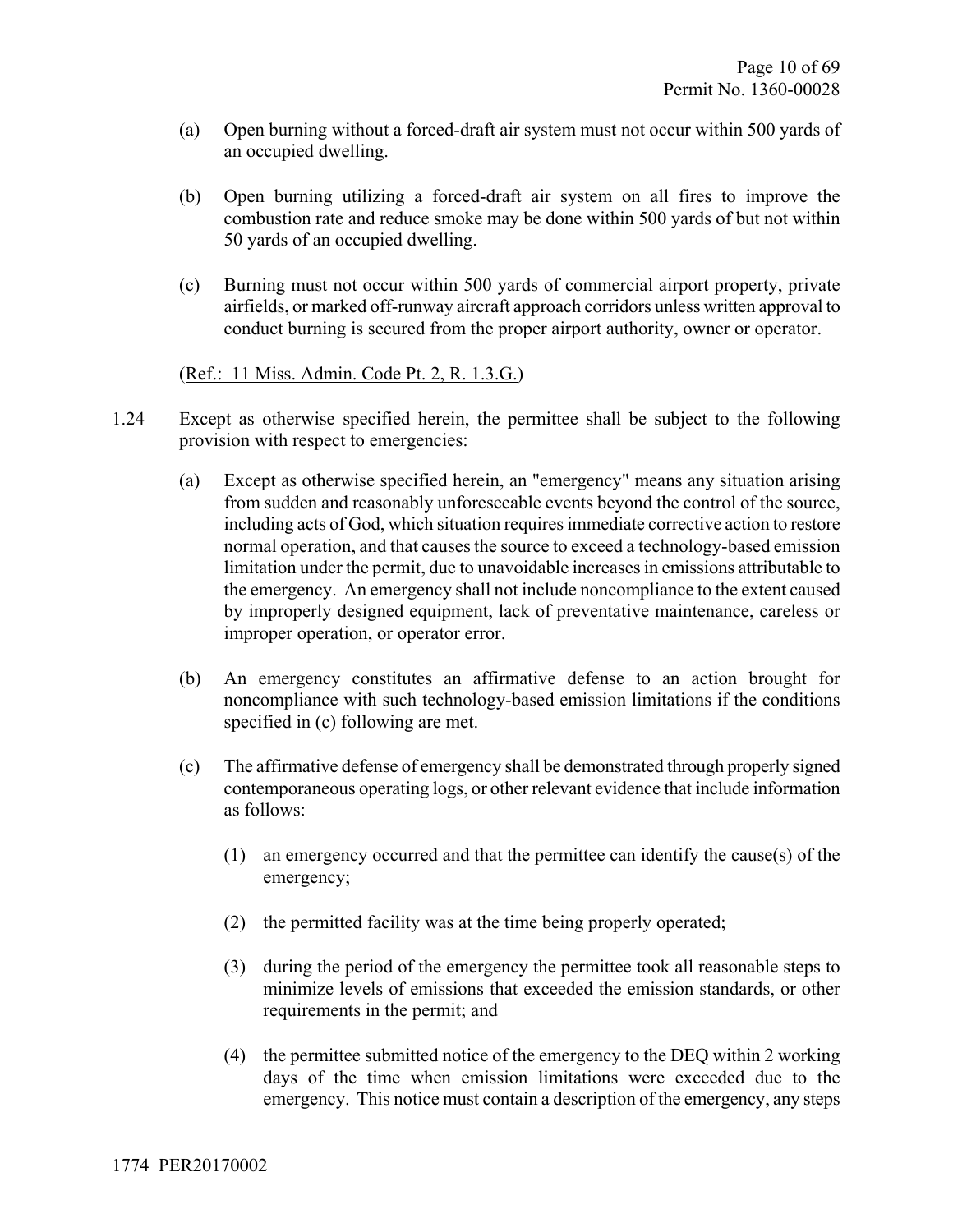taken to mitigate emissions, and corrective actions taken.

- (d) In any enforcement proceeding, the permittee seeking to establish the occurrence of an emergency has the burden of proof.
- (e) This provision is in addition to any emergency or upset provision contained in any applicable requirement specified elsewhere herein.

#### (Ref.: 11 Miss. Admin. Code Pt. 2, R. 6.3.G.)

- 1.25 Except as otherwise specified herein, the permittee shall be subject to the following provisions with respect to upsets, startups, and shutdowns.
	- (a) Upsets (as defined in 11 Miss. Admin. Code Pt. 2, R. 1.2.)
		- (1) For an upset, the Commission may pursue an enforcement action for noncompliance with an emission standard or other requirement of an applicable rule, regulation, or permit. In determining whether to pursue enforcement action, and/or the appropriate enforcement action to take, the Commission may consider whether the source has demonstrated through properly signed contemporaneous operating logs or other relevant evidence the following:
			- (i) An upset occurred and that the source can identify the cause(s) of the upset;
			- (ii) The source was at the time being properly operated;
			- (iii) During the upset the source took all reasonable steps to minimize levels of emissions that exceeded the emission standard or other requirement of an applicable rule, regulation, or permit;
			- (iv) That within 5 working days of the time the upset began, the source submitted a written report to the Department describing the upset, the steps taken to mitigate excess emissions or any other noncompliance, and the corrective actions taken and;
			- (v) That as soon as practicable but no later than 24 hours of becoming aware of an upset that caused an immediate adverse impact to human health or the environment beyond the source boundary or caused a general nuisance to the public, the source provided notification to the Department.
		- (2) In any enforcement proceeding by the Commission, the source seeking to establish the occurrence of an upset has the burden of proof.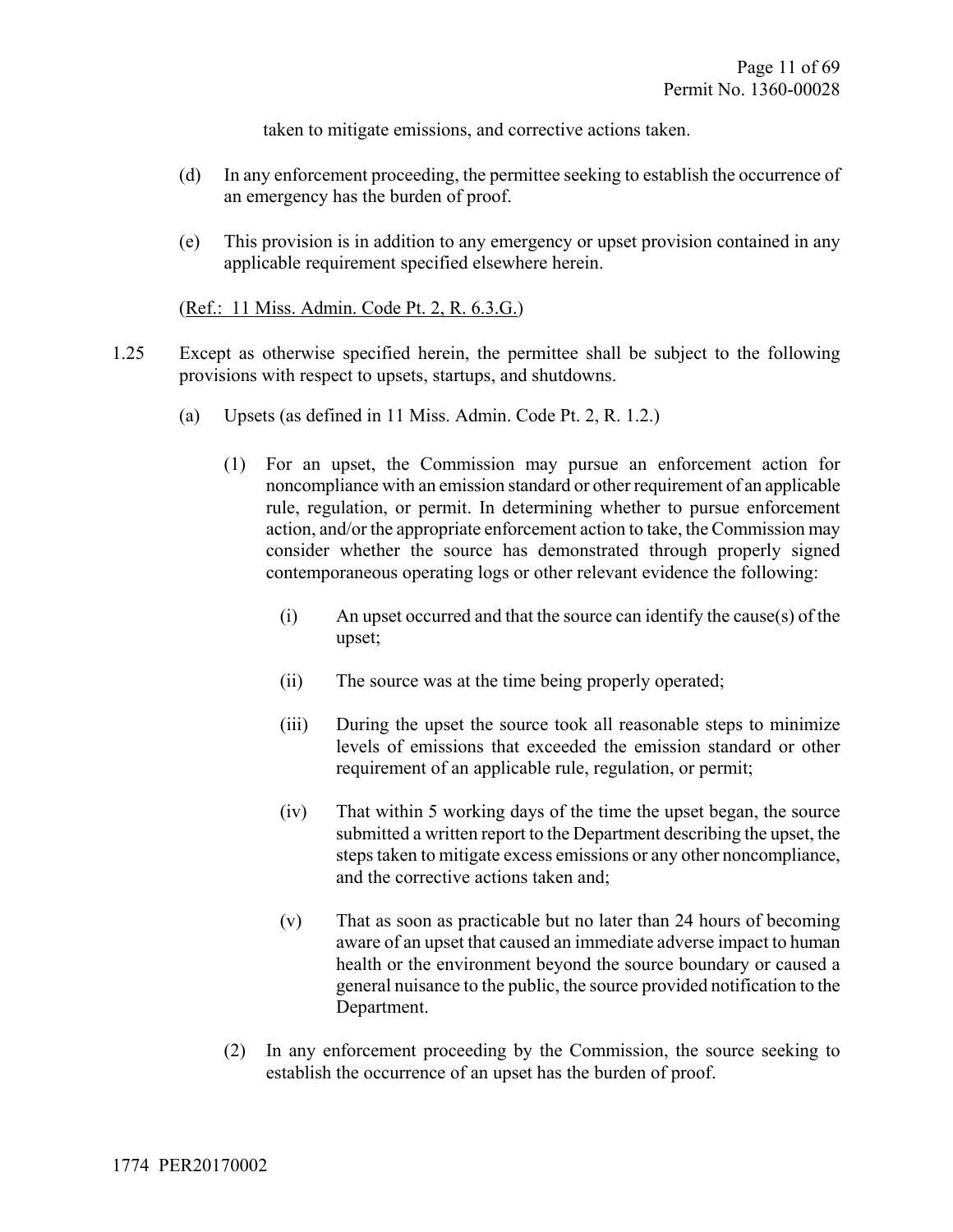- (3) This provision is in addition to any upset provision contained in any applicable requirement.
- (4) These upset provisions apply only to enforcement actions by the Commission and are not intended to prohibit EPA or third party enforcement actions.
- (b) Startups and Shutdowns (as defined in 11 Miss. Admin. Code Pt. 2, R. 1.2.)
	- (1) Startups and shutdowns are part of normal source operation. Emission limitations apply during startups and shutdowns unless source specific emission limitations or work practice standards for startups and shutdowns are defined by an applicable rule, regulation, or permit.
	- (2) Where the source is unable to comply with existing emission limitations established under the State Implementation Plan (SIP) and defined in this regulation, 11 Mississippi Administrative Code, Part 2, Chapter 1, the Department will consider establishing source specific emission limitations or work practice standards for startups and shutdowns. Source specific emission limitations or work practice standards established for startups and shutdowns are subject to the requirements prescribed in 11 Miss. Admin. Code Pt. 2, R. 1.10.B(2)(a) through (e).
	- (3) Where an upset as defined in Rule 1.2 occurs during startup or shutdown, see the upset requirements above.

(Ref.: 11 Miss. Admin. Code Pt. 2, R. 1.10.)

1.26 The permittee shall comply with all applicable standards for demolition and renovation activities pursuant to the requirements of 40 CFR Part 61, Subpart M, as adopted by reference in Regulation 11 Miss Admin. Code Pt. 2, R. 1.8. The permittee shall not be required to obtain a modification of this permit in order to perform the referenced activities.

(Ref.: 11 Miss Admin. Code Pt. 2, R. 1.8.)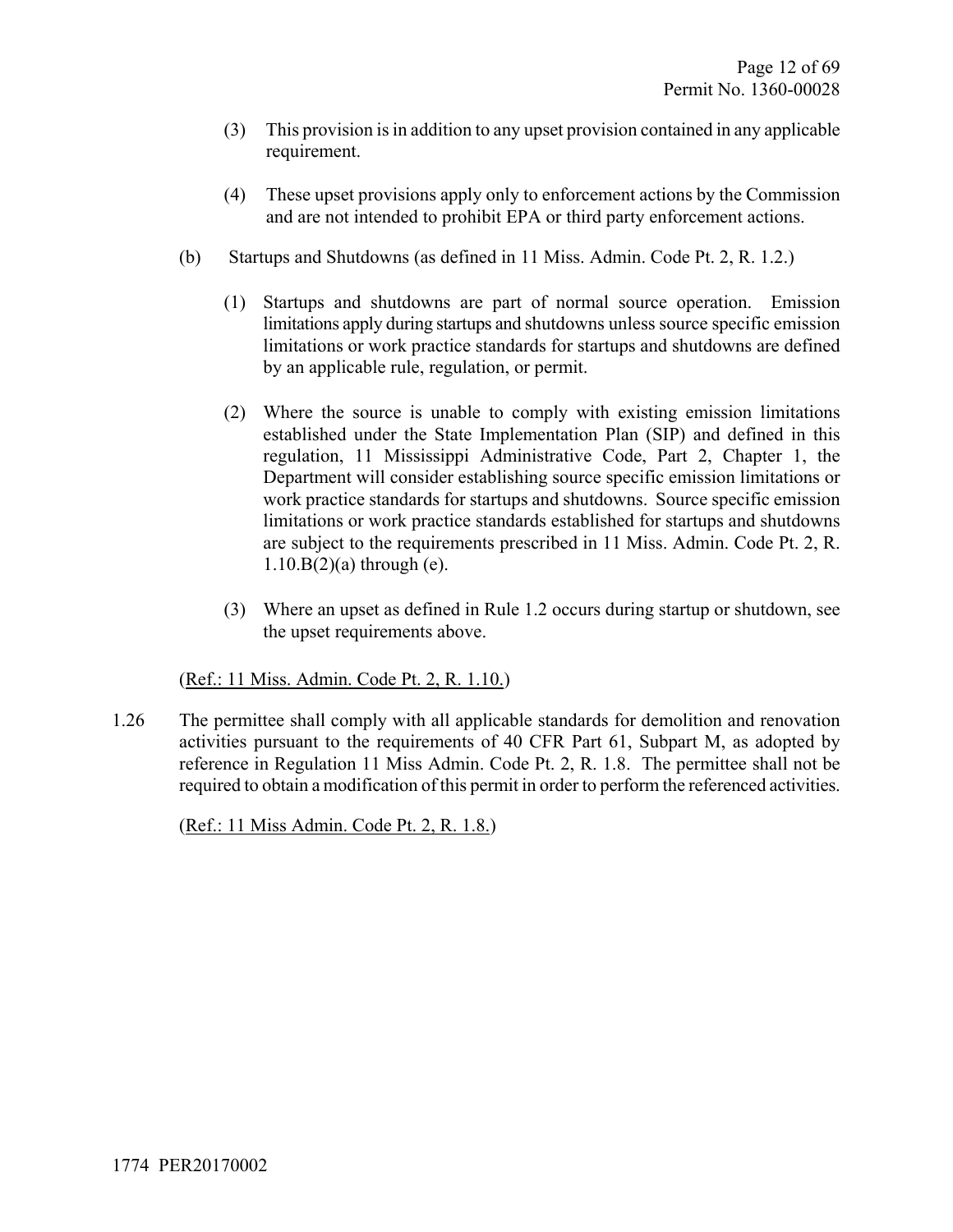# SECTION 2. EMISSION POINTS & POLLUTION CONTROL DEVICES

| <b>Emission Point</b> | Description                                                       |                                                                                         |  |  |  |
|-----------------------|-------------------------------------------------------------------|-----------------------------------------------------------------------------------------|--|--|--|
| Primary Line 1        |                                                                   |                                                                                         |  |  |  |
| $AB-101$              | Dryers for Primary Line 1 (AB-001 and AB-002)                     |                                                                                         |  |  |  |
|                       | $AB-001$                                                          | 1st stage dryer equipped with a cyclone with exhaust routed to the bioscrubber (BS-001) |  |  |  |
|                       | $AB-002$                                                          | 2 <sup>nd</sup> stage dryer equipped with a cyclone with exhaust routed to AB-001 inlet |  |  |  |
| $AB-102$              |                                                                   | Dust collection systems for Primary Lines 1 and 2                                       |  |  |  |
|                       | $AB-003$                                                          | Primary Line 1 Main Vacuum System with baghouse                                         |  |  |  |
|                       | $AB-004$                                                          | Primary Line 1 Scalper and Mat Trim with baghouse                                       |  |  |  |
|                       | $AB-005$                                                          | Common reject baghouse for Primary Lines 1 and 2                                        |  |  |  |
|                       | AB-008                                                            | Rough Trim and Edge Saw baghouse for Primary Lines 1 and 2                              |  |  |  |
|                       | $AB-010$                                                          | Vacuum System baghouse for Primary Lines 1 and 2                                        |  |  |  |
|                       | $AC-003$                                                          | Primary Line 2 Main Vacuum System with baghouse                                         |  |  |  |
|                       | $AC-004$                                                          | Primary Line 2 Scalper and Mat Trim with baghouse                                       |  |  |  |
| $AB-007$              | Press with exhaust routed to the bioscrubber (BS-001) for control |                                                                                         |  |  |  |
|                       | Primary Line 2                                                    |                                                                                         |  |  |  |
| $AC-101$              | Dryers for Primary Line 2 (AC-001 and AC-002)                     |                                                                                         |  |  |  |
|                       | $AC-001$                                                          | 1st stage dryer equipped with a cyclone with exhaust routed to the bioscrubber (BS-001) |  |  |  |
|                       | $AC-002$                                                          | 2 <sup>nd</sup> stage dryer equipped with a cyclone with exhaust routed to AB-001 inlet |  |  |  |
| $AC-007$              |                                                                   | Press with exhaust routed to the bioscrubber (BS-001) for control                       |  |  |  |
|                       |                                                                   | Primary Line 3                                                                          |  |  |  |
| AI-101                | Dryers for Primary Line 3 (AI-001 and AI-002)                     |                                                                                         |  |  |  |
|                       | AI-001                                                            | 1st stage dryer equipped with a cyclone with exhaust routed to the bioscrubber (BS-001) |  |  |  |
|                       | $AI-002$                                                          | 2 <sup>nd</sup> stage dryer equipped with a cyclone with exhaust routed to AB-001 inlet |  |  |  |
| AI-102                |                                                                   | Dust collection systems for Primary Line 3                                              |  |  |  |
|                       | $AI-003$                                                          | Main Vacuum System with baghouse                                                        |  |  |  |
|                       | AI-004                                                            | Scalper and Mat Trim with baghouse                                                      |  |  |  |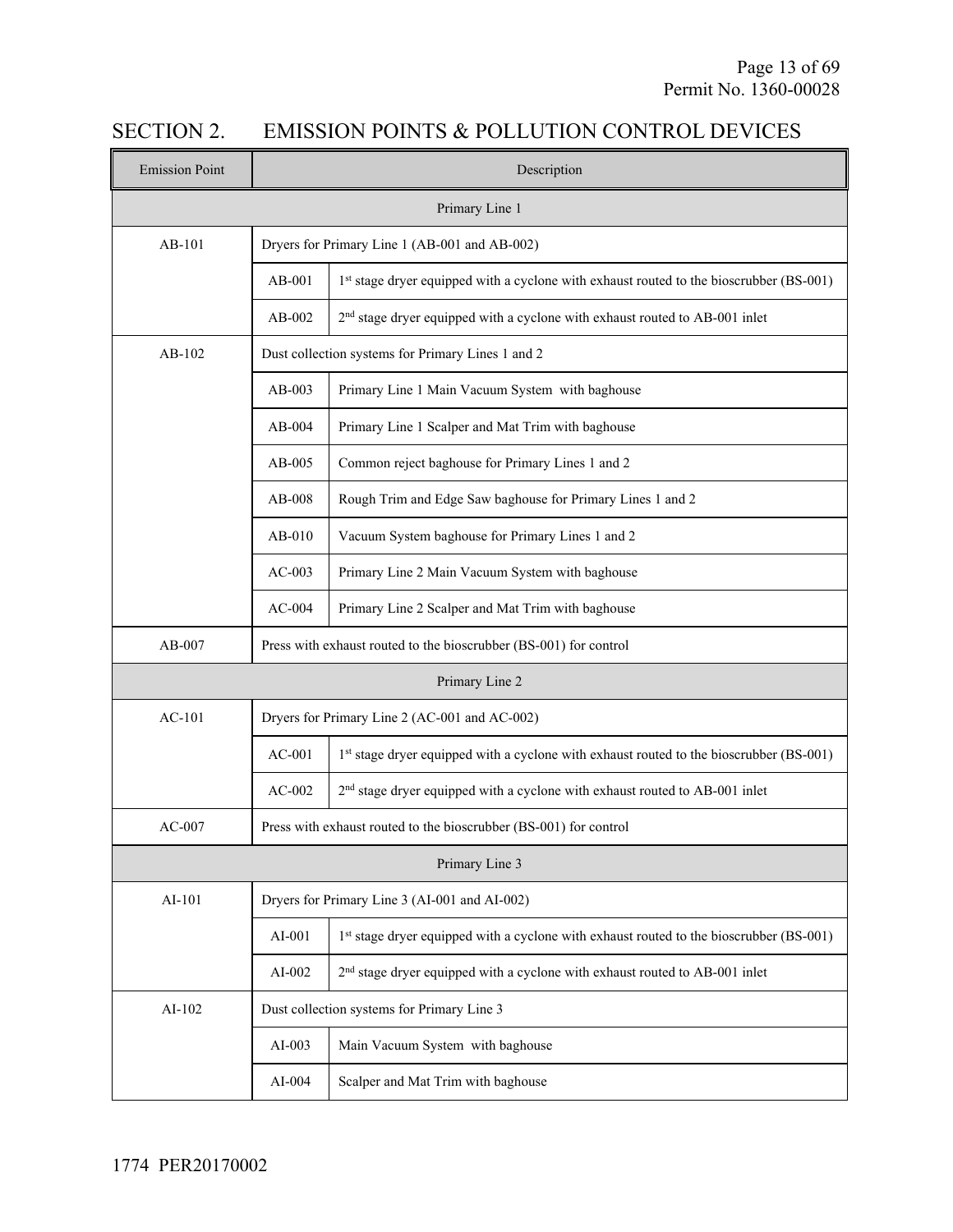| <b>Emission Point</b>                              |                                                                    | Description                                              |  |  |  |
|----------------------------------------------------|--------------------------------------------------------------------|----------------------------------------------------------|--|--|--|
| $AI-102$                                           | $AI-006$                                                           | Trim and Edge saw with baghouse                          |  |  |  |
|                                                    | $AI-011$                                                           | Housekeeping line cleanup baghouse                       |  |  |  |
| AI-005                                             | Press with exhaust routed to bioscrubber (BS-001)                  |                                                          |  |  |  |
|                                                    | Cut/Coat Line 1                                                    |                                                          |  |  |  |
| $AD-101$                                           |                                                                    | Cut/Coat Line Preheat and IR Ovens                       |  |  |  |
|                                                    | AD-001                                                             | 4.6 MMBtu/hr natural gas-fired preheat oven              |  |  |  |
|                                                    | $AD-003$                                                           | 5.7 MMBtu/hr natural gas-fired IR Oven #1                |  |  |  |
|                                                    | AD-005                                                             | 5.7 MMBtu/hr natural gas-fired IR Oven #2                |  |  |  |
|                                                    | $AD-007$                                                           | 5.7 MMBtu/hr natural gas-fired IR Oven #3                |  |  |  |
|                                                    | AD-008                                                             | 6.325 MMBtu/hr natural gas-fired King Makeup Air Oven    |  |  |  |
| $AD-102$                                           |                                                                    | Cut/Coat Line HVHA Ovens                                 |  |  |  |
|                                                    | $AD-002$                                                           | 4.5 MMBtu/hr natural gas-fired HVHA Oven #1              |  |  |  |
|                                                    | $AD-004$                                                           | 4.5 MMBtu/hr natural gas-fired HVHA Oven #2              |  |  |  |
|                                                    | $AD-006$                                                           | 4.5 MMBtu/hr natural gas-fired HVHA Oven #3              |  |  |  |
| $AD-103$                                           |                                                                    | Cut/Coat Line Spray Booths                               |  |  |  |
|                                                    | AD-014<br>Spray booth No. 1 with cyclonic separator and dry filter |                                                          |  |  |  |
|                                                    | $AD-015$                                                           | Spray booth No. 2 with cyclonic separator and dry filter |  |  |  |
|                                                    | $AD-016$                                                           | Spray booth No. 3 with cyclonic separator and dry filter |  |  |  |
| $AD-104$                                           | Dust collection system                                             |                                                          |  |  |  |
|                                                    | $AD-011$                                                           | Baghouse for the Cut/Coat Line saws                      |  |  |  |
|                                                    |                                                                    |                                                          |  |  |  |
| $AJ-101$                                           |                                                                    | Cut/Coat Line Preheat and IR Ovens                       |  |  |  |
|                                                    | $AJ-001$                                                           | 4.6 MMBtu/hr natural gas-fired preheat oven              |  |  |  |
|                                                    | $AJ-004$                                                           | 5.7 MMBtu/hr natural gas-fired IR Oven #1                |  |  |  |
|                                                    | $AJ-007$                                                           | 5.7 MMBtu/hr natural gas-fired IR Oven #2                |  |  |  |
| 8.1 MMBtu/hr natural gas-fired IR Oven<br>$AJ-010$ |                                                                    |                                                          |  |  |  |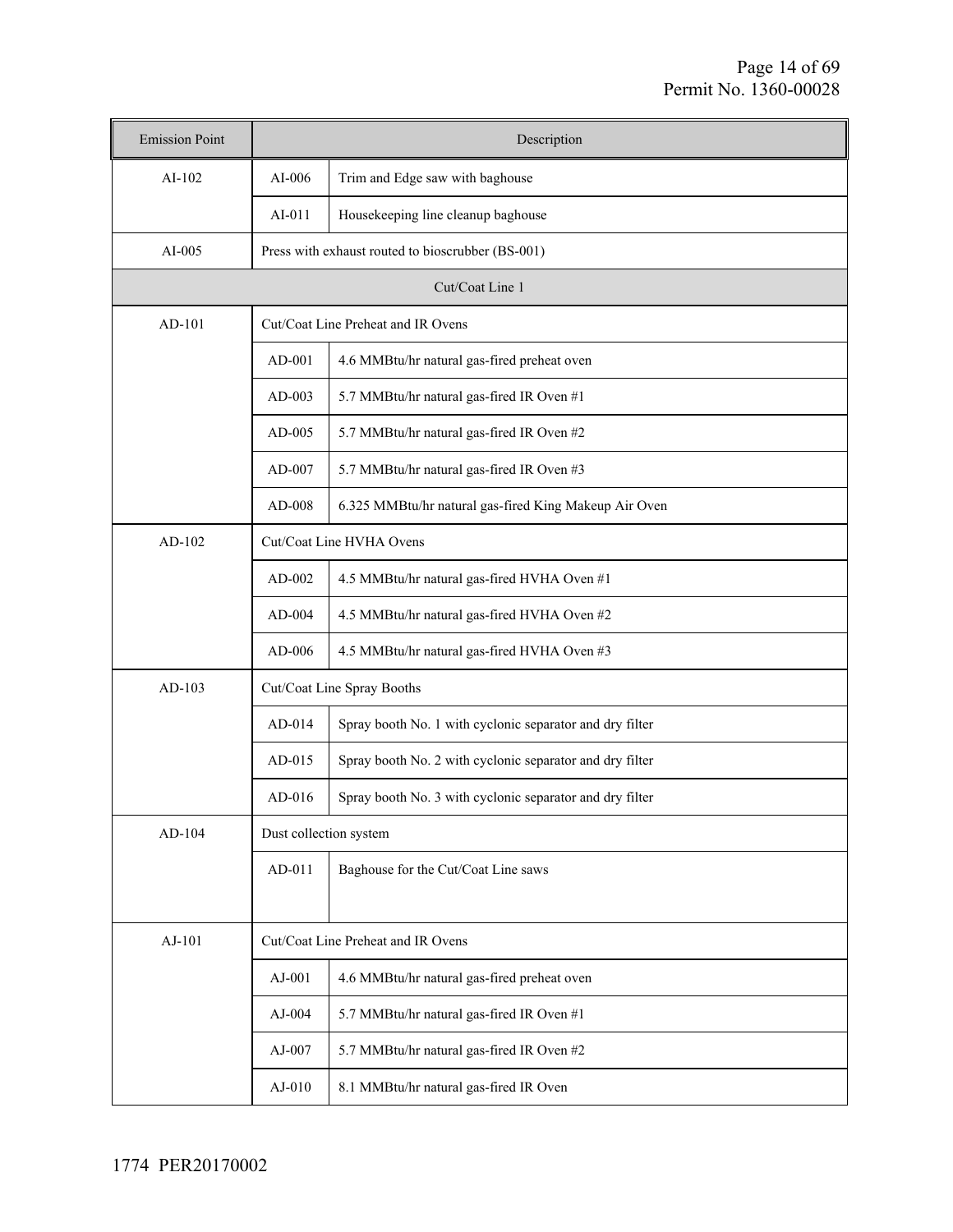| <b>Emission Point</b>        | Description                                                                                                                           |                                                          |  |  |  |
|------------------------------|---------------------------------------------------------------------------------------------------------------------------------------|----------------------------------------------------------|--|--|--|
| $AJ-102$                     | Cut/Coat Line HVHA Ovens                                                                                                              |                                                          |  |  |  |
|                              | $AJ-003$                                                                                                                              | 4.5 MMBtu/hr natural gas-fired HVHA Oven #1              |  |  |  |
|                              | $AJ-006$                                                                                                                              | 4.5 MMBtu/hr natural gas-fired HVHA Oven #2              |  |  |  |
|                              | $AJ-009$                                                                                                                              | 4.5 MMBtu/hr natural gas-fired HVHA Oven #3              |  |  |  |
| $AJ-103$                     |                                                                                                                                       | Cut/Coat Line Spray Booths                               |  |  |  |
|                              | $AJ-002$                                                                                                                              | Spray booth No. 1 with cyclonic separator and dry filter |  |  |  |
|                              | $AJ-005$                                                                                                                              | Spray booth No. 2 with cyclonic separator and dry filter |  |  |  |
|                              | $AJ-008$                                                                                                                              | Spray booth No. 3 with cyclonic separator and dry filter |  |  |  |
| $AJ-011$                     | First, second, and third pass trim saws equipped with a single baghouse                                                               |                                                          |  |  |  |
| $AL-101$                     | <b>Exterior Press Lines</b>                                                                                                           |                                                          |  |  |  |
|                              | $AL-008$<br>Press Line 1 Plastic Composite Doorskin Manufacturing                                                                     |                                                          |  |  |  |
|                              | Press Line 2 Plastic Composite Doorskin Manufacturing<br>$AL-009$                                                                     |                                                          |  |  |  |
|                              | Press Line 3 Plastic Composite Doorskin Manufacturing<br>$AL-010$                                                                     |                                                          |  |  |  |
|                              | Press Line 4 Plastic Composite Doorskin Manufacturing<br>$AL-011$                                                                     |                                                          |  |  |  |
|                              | Press Line 5 Plastic Composite Doorskin Manufacturing<br>$AL-012$                                                                     |                                                          |  |  |  |
|                              | $AL-013$                                                                                                                              | Press Line 6 Plastic Composite Doorskin Manufacturing    |  |  |  |
|                              | $AL-014$                                                                                                                              | Press Line 7 Plastic Composite Doorskin Manufacturing    |  |  |  |
|                              | $AL-015$                                                                                                                              | Press Line 8 Plastic Composite Doorskin Manufacturing    |  |  |  |
| $AL-016$                     |                                                                                                                                       | Press Line 9 Plastic Composite Doorskin Manufacturing    |  |  |  |
| $AL-017$                     | Press Line 10 Plastic Composite Doorskin Manufacturing                                                                                |                                                          |  |  |  |
| Sheet Molding Compound (SMC) |                                                                                                                                       |                                                          |  |  |  |
| AN-001                       | Regenerative catalytic oxidizer for control of emissions from the manufacturing of SMC                                                |                                                          |  |  |  |
| AN-002                       | <b>SMC Maturation Room</b>                                                                                                            |                                                          |  |  |  |
|                              |                                                                                                                                       | Bioscrubber and Heat Energy Plant (HEP)                  |  |  |  |
| <b>BS-001</b>                | Scheuch SABA Bioscrubber which controls emissions from AB-001, AB-002, AB-007, AC-001, AC-<br>002, AC-007, AI-001, AI-002, and AI-005 |                                                          |  |  |  |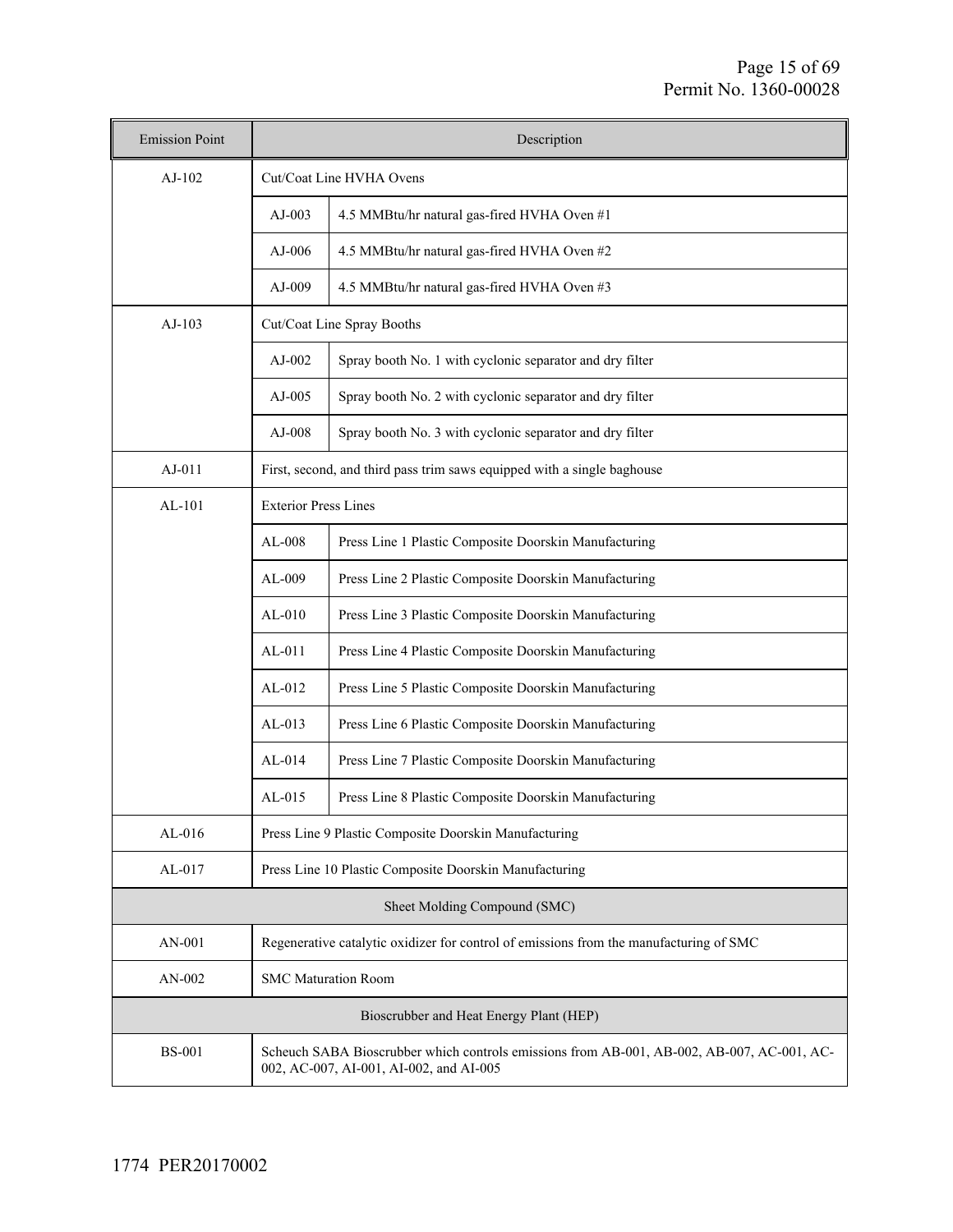| <b>Emission Point</b> | Description                                                                                                                                                    |
|-----------------------|----------------------------------------------------------------------------------------------------------------------------------------------------------------|
| <b>BS-002</b>         | Heat Energy Plant fluidized bed combustion unit fired with wood/natural gas and equipped with a<br>multiclone and electrostatic precipitator for control of PM |
| <b>BS-003</b>         | Baghouse used to control emissions from the HEP dry fuel system cyclones                                                                                       |
| <b>BS-004</b>         | Ash silo bin vent                                                                                                                                              |
| $AE-004$              | 70" hog baghouse which controls emissions created from the grinding of cull doorskins                                                                          |
|                       | <b>Emergency Engines</b>                                                                                                                                       |
| EG-001                | 290 HP (216 kW/1.822 MMBtu/hr) emergency diesel-fired secondary fire pump (Mfd. Date<br>6/19/2006                                                              |
| EG-002                | 115 HP (86 kW/0.29 MMBtu/hr) emergency diesel-fired fire water removal pump (Mfd. Date<br>3/28/2006                                                            |
| EG-003                | 63 HP (27 kW/0.029 MMBtu/hr) emergency natural gas-fired backup generator for the catalyst<br>building (Model Yr. 2004)                                        |
| $EG-004$              | 63 HP (27 kW/0.029 MMBtu/hr) emergency natural gas-fired backup generator for the guard shack<br>(Model Yr. 2004)                                              |
| EG-005                | 838 HP (625 kW/5.385 MMBtu/hr) emergency diesel-fired backup generator for the HEP control<br>room and SABA aeration (Model Yr. 2010)                          |
| EG-006                | 63 HP (27 kW/0.029 MMBtu/hr) emergency natural gas-fired IT backup generator (Model Yr. 2004)                                                                  |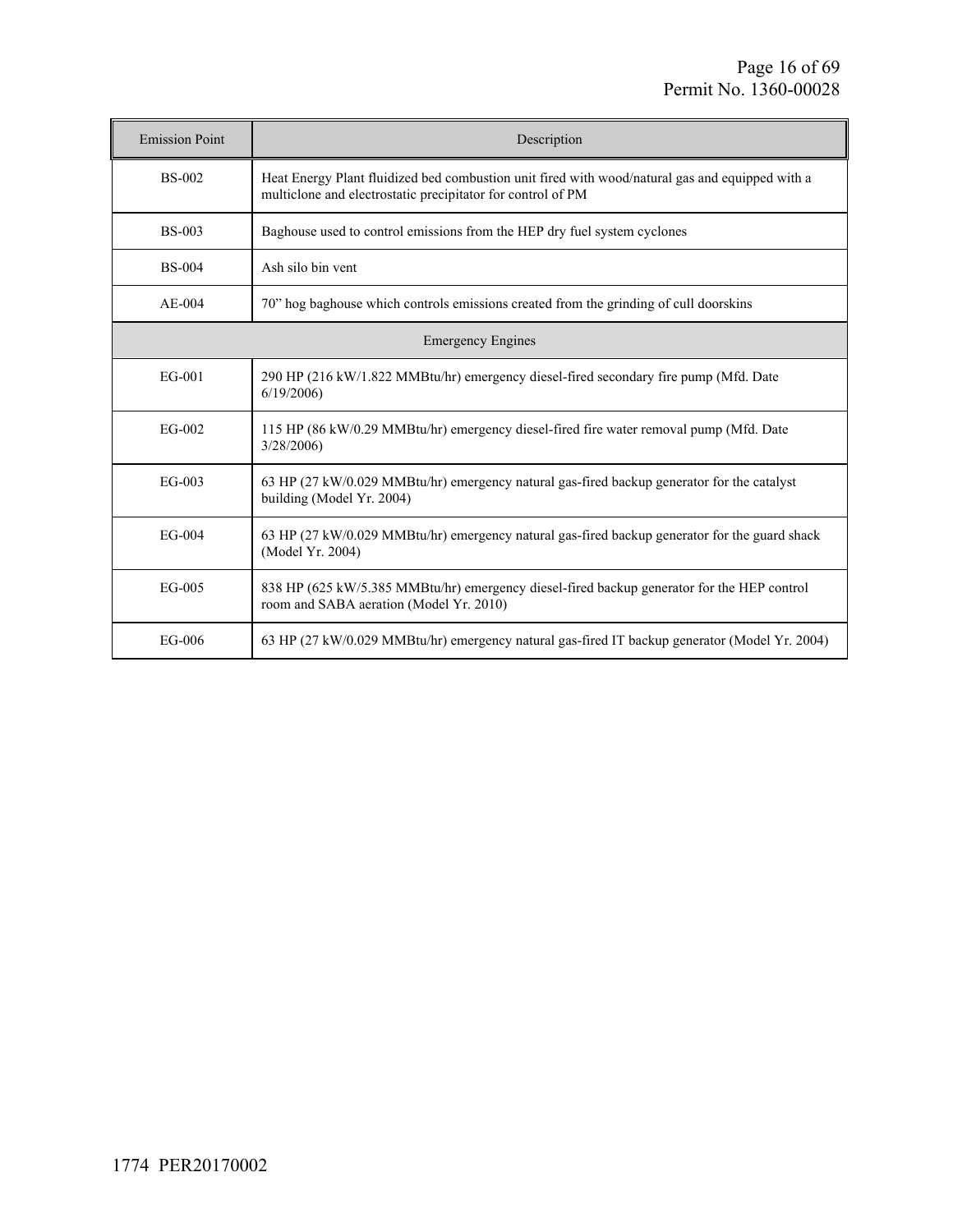# SECTION 3. EMISSION LIMITATIONS & STANDARDS

#### A. Facility-Wide Emission Limitations & Standards

- 3.A.1 Except as otherwise specified or limited herein, the permittee shall not cause, permit, or allow the emission of smoke from a point source into the open air from any manufacturing, industrial, commercial or waste disposal process which exceeds forty (40) percent opacity subject to the exceptions provided in (a)  $\&$  (b).
	- (a) Startup operations may produce emissions which exceed 40% opacity for up to fifteen (15) minutes per startup in any one hour and not to exceed three (3) startups per stack in any twenty-four (24) hour period.
	- (b) Emissions resulting from soot blowing operations shall be permitted provided such emissions do not exceed 60 percent opacity, and provided further that the aggregate duration of such emissions during any twenty-four (24) hour period does not exceed ten (10) minutes per billion BTU gross heating value of fuel in any one hour.

(Ref.: 11 Miss. Admin. Code Pt. 2, R. 1.3.A.)

3.A.2 Except as otherwise specified or limited herein, the permittee shall not cause, allow, or permit the discharge into the ambient air from any point source or emissions, any air contaminant of such opacity as to obscure an observer's view to a degree in excess of 40% opacity, equivalent to that provided in Condition 3.A.1. This shall not apply to vision obscuration caused by uncombined water droplets.

(Ref.: 11 Miss. Admin. Code Pt. 2, R. 1.3.B.)

- 3.A.3 The permittee shall not cause, permit, or allow the emission of particles or any contaminants in sufficient amounts or of such duration from any process as to be injurious to humans, animals, plants, or property, or to be a public nuisance, or create a condition of air pollution.
	- (a) The permittee shall not cause or permit the handling, transporting, or storage of any material in a manner which allows or may allow unnecessary amounts of particulate matter to become airborne.
	- (b) When dust, fumes, gases, mist, odorous matter, vapors, or any combination thereof escape from a building or equipment in such a manner and amount as to cause a nuisance to property other than that from which it originated or to violate any other provision of 11 Miss. Admin. Code Pt. 2, Ch. 1, the Commission may order such corrected in a way that all air and gases or air and gasborne material leaving the building or equipment are controlled or removed prior to discharge to the open air.

(Ref.: 11 Miss. Admin. Code Pt. 2, R. 1.3.C.)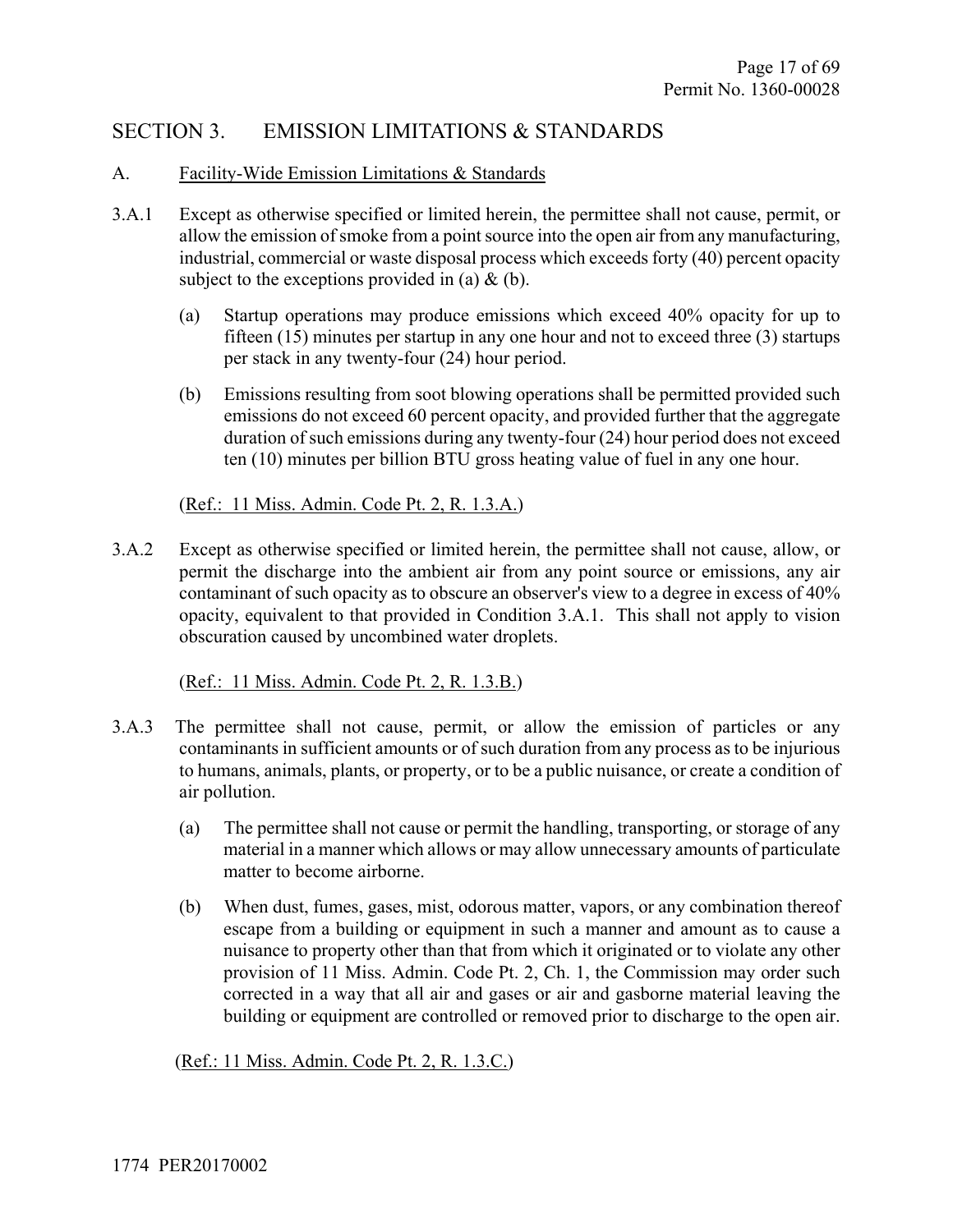| Emission<br>Point(s) | Applicable Requirement                                                                                                | Condition<br>Number(s) | Pollutant/<br>Parameter              | Limit/Standard                  |
|----------------------|-----------------------------------------------------------------------------------------------------------------------|------------------------|--------------------------------------|---------------------------------|
| $AB-102$             | Permit to Construct issued February<br>25, 1997, and modified July 20,<br>2000, July 27, 2001, and August 12,<br>2008 | 3.B.1                  | $PM/PM_{10}$<br>(filterable<br>only) | 3.54 lbs/hr and 15.51 tons/year |
| $AI-102$             | Permit to Construct issued February<br>25, 1997, and modified July 20,<br>2000, July 27, 2001, and August 12,<br>2008 | 3.B.2                  | $PM/PM_{10}$<br>(filterable<br>only) | 1.85 lbs/hr and 8.10 tons/year  |
| AD-101               | 11 Miss. Admin. Code Pt. 2, R.<br>$1.3.D(1)(a)$ .                                                                     | 3.B.3                  | <b>PM</b><br>(filterable<br>only)    | 0.6 lbs/MMBTU                   |
|                      | 11 Miss. Admin. Code Pt. 2, R.<br>$1.4.A(1)$ .                                                                        | 3.B.4                  | SO <sub>2</sub>                      | 4.8 lbs/MMBTU                   |
| $AD-102$             | Permit to Construct issued February<br>25, 1997, and modified July 20,<br>2000, July 27, 2001, and August 12,<br>2008 | 3.B.5                  | <b>VOC</b>                           | 3.4 lbs/hr and 14.87 tons/year  |
|                      | 11 Miss. Admin. Code Pt. 2, R.<br>$1.3.D(1)(a)$ .                                                                     | 3.B.3                  | <b>PM</b><br>(filterable<br>only)    | 0.6 lbs/MMBTU                   |
|                      | 11 Miss. Admin. Code Pt. 2, R.<br>$1.4.A(1)$ .                                                                        | 3.B.4                  | SO <sub>2</sub>                      | 4.8 lbs/MMBTU                   |
| $AD-103$             | Permit to Construct issued February<br>25, 1997, and modified July 20,<br>2000, July 27, 2001, and August 12,<br>2008 | 3.B.6                  | $PM/PM_{10}$<br>(filterable<br>only) | 5.8 lbs/hr and 25.4 tons/year   |
|                      |                                                                                                                       |                        | <b>VOC</b>                           | 6.43 lbs/hr and 28.15 tons/year |
| AD-104               | Permit to Construct issued February<br>25, 1997, and modified July 20,<br>2000, July 27, 2001, and August 12,<br>2008 | 3.B.7                  | $PM/PM_{10}$<br>(filterable<br>only) | 1.48 lbs/hr and 6.48 tons/year  |
| $AE-004$             | Permit to Construct issued March 13,<br>1990, and modified February 26,<br>1991                                       | 3.B.8                  | $PM/PM_{10}$<br>(filterable<br>only) | 0.07 lbs/hr and 0.3 tons/year   |
| AJ-101               | 11 Miss. Admin. Code Pt. 2, R.<br>$1.3.D(1)(a)$ .                                                                     | 3.B.3                  | PM<br>(filterable<br>only)           | 0.6 lbs/MMBTU                   |
|                      | 11 Miss. Admin. Code Pt. 2, R.<br>$1.4.A(1)$ .                                                                        | 3.B.4                  | SO <sub>2</sub>                      | 4.8 lbs/MMBTU                   |

### B. Emission Point Specific Emission Limitations & Standards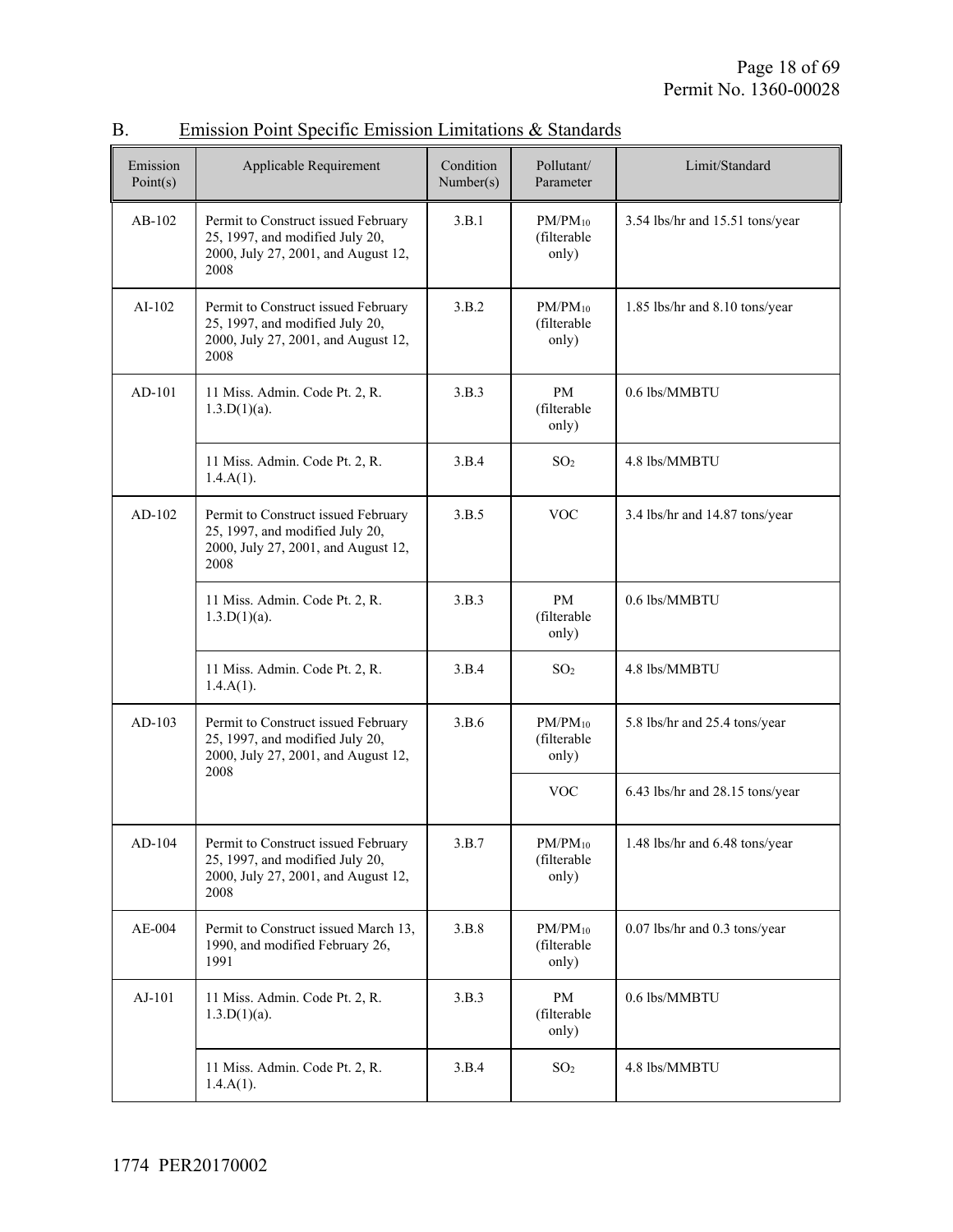| Emission<br>Point(s) | Applicable Requirement                                                                                                   | Condition<br>Number(s) | Pollutant/<br>Parameter              | Limit/Standard                                                                                                                                                                              |
|----------------------|--------------------------------------------------------------------------------------------------------------------------|------------------------|--------------------------------------|---------------------------------------------------------------------------------------------------------------------------------------------------------------------------------------------|
| $AJ-102$             | Permit to Construct issued February<br>25, 1997, and modified July 20,<br>2000, July 27, 2001, and August 12,<br>2008    | 3.B.9                  | <b>VOC</b>                           | 2.95 lbs/hr and 12.91 tons/year                                                                                                                                                             |
|                      | 11 Miss. Admin. Code Pt. 2, R.<br>$1.3.D(1)(a)$ .                                                                        | 3.B.3                  | PM<br>(filterable<br>only)           | 0.6 lbs/MMBTU                                                                                                                                                                               |
|                      | 11 Miss. Admin. Code Pt. 2, R.<br>$1.4.A(1)$ .                                                                           | 3.B.4                  | SO <sub>2</sub>                      | 4.8 lbs/MMBTU                                                                                                                                                                               |
| $AJ-103$             | Permit to Construct issued February<br>25, 1997, and modified July 20,<br>2000, July 27, 2001, and August 12,<br>2008    | 3.B.10                 | $PM/PM_{10}$<br>(filterable<br>only) | 5.8 lbs/hr and 25.4 tons/year                                                                                                                                                               |
|                      |                                                                                                                          |                        | <b>VOC</b>                           | 10.26 lbs/hr and 44.95 tons/year                                                                                                                                                            |
| $AJ-011$             | Permit to Construct issued February<br>25, 1997, and modified July 20,<br>2000, July 27, 2001, and August 12,<br>2008    | 3.B.11                 | $PM/PM_{10}$<br>(filterable<br>only) | 0.6 lbs/hr and 2.3 tons/year                                                                                                                                                                |
| $AL-101$             | <b>PSD Construction Permit issued</b><br>January 28, 2005, and modified in<br>TVOP issued June 29, 2013                  | 3.B.12                 | <b>VOC</b>                           | 19.58 lbs/hr and 85.8 tons/year                                                                                                                                                             |
| AN-001               | PSD Construction Permit issued<br>January 28, 2005                                                                       | 3.B.13                 | <b>VOC</b>                           | 4.9 lbs/hr and 13.6 tons/year                                                                                                                                                               |
| <b>BS-001</b>        | Permit to Construct issued January<br>14, 2009, and modified June 25,<br>2009, January 11, 2010, and                     | 3.B.14                 | $PM/PM_{10}$<br>(filterable<br>only) | 49.7 lbs/hr and 200.8 tons/year                                                                                                                                                             |
|                      | December 2, 2010                                                                                                         |                        | NO <sub>x</sub>                      | 50.0 lbs/hr and 219.0 tons/year                                                                                                                                                             |
| <b>BS-001</b>        | 11 Miss. Admin. Code Pt. 2, R.<br>2.15.C., as established in TVOP                                                        | 3.B.15                 | <b>VOC</b>                           | 116.3 lbs/hr and 305.95 tons/year                                                                                                                                                           |
|                      | modified March 31, 2015                                                                                                  |                        | Operating<br>restriction             | Urea Formaldehyde or Phenol<br>Formaldehyde Resins may be used<br>in the processes controlled by the<br>bioscrubber. Wood Furnish used<br>may be a blend of up to 100% pine<br>or hardwood. |
| <b>BS-002</b>        | Permit to Construct issued January<br>14, 2009, and modified June 25,<br>2009, January 11, 2010, and<br>December 2, 2010 | 3.B.16                 | Fuel restriction                     | Wood fuel characteristics                                                                                                                                                                   |
|                      | 11 Miss. Admin. Code Pt. 2, R.<br>1.3.D(1)(b).                                                                           | 3.B.17                 | PM (filterable<br>only)              | $E = 0.8808 * I^{-0.1667}$                                                                                                                                                                  |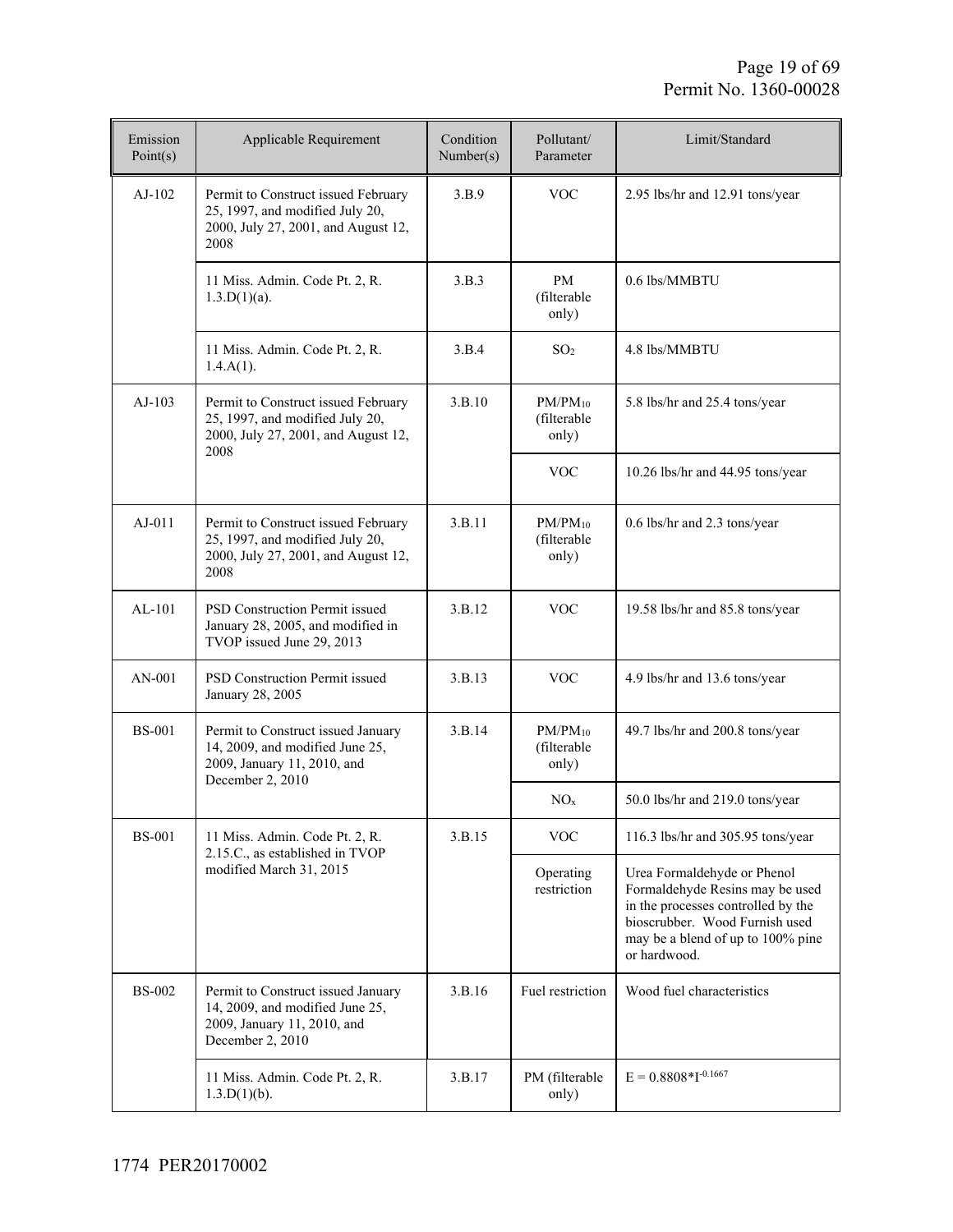| Emission<br>Point(s)                                                                             | Applicable Requirement                                                                                                                                                                                             | Condition<br>Number(s) | Pollutant/<br>Parameter              | Limit/Standard                                                                                  |
|--------------------------------------------------------------------------------------------------|--------------------------------------------------------------------------------------------------------------------------------------------------------------------------------------------------------------------|------------------------|--------------------------------------|-------------------------------------------------------------------------------------------------|
| <b>BS-003</b>                                                                                    | Permit to Construct issued January<br>14, 2009, and modified June 25,<br>2009, January 11, 2010, and<br>December 2, 2010                                                                                           | 3.B.18                 | $PM/PM_{10}$<br>(filterable<br>only) | 3.0 lbs/hr not to exceed 13.0<br>tons/year                                                      |
| <b>BS-004</b>                                                                                    | Permit to Construct issued January<br>14, 2009, and modified June 25,<br>2009, January 11, 2010, and<br>December 2, 2010                                                                                           | 3.B.19                 | $PM/PM_{10}$<br>(filterable<br>only) | 0.4 lbs/hr not to exceed 1.8<br>tons/year                                                       |
| AD-102<br>AD-103<br>AJ-102<br>$AJ-103$                                                           | 40 CFR 63, Subpart QQQQ<br>NESHAP for Surface Coating of<br><b>Wood Building Products</b><br>40 CFR 63.4680, 63.4681(a) and (b),<br>63.4682(a), (b), and (e), 63.4701, and<br>Table 4 to Subpart QQQQ              | 3.B.20                 | <b>HAP</b>                           | Applicability                                                                                   |
|                                                                                                  | 40 CFR 63.4690(b) and Table 2,<br>63.4692(a), 63.4693(a) and<br>$63.4700(a)(1)$ and (b), Subpart<br>QQQQ                                                                                                           | 3.B.21                 |                                      | 0.06 lbs HAP/gal solids                                                                         |
| $AL-101$<br>$AL-016$<br>$AL-017$<br>AN-001<br>AN-002                                             | 40 CFR 63, Subpart WWWW<br>NESHAP for Reinforced Plastic<br><b>Composites Production</b><br>40 CFR 63.5780, 63.5785(a),<br>$63.5790(a)$ and (b), $63.5795(a)$ ,<br>63.5925, and Table 15 to Subpart<br><b>WWWW</b> | 3.B.22                 | <b>HAP</b>                           | Applicability                                                                                   |
|                                                                                                  | 40 CFR 63.5805(d)(1) and (h),<br>63.5835(b) and (c), and Table 5<br>Subpart WWWW                                                                                                                                   | 3.B.23                 |                                      | Reduce total organic HAP<br>emissions from these operations by<br>at least 95 percent by weight |
| AB-101<br>AB-007<br>$AC-101$<br>$AC-007$<br>AI-101<br>$AI-005$<br><b>BS-001</b><br><b>BS-002</b> | 40 CFR 63, Subpart DDDD<br>NESHAP for Plywood and<br>Composite Wood Products<br>40 CFR 63.2230, 63.2231(a) and (b),<br>63.2232, 63.2290, and Table 10 to<br>Subpart DDDD                                           | 3.B.24                 | HAP                                  | Applicability                                                                                   |
|                                                                                                  | 40 CFR 63.2240(b), Tables 1B and 2,<br>and $63.2250(a)$ , (b), (c), (f), and (g),<br>Subpart DDDD                                                                                                                  | 3.B.25                 |                                      | Reduce methanol, formaldehyde or<br>total HAP emissions by 90 percent                           |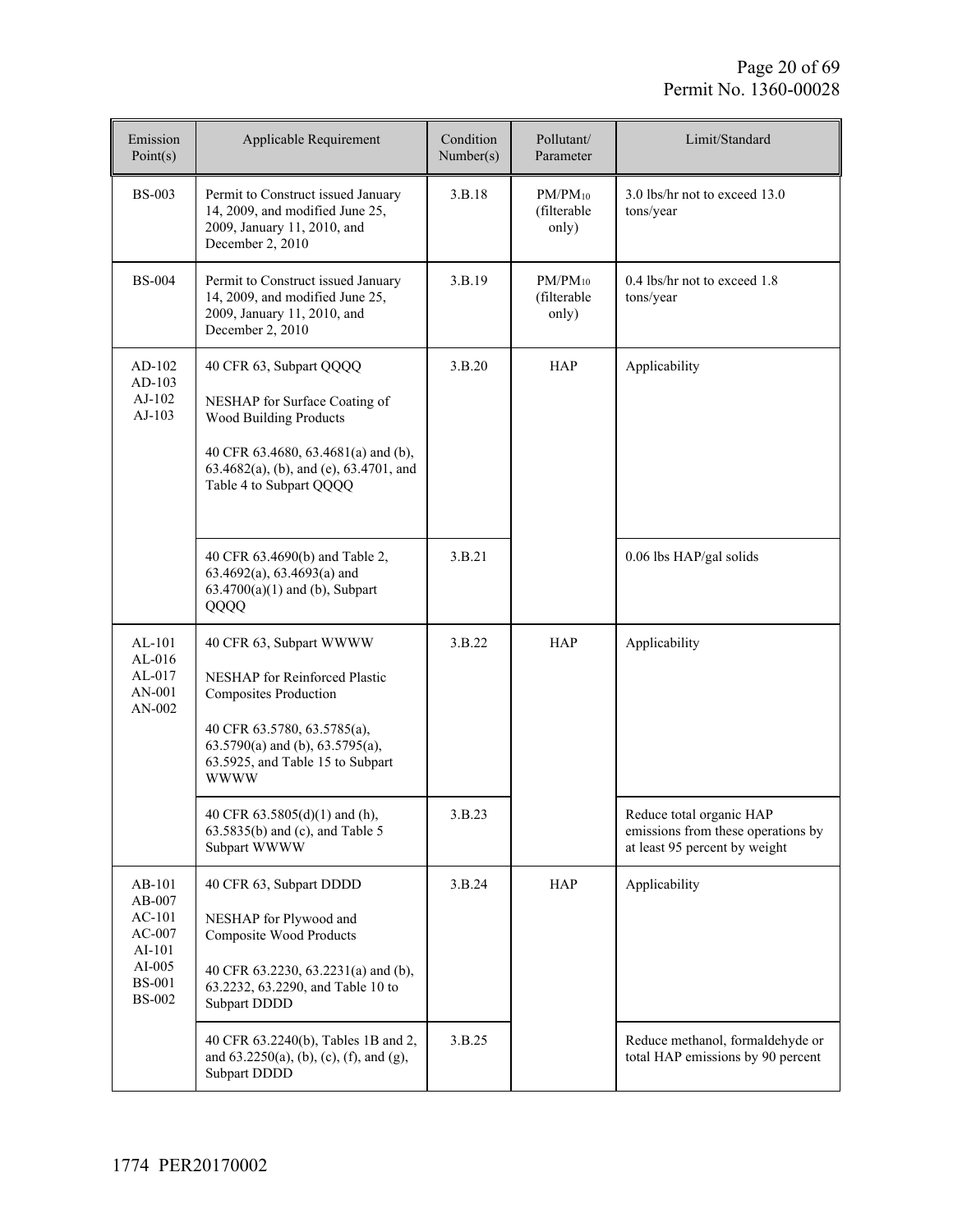| Emission<br>Point(s)                                                  | Applicable Requirement                                                                                                                                                                                                                                        | Condition<br>Number(s) | Pollutant/<br>Parameter                                        | Limit/Standard                                                                                                                                                    |
|-----------------------------------------------------------------------|---------------------------------------------------------------------------------------------------------------------------------------------------------------------------------------------------------------------------------------------------------------|------------------------|----------------------------------------------------------------|-------------------------------------------------------------------------------------------------------------------------------------------------------------------|
| EG-001<br>EG-002<br>EG-003<br>EG-004<br>$\rm EG\text{-}005$<br>EG-006 | 40 CFR 63, Subpart ZZZZ<br>NESHAP for Stationary<br>Reciprocating Internal Combustion<br>Engines<br>40 CFR 63.6580, 63.6585(a) and (b),<br>$63.6590(a)(1)(ii)$ , $(a)(2)(ii)$ , and<br>$(c)(6)$ , 63.6605(a) and (b), 63.6665,<br>and Table 8 to Subpart ZZZZ | 3.B.26                 | <b>HAP</b>                                                     | Applicability                                                                                                                                                     |
| EG-002<br>EG-003<br>EG-004<br>EG-006                                  | 40 CFR 63.6640(f)(1)-(3), Subpart<br>ZZZZ                                                                                                                                                                                                                     | 3.B.27                 |                                                                | Operating requirements                                                                                                                                            |
| EG-005                                                                | 40 CFR 60, Subpart IIII<br>Standards of Performance for<br><b>Stationary Compression Ignition</b><br><b>Internal Combustion Engines</b><br>40 CFR 60.4200(a)(2)(i), 60.4218,<br>and Table 8 to Subpart IIII                                                   | 3.B.28                 | $NMHC+NOx$<br>PM (filterable<br>only), CO, SO <sub>2</sub>     | Applicability                                                                                                                                                     |
| EG-005                                                                | 40 CFR 60.4205(b), 60.4202(a)(2),<br>60.4206, Subpart IIII<br>and<br>40 CFR 89.112(a), and 89.113(a),<br>Subpart B                                                                                                                                            | 3.B.29                 | $NMHC+NOx$<br>CO<br>PM (filterable<br>only)<br>Opacity         | $6.4$ g/kW-hr<br>$3.5$ g/kW-hr<br>$0.20$ g/kW-hr<br>Limits for acceleration and lugging<br>modes in condition                                                     |
|                                                                       | 40 CFR 60.4207(b), Subpart IIII<br>and<br>40 CFR 80.510(b), Subpart I<br>40 CFR 60.4211(a)(1)-(3) and (c),                                                                                                                                                    | 3.B.30<br>3.B.31       | SO <sub>2</sub><br>(Diesel Fuel<br>Requirements)<br>$NMHC+NOx$ | Max sulfur content of diesel fuel<br>$\leq$ 15 ppm<br>Min. cetane index of 40 or max<br>aromatic content of 35 volume<br>percent<br>Certified engine requirements |
|                                                                       | Subpart IIII<br>40 CFR 60.4211(f)(1)-(3), Subpart<br>Ш                                                                                                                                                                                                        | 3.B.32                 | PM (filterable<br>only), CO, SO <sub>2</sub>                   | Operating requirements                                                                                                                                            |
| EG-001<br>EG-002<br>EG-003<br>EG-004<br>EG-005<br>EG-006              | 11 Miss. Admin. Code Pt. 2, R.<br>$1.3.D(1)(a)$ .                                                                                                                                                                                                             | 3.B.3                  | PM (filterable<br>only)                                        | 0.6 lbs/MMBTU                                                                                                                                                     |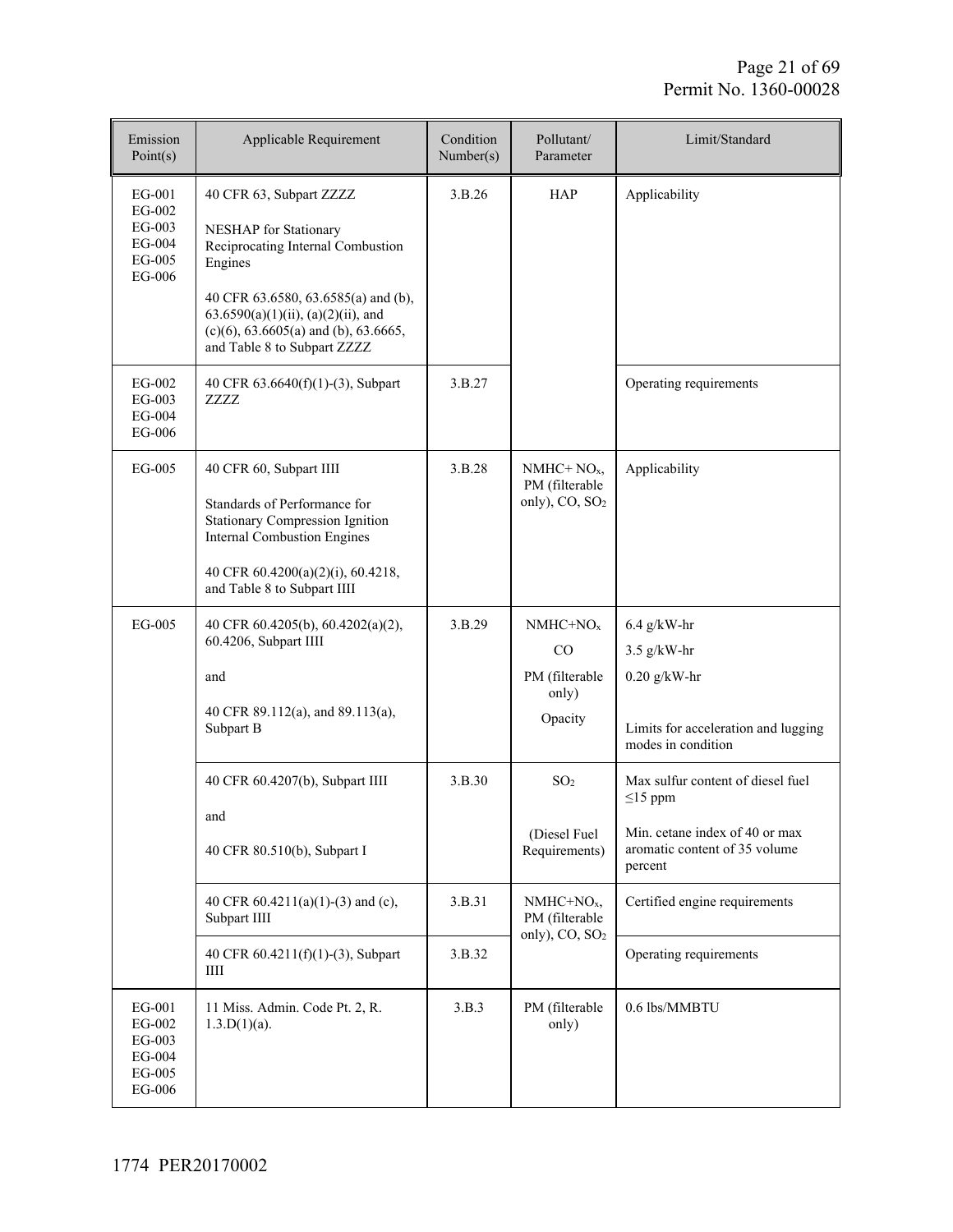| Emission<br>Point(s)                                                                                        | Applicable Requirement                                                       | Condition<br>Number(s) | Pollutant/<br>Parameter | Limit/Standard |
|-------------------------------------------------------------------------------------------------------------|------------------------------------------------------------------------------|------------------------|-------------------------|----------------|
| $AB-102$<br>$AI-102$<br>$AD-011$<br>$AJ-011$<br>$AE-004$<br><b>BS-001</b><br><b>BS-003</b><br><b>BS-004</b> | 40 CFR 64<br>Compliance Assurance Monitoring<br>(CAM)<br>40 CFR 64.2(a), CAM | 3.B.33                 | $PM/PM_{10}$            | Applicability  |

3.B.1 For Emission Point AB-102, the permittee shall limit emissions of filterable Particulate Matter (PM/PM<sub>10</sub>) to less than 3.54 lbs/hr not to exceed 15.51 tons/year.

(Ref.: Permit to Construct issued February 25, 1997, and modified July 20, 2000, July 27, 2001, and August 12, 2008)

3.B.2 For Emission Point AI-102, the permittee shall limit emissions of filterable PM/PM<sub>10</sub> to less than 1.85 lbs/hr not to exceed 8.10 tons/year.

(Ref.: Permit to Construct issued February 25, 1997, and modified July 20, 2000, July 27, 2001, and August 12, 2008)

3.B.3 For Emission Points AD-101, AD-102, AJ-101, AJ-102, and EG-001 through EG-006, the maximum permissible emission of ash and/or particulate matter from fossil fuel burning installations of less than 10 million BTU per hour heat input shall not exceed 0.6 pounds per million BTU heat input.

(Ref.: 11 Miss. Admin. Code Pt. 2, R. 1.3.D(1)(a).)

3.B.4 For Emission Points AD-101, AD-102, AJ-101, and AJ-102, the maximum discharge of sulfur oxides from any fuel burning installation in which the fuel is burned primarily to produce heat or power by indirect heat transfer shall not exceed 4.8 pounds (measured as sulfur dioxide) per million BTU heat input.

(Ref.: 11 Miss. Admin. Code Pt. 2, R. 1.4.A(1).)

3.B.5 For Emission Point AD-102, the permittee shall limit emissions of Volatile Organic Compounds (VOC) to less than 3.4 lbs/hr not to exceed 14.87 tons/year.

(Ref.: Permit to Construct issued February 25, 1997, and modified July 20, 2000, July 27, 2001, and August 12, 2008)

- 3.B.6 For Emission Point AD-103, the permittee shall limit emissions of filterable PM/PM<sub>10</sub> and VOC to less than:
	- (a) PM/PM<sub>10</sub> 5.8 lbs/hr not to exceed 25.4 tons/year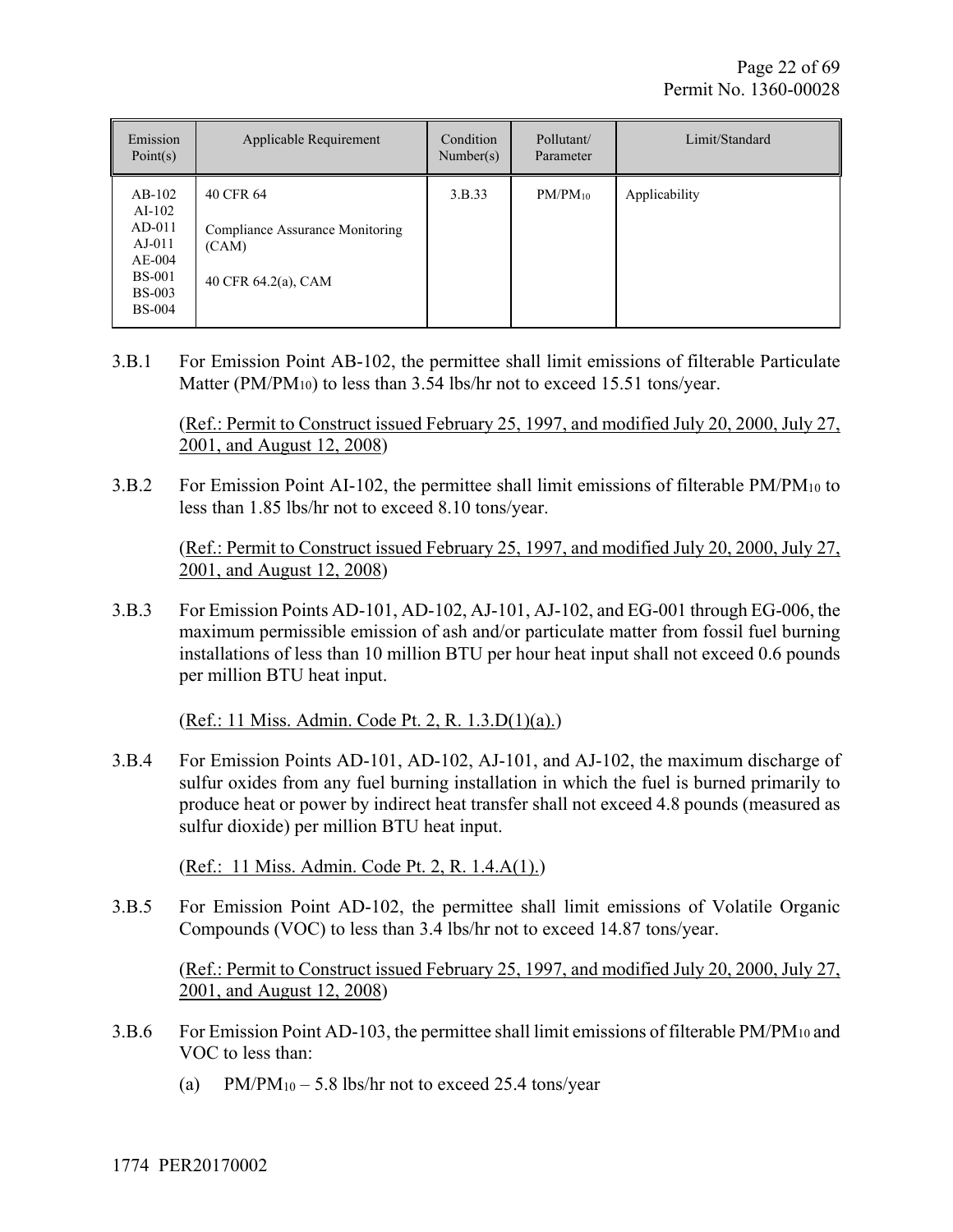(b)  $VOC - 6.43$  lbs/hr not to exceed 28.15 tons/year

(Ref.: Permit to Construct issued February 25, 1997, and modified July 20, 2000, July 27, 2001, and August 12, 2008)

3.B.7 For Emission Point AD-104, the permittee shall limit emissions of filterable PM/PM<sub>10</sub> to less than 1.48 lbs/hr not to exceed 6.48 tons/year.

(Ref.: Permit to Construct issued February 25, 1997, and modified July 20, 2000, July 27, 2001, and August 12, 2008)

3.B.8 For Emission Point AE-004, the permittee shall limit emissions of filterable PM/PM10 to less than 0.07 lbs/hr not to exceed 0.3 tons/year.

(Ref.: Permit to Construct issued March 13, 1990, and modified February 26, 1991)

3.B.9 For Emission Point AJ-102, the permittee shall limit emissions of VOC to less than 2.95 lbs/hr not to exceed 12.91 tons/year.

(Ref.: Permit to Construct issued February 25, 1997, and modified July 20, 2000, July 27, 2001, and August 12, 2008)

- 3.B.10 For Emission Point AJ-103, the permittee shall limit emissions of filterable PM/PM10 and VOC to less than:
	- (a) PM/PM<sub>10</sub> 5.8 lbs/hr not to exceed 25.4 tons/year
	- (b) VOC 10.26 lbs/hr not to exceed 44.95 tons/year

(Ref.: Permit to Construct issued February 25, 1997, and modified July 20, 2000, July 27, 2001, and August 12, 2008)

3.B.11 For Emission Point AJ-011, the permittee shall limit emissions of filterable PM/PM10 to less than 0.6 lbs/hr and 2.3 tons/year.

(Ref.: Permit to Construct issued February 25, 1997, and modified July 20, 2000, July 27, 2001, and August 12, 2008)

3.B.12 For Emission Point AL-101, the permittee shall limit emissions of VOC to less than 19.58 lbs/hr not to exceed 85.8 tons/year.

(Ref.: PSD Construction Permit issued January 28, 2005, and modified via TVOP issued August 25, 2005)

3.B.13 For Emission Point AN-001, the permittee shall limit emissions of VOC to less than 4.9 lbs/hr not to exceed 13.6 tons/year.

(Ref.: PSD Construction Permit issued January 28, 2005)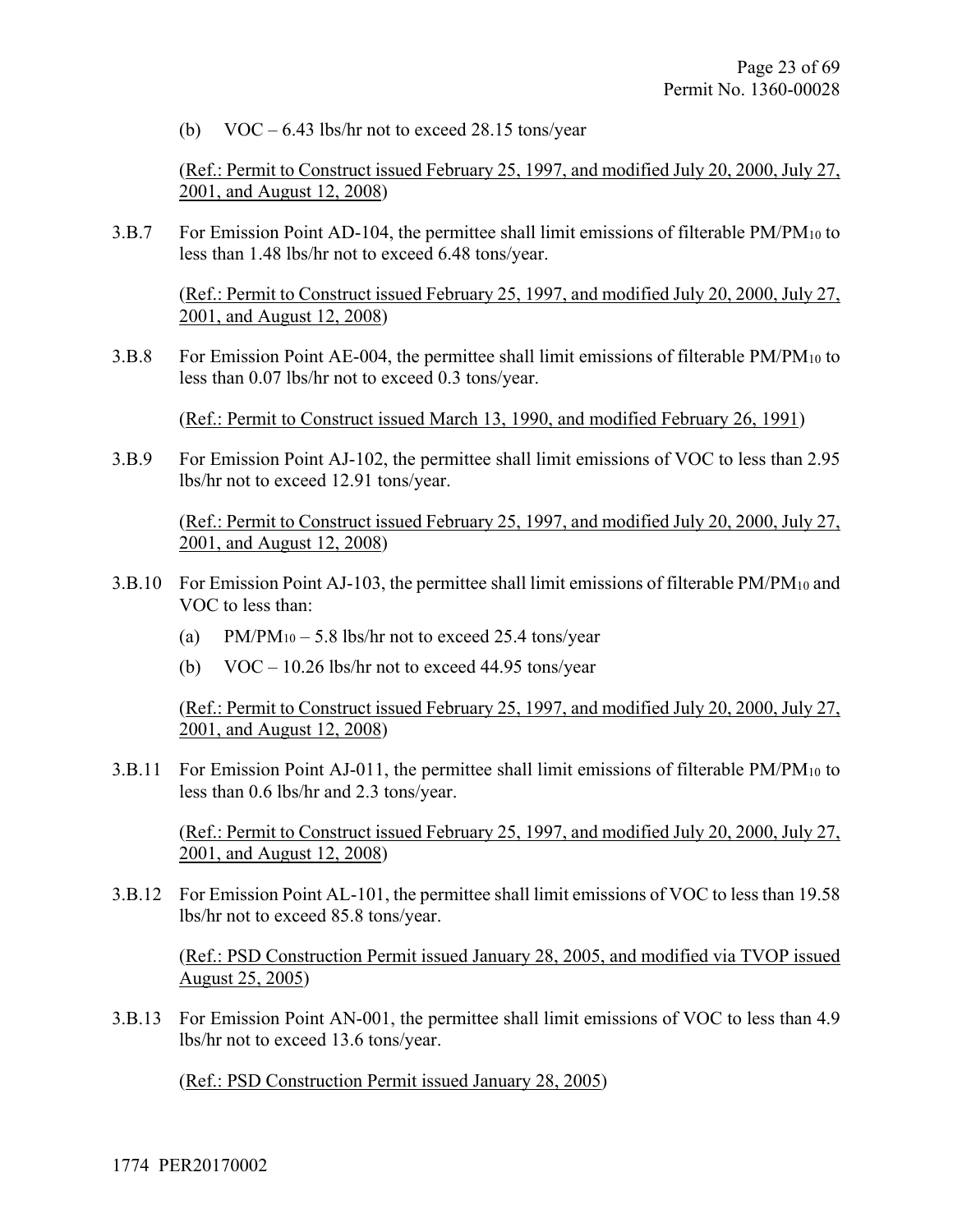- 3.B.14 For Emission Point BS-001, the permittee shall limit emissions of filterable PM/PM10 and NOx, to less than:
	- (a) PM/PM<sub>10</sub> 49.7 lbs/hr not to exceed 200.8 tons/year
	- (b)  $NO<sub>x</sub> 50.0$  lbs/hr not to exceed 219.0 tons/year

(Ref.: Permit to Construct issued January 14, 2009, and modified June 25, 2009, January 11, 2010, and December 2, 2010)

3.B.15 For Emission Point BS-001, the permittee shall limit emissions of VOC to less than 116.3 lb/hr, not to exceed 219.0 tons/year, and may use Urea Formaldehyde or Phenol Formaldehyde resins in the processes that have emissions controlled by the bioscrubber. Wood Furnish used in the process may be a blend of up to 100% pine or hardwood.

(Ref.: 11 Miss. Admin. Code Pt. 2, R. 2.15.C., as established in TVOP modified March 31, 2015)

3.B.16 For Emission Point BS-002, the wood fuel fired shall be limited to uncontaminated wood (all forms and species), wood fiber (including wood fiber from pollution control devices and wastewater treatment units), and bark. All wood products manufactured at the facility may be utilized as fuel in the wood fired heater.

(Ref.: Permit to Construct issued January 14, 2009, and modified June 25, 2009, January 11, 2010, and December 2, 2010)

3.B.17 For Emission Point BS-002, the maximum permissible emission of ash and/or particulate matter shall not exceed an emission rate determined by the relationship

 $E=0.8808*1^{-0.1667}$ 

where E is the emission rate in pounds per million BTU per hour heat input and I is the heat input in millions of BTU per hour.

(Ref.: 11 Miss. Admin. Code Pt. 2, R. 1.3.D(1)(b).)

3.B.18 For Emission Point BS-003, the permittee shall limit emissions of filterable PM/PM10 to less than 3.0 lbs/hr not to exceed 13.0 tons/year.

(Ref.: Permit to Construct issued January 14, 2009, and modified June 25, 2009, January 11, 2010, and December 2, 2010)

3.B.19 For Emission Point BS-004, the permittee shall limit emissions of filterable PM/PM10 to less than 0.4 lbs/hr not to exceed 1.8 tons/year.

(Ref.: Permit to Construct issued January 14, 2009, and modified June 25, 2009, January 11, 2010, and December 2, 2010)

3.B.20 Emission Points AD-102, AD-103, AJ-102, and AJ-103 are subject to and shall comply with all applicable requirements of the National Emission Standards for Hazardous Air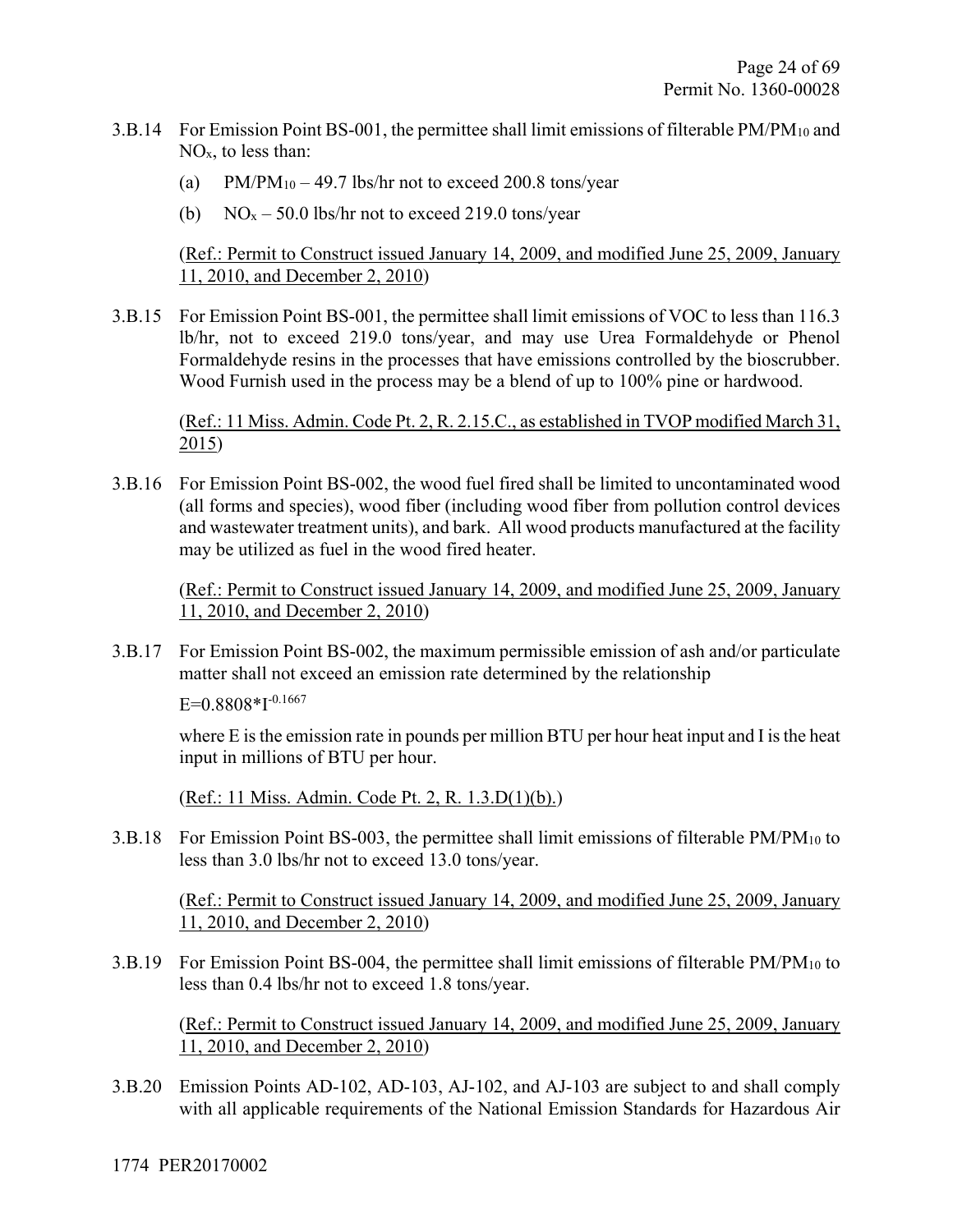Pollutants (NESHAP) for Surface Coating of Wood Building Products, 40 CFR 63, Subpart QQQQ and the applicable requirements of the General Provisions, 40 CFR 63, Subpart A, as noted in Table 4 to Subpart QQQQ.

(Ref.: 40 CFR 63.4680, 63.4681(a) and (b), 63.4682(a), (b), and (e), 63.4701, and Table 4 to Subpart QQQQ)

3.B.21 For Emission Points AD-102, AD-103, AJ-102, and AJ-103, the permittee shall limit organic HAP emissions to less than 0.06 lbs HAP/gal solids. Since the facility complies with this standard using the emission rate without add-on controls option, the permittee is not required to meet any operating limits or work practice standards for any of the coating operations.

The permittee shall be in compliance with the emission limit above at all times and shall operate and maintain the affected sources, including associated air pollution control equipment and monitoring equipment, in a manner consistent with safety and good air pollution control practices for minimizing emissions. The permittee is not required to make further efforts to reduce emissions if levels required by the applicable standard have been achieved. Determination of whether the source is operating in compliance with operation and maintenance requirements will be based on information available to the DEQ which may include, but is not limited to, monitoring results, review of operation and maintenance procedures, review of operation and maintenance records, and inspection of the source.

(Ref.: 40 CFR 63.4690(b) and Table 2, 63.4692(a), 63.4693(a), and 63.4700(a)(1) and (b), Subpart QQQQ)

3.B.22 Emission Points AL-101, AL-016, AL-017, AN-001, and AN-002 are subject to and shall comply with all applicable requirements of the NESHAP for Reinforced Plastic Composites Production, 40 CFR 63, Subpart WWWW and the applicable requirements of the General Provisions, 40 CFR 63, Subpart A, as noted in Table 15 to Subpart WWWW. For purposes of compliance with Subpart WWWW, the reinforced plastic composites production is considered a new affected source with organic HAP emissions exceeding 100 tpy.

#### (Ref.: 40 CFR 63.5780, 63.5785(a), 63.5790(a) and (b), 63.5795(a), 63.5925, and Table 15 to Subpart WWWW)

3.B.23 For Emission Points AL-101, AL-016, AL-017, AN-001, and AN-002, the permittee shall reduce the total organic HAP emissions from the Sheet Molding Compound (SMC) manufacturing process by at least 95 percent by weight (or 2.4 lbs/ton). The control device (AN-001) shall meet all applicable requirements of the National Emission Standards for Closed Vent Systems, Control Devices, Recovery Devices, and Routing to a Fuel Gas System or a Process, 40 CFR 63, Subpart SS.

The permittee shall be in compliance with the applicable organic HAP emission limits at all times. The permittee shall operate and maintain the affected sources, including air pollution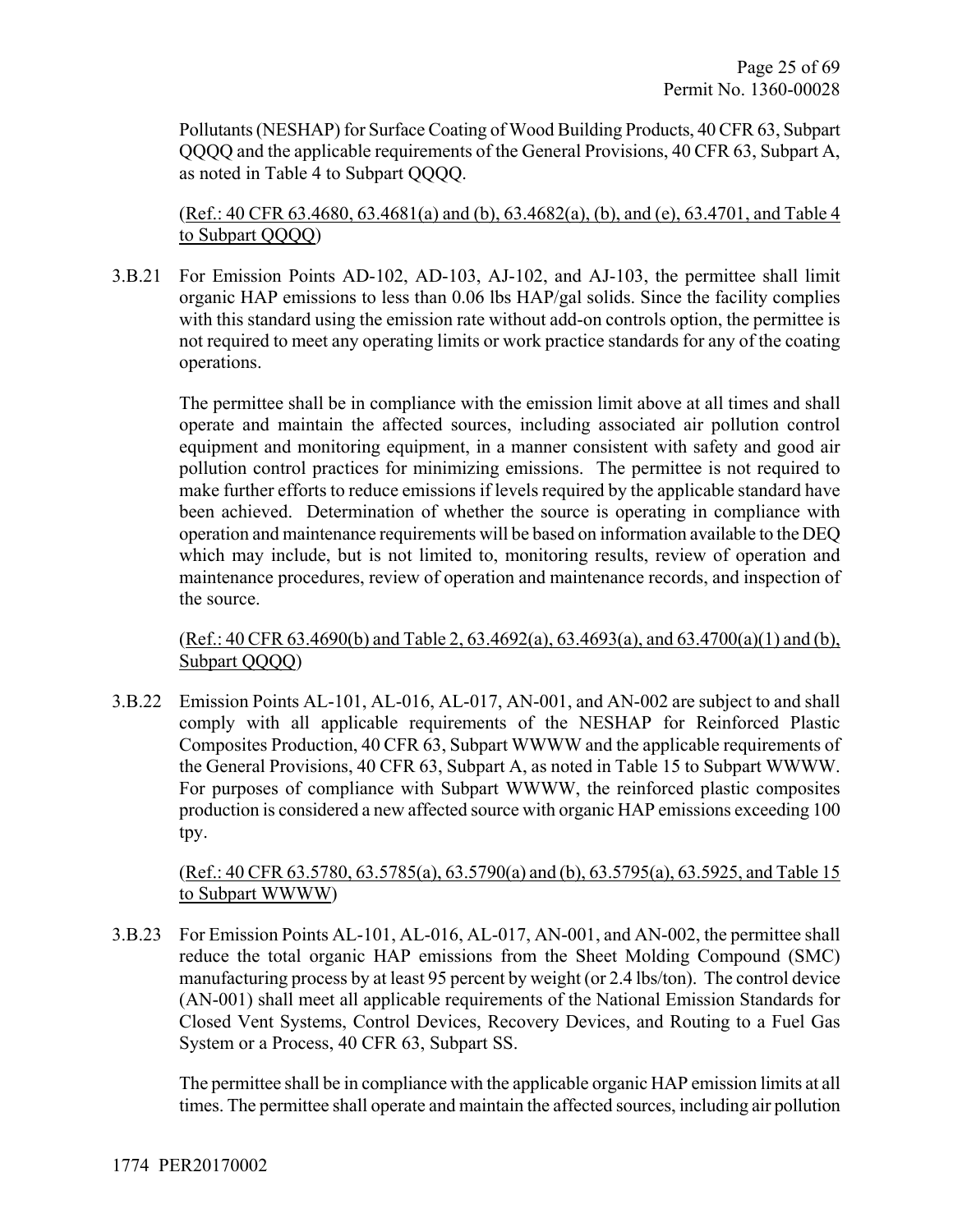control and monitoring equipment, in a manner consistent with safety and good air pollution control practices for minimizing emissions at all times, including startup, shutdown, and malfunction. During startup, shutdown, or malfunction, the general duty to minimize emissions requires the permittee to reduce emissions to the greatest extent which is consistent with safety and good air pollution practices. The general duty to minimize emissions does not require the permittee to achieve emission levels that would be required by the applicable standard at other times if this is not consistent with safety and good air pollution control practices, nor does it require the permittee to make any further efforts to reduce emissions if levels required by the standard have been achieved. Determination of whether such operation and maintenance procedures are being used will be based on information available to the DEQ which may include, but is not limited to, monitoring results, review of operation and maintenance procedures, review of operation and maintenance records, and inspection of the source.

#### (Ref.: 40 CFR 63.5805(d)(1) and (h), 63.5835(b) and (c), and Table 5, Subpart WWWW)

3.B.24 Emission Points AB-101, AB-007, AC-101, AC-007, AI-101, AI-005, BS-001, and BS-002 are subject to and shall comply with all applicable requirements of the NESHAP for Plywood and Composite Wood Products, 40 CFR 63, Subpart DDDD and the applicable General Provisions, 40 CFR 63, Subpart A, as noted in Table 10 to Subpart DDDD.

#### (Ref.: 40 CFR 63.2230, 63.2231(a) and (b), 63.2232, 63.2290, and Table 10 to Subpart DDDD)

3.B.25 For Emission Points AB-101, AB-007, AC-101, AC-007, AI-101, AI-005, BS-001, and BS-002, the permittee shall reduce methanol, formaldehyde, or total HAP measured as THC (as carbon) emissions by 90 percent. The permittee must maintain the 3-hour block average trickling filter media (TFM) water flow within the range established during the most recent performance test conducted in accordance with Condition 5.B.24.

Prior to August 13, 2021, the permittee shall be in compliance with the compliance options, operating requirements and work practice standards (Section 3.D) at all times, except during periods of process unit or control device startup, shutdown, and malfunction; prior to process unit initial startup; and during the routine control device maintenance exemption. The compliance options, operating requirements, and work practice requirements do not apply during times when the process unit(s) are not operating, or during periods of startup, shutdown, and malfunction. Startup and shutdown periods must not exceed the minimum amount of time necessary for these events.

Prior to August 13, 2021, the permittee shall operate and maintain the affected source(s), including associated air pollution control equipment according to the provisions in 40 CFR  $63.6(e)(1)(i)$  and must develop a written startup, shutdown, and malfunction plan (SSMP) according to the provisions of 40 CFR  $63.6(e)(3)$ .

On and after August 13, 2021, the permittee shall be in compliance with the compliance options, operating requirements, and the work practice requirements in Subpart DDDD when the process unit(s) subject to the compliance options, operating requirements, and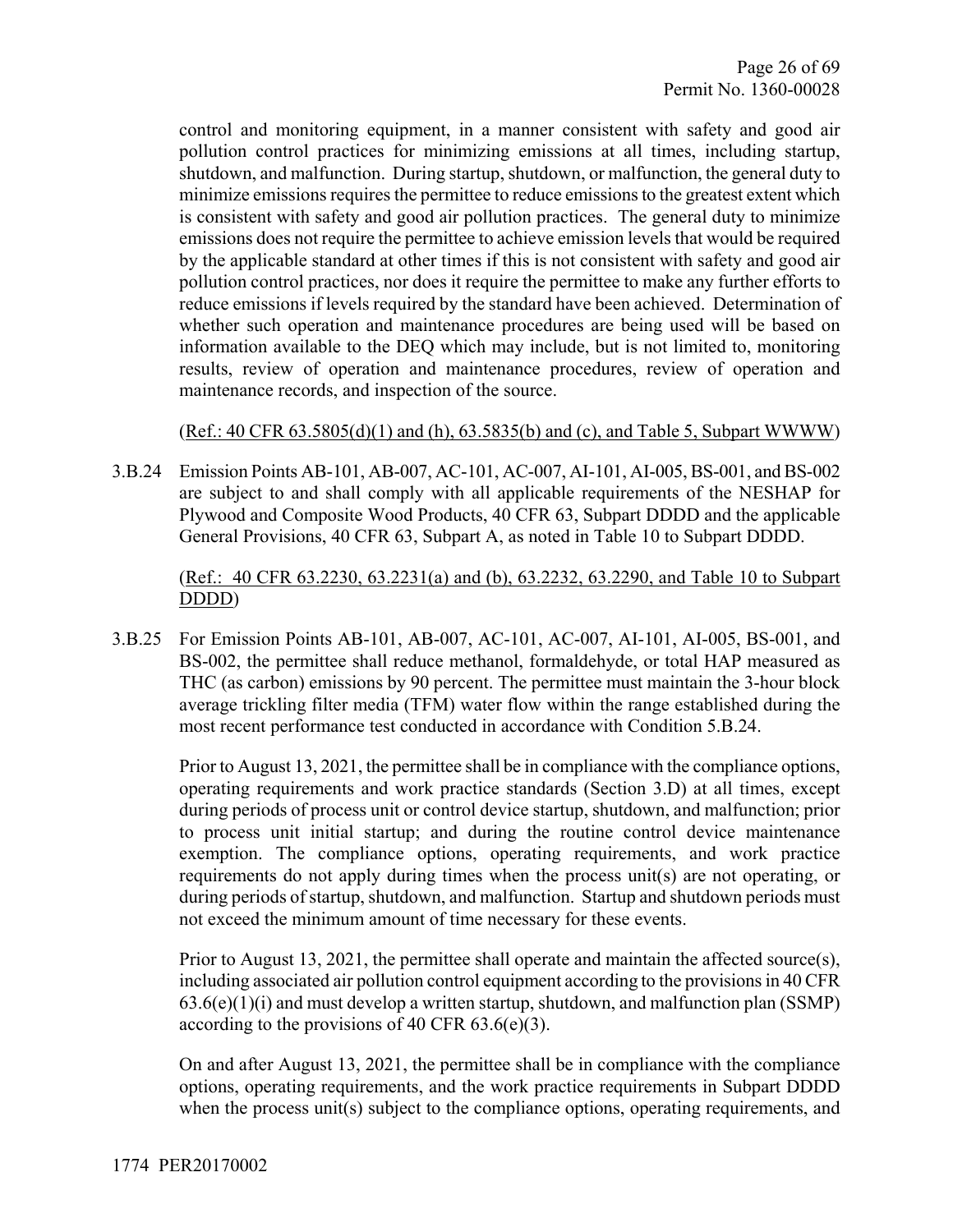work practice requirements are operating, except during safety-related shutdowns and pressurized refiner startups and shutdowns conducted according to the work practice requirements in Conditions 3.D.6 and 3.D.7, as applicable. The permittee shall minimize the length of time when compliance options and operating requirements are not met due to safety-related shutdowns.

On and after August 13, 2021, the permittee must always operate and maintain the affected source, including air pollution control and monitoring equipment, in a manner consistent with good air pollution control practices for minimizing emissions at least to the levels required by Subpart DDDD. The general duty to minimize emissions does not require the permittee to make any further efforts to reduce emissions if levels required by the applicable standard have been achieved. Determination of whether a source is operating in compliance with operation and maintenance requirements will be based on information available to the DEQ, which may include, but is not limited to, monitoring results, review of operation and maintenance procedures, review of operation and maintenance records, and inspection of the source.

(Ref.: 40 CFR 63.2240(b), Tables 1B and 2(4), and 63.2250(a), (b), (c), (f) and (g), Subpart DDDD)

3.B.26 Emission Points EG-001, EG-002, EG-003, EG-004, EG-005, and EG-006 are subject to and shall comply with the applicable requirements of the NESHAP for Stationary Reciprocating Internal Combustion Engines (RICE), 40 CFR 63, Subpart ZZZZ and the applicable General Provisions, 40 CFR 63, Subpart A, as noted in Table 8 to Subpart ZZZZ.

For purposes of this subpart, Emission Point EG-002 is considered existing, emergency, compression ignition (CI) stationary RICE with a site rating of less than 500 HP located at a major source of HAP emissions and the permittee shall comply with the applicable requirements of Subpart ZZZZ.

Emission Points EG-003, EG-004, and EG-006 are considered existing, emergency spark ignition (SI) stationary RICE with a site rating of less than 500 HP located at a major source of HAP emissions and the permittee shall comply with the applicable requirements of Subpart ZZZZ.

Emission Point EG-001 is considered a new, emergency, CI stationary RICE with a site rating of less than 500 HP located at a major source of HAP emissions. The engine is required to comply with the requirements of Subpart ZZZZ by complying with the applicable requirements of Subpart IIII. However, the engine is a NFPA certified fire pump engine that was manufactured June 19, 2006; therefore, it does not meet the applicability under Subpart IIII. As such, the engine is not required to meet any additional requirements of Subparts ZZZZ or IIII. Since the engine is considered an emergency engine per Subpart ZZZZ, the engine must meet the emergency engine requirements specified in Condition 3.B.27.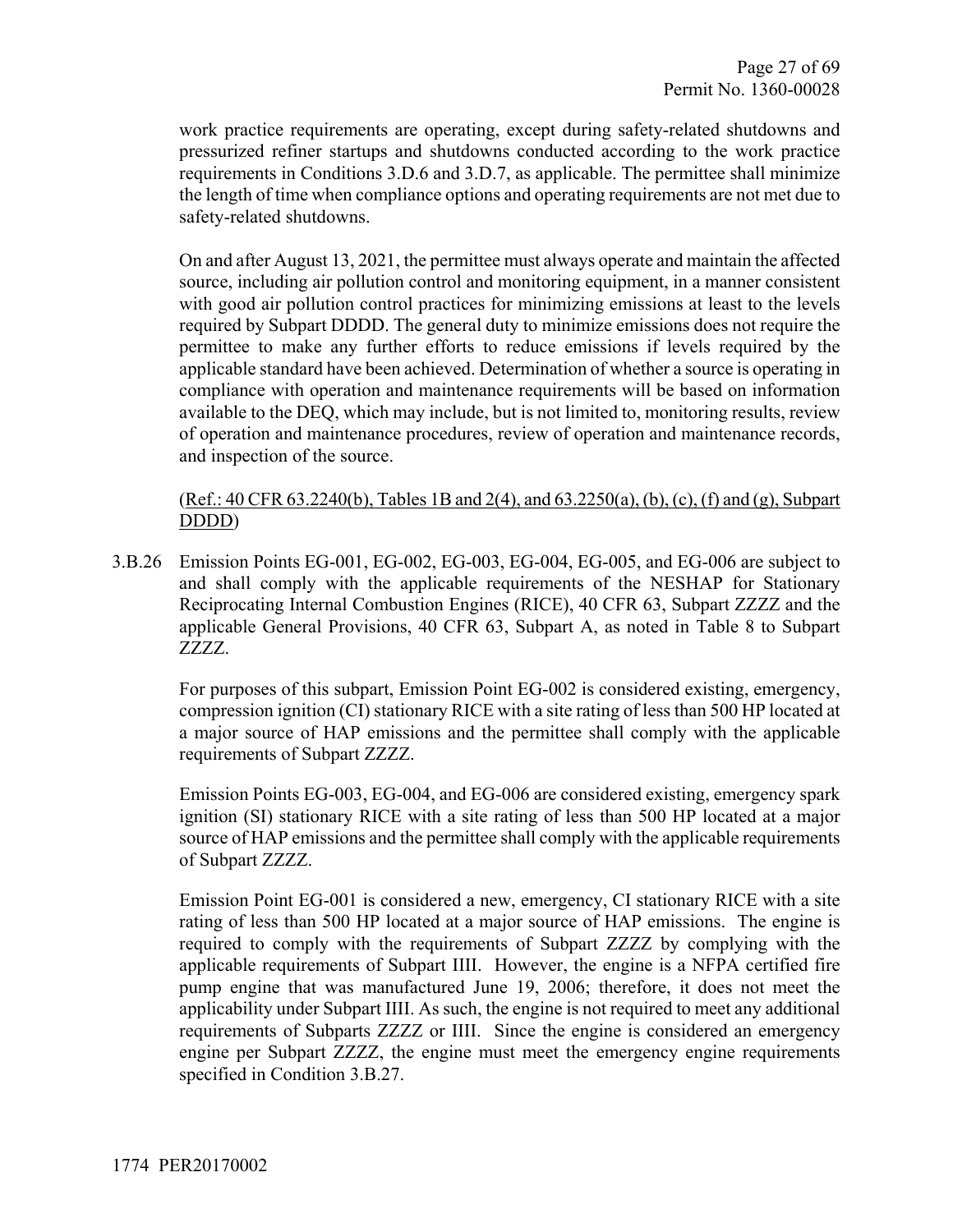Emission Point EG-005 is considered a new, emergency, CI stationary RICE with a site rating of greater than 500 HP located at a major source of HAP emissions. As such, the permittee shall comply with Subpart ZZZZ by complying with the applicable requirements of the Standards of Performance for Stationary Compression Ignition Internal Combustion Engines, 40 CFR 60, Subpart IIII.

Each engine subject to Subpart ZZZZ shall be in compliance with the applicable requirements of Subpart ZZZZ and the permittee shall operate and maintain the engines in a manner consistent with safety and good air pollution control practices for minimizing emissions. The general duty to minimize emissions does not require the permittee to make any further efforts to reduce emissions if levels required by Subpart ZZZZ have been achieved. Determination of whether such operation and maintenance procedures are being used will be based on information available to the MDEQ which may include, but is not limited to, monitoring results, review of operation and maintenance procedures, review of operation and maintenance records, and inspection of the source.

(Ref.: 40 CFR 63.6580, 63.6585(a) and (b),  $63.6590(a)(1)(ii)$ ,  $(a)(2)(ii)$ , and  $(c)(6)$ , 63.6605(a) and (b), 63.6665, and Table 8 to Subpart ZZZZ)

- 3.B.27 For Emission Points EG-002, EG-003, EG-004, and EG-006, the engines shall be considered emergency stationary RICE under Subpart ZZZZ provided the engines only operate in an emergency, during maintenance and testing, and during non-emergency situations for 50 hours per year as described in (c) below. If the permittee does not operate an engine according to the requirements in (a)-(c) below, the engine will not be considered an emergency engine under Subpart ZZZZ and must meet all requirements for nonemergency engines.
	- (a) There is no limit on the use of an engine during an emergency situation.
	- (b) The permittee may operate an engine for maintenance checks and readiness testing for a maximum of 100 hours per calendar year provided the tests are recommended by federal, state, or local government, the manufacturer, the vendor, the regional transmission organization or equivalent balancing authority and transmission operator, or insurance company associated with an engine. The permittee may petition the MDEQ for approval of additional hours to be used for maintenance checks and readiness testing, but a petition is not required if the owner or operator maintains records indicating the federal, state, or local standards require maintenance testing of an engine beyond 100 hours per calendar year.
	- (c) Emergency engines may be operated for up to 50 hours per calendar year in nonemergency situations. The 50 hours of operation in non-emergency situations are counted as part of the 100 hours per calendar year for maintenance and testing provided in paragraph (b). Except as provided in  $63.6640(f)(4)(i)$  and (ii), the 50 hours per year for non-emergency situations cannot be used for peak shaving or nonemergency demand response, or to generate income for a facility to an electric grid or otherwise supply power to an electric grid or otherwise supply power as part of a financial arrangement with another entity.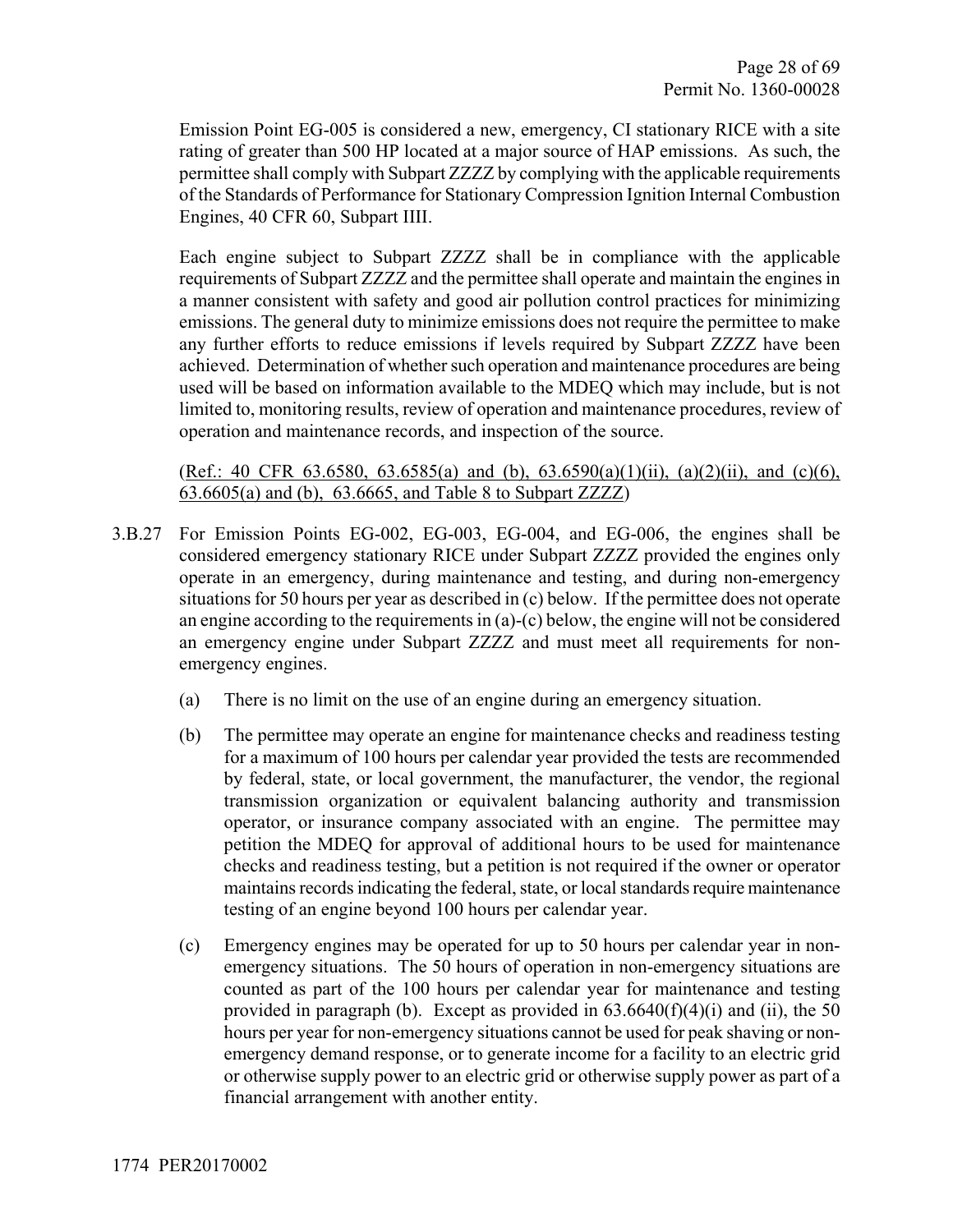#### (Ref.: 40 CFR 63.6640(f)(1)-(3), Subpart ZZZZ)

3.B.28 Emission Point EG-005 is subject to and shall comply with the applicable requirements of the Standards of Performance for Stationary Compression Ignition Internal Combustion Engines, 40 CFR 60, Subpart IIII and the applicable requirements of the General Provisions, 40 CFR 63, Subpart A, as noted in Table 8 to Subpart IIII.

#### (Ref.: 60.4200(a)(2)(i), 60.4218, and Table 8 to Subpart IIII)

- 3.B.29 For Emission Point EG-005, the permittee shall operate and maintain the engine such that it achieves the following emission standards for the life of the engine:
	- (a) Non-methane hydrocarbon and nitrogen oxides (NMHC + NO<sub>x</sub>)  $\leq 6.4$  g/kW-hr
	- (b) Carbon monoxide  $(CO) \le 3.5$  g/kW-hr
	- (c)  $PM \leq 0.2$  g/kW-hr
	- (d) Opacity shall not exceed:
		- (i) 20 percent during the acceleration mode
		- (ii) 15 percent during the lugging mode, and
		- (iii) 50 percent during the peaks in either the acceleration or lugging modes.

#### (Ref.: 60.4205(b), 60.4202(a)(2), and 60.4206, Subpart IIII and 40 CFR 89.112(a) and 89.113(b), Subpart B)

- 3.B.30 For Emission Point EG-005, the permittee shall use diesel fuel that meets the following per gallon standards:
	- (a) Maximum sulfur content of  $\leq 15$  ppm, and
	- (b) Minimum cetane index of 40 or a maximum aromatic content of 35 volume percent.

#### (Ref.: 40 CFR 60.4207(b), Subpart IIII and 40 CFR 80.510(b), Subpart I)

3.B.31 For Emission Point EG-005, the permittee shall comply with the emission standards contained in Condition 3.B.29 by purchasing, installing, operating, and maintaining an engine certified to meet the emission standards. The permittee shall operate and maintain the engine in accordance with the manufacturer's emission-related written instructions and can only change the emission-related settings that are permitted by the manufacturer.

#### $(Ref.: 40 CFR 60.4211(a)(1)-(3) and (c), Subpart III)$

3.B.32 For Emission Point EG-005, the engine shall be considered an emergency stationary engine under Subpart IIII provided the engine only operates in an emergency, during maintenance and testing, and during non-emergency situations for 50 hours per year as described in (c) below. If the permittee does not operate the engine according to the requirements in (a)-(c) below, the engine will not be considered an emergency engine under Subpart IIII and must meet all requirements for non-emergency engines.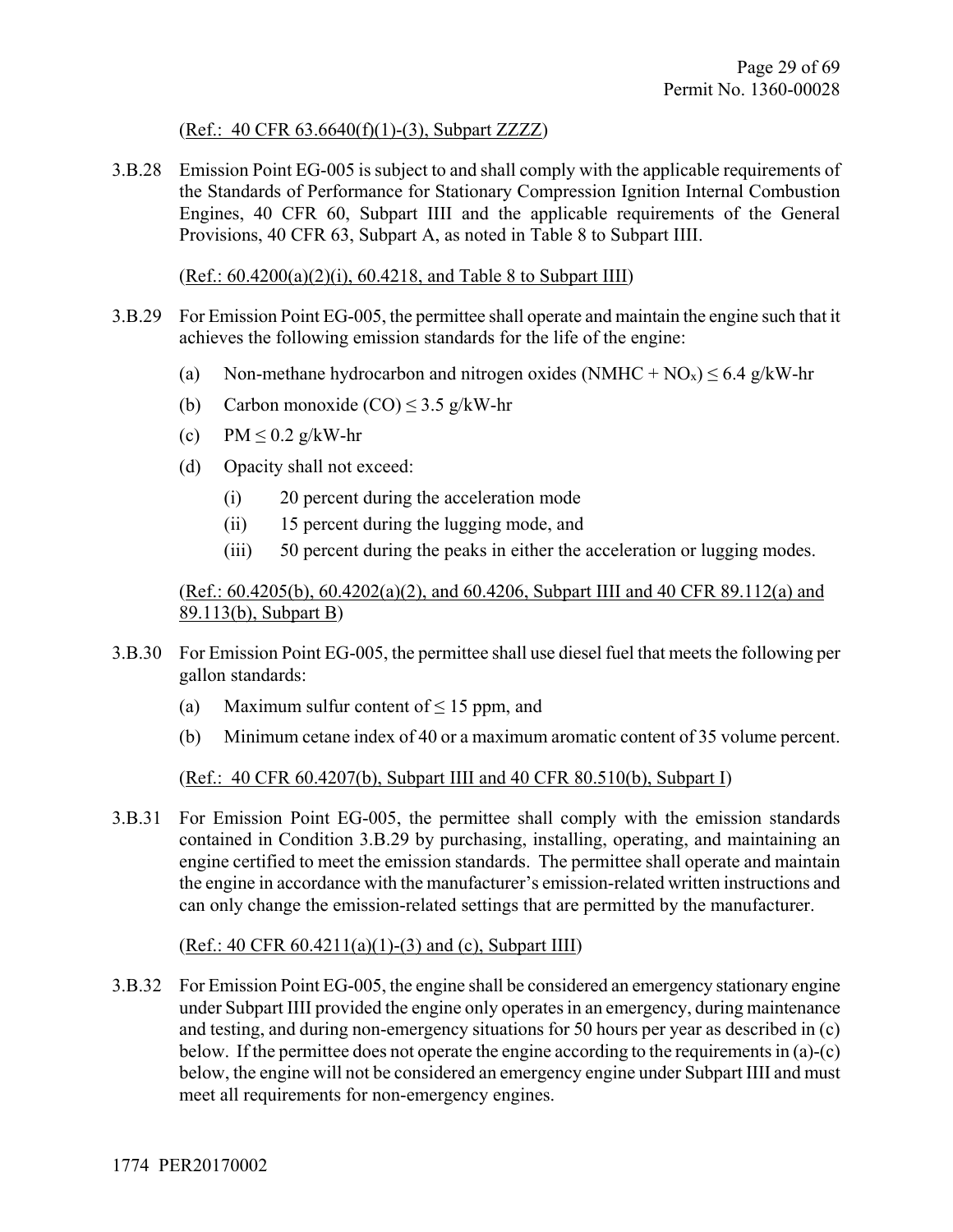- (a) There is no limit on the use of the engine during an emergency situation.
- (b) The permittee may operate the engine for maintenance checks and readiness testing for a maximum of 100 hours per calendar year provided the tests are recommended by federal, state, or local government, the manufacturer, the vendor, the regional transmission organization or equivalent balancing authority and transmission operator, or insurance company associated with an engine. The permittee may petition the MDEQ for approval of additional hours to be used for maintenance checks and readiness testing, but a petition is not required if the owner or operator maintains records indicating the federal, state, or local standards require maintenance testing of an engine beyond 100 hours per calendar year.
- (c) The emergency engine may be operated for up to 50 hours per calendar year in nonemergency situations. The 50 hours of operation in non-emergency situations are counted as part of the 100 hours per calendar year for maintenance and testing provided in paragraph (b). Except as provided in  $60.4211(f)(3)(i)$ , the 50 hours per year for non-emergency situations cannot be used for peak shaving or nonemergency demand response, or to generate income for a facility to an electric grid or otherwise supply power to an electric grid or otherwise supply power as part of a financial arrangement with another entity.

(Ref.: 40 CFR 60.4211(f)(1)-(3), Subpart IIII)

3.B.33 Emission Points AB-102, AI-102, AD-011, AJ-011, AE-004, BS-001, BS-003, and BS-004 are subject to and shall comply with all applicable requirements of 40 CFR 64, Compliance Assurance Monitoring (CAM).

(Ref.: 40 CFR 64.2(a), Compliance Assurance Monitoring)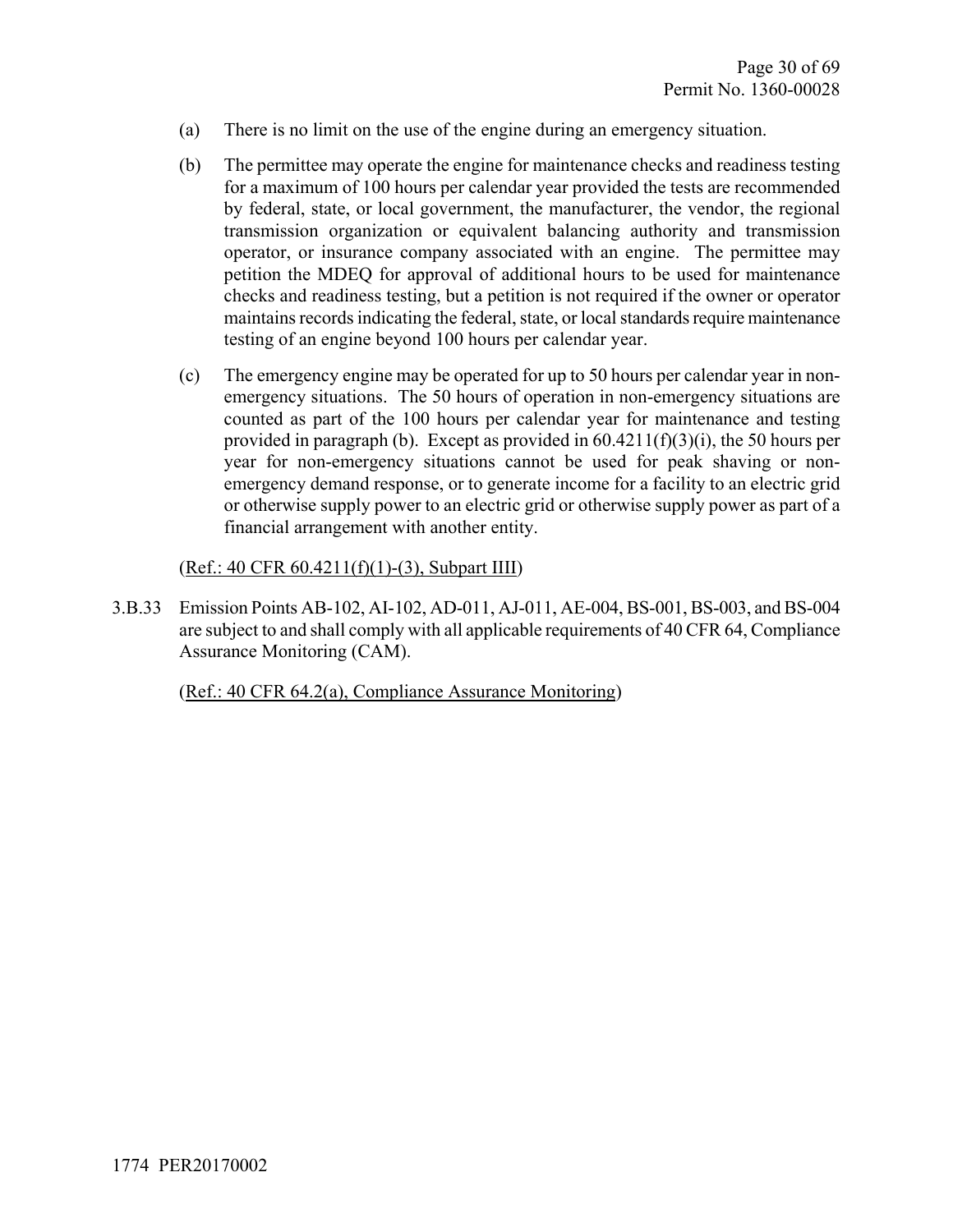| Applicable Requirement                      | Condition<br>Number(s) | Pollutant/<br>Parameter | Limit/Standard |
|---------------------------------------------|------------------------|-------------------------|----------------|
| 11 Miss. Admin. Code Pt. 2, R. 1.3.D(1)(a). | 3.C.1                  | PM.                     | 0.6 lbs/MMBTU  |
| 11 Miss. Admin. Code Pt. 2, R. 1.4.A(1).    | 3.C.2                  | SO <sub>2</sub>         | 4.8 lbs/MMBTU  |

#### C. Insignificant and Trivial Activity Emission Limitations & Standards

3.C.1 The maximum permissible emission of ash and/or particulate matter from fossil fuel burning installations of less than 10 million BTU per hour heat input shall not exceed 0.6 pounds per million BTU per hour heat input.

(Ref.: 11 Miss. Admin. Code Pt. 2, R. 1.3.D(1)(a).)

3.C.2 The maximum discharge of sulfur oxides from any fuel burning installation in which the fuel is burned primarily to produce heat or power by indirect heat transfer shall not exceed 4.8 pounds (measured as sulfur dioxide) per million BTU heat input.

(Ref.: 11 Miss. Admin. Code Pt. 2, R. 1.4.A(1).)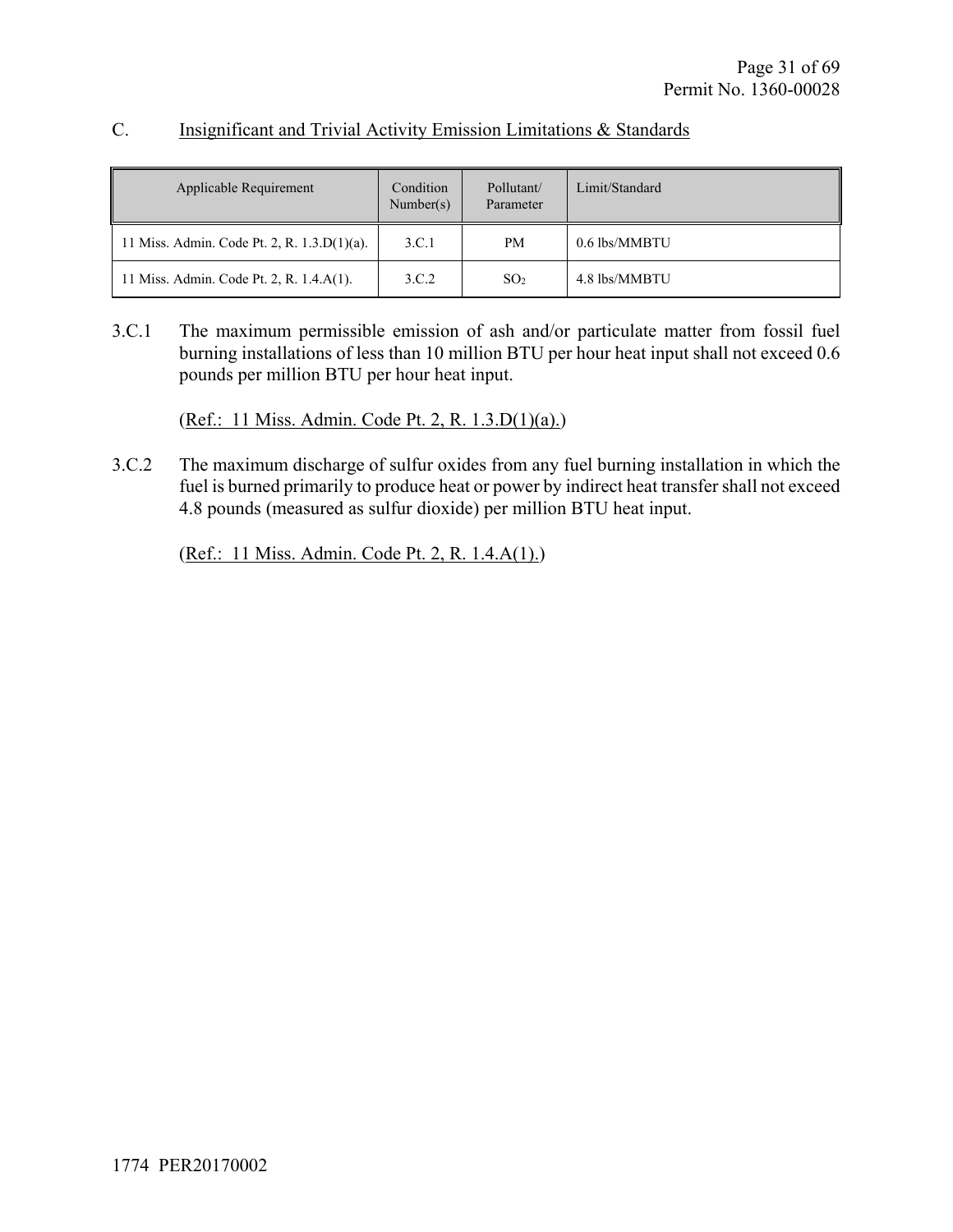#### D. Work Practice Standards

| Emission<br>Point(s)                                                                                   | Applicable Requirement                                                           | Condition<br>Number(s) | Pollutant/<br>Parameter | Limit/Standard                                                  |
|--------------------------------------------------------------------------------------------------------|----------------------------------------------------------------------------------|------------------------|-------------------------|-----------------------------------------------------------------|
| $AN-001$                                                                                               | 40 CFR 63.5805(d)(1), 63.5835(a),<br>and Table 4, Subpart WWWW                   | 3.D.1                  | <b>HAP</b>              | SMC manufacturing requirements                                  |
| $AL-101$<br>$AL-016$<br>$AL-017$<br>$AN-002$                                                           |                                                                                  | 3.D.2                  |                         | Closed molding operation, cleaning,<br>and storage requirements |
| $AN-002$                                                                                               | <b>PSD Construction Permit issued</b><br>January 28, 2005                        | 3.D.3                  |                         | SMC maturation room requirements                                |
| EG-002<br>$EG-003$<br>EG-004<br>EG-006                                                                 | 40 CFR 63.6602 and Table 2c,<br>Subpart ZZZZ                                     | 3.D.4                  | <b>HAP</b>              | Maintenance requirements                                        |
|                                                                                                        | 40 CFR 63.6625(e) and (h),<br>$63.6640(a)$ , and Table 6, Subpart<br><b>ZZZZ</b> | 3.D.5                  |                         | Operating requirements                                          |
| $AB-001$<br>$AB-007$<br>$AC-101$<br>$AC-007$<br>$AI-101$<br>$AI-005$<br><b>BS-001</b><br><b>BS-002</b> | 40 CFR 63.2241(a) and Table 3,<br>Subpart DDDD<br>(Beginning August 13, 2021)    | 3.D.6                  | <b>HAP</b>              | Safety-related shutdown requirements                            |
| $AB-007$<br>$AC-007$<br>AI $-005$                                                                      | 40 CFR 63.2241(a) and Table 3,<br>Subpart DDDD<br>(Beginning August 13, 2021)    | 3.D.7                  |                         | Pressurized refiner startup and<br>shutdown requirements        |

3.D.1 For Emission Point AN-001, the permittee shall close or cover the resin delivery system to the doctor box on each SMC manufacturing machine (the doctor box itself may be open) and use a nylon containing film to enclose each SMC. The permittee shall comply with this work practice standard at all times.

(Ref.: 40 CFR 63.5805(d)(1), 63.5835(a), and Table 4, Subpart WWWW)

- 3.D.2 For Emission Points AL-101, AL-016, AL-017, and AN-002, the permittee shall comply with the following requirements at all times:
	- (a) The permittee shall uncover, unwrap, or expose only one charge per mold cycle per compression/injection molding machine. For machines with multiple molds, one charge mean sufficient material to fill all molds for one cycle. For machines with robotic loaders, no more than one charge may be exposed prior to the loader. For machines fed by hoppers, sufficient material may be uncovered to fill the hopper. Hoppers must be closed when not adding materials. Materials may be uncovered to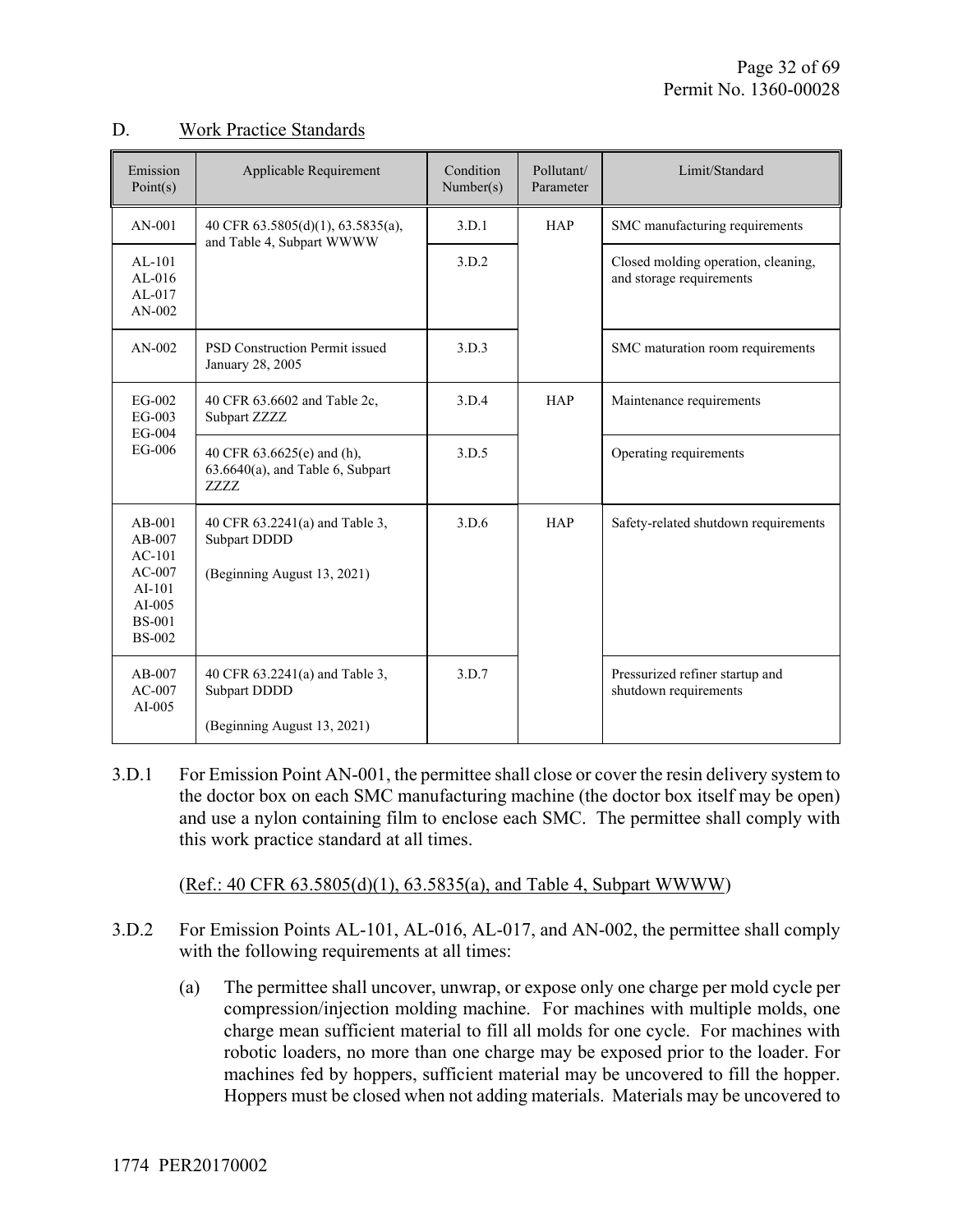feed to slitting machines. Materials must be recovered after slitting.

- (b) The permittee shall not use cleaning solvents that contain HAP, except that styrene may be used as a cleaner in closed systems, and organic HAP containing cleaners may be used to clean cured resin from application equipment. Application equipment includes any equipment that directly contacts resin.
- (c) The permittee shall keep containers that store HAP-containing materials closed or covered except during the addition or removal of materials. Bulk HAP-containing materials storage tanks may be vented as necessary for safety.

#### (Ref.: 40 CFR 63.5805(b), 63.5835(a), and Table 4 of Subpart WWWW)

- 3.D.3 For Emission Point AN-002, the permittee shall comply with the following:
	- (a) The permittee shall not uncover, unwrap, or expose any material in the Maturation Room, other than for sampling, and
	- (b) The permittee shall ensure all access doors and openings are closed, other than for entry or exit, when material is in the Maturation Room.

#### (Ref.: PSD Construction Permit issued January 28, 2005)

- 3.D.4 For Emission Points EG-002 (CI RICE) and Emission Points EG-003, EG-004 and EG-006 (SI RICE), the permittee shall comply with the following requirements:
	- (a) Change oil and filter every 500 hours of operation or annually, whichever comes first, or perform an oil analysis at the same frequency in order to extend the oil change requirement in accordance with 40 CFR 63.6625(i) or (j).
	- (b) Inspect air cleaner (CI RICE) or spark plugs (SI RICE), every 1,000 hours of operation or annually, whichever comes first, and replace as necessary.
	- (c) Inspect all hoses and belts every 500 hours of operation or annually, whichever comes first, and replace as necessary.

If an engine is operating during an emergency and it is not possible to shut down the engine in order to perform the management practices according to the schedule in (a)-(c) above, or if performing the management practice on the required schedule would otherwise pose an unacceptable risk under Federal, State, or local law, the management practice can be delayed until the emergency is over or the unacceptable risk under Federal, State, or local law has abated. The management practice should be performed as soon as practicable after the emergency has ended or the unacceptable risk under Federal, State, or local law has abated.

#### (Ref.: 40 CFR 63.6602 and Table 2c, Subpart ZZZZ)

3.D.5 For Emission Points EG-002, EG-003, EG-004, and EG-006, the permittee shall operate and maintain the engines according to the manufacturer's emission-related written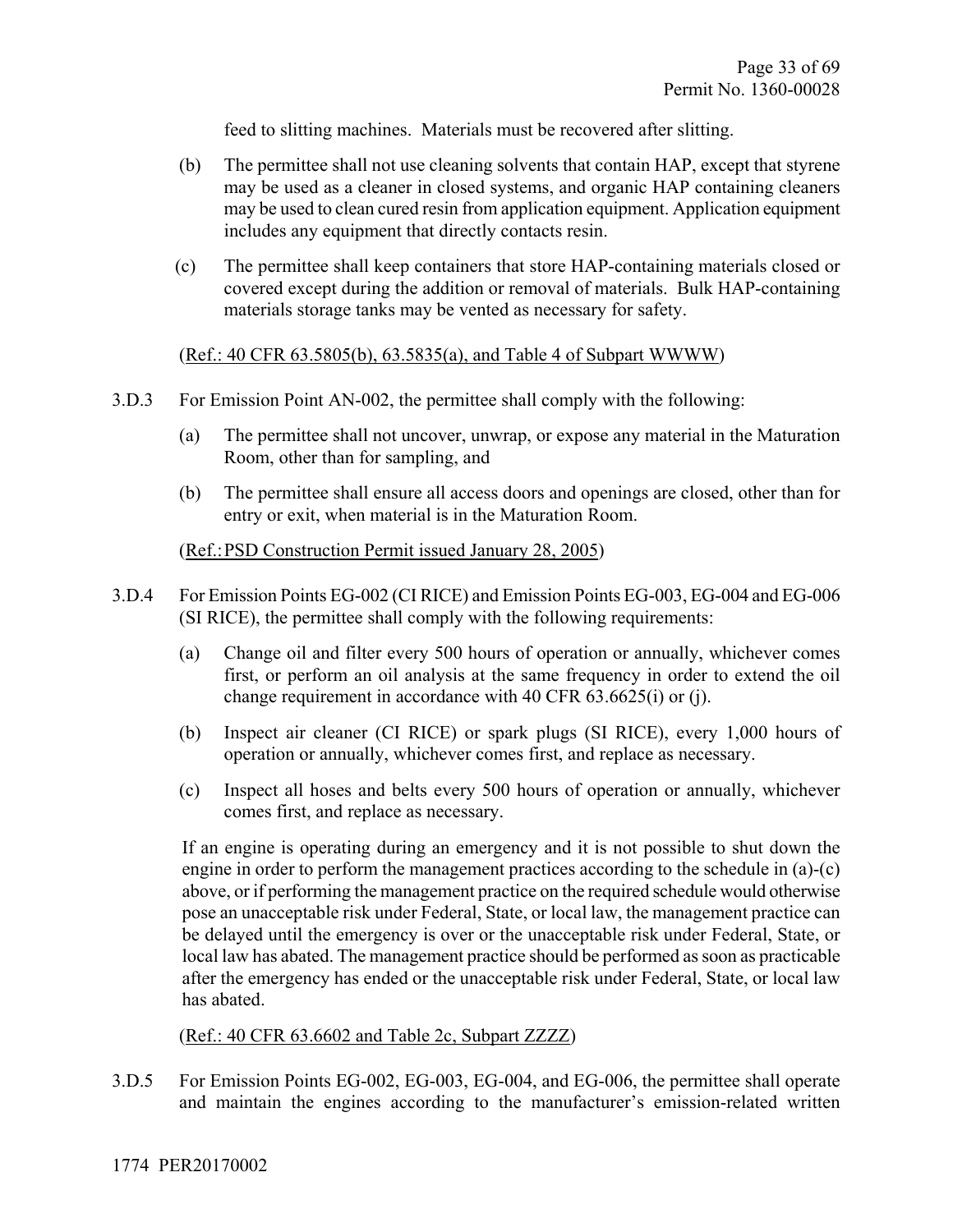instructions or develop your own maintenance plan which must provide to the extent practicable for the maintenance and operation of the engine in a manner consistent with good air pollution control practices for minimizing emissions. The permittee shall minimize each engine's time spent at idle during startup and minimize each engine's startup time to a period needed for appropriate and safe loading of the engine, not to exceed 30 minutes.

#### (Ref.: 40 CFR 63.6625(e) and (h), 63.6640(a), and Table 6, Subpart ZZZZ)

3.D.6 Beginning August 13, 2021, for Emission Points AB-101, AB-007, AC-101, AC-007, AI-101, AI-005, BS-001, and BS-002, the permittee shall follow documented site-specific safety-related shutdown procedures such as the use of automated controls or other measures that have been developed to protect workers and equipment to ensure that the flow of raw materials (such as furnish or resin) and fuel or process heat (as applicable) cease and that material is removed from the process unit(s) as expeditiously as possible given the system design to reduce air emissions.

#### (Ref.: 40 CFR 63.2241(a) and Table 3, Subpart DDDD)

3.D.7 Beginning August 13, 2021, for Emission Points AB-007, AC-007, and AI-005, the permittee shall route exhaust gases from the pressurized refiner to its dryer control system no later than 15 minutes after wood is fed to the pressurized refiner during startup. Stop wood flow into the pressurized refiner no more than 15 minutes after wood fiber and exhaust gases from the pressurized refiner stop being routed to the dryer during shutdown.

(Ref.: 40 CFR 63.2241(a) and Table 3, Subpart DDDD)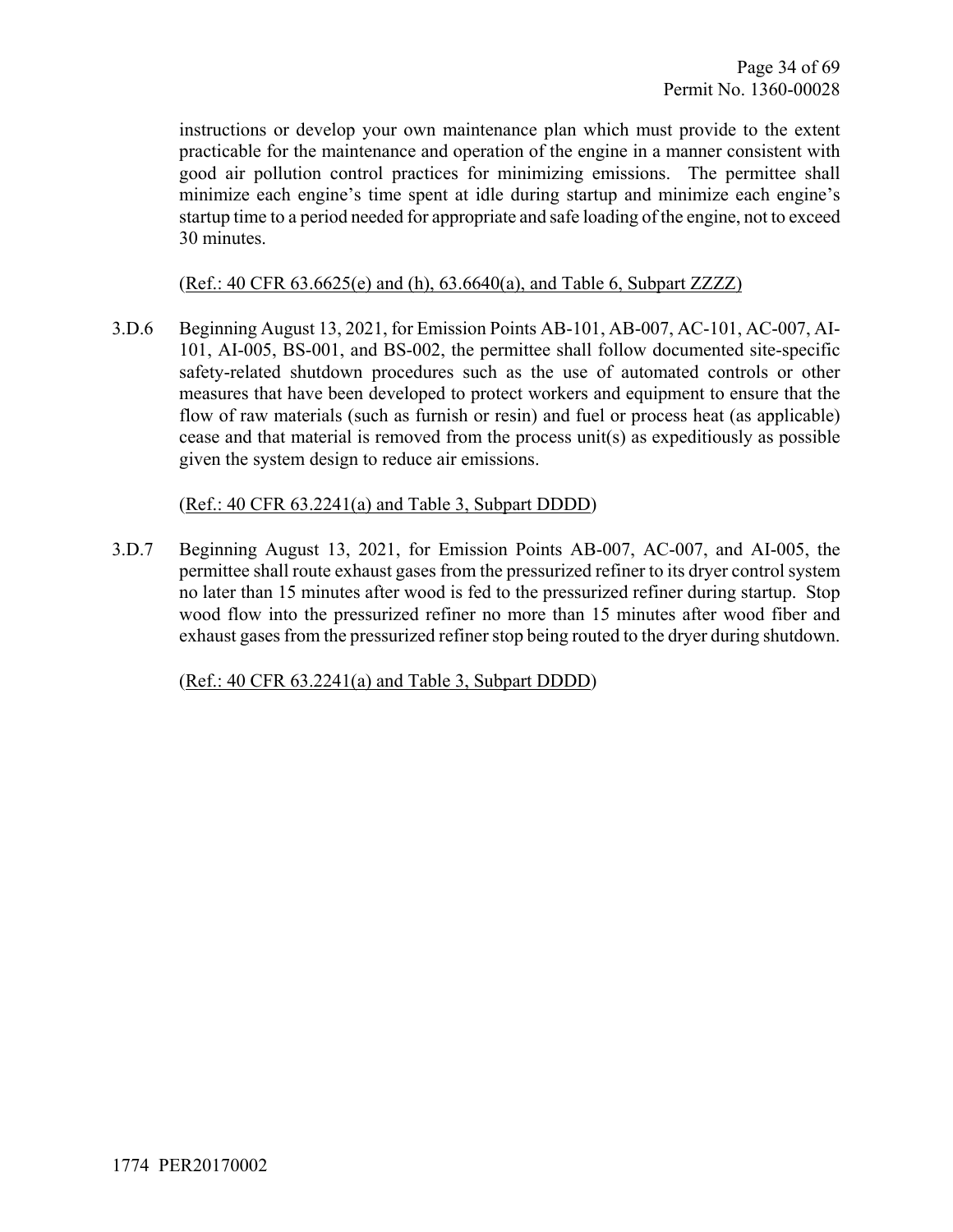# SECTION 4. COMPLIANCE SCHEDULE

- 4.1 Unless otherwise specified herein, the permittee shall be in compliance with all requirements contained herein upon issuance of this permit.
- 4.2 Except as otherwise specified herein, the permittee shall submit to the Permit Board and to the Administrator of EPA Region IV a certification of compliance with permit terms and conditions, including emission limitations, standards, or work practices, by January 31 for the preceding calendar year. Each compliance certification shall include the following:
	- (a) the identification of each term or condition of the permit that is the basis of the certification;
	- (b) the compliance status;
	- (c) whether compliance was continuous or intermittent;
	- (d) the method(s) used for determining the compliance status of the source, currently and over the applicable reporting period;
	- (e) such other facts as may be specified as pertinent in specific conditions elsewhere in this permit.

(Ref.: 11 Miss. Admin. Code Pt. 2, R. 6.3.C(5)(a), (c), & (d).)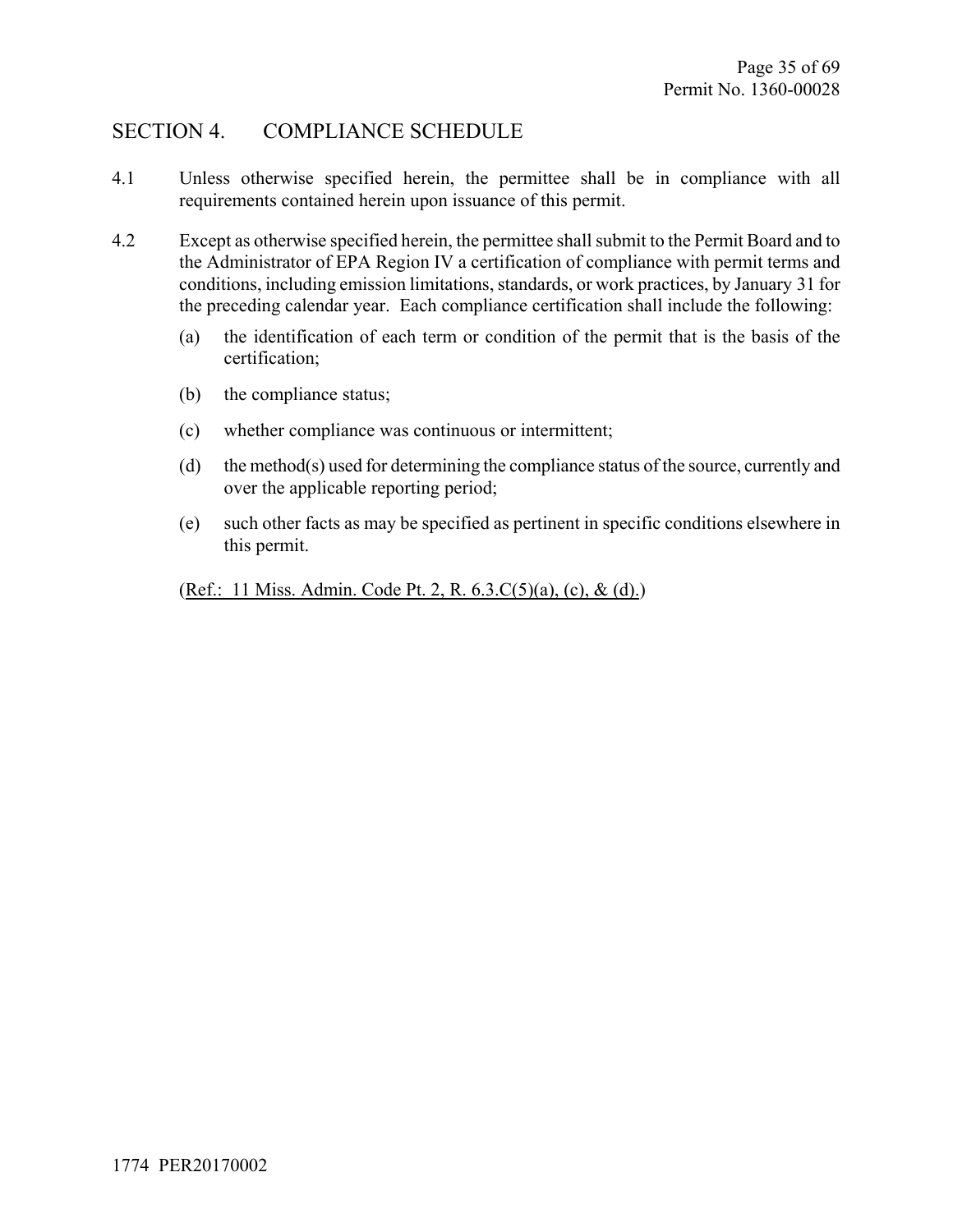# SECTION 5. MONITORING, RECORDKEEPING & REPORTING REQUIREMENTS

#### A. General Monitoring, Recordkeeping and Reporting Requirements

5.A.1 The permittee shall install, maintain, and operate equipment and/or institute procedures as necessary to perform the monitoring and recordkeeping specified below.

#### (Ref.: 11 Miss. Admin. Code Pt. 2, R. 6.3.A(3).)

- 5.A.2 In addition to the recordkeeping specified below, the permittee shall include with all records of required monitoring information the following:
	- (a) the date, place as defined in the permit, and time of sampling or measurements;
	- (b) the date(s) analyses were performed;
	- (c) the company or entity that performed the analyses;
	- (d) the analytical techniques or methods used;
	- (e) the results of such analyses; and
	- (f) the operating conditions existing at the time of sampling or measurement.

#### (Ref.: 11 Miss. Admin. Code Pt. 2, R. 6.3.A(3)(b)(1).)

5.A.3 Except where a longer duration is specified in an applicable requirement, the permittee shall retain records of all required monitoring data and support information for a period of at least five (5) years from the date of the monitoring sample, measurement, report, or application. Support information includes all calibration and maintenance records, all original strip-chart recordings for continuous monitoring instrumentation, and copies of all reports required by the permit.

#### (Ref.: 11 Miss. Admin. Code Pt. 2, R. 6.3.A(3)(b)(2).)

5.A.4 Except as otherwise specified herein, the permittee shall submit reports of any required monitoring by July 31 and January 31 for the preceding six-month period. All instances of deviations from permit requirements must be clearly identified in such reports and all required reports must be certified by a responsible official consistent with 11 Miss. Admin. Code Pt. 2, R. 6.2.E.

#### (Ref.: 11 Miss. Admin. Code Pt. 2, R. 6.3.A(3)(c)(1).)

5.A.5 Except as otherwise specified herein, the permittee shall report all deviations from permit requirements, including those attributable to upsets, the probable cause of such deviations,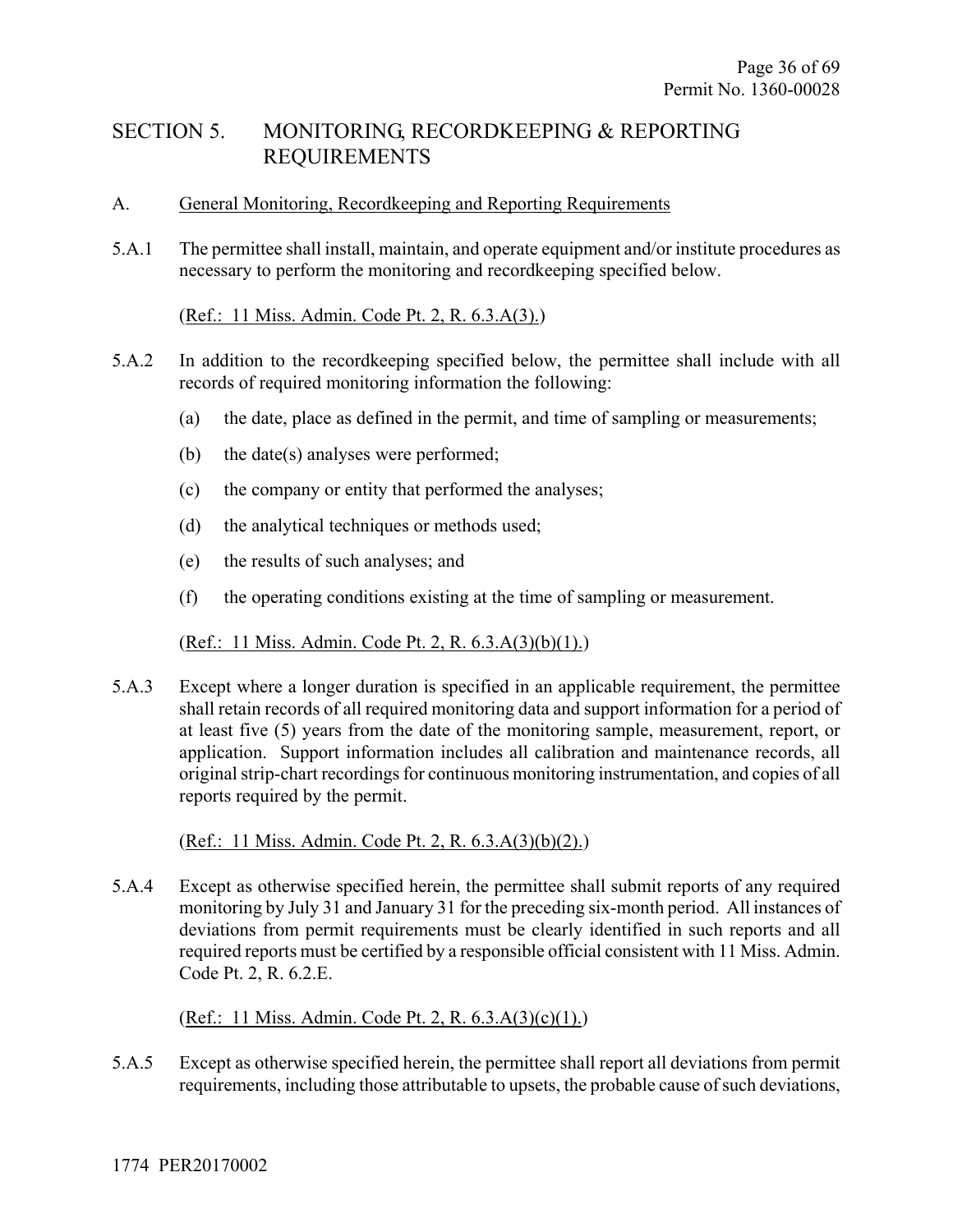and any corrective actions or preventive measures taken. Said report shall be made within five (5) working days of the time the deviation began.

(Ref.: 11 Miss. Admin. Code Pt. 2, R. 6.3.A(3)(c)(2).)

5.A.6 Except as otherwise specified herein, the permittee shall perform emissions sampling and analysis in accordance with EPA Test Methods and with any continuous emission monitoring requirements, if applicable. All test methods shall be those versions, or their equivalents approved by the DEQ and the EPA.

(Ref.: 11 Miss. Admin. Code Pt. 2, R. 6.3.A(3).)

5.A.7 The permittee shall maintain records of any alterations, additions, or changes in equipment or operation.

(Ref.: 11 Miss. Admin. Code Pt. 2, R. 6.3.A(3).)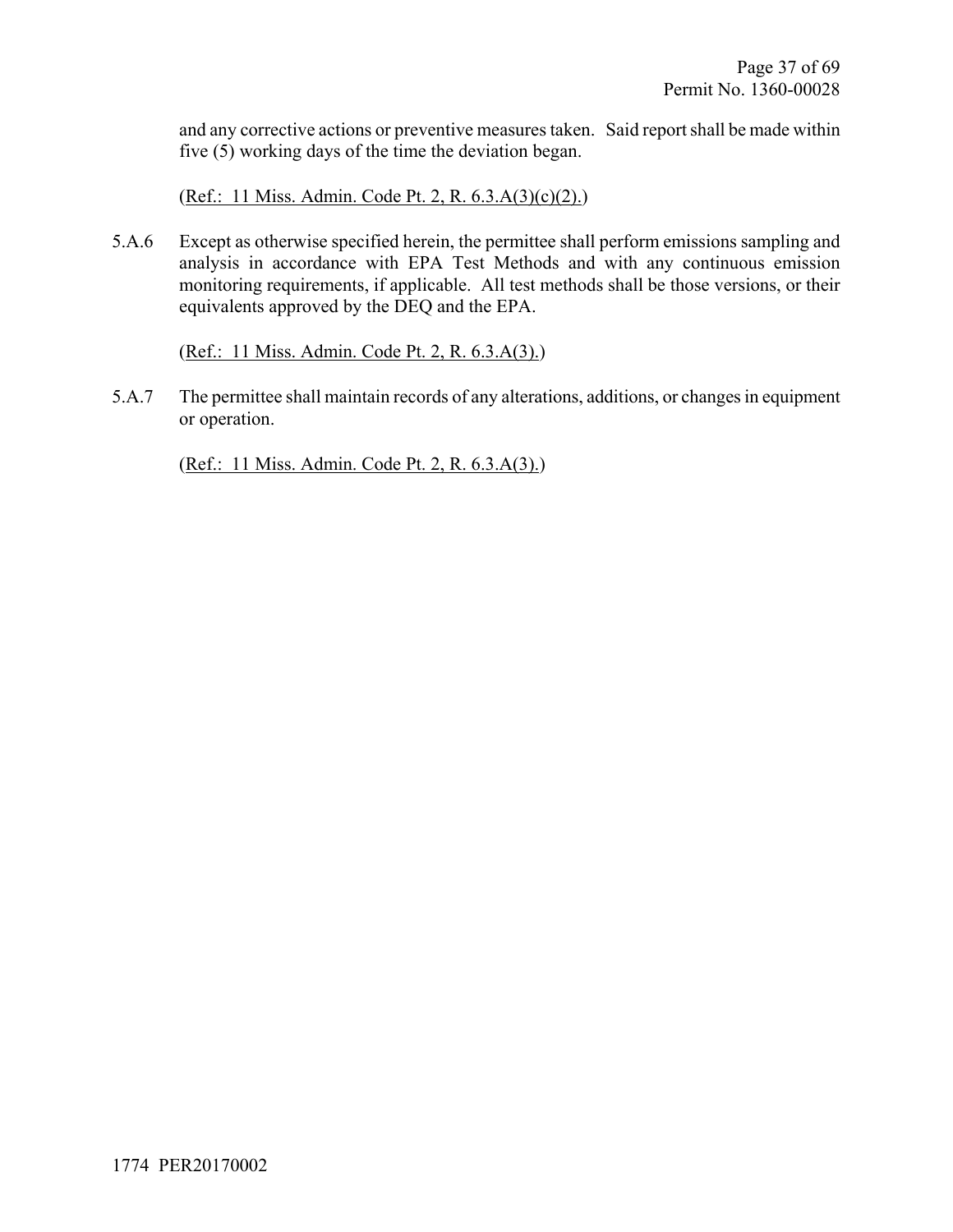| Emission<br>Point(s)                                                                      | Applicable Requirement                                | Condition<br>Number | Pollutant/<br>Parameter<br>Monitored | Monitoring/Recordkeeping Requirement                                                                                       |
|-------------------------------------------------------------------------------------------|-------------------------------------------------------|---------------------|--------------------------------------|----------------------------------------------------------------------------------------------------------------------------|
| $AB-102$<br>AD-103<br>AD-104<br>$AE-004$<br>AI-102<br>$AJ-103$<br>AJ-011<br><b>BS-001</b> | 11 Miss. Admin. Code, Pt. 2, R.<br>6.3.A(3)(a)(2).    | 5.B.1               | $PM/PM_{10}$                         | Weekly inspections                                                                                                         |
| $AD-103$<br>AD-104<br>$AJ-103$                                                            | 11 Miss. Admin. Code, Pt. 2, R.<br>$6.3.A(3)(a)(2)$ . | 5.B.2               | Opacity                              | Weekly visible emissions observations;<br>EPA Method 9 visible emissions<br>evaluations, if applicable                     |
| <b>BS-001</b>                                                                             | 11 Miss. Admin. Code, Pt. 2, R.<br>$6.3.A(3)(a)(2)$ . | 5.B.3               | NO <sub>x</sub>                      | Biennial performance tests                                                                                                 |
|                                                                                           |                                                       | 5.B.4               | $PM/PM_{10}$                         |                                                                                                                            |
|                                                                                           |                                                       | 5.B.5               | <b>VOC</b>                           |                                                                                                                            |
|                                                                                           | 11 Miss. Admin. Code, Pt. 2, R.<br>6.3.A(3)(a)(2).    | 5.B.6               | Material usage                       | Records of quantity of UF and PF resins<br>processed and records demonstrating<br>emissions were controlled by bioscrubber |
| AB-102<br>$AD-104$<br>$AE-004$<br>$AI-102$<br>AJ-011                                      | 11 Miss. Admin. Code Pt. 2, R.<br>$6.3.A(3)(a)(2)$ .  | 5.B.7               | $PM/PM_{10}$                         | Maintain sufficient bags/filters onsite                                                                                    |
| $AD-102$<br>$AJ-102$                                                                      | 11 Miss. Admin. Code Pt. 2, R.<br>$6.3.A(3)(a)(2)$ .  | 5.B.5               | <b>VOC</b>                           | Biennial performance test                                                                                                  |
| AL-101                                                                                    | 11 Miss. Admin. Code Pt. 2, R.<br>6.3.A(3)(a)(2).     | 5.B.8               | <b>VOC</b>                           | Keep monthly records of hours of operation<br>and calculate monthly emissions and 12-<br>month rolling total emissions     |
| AN-001                                                                                    | 11 Miss. Admin. Code Pt. 2, R.<br>$6.3.A(3)(a)(2)$ .  | 5.B.9               | <b>VOC</b>                           | Keep monthly records of SMC processed<br>and calculate monthly emissions and 12-<br>month rolling total emissions          |
| AD-103<br>AJ-103                                                                          | 11 Miss. Admin. Code, Pt. 2, R.<br>$6.3.A(3)(a)(2)$ . | 5.B.4               | $PM/PM_{10}$                         | Biennial performance test                                                                                                  |
|                                                                                           |                                                       | 5.B.5               | $\rm VOC$                            |                                                                                                                            |

## B. Specific Monitoring and Recordkeeping Requirements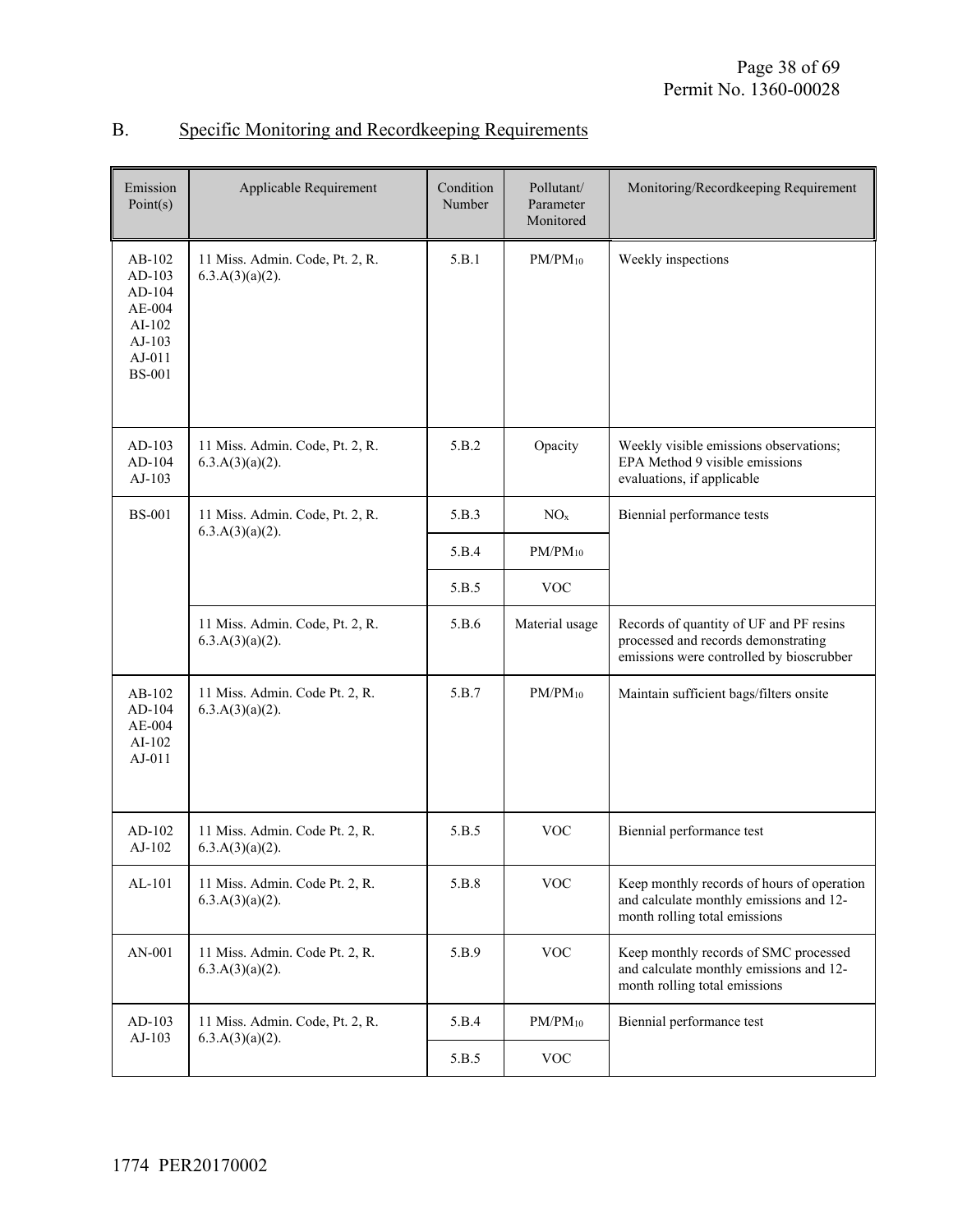| Emission<br>Point(s)                             | Applicable Requirement                                                | Condition<br>Number | Pollutant/<br>Parameter<br>Monitored | Monitoring/Recordkeeping Requirement                                                           |
|--------------------------------------------------|-----------------------------------------------------------------------|---------------------|--------------------------------------|------------------------------------------------------------------------------------------------|
| <b>BS-002</b>                                    | 11 Miss. Admin. Code, Pt. 2, R.<br>$6.3.A(3)(a)(2)$ .                 | 5.B.10              | Fuel                                 | Records of quantity and type of wood fuel<br>fired                                             |
| $AD-102$<br>AD-103                               | 40 CFR 63.4691(b), Subpart QQQQ                                       | 5.B.11              | <b>HAP</b>                           | Compliance options                                                                             |
| AJ-102<br>AJ-103                                 | 40 CFR 63.4730(a)-(h) and (j) and<br>63.4731, Subpart QQQQ            | 5.B.12              |                                      | Recordkeeping                                                                                  |
|                                                  | 40 CFR 63.4752(a)-(c), Subpart<br>QQQQ                                | 5.B.13              |                                      | Demonstrate continuous compliance for<br>each rolling 12-month period                          |
| $AL-101$<br>$AL-016$<br>$AL-017$                 | 40 CFR 63.5900(a)(1) and (4), (b) and<br>(c), Subpart WWWW            | 5.B.14              | <b>HAP</b>                           | Continuous compliance requirements                                                             |
| AN-001<br>$AN-002$                               | 40 CFR 63.5895(a) and (b), Subpart<br><b>WWWW</b>                     | 5.B.15              |                                      | Monitoring and recordkeeping to<br>demonstrate continuous compliance                           |
| AN-001                                           | 40 CFR 63.5845 and 63.5850(a), (b),<br>(d)-(f), and (h), Subpart WWWW | 5.B.16              | HAP                                  | Performance test every five (5) years                                                          |
|                                                  | 40 CFR 63.5855, Subpart WWWW                                          | 5.B.17              |                                      | Control device requirements                                                                    |
|                                                  | 40 CFR 63.988, Subpart SS                                             | 5.B.18              | Temperature                          | Continuously monitor temperature of gas<br>stream immediately before and after<br>catalyst bed |
|                                                  | 40 CFR 63.996(c), Subpart SS                                          | 5.B.19              |                                      | Operating and maintenance requirements<br>for continuous parameter monitoring<br>system (CPMS) |
|                                                  | 40 CFR 63.998(a)(2), (b), (c)(2), and<br>$(d)(5)$ , Subpart SS        | 5.B.20              |                                      | Recordkeeping                                                                                  |
| AL-101<br>$AL-016$<br>AL-017<br>AN-001<br>AN-002 | 40 CFR 63.5915(a)-(d) and 63.5920,<br>Subpart WWWW                    | 5.B.21              | <b>HAP</b>                           | Recordkeeping                                                                                  |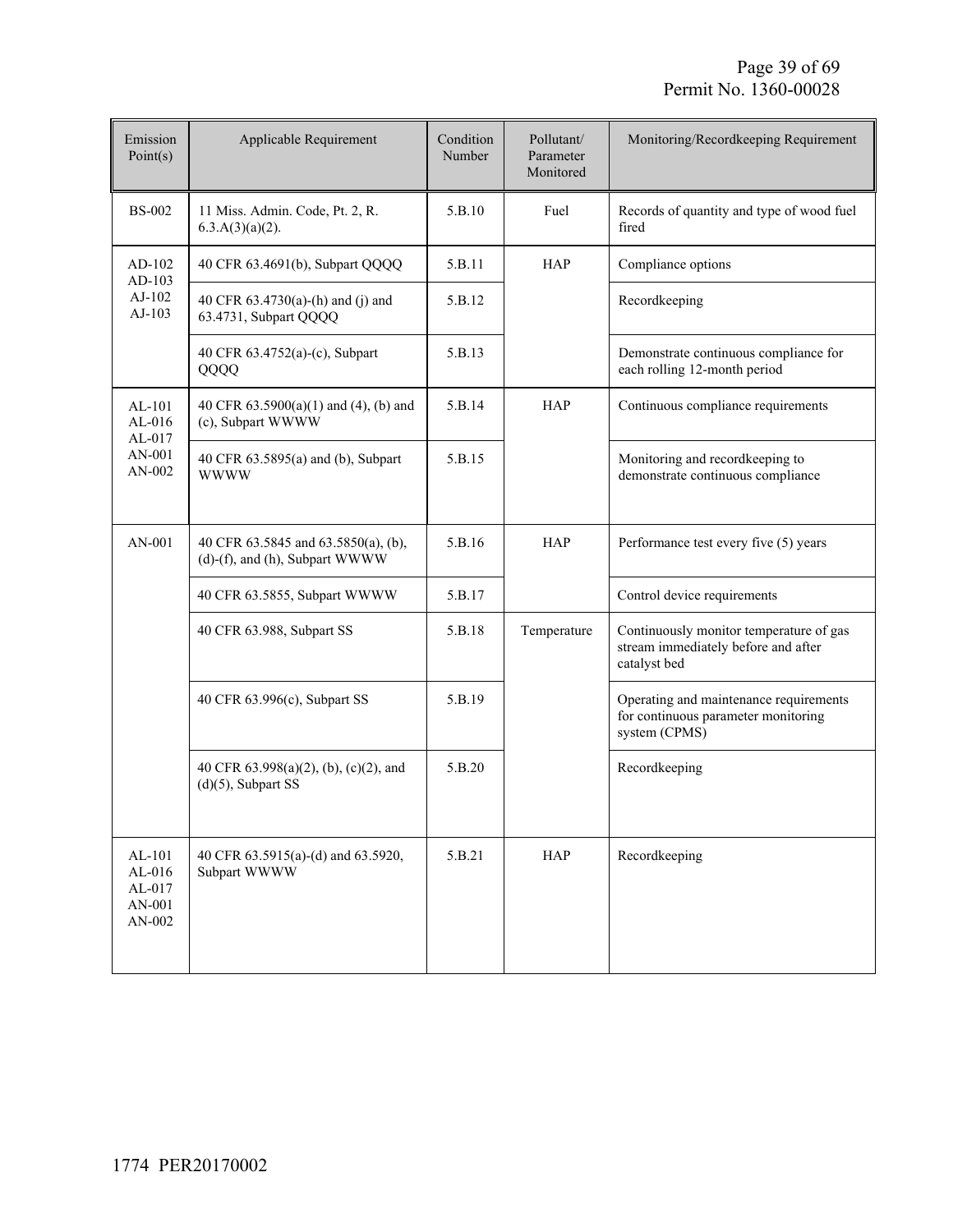| Emission<br>Point(s)                                                                                    | Applicable Requirement                                                      | Condition<br>Number | Pollutant/<br>Parameter<br>Monitored                       | Monitoring/Recordkeeping Requirement                                        |
|---------------------------------------------------------------------------------------------------------|-----------------------------------------------------------------------------|---------------------|------------------------------------------------------------|-----------------------------------------------------------------------------|
| <b>BS-001</b>                                                                                           | 40 CFR 63.2251, Subpart DDDD                                                | 5.B.22              | <b>HAP</b>                                                 | Routine control device maintenance<br>exemption (RCDME)                     |
|                                                                                                         | 40 CFR 63.2270, 63.2271, and Table<br>7, Subpart DDDD                       | 5.B.23              |                                                            | Continuous compliance requirements                                          |
|                                                                                                         | 40 CFR 63.2262 and Table 7, Subpart<br><b>DDDD</b>                          | 5.B.24              |                                                            | Performance testing                                                         |
|                                                                                                         | 40 CFR 63.2269(a), Subpart DDDD                                             | 5.B.25              |                                                            | Monitoring requirements                                                     |
| AB-101<br>AB-007<br>$AC-101$<br>$AC-007$<br>$AI-101$<br>$AI-005$<br><b>BS-001</b><br><b>BS-002</b>      | 40 CFR 63.2282(a) and 63.2283,<br>Subpart DDDD                              | 5.B.26              | <b>HAP</b>                                                 | Recordkeeping                                                               |
| EG-002<br>EG-003<br>EG-004<br>EG-006                                                                    | 40 CFR 63.6625(f) and 63.6655(f)(1),<br>Subpart ZZZZ                        | 5.B.27              | <b>HAP</b>                                                 | Install non-resettable hour meter and record<br>hours of operation          |
|                                                                                                         | 40 CFR 63.6655(a)(1), (2), and (5),<br>and (e)(2) and 63.6660, Subpart ZZZZ | 5.B.28              |                                                            | General recordkeeping                                                       |
| $EG-005$                                                                                                | 40 CFR 60.4209(a) and 60.4214(b),<br>Subpart IIII                           | 5.B.29              | $NMHC+NOx$<br>PM (filterable<br>only), CO, SO <sub>2</sub> | Install non-resettable hour meter and record<br>hours of operation          |
| <b>BS-001</b>                                                                                           | 40 CFR 64.3(a) and (b) and 64.6(c),<br>CAM                                  | 5.B.30              | $PM/PM_{10}$                                               | Weekly visual observations                                                  |
| $AB-102$<br>$AI-102$<br>AD-011<br>AJ-011<br>AE-004<br><b>BS-003</b><br><b>BS-004</b>                    |                                                                             | 5.B.31              |                                                            | Weekly visual observations and continuous<br>monitoring of pressure drop    |
| <b>BS-001</b><br>AB-102<br>AI-102<br>$AD-011$<br>$AJ-011$<br>$AE-004$<br><b>BS-003</b><br><b>BS-004</b> | 40 CFR 64.7(b) and (c), CAM                                                 | 5.B.32              |                                                            | Operation and maintenance requirements<br>for monitoring systems            |
|                                                                                                         | 40 CFR 64.7(d), CAM                                                         | 5.B.33              |                                                            | Corrective action response to an<br>excursion/exceedance of a CAM indicator |
|                                                                                                         | 40 CFR 64.8, CAM                                                            | 5.B.34              |                                                            | Develop a Quality Improvement Plan<br>(QIP), upon proper request            |
|                                                                                                         | 40 CFR 64.9(b), CAM                                                         | 5.B.35              |                                                            | Maintain CAM records as specified                                           |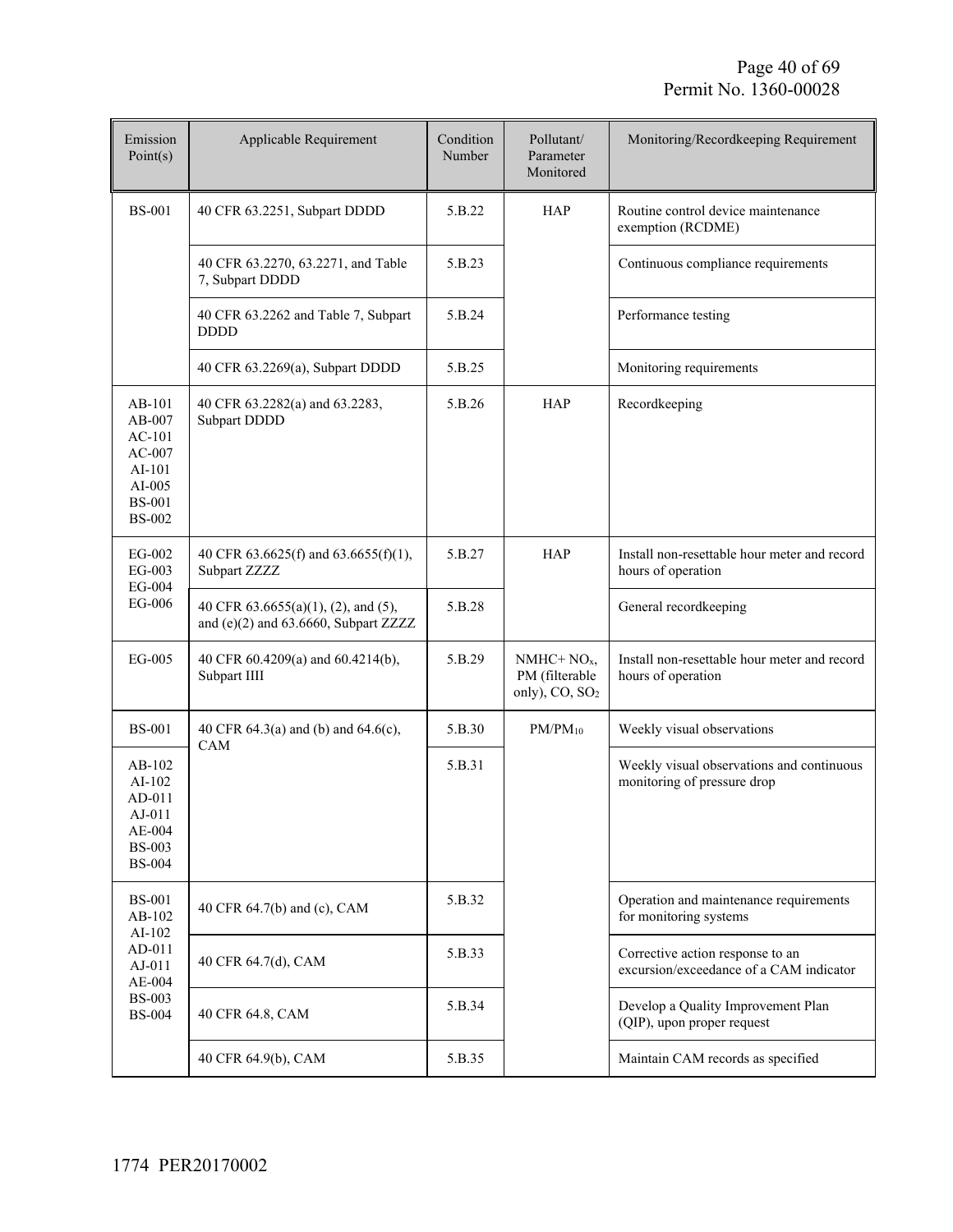5.B.1 For Emission Points AB-102, AD-103, AD-104, AE-004, AI-102, AJ-103, AJ-011, and BS-001, the permittee shall perform weekly inspections of the air pollution control equipment. Maintenance shall be performed as necessary to maintain proper operation of the pollution control equipment.

Records of weekly inspections and the details of any maintenance performed shall be kept in log form and made available for review upon request by the DEQ.

(Ref.: 11 Miss. Admin. Code, Pt. 2, R. 6.3.A(3)(a)(2).)

5.B.2 For Emission Points AD-103, AD-104, and AJ-103, , the permittee shall demonstrate compliance with the opacity limitations by conducting weekly visual observations of emissions from exhaust stacks during periods of operation. If any visible emissions are detected during the observations (with the exception of steam plumes), an EPA Reference Method 9 visible emissions evaluation shall be performed by a certified observer. Should the visible emissions evaluation exceed the opacity limit, the permittee shall take immediate corrective measures to restore equipment to normal operations. The permittee shall maintain records of weekly visible emission observations and results of any Method 9 visual emission evaluations that are performed, as well as any subsequent corrective measures, in a written or electronic log. If conditions are such that opacity readings cannot be taken using Method 9, the permittee shall note these conditions in the log and provide an explanation of why it was not possible to perform opacity readings/observations.

(Ref.: 11 Miss. Admin. Code Pt. 2, R. 6.3.A(3)(a)(2).)

5.B.3 For Emission Point BS-001, the permittee shall demonstrate compliance with the nitrogen oxides (NOx) emission limitation by stack testing in accordance with EPA Reference Method 7. The permittee shall operate the source at maximum capacity during all performance tests unless otherwise approved by the DEQ. The permittee was required to complete the initial stack test and submit the corresponding test report by December 31, 2013. Subsequent stack tests shall be completed biennially thereafter.

(Ref.: 11 Miss. Admin. Code, Pt. 2, R. 6.3.A(3)(a)(2).)

5.B.4 For Emission Points BS-001, AD-103, and AJ-103, the permittee shall demonstrate compliance with the particulate matter  $(PM/PM_{10})$  emission limitations by stack testing in accordance with EPA Reference Methods 1-5. The permittee shall operate each source at maximum capacity during all performance test unless otherwise approved by the DEQ. The permittee was required to complete the initial stack tests and submit the corresponding test reports for Emission Points BS-001 and AD-103 by December 31, 2013. The initial stack test and submittal of the test report for Emission Point AJ-103 was required by December 31, 2014. Subsequent stack tests for each emission point shall be completed biennially thereafter.

(Ref.: 11 Miss. Admin. Code, Pt. 2, R. 6.3.A(3)(a)(2).)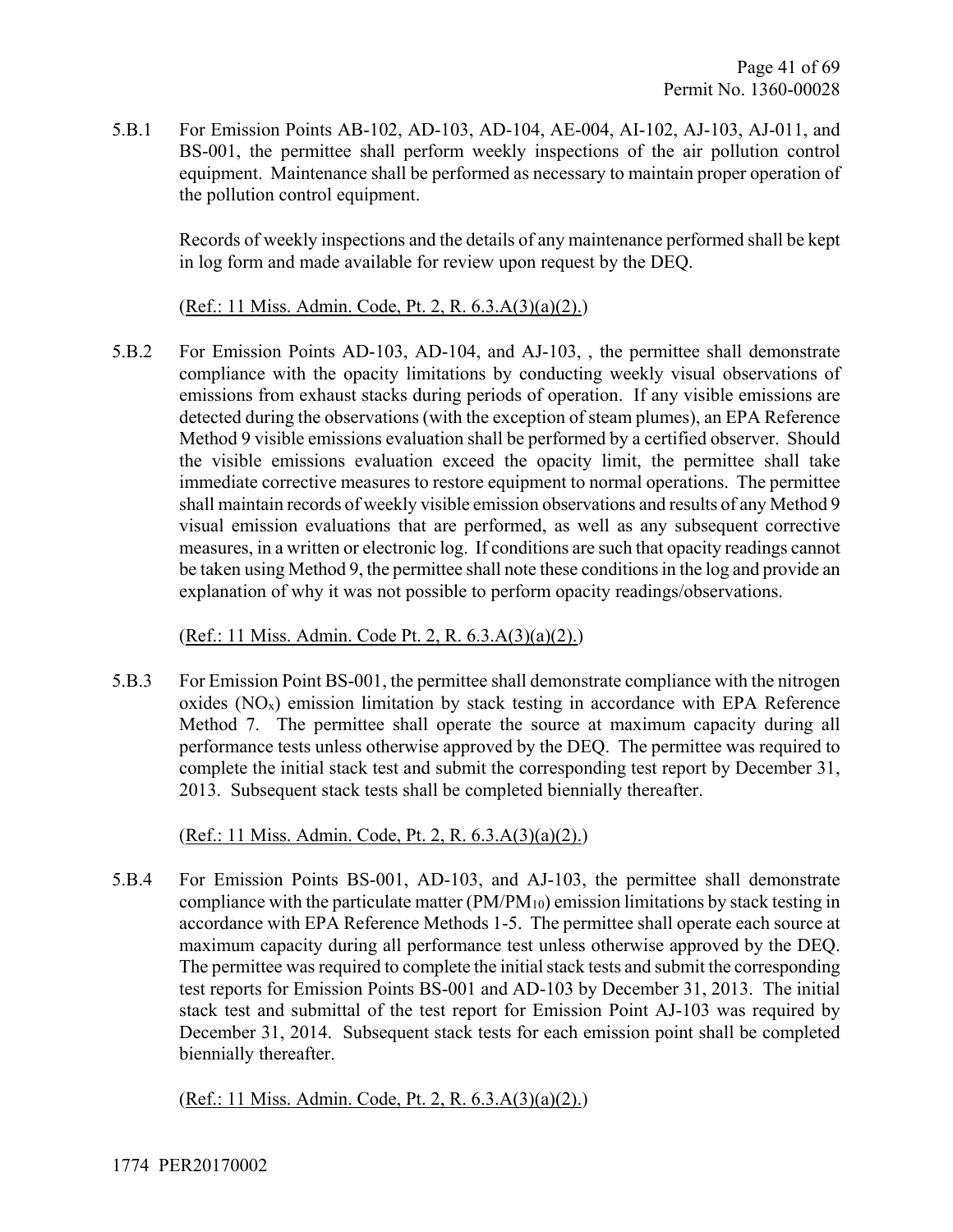5.B.5 For Emission Points BS-001, AD-102, AD-103, AJ-102, and AJ-103, the permittee shall demonstrate compliance with volatile organic compound (VOC) emission limitations by stack testing in accordance with EPA Reference Method 25A and Other Test Method 26 (also known as Wood Products Protocol 1 VOC (WPP1 VOC)). The permittee shall operate each source at maximum capacity during all performance test unless otherwise approved by the DEQ. The initial stack tests and submittal of the corresponding test reports for Emission Points BS-001, AD-102, and AD-103 were due by December 31, 2013. The initial stack tests and corresponding test reports for Emission Points AJ-102 and AJ-103 were due by December 31, 2014. Subsequent stack tests for all emission points shall be completed biennially thereafter.

(Ref.: 11 Miss. Admin. Code, Pt. 2, R. 6.3.A(3)(a)(2).)

5.B.6 For Emission Point BS-001, the permittee shall keep records concerning the type and monthly amount of resins used in the primary door lines which contain Urea Formaldehyde (i.e., UF resins) and Phenol Formaldehyde (i.e., PF resins). The permittee shall demonstrate through readily available records that when such resins are used emissions from the dryers and presses are routed to the bioscrubber for control.

(Ref.: 11 Miss. Admin. Code Pt. 2, R. 6.3.A(3)(a)(2).)

5.B.7 For Emission Points AB-102, AD-104, AE-004, AI-102, and AJ-011, the permittee shall maintain sufficient bags/filters onsite as is necessary to repair the pollution control equipment expeditiously. In the event of a failure of the pollution control equipment, the permittee shall cease operations of the emission source controlled by the failed pollution control equipment until such time as repairs are made and the proper efficiency of the pollution control equipment is restored.

(Ref.: 11 Miss. Admin. Code Pt. 2, R. 6.3.A(3)(a)(2).)

5.B.8 For Emission Point AL-101, the permittee shall demonstrate compliance with the hourly and annual VOC emission limits by determining the average monthly lb/hr VOC emissions and annual total VOC emissions (in tons per year) for each 12-month rolling period. The permittee shall calculate these emissions using the monthly amount of SMC processed, the hours the presses were operated each month (which may be determined by shifts worked), and a VOC emission factor determined from the maximum amount of styrene monomer content used and the emission factor for Compression Molding of SMC in the most recent version of the "UEF Emission Factors for Open Molding and Other Composite Process" (American Composites Manufacturers Association). (As of the date of permit issuance, the emission factor is 1.5% of the styrene monomer content (weight).) The permittee shall maintain records of the data used to determine the VOC emissions.

(Ref.: 11 Miss. Admin. Code Pt. 2, R. 6.3.A(3)(a)(2).)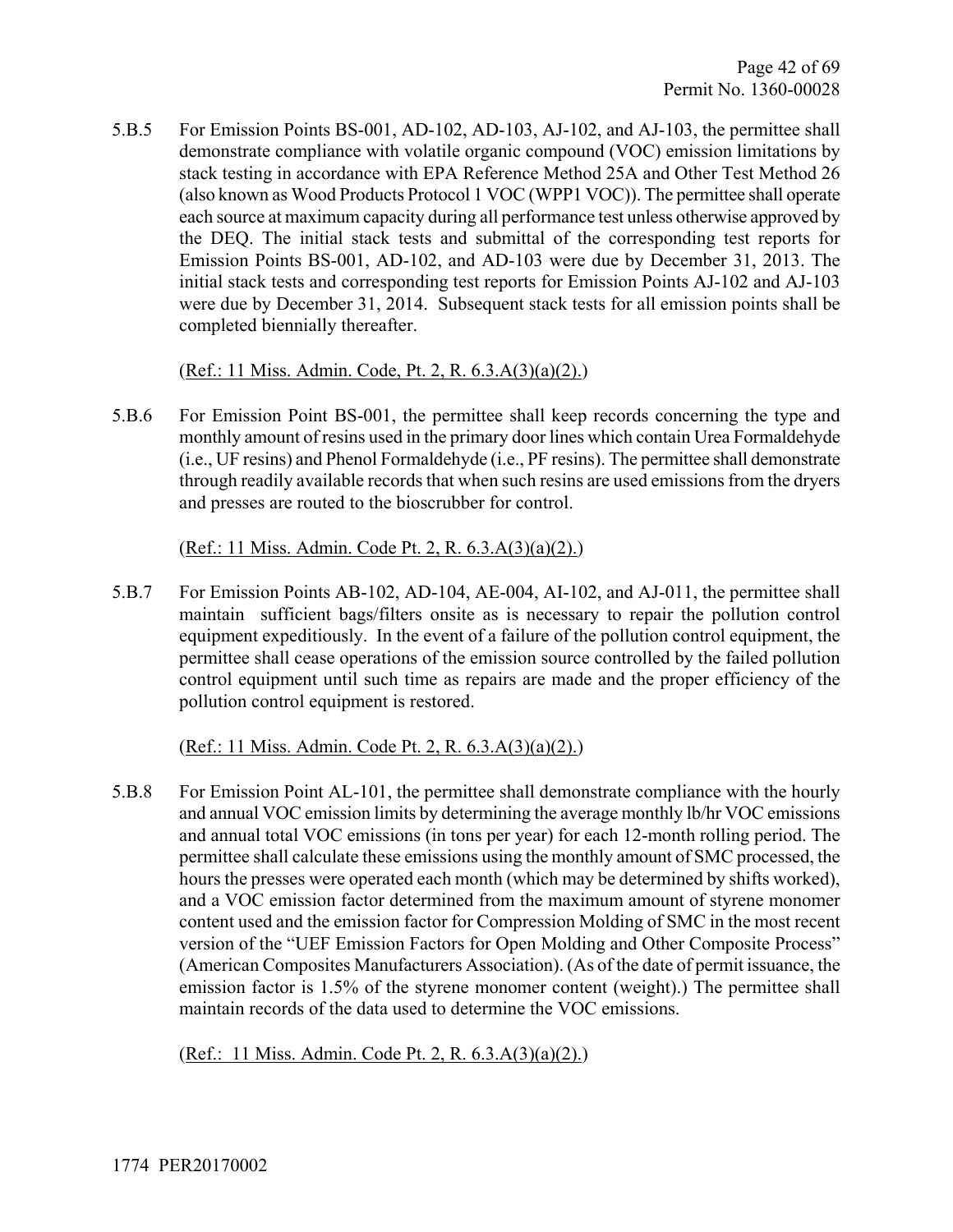5.B.9 For Emission Point AN-001, the permittee shall demonstrate compliance with the annual VOC emission limit by determining the monthly amount of SMC processed and calculating emissions on a monthly and 12-month rolling total basis using an emission factor developed from the most recent stack test conducted. The emission factor shall be determined as pounds of VOC emitted per pound of SMC processed. The permittee shall maintain records of the data used to determine the VOC emissions.

(Ref.: 11 Miss. Admin. Code Pt. 2, R. 6.3.A(3)(a)(2).)

5.B.10 For Emission Point BS-002, the permittee shall keep records detailing the type, quantity (monthly total), and origination of the wood fuel used in the Heat Energy Plant.

(Ref.: 11 Miss. Admin. Code Pt. 2, R. 6.3.A(3)(a)(2).)

5.B.11 For Emission Points AD-102, AD-103, AJ-102, and AJ-103, the permittee shall demonstrate compliance with the Subpart QQQQ emission limits using the emission rate without add-on controls compliance option. The permittee may use different compliance options for different coating operations or at different times on the same coating operation. However, the permittee may not use different compliance options at the same time on the same coating operation. If the permittee switches between compliance options for any coating operation or group of coating operations, the permittee must document the switch in the records required in Condition 5.B.12 and report the switch in the next semiannual compliance report required in Condition 5.C.7.

(Ref.: 40 CFR 63.4691, Subpart QQQQ)

- 5.B.12 For Emission Points AD-102, AD-103, AJ-102, and AJ-103, the permittee shall keep records of the following:
	- (a) A copy of each notification and report that the permittee submitted to comply with Subpart QQQQ along with any supporting documentation.
	- (b) A current copy of information provided by material suppliers or manufacturers, such as manufacturer's formulation data, or test data used to determine the mass fraction of organic HAP and density for each coating, thinner, and cleaning material and the volume fraction of coating solids for each coating. If testing was conducted to determine mass fraction of organic HAP, density, or volume fraction of coating solids, the permittee must keep a copy of the complete test report. If the permittee uses information provided by the manufacturer or supplier of the material that was based on testing, the permittee must keep the summary sheet of results provided by the manufacturer or supplier.
	- (c) For each compliance period, the following records shall be maintained:
		- (1) A record of the coating operations at which each compliance option was used and the time periods (beginning and ending dates and times) each option was used.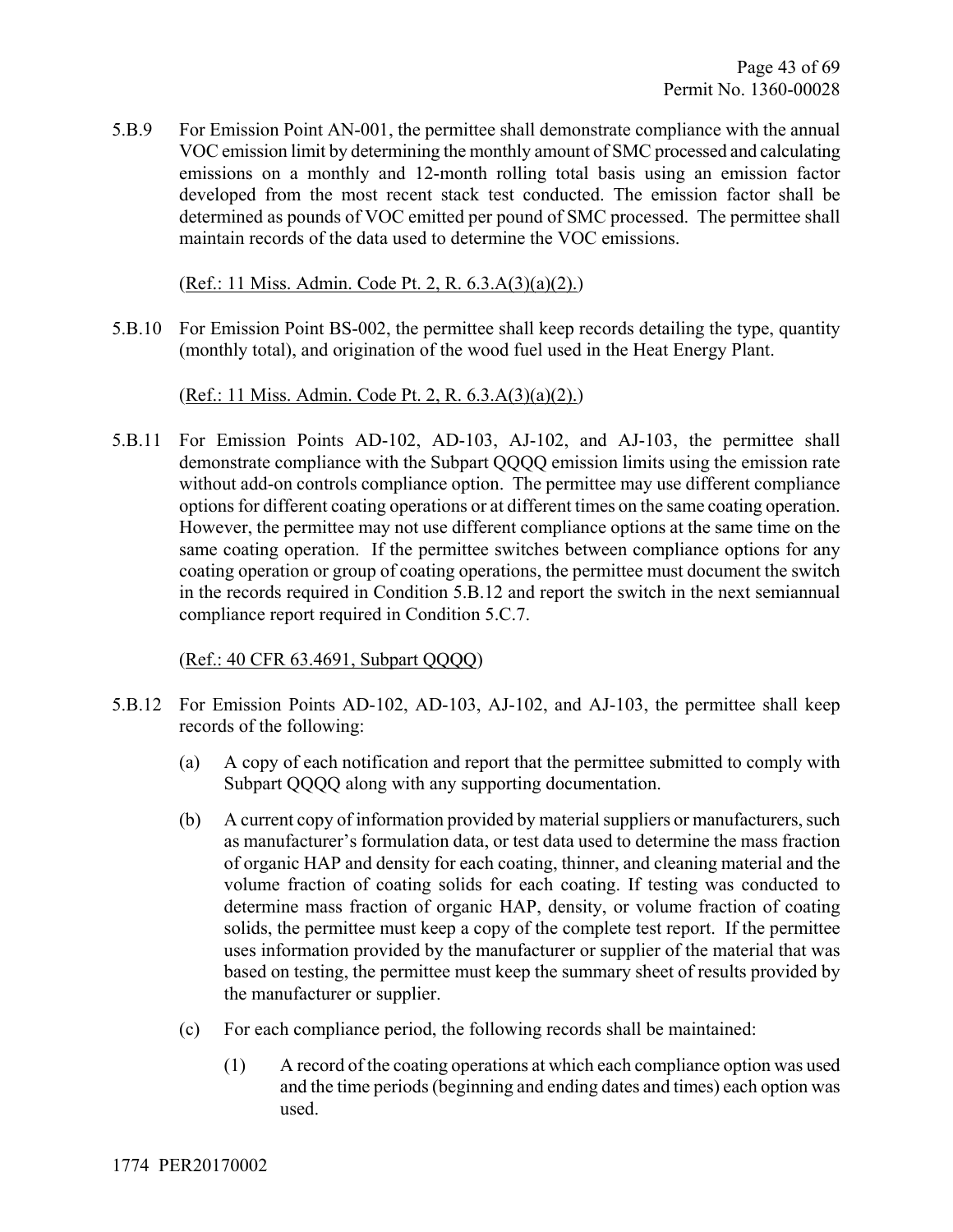- (2) For the compliant material option, a record of the calculation of the organic HAP content for each coating using Equation 2 from 40 CFR 63.4741.
- (3) For the emission rate without add-on controls option, a record of the calculation of the total mass of organic HAP emissions for the coatings, thinners, and cleaning materials used each month using Equations 1, 1A (or 1A-alt) through 1C, and 2 of 40 CFR 63.4751. If applicable, records of the calculation used to determine the mass of organic HAP in waste materials according to 40 CFR  $63.4751(e)(4)$ , the calculation of the total volume of coating solids used each month using Equation 2 of 40 CFR 63.4751, and the calculation of each 12-month organic HAP emission rate using Equation 3 of 40 CFR 63.4751.
- (d) A record of the name and volume of each coating, thinner, and cleaning material used during each compliance period.
- (e) A record of the mass fraction of organic HAP for each coating, thinner, and cleaning material used during each compliance period.
- (f) A record of the volume fraction of coating solids for each coating used during each compliance period.
- (g) A record of the density for each coating used during each compliance period; and, if the emission rate without add-on controls compliance option is used, the density for each thinner and cleaning material used during each compliance period.
- (h) If an allowance in Equation 1 of 40 CFR 63.4751 for organic HAP contained in waste materials sent to or designated for shipment to a treatment, storage, or disposal facility (TSDF) according to 40 CFR  $63.4751(e)(4)$  is used, the permittee shall keep records of the information specified in (1) through (3) below:
	- (1) The name and address of each TSDF to which waste materials used in the allowance were sent to, a statement of which subparts under 40 CFR 262, 264, 265, and 266 apply to the facility, and the date of each shipment.
	- (2) Identification of the coating operations producing waste materials included in each shipment and the month or months in which the permittee used the allowance for these materials.
	- (3) The methodology used in accordance with 40 CFR 63.4751(e)(4) to determine the total amount of waste materials sent to or the amount collected, stored, and designated for transport to a TSDF each month; and the methodology to determine the mass of organic HAP contained in these waste materials. This must include the sources for all data used in the determination, methods used to generate the data, frequency of testing or monitoring, and supporting calculations and documentation, including the waste manifest for each shipment.
- (i) The permittee shall keep records of the date, time, and duration of each deviation.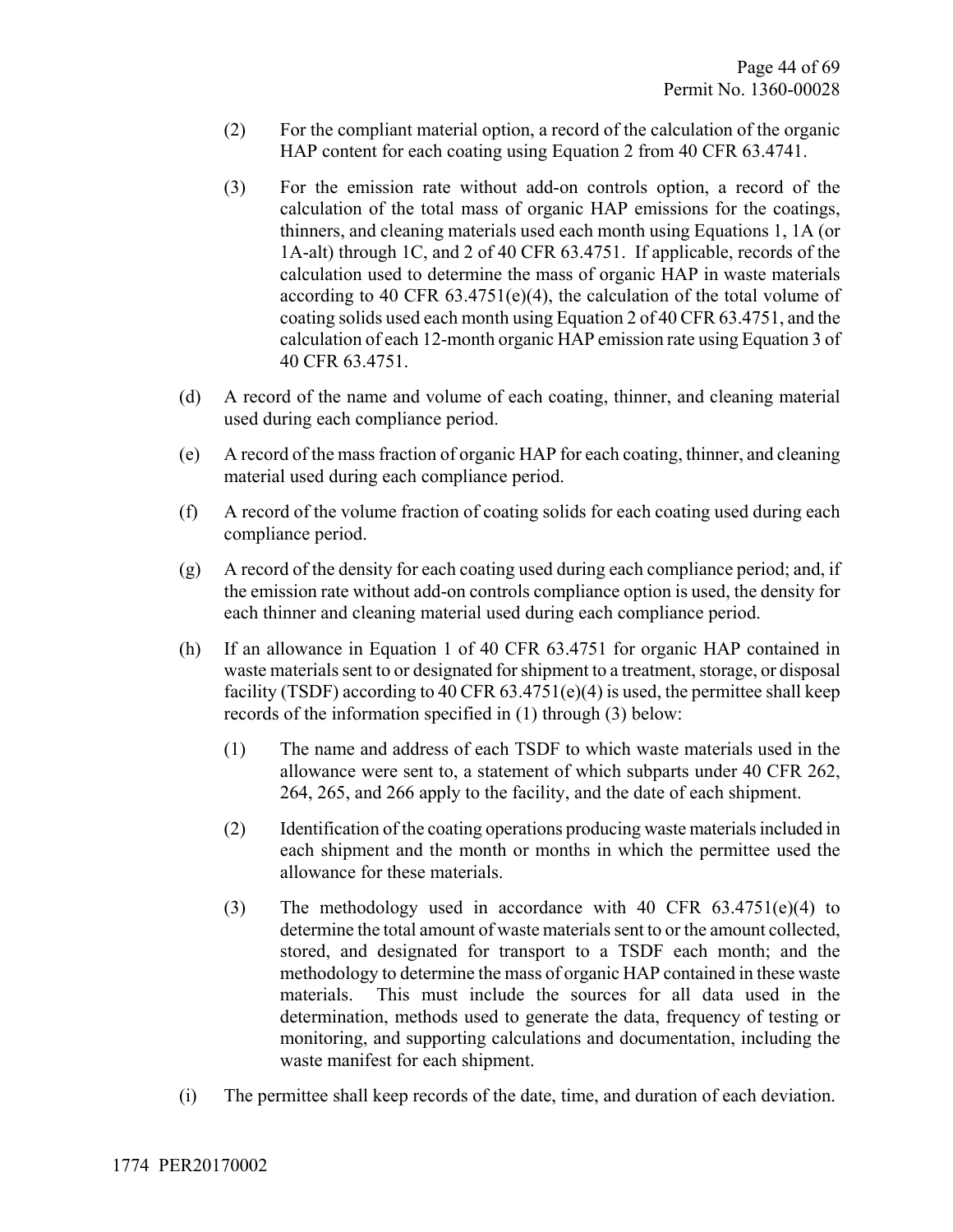Failure to collect and keep records of the data and information specified above is considered a deviation of Subpart QQQQ. All records shall be in a form suitable and readily available for expeditious review. Where appropriate, the records may be maintained as electronic spreadsheets or as a database. The permittee shall keep each record for five (5) years following the date of each occurrence, measurement, maintenance, corrective action, report, or record. Each record must be kept on site for at least two (2) years and then they may be kept off-site for the remaining three (3) years.

#### (Ref.: 40 CFR 63.4730(a)-(h), and (j), and 63.4731, Subpart QQQQ)

- 5.B.13 For Emission Points AD-102, AD-103, AJ-102, and AJ-103, the permittee shall demonstrate continuous compliance with the Subpart QQQQ emission limit when using the emission rate without add-on controls compliance option in accordance with the following:
	- (a) Demonstrating that the organic HAP emission rate for each compliance period, calculated using Equation 3 of 40 CFR 63.4751, must be less than or equal to the applicable emission limit in Condition 3.B.21. A compliance period consists of a rolling 12-month period. The permittee shall perform the calculations in 40 CFR  $63.4751(a)$  through (g) on a monthly basis using data from the previous twelve (12) months of operation.
	- (b) If the organic HAP emission rate for any 12-month compliance period exceeded the applicable emission limit, this is considered a deviation from the emission limitations for that compliance period and must be reported per 40 CFR 63.4720(a)(6).
	- (c) As part of the semiannual compliance report, the permittee must identify the coating operations for which the emission rate without add-on controls option is used. If there are no deviations from the emission limitations, the permittee must submit a statement that the coating operation(s) were in compliance with the emission limitations during the period because the organic HAP emission rate for each compliance period was less than or equal to the emission limit in Condition 3.B.21.

#### (Ref.: 40 CFR 63.4752(a)-(c), Subpart QQQQ)

- 5.B.14 For Emission Points AL-101, AL-016, AL-017, AN-001, and AN-002 the permittee shall demonstrate continuous compliance with the applicable requirements of Subpart WWWW in accordance with the following:
	- (a) The permittee shall follow the procedures in 40 CFR 63, Subpart SS for the add-on control device.
	- (b) The permittee shall comply with the applicable work practice standards in Section 3.D by performing each required work practice.

The permittee shall report each deviation from the applicable standard according to the requirements of Condition 5.C.8. The permittee must meet the applicable organic HAP emission limits and work practice standards at all times.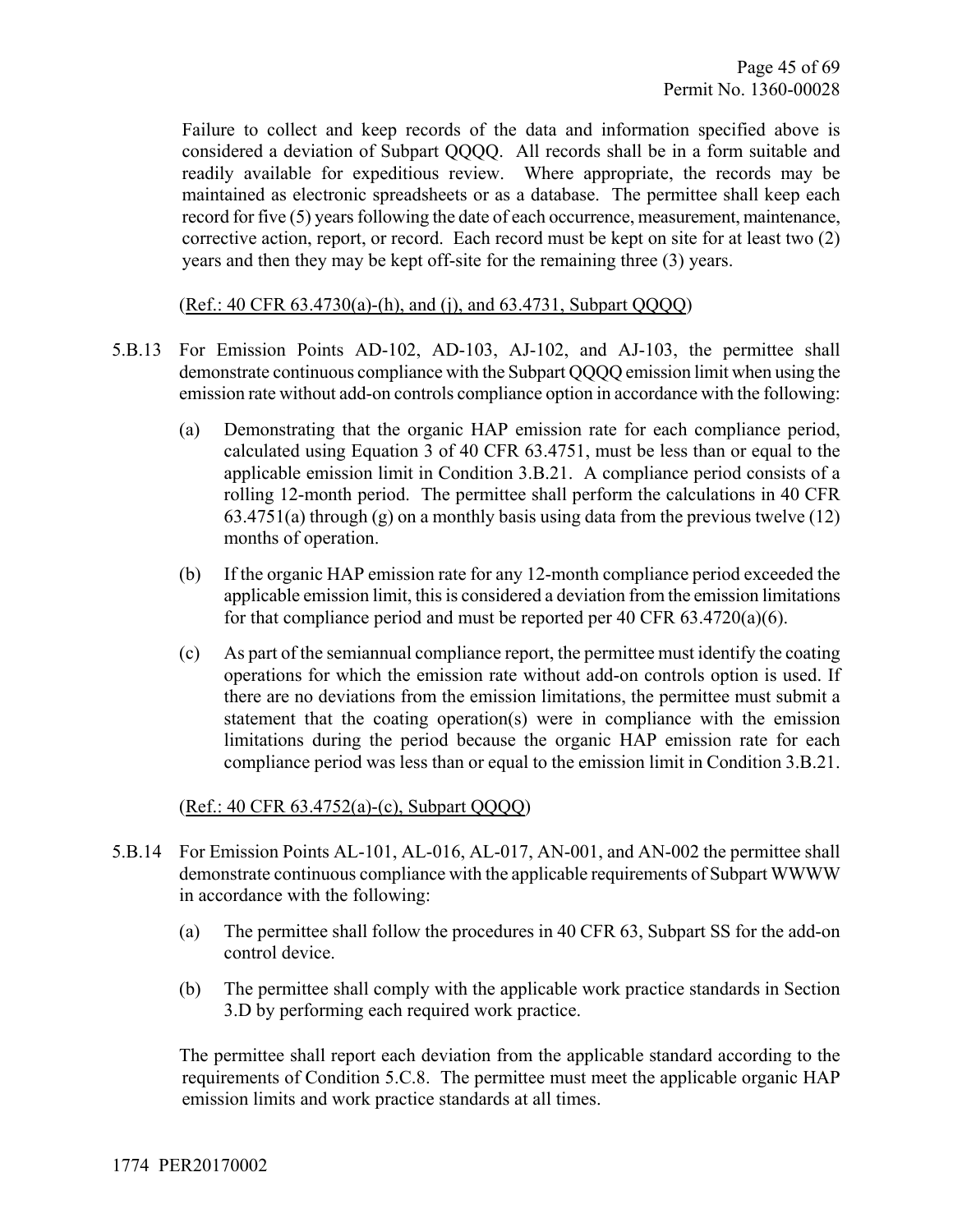#### (Ref.: 40 CFR 63.5900(a)(1) and (4), (b), and (c), Subpart WWWW)

- 5.B.15 For Emission Points AL-101, AL-016, AL-017, AN-001, and AN-002 the permittee shall demonstrate continuous compliance with Subpart WWWW in accordance with the following:
	- (a) The permittee shall collect and keep a record of data during production as indicated in 40 CFR 63, Subpart SS.
	- (b) The permittee shall monitor and collect data as specified in (1) through (4) below:
		- (1) Except for monitoring malfunctions, associated repairs, and required quality assurance or control activities (including as applicable, calibration checks and required zero and span adjustments), the permittee must conduct all monitoring in continuous operation (or collect data at all required intervals) at all times that the affected source is operating.
		- (2) The permittee may not use data recorded during malfunctions, associated repairs, and required quality assurance or control activities for purposes of Subpart WWWW, including data averages and calculations, or fulfilling a minimum data availability requirement, if applicable. The permittee must use all the data collected during all other periods in assessing the operation of the control device and associated control system.
		- (3) The permittee shall maintain necessary parts for routine repairs of the monitoring equipment.
		- (4) A monitoring malfunction is any sudden, infrequent, not reasonably preventable failure of the monitoring equipment to provide valid data. Monitoring failures that are caused in part by poor maintenance or carless operation are not malfunctions.

#### (Ref.: 40 CFR 63.5895(a) and (b), Subpart WWWW)

- 5.B.16 For Emission Point AN-001, the permittee shall conduct a performance test once every five (5) years. The performance test shall be conducted according to the following:
	- (a) Each performance test shall be conducted in accordance with the applicable requirements of 40 CFR 63, Subpart SS. A summary of these requirements are contained in Table 6 of Subpart WWWW.
	- (b) Each performance test must be conducted in accordance with 40 CFR  $63.7(e)(1)$  and the specific conditions from Subpart SS.
	- (c) The performance test may not be conducted during periods of startup, shutdown, or malfunction.
	- (d) The control device performance test using the emission measurement methods specified below: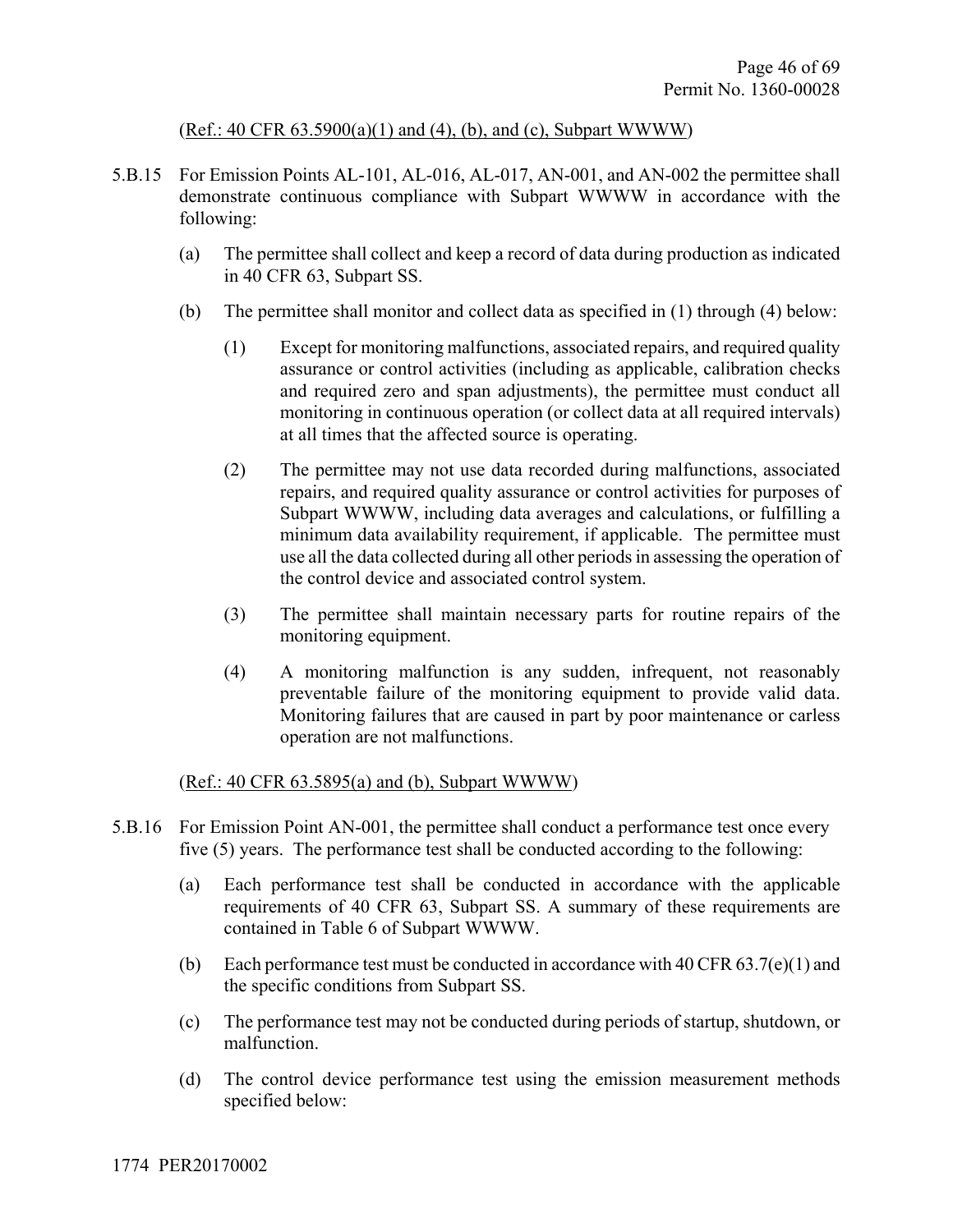- (1) Use either Method 1 or 1A of Appendix A to 40 CFR 60, as appropriate, to select the sampling sites.
- (2) Use Method 2, 2A, 2C, 2D, 2F, or 2G of Appendix A to 40 CFR 60, as appropriate, to measure gas volumetric flow rate.
- (3) Use Method 18 of Appendix A to 40 CFR 60 to measure organic HAP emissions or use Method 25A of Appendix A to 40 CFR 60 to measure total gaseous organic emissions as a surrogate for total organic HAP emissions. If Method 25A is used, the permittee must assume that all gaseous organic emissions measured as carbon are organic HAP emissions. If Method 18 is used and the number of organic HAP in the exhaust stream exceeds five, the permittee must take into account the use of multiple chromatographic columns and analytical techniques to get an accurate measure of at least 90 percent of the total organic HAP mass emissions. The permittee shall not use Method 18 to measure organic HAP emissions from a combustion device; instead use Method 25A and assume all gaseous organic mass emissions measured as carbon are organic HAP emissions.
- (4) The permittee may use ASTM D6420-99 in lieu of Method 18 of 40 CFR 60, Appendix A, provided the conditions specified in 40 CFR  $63.5850(e)(4)(i)-(iii)$ are met.
- (5) Use the procedures in EPA Method 3B of Appendix A to 40 CFR 60 to determine an oxygen correction factor if required by 40 CFR  $63.997(e)(2)(iii)(C)$ . The permittee may use ASME PTC 19-10-1981-Part 10 as an alternative to Method 3B.
- (e) The control device performance test must consist of three runs and each run must last at least one (1) hour. The production conditions during the test runs must represent the normal production conditions with respect to the types of parts being made and material application methods. The production conditions during the test must also represent maximum potential emissions with respect to the organic HAP content of the materials being applied and the material application rates.
- (f) During the performance test, the permittee must monitor and record separately the amounts of production resin, tooling resin, pigmented gel coat, clear gel coat, and tooling gel coat applied inside the enclosure that is vented to the control device.

#### (Ref.: 40 CFR 63.5845 and 63.5850(a), (b), (d)-(f), and (h), Subpart WWWW)

5.B.17 For Emission Point AN-001, the permittee shall monitor and operate all control devices in accordance with 40 CFR 63, Subpart SS, as addressed in Conditions 5.B.18 and 5.B.19.

(Ref.: 40 CFR 63.5855, Subpart WWWW)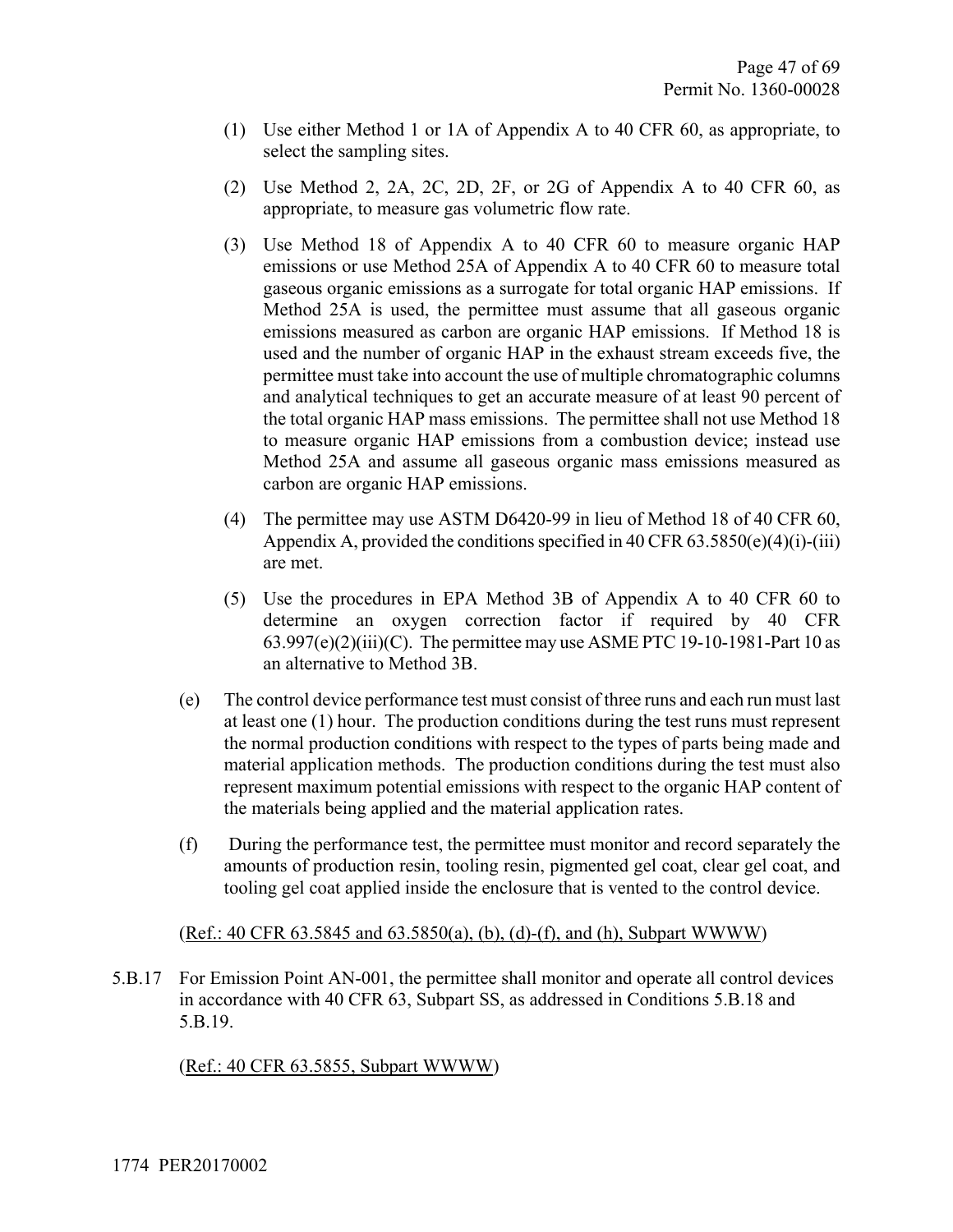5.B.18 For Emission Point AN-001, the permittee shall operate the catalytic oxidizer (or catalytic incinerator) at all times when emissions are vented to it. The permittee shall conduct performance tests according to the procedures in 40 CFR 63.997, as required by Condition 5.B.16. Temperature monitoring devices capable of providing a continuous record shall be installed in the gas stream immediately before and after the catalyst bed.

#### (Ref.: 40 CFR 63.988, Subpart SS)

- 5.B.19 For Emission Point AN-001, the permittee shall comply with the following requirements for the continuous parameter monitoring system (CPMS):
	- (a) All monitoring equipment shall be installed, calibrated, maintained, and operated according to the manufacturer's specifications or other written procedures that provide adequate assurance that the equipment would reasonably be expected to monitor accurately.
	- (b) The permittee shall maintain and operate each CPMS in a manner consistent with good air pollution control practices. The permittee shall ensure the immediate repair or replacement of CPMS parts to correct "routine" or otherwise predictable CPMS malfunctions. The necessary parts for routine repairs of the affected equipment shall be readily available. The DEQ's determination of whether acceptable operation and maintenance procedures are being used for the CPMS will be based on information that may include, but is not limited to, review of operation and maintenance procedures, operation and maintenance records as specified in 40 CFR  $63.998(c)(1)(i)$  and (ii), manufacturer's recommendations and specifications, and inspection of the CPMS.
	- (c) The CPMS shall be installed such that representative measurements of parameters from the regulated source are obtained.
	- (d) Except for system breakdowns, repairs, maintenance periods, instrument adjustments, or checks to maintain precision and accuracy, the CPMS shall be in continuous operation when emissions are being routed to the monitored device.
	- (e) The permittee shall establish a range for monitored parameters that indicates proper operation of the control device. In order to establish the range, the information required in 40 CFR 63.999(b)(3) shall be submitted in the Notification of Compliance Status or the operating permit application or amendment. The range may be based upon a prior performance test meeting the specifications of 40 CFR 63.997(b)(1).

#### (Ref.: 40 CFR 63.996(c), Subpart SS)

- 5.B.20 For Emission Point AN-001, the permittee shall maintain the following records:
	- (a) *Performance test records.* The permittee shall make available to the DEQ such records as may be necessary to determine the condition of the performance tests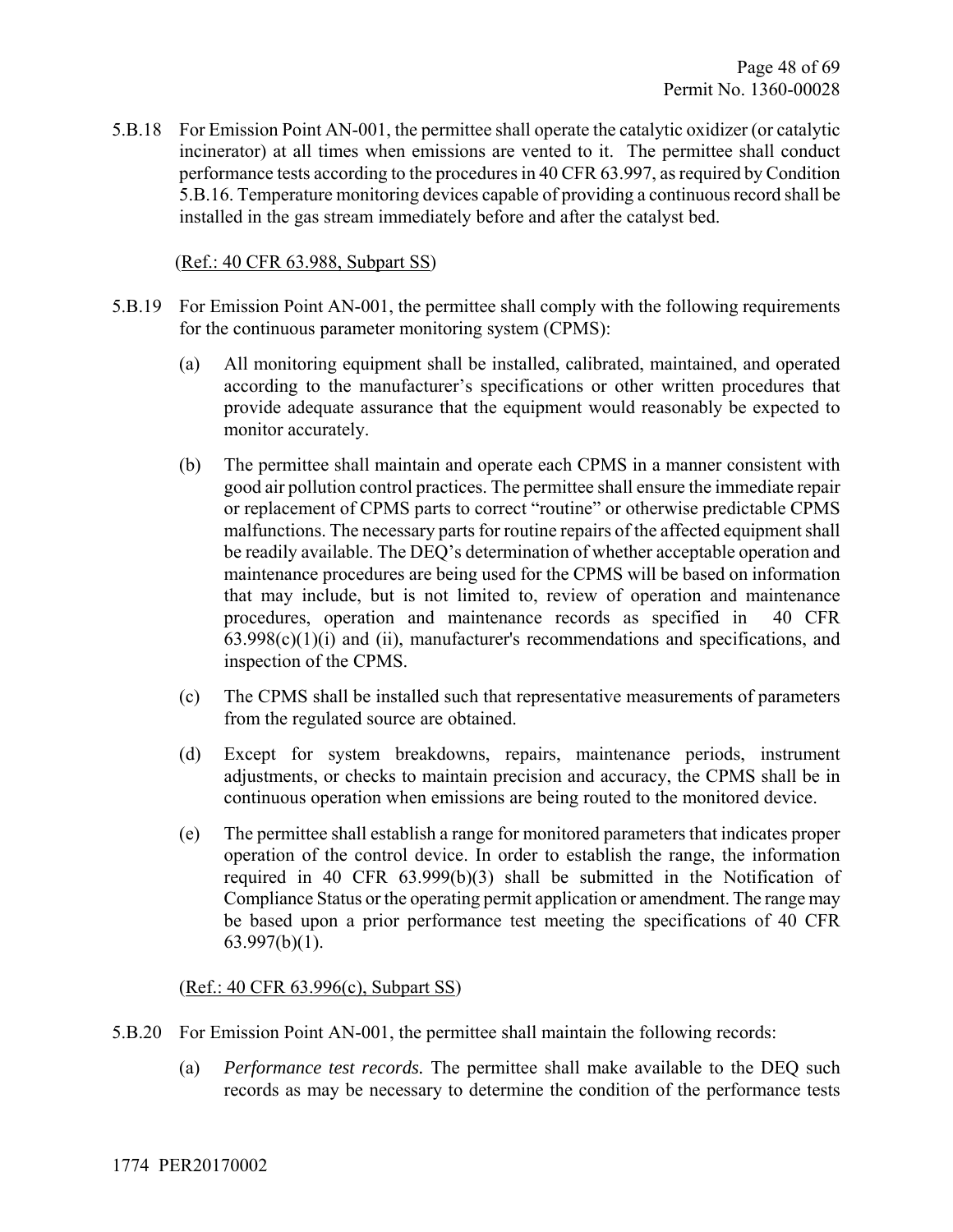performed pursuant to 40 CFR 63.988(b). These performance test records shall include up-to-date, readily accessible continuous records of the upstream and downstream temperatures and the temperature difference across the catalyst bed averaged over the full period of the performance test and the percent reduction of organic HAP determined by 40 CFR 63.997(e)(2)(iv).

- (b) *Continuous records.* The permittee shall maintain a record of temperature values according to the following:
	- (1) A record of values measured at least once every 15 minutes or each measured value for systems which measure more frequently than once every 15 minutes; or
	- (2) A record of block average values for 15-minute or shorter periods calculated from all measured data values during each period or from at least one measured data value per minute if measured more frequently than once per minute.
	- (3) Where data is collected from an automated continuous parameter monitoring system, the permittee may calculate and retain block hourly average values from each 15-minute block average period or from at least one measured value per minute if measured more frequently than once per minute, and discard all but the most recent three valid hours of continuous (15-minute or shorter) records, if the hourly averages do not exclude periods of CPMS breakdown or malfunction. An automated CPMS records the measured data and calculates the hourly averages through the use of a computerized data acquisition system
- (c) *Excluded data.* Monitoring data recorded during monitoring system breakdowns, repairs, preventive maintenance, and calibration checks, as well as during periods of non-operation of the process unit which result in cessation of emissions to which the monitoring applies, shall not be included in any average computed to determine compliance with the emission limit.
- (d) *Records of daily averages.* The permittee shall keep records of the following daily average temperatures:
	- (1) Except as specified in paragraph (2) below, daily average values of each continuously monitored parameter shall be calculated from data meeting the specifications of paragraph (c) for each operating day and retained for five (5) years.
		- (i) The daily average shall be calculated as the average of all values for a monitored parameter recorded during the operating day. The average shall cover a 24-hour period if operation is continuous, or the period of operation per operating day if operation is not continuous. If values are measured more frequently than once per minute, a single value for each minute may be used to calculate the daily average instead of all measured values.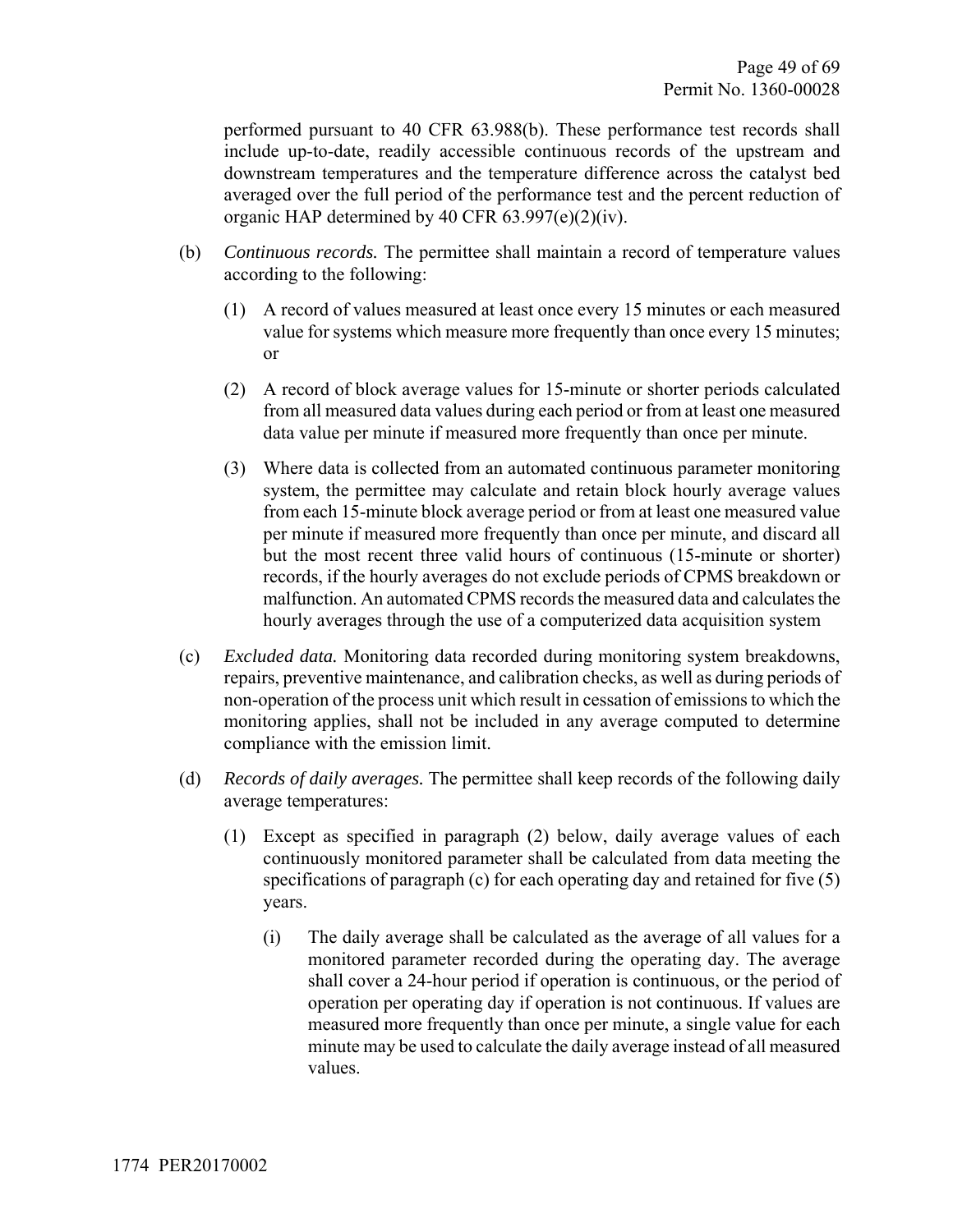- (ii) The operating day shall be the period defined in the Notification of Compliance Status. The operating day is defined as midnight-tomidnight.
- (2) If all recorded values for a monitored parameter during an operating day are within the range established in the Notification of Compliance Status or in the operating permit, the permittee may record that all values were within the range and retain this record for five (5) years rather than calculating and recording a daily average for that operating day. In such cases, the permittee may not discard the recorded values as allowed in paragraph (b)(3).
- (e) *E*x*cursions.* An excursion means that the daily average value of temperature monitoring data is less than the minimum inlet temperature and greater than the maximum temperature differential established during the most recent performance test. One excused excursion for each semiannual period is allowed and does not count toward the number of total excursions. During periods when continuous monitoring is not required, any excursion measured during such period is not a violation and does not count as the excused excursion for determining compliance.
- (f) *Monitoring records.* The permittee shall keep temperature records up-to-date and readily accessible, as applicable. The permittee shall keep records of the daily average value of each continuously monitored parameter for each operating day determined according to the procedures specified in paragraph (d). For catalytic incinerators, record the daily average of the temperature upstream of the catalyst bed and the daily average of the temperature differential across the bed. The permittee shall keep up-to-date, readily accessible records of periods of operation during which the parameter boundaries are exceeded. The parameter boundaries are established pursuant to Condition 5.B.19(e).
- (g) *Records of monitored parameters outside of range.* The permittee shall record the occurrences and the cause of periods when the upstream temperature and/or temperature differential are outside of the parameter ranges documented in the Notification of Compliance Status report or operating permit.

#### $(Ref.: 40 CFR 63.998(a)(2), (b), (c)(2), and (d)(5), Subpart SS)$

- 5.B.21 For Emission Points AL-101, AL-016, AL-017, AN-001, and AN-002 the permittee shall keep the following records:
	- (a) A copy of each notification and report submitted to comply with Subpart WWWW.
	- (b) Records of all required performance tests.
	- (c) For the control device, keep all records required in 40 CFR 63, Subpart SS, as addressed in Condition 5.B.20.
	- (d) Records of all data, assumptions, and calculations used to determine organic HAP emission factors or average organic HAP contents for operations listed in Table 5 of Subpart WWWW.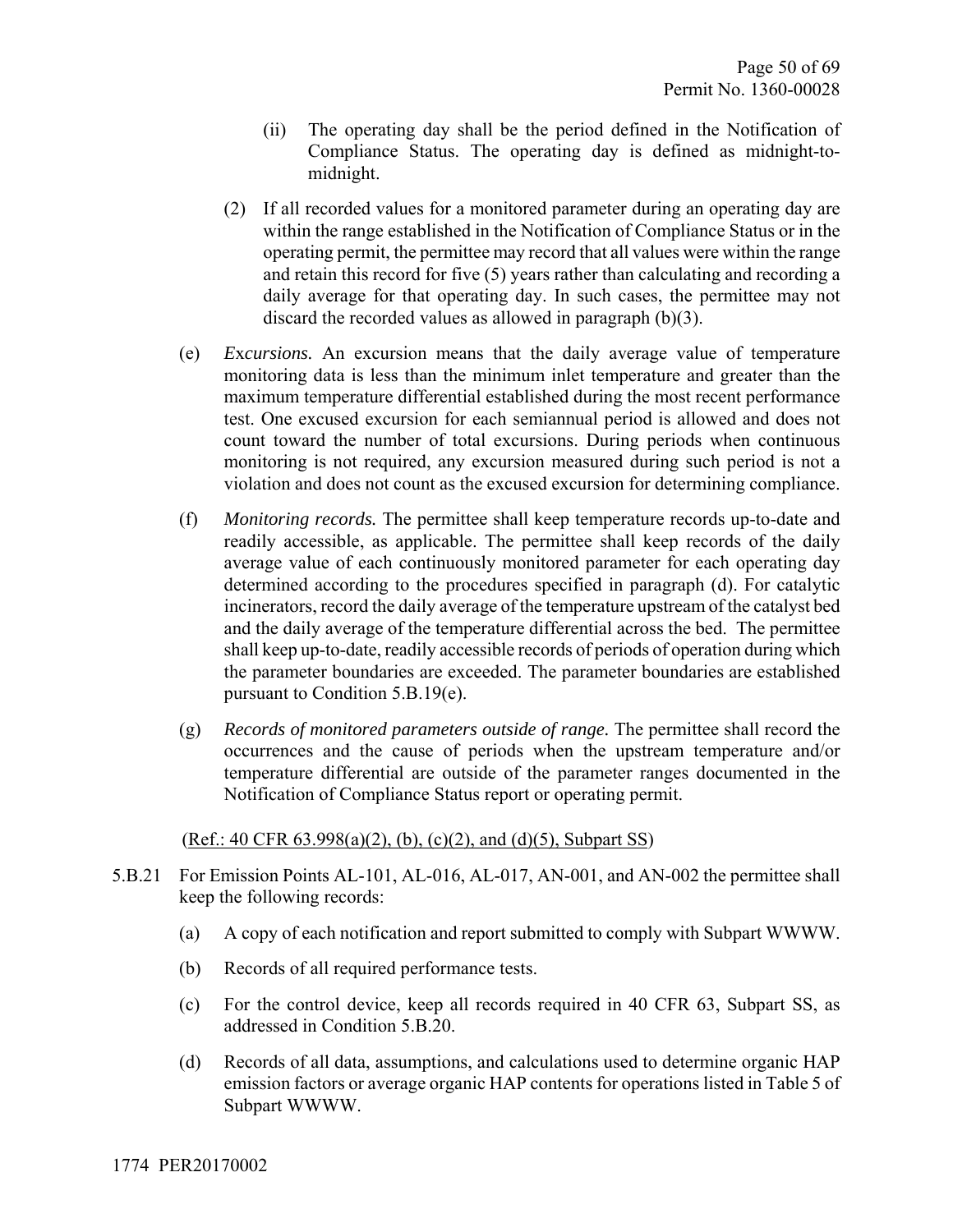(e) Keep a certified statement that the facility is in compliance with the applicable work practice requirements.

All records shall be maintained in such a manner that they can be readily accessed and are suitable for inspection upon proper request. The permittee shall keep each record for five (5) years following the date of each occurrence, measurement, maintenance, corrective action, report, or record. The records shall be kept onsite for at least two (2) years after the date of each record and may be kept offsite for the remaining three (3) years. The records may be kept in hard copy or computer readable form including, but not limited to, paper, microfilm, floppy disk, magnetic tape, or microfiche.

#### (Ref.: 40 CFR 63.5915(a)-(d) and 63.5920, Subpart WWWW)

- 5.B.22 For Emission Point BS-001, the following maintenance activities have been approved by DEQ in response to the routine control device maintenance exemption (RCDME) request:
	- (a) Trickling media replacement;
	- (b) Trickling media flushing;
	- (c) Bioscrubber interior cleaning;
	- (d) Aeration tank bacteria colony replacement and stabilization;
	- (e) Pumps and piping replacement;
	- (f) Fans, blower, and ductwork replacement;
	- (g) Disc screen replacement;
	- (h) Structural repairs and maintenance; and
	- (i) Control and ancillary equipment replacement/upgrade.

The compliance options and operating requirements will not be applicable to the bioscrubber when the maintenance activities listed above are being done. However, per 40 CFR 63.2251(b)(3), the permittee shall limit the downtime of the control device under the exemption to less than 3.0 percent of the annual operating uptime (rolling 365-day total) for each process unit being controlled. The permittee shall keep detailed records of the control device downtime that occurs as a result of one of the approved maintenance activities. A copy of the RCDME approval is contained in Appendix D.

#### (Ref.: 40 CFR 63.2251, Subpart DDDD)

- 5.B.23 For Emission Point BS-001, the permittee shall monitor and collect data in accordance with the following:
	- (a) The permittee shall conduct all monitoring at all times the process unit is operating, except during periods of monitor malfunctions, associated repairs, and required quality assurance or control activities (including calibration checks and required zero and span adjustments), as appropriate. For purposes of calculating data averages, the permittee must not use data recorded during monitoring malfunctions, associated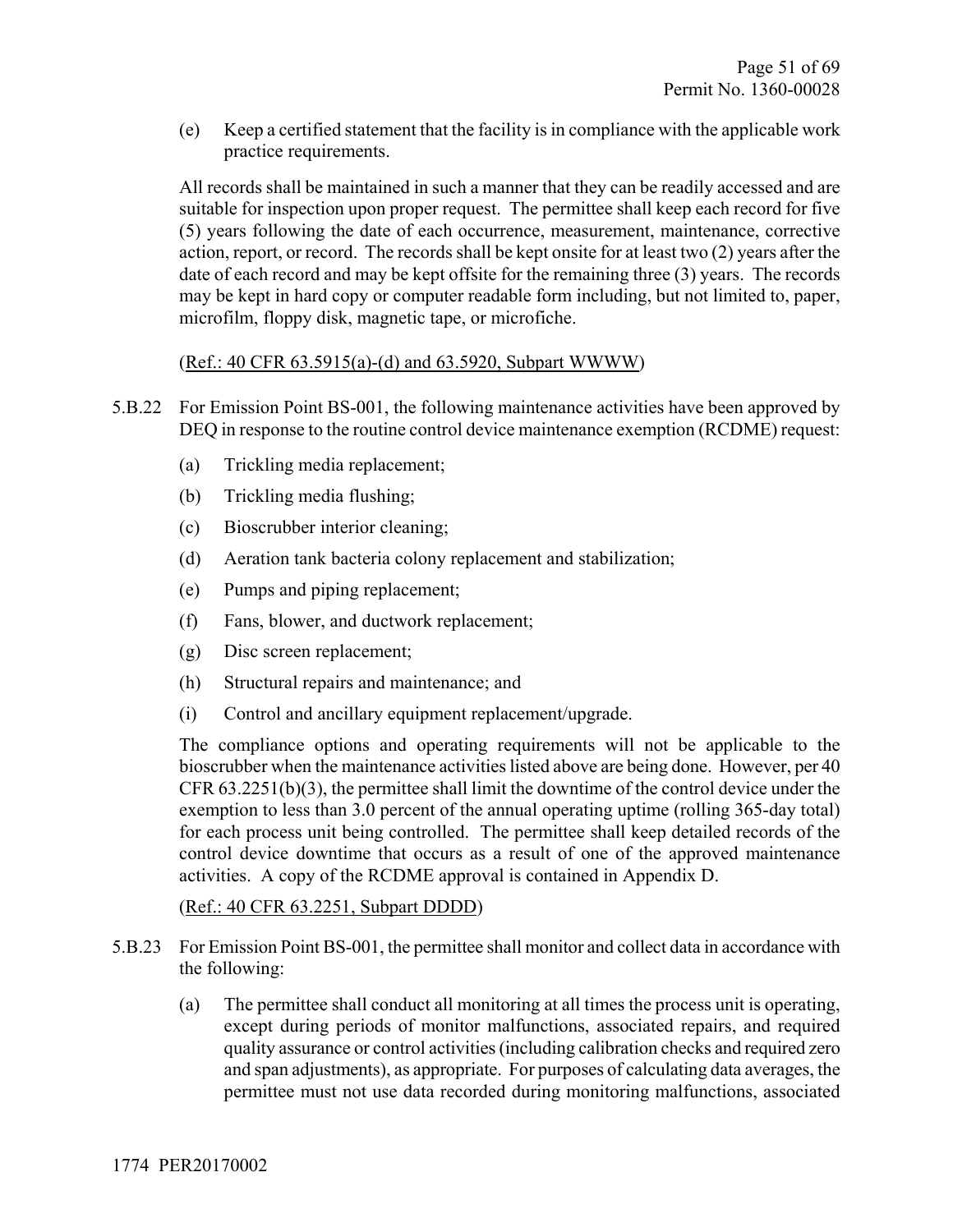repairs, out-of-control periods, or required quality assurance or control activities. Data collected during all other periods shall be used in assessing compliance. A monitoring malfunction is any sudden, infrequent, not reasonably preventable failure of the monitoring to provide valid data. Monitoring failures that are caused in part by poor maintenance or careless operation are not malfunctions. Any period for which the monitoring system is out-of-control and data are not available for required calibrations constitutes a deviation from the monitoring requirements.

- (b) The permittee may not use data recorded during monitoring malfunctions, associated repairs, and required quality assurance or control activities; data recorded during periods of startup, shutdown, and malfunction; or data recorded during periods of control device downtime covered in any approved routine control device maintenance exemption in data averages and calculations used to report emission or operating levels, nor may such data be used in fulfilling in a minimum data availability requirement, if applicable. The permittee must use all the data collected during all other periods in assessing the operation of the control system.
- (c) The permittee shall determine the 3-hour block average of all recorded readings, calculated after every 3 hours of operation as the average of the evenly spaced recorded readings in the previous 3 operating hours (excludes periods described in (a) and (b)).
- (d) To calculate the data averages for each 3-hour averaging period, the permittee must have at least 75 percent of the required recorded readings for that period using only recorded readings that are based on valid data.

The permittee shall demonstrate continuous compliance with the compliance options and operating requirements, as applicable. Deviations that occur during a period of startup, shutdown, or malfunction are not violations if the permittee demonstrates to the DEQ that they were operating the air pollution control equipment and monitoring equipment in a manner consistent with safety and good air pollution control practices for minimizing emissions. During a period of startup, shutdown, or malfunction, the general duty to minimize emissions requires the permittee to reduce emissions from the affected source to the greatest extent which is consistent with safety and good air pollution control practices. The general duty to minimize emissions during these periods does not require the permittee to make any further efforts to reduce emissions if levels required by the applicable standard have been achieved. Determination of whether such operation and maintenance procedures are being used will be based on information available to the DEQ which may include, but is not limited to, monitoring results, review of operation and maintenance procedures (including the startup, shutdown, and malfunction plan), review of operation and maintenance records, and inspection of the source. Deviations that occur during periods of control device maintenance covered by the approved RCDME are not violations if you demonstrate to the DEQ's satisfaction that the permittee was operating in accordance with the approved RCDME.

(Ref.: 40 CFR 63.2270, 63.2271, and Table 7, Subpart DDDD)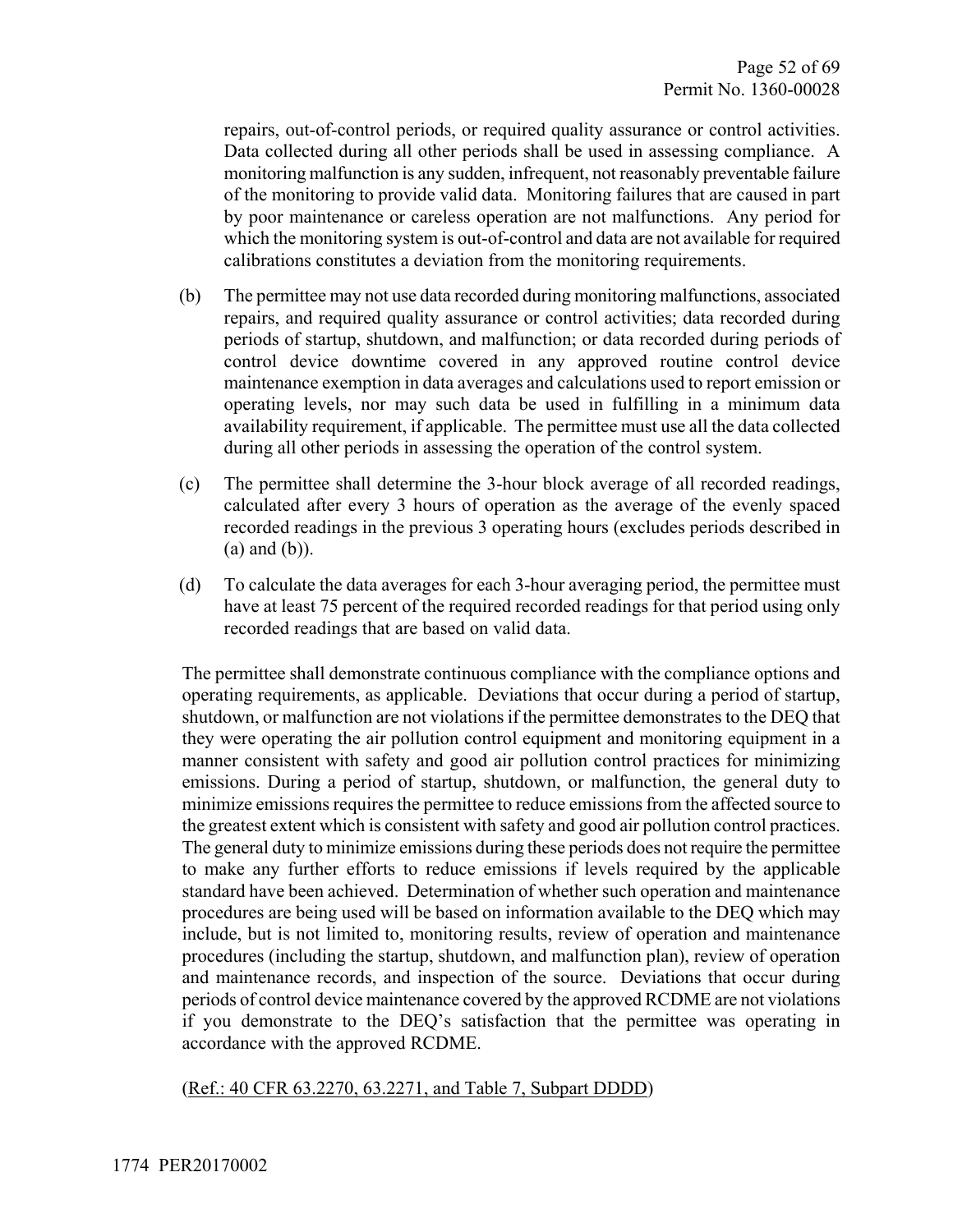- 5.B.24 For Emission Point BS-001, the permittee shall demonstrate continuous compliance with the methanol, formaldehyde, or HAP reduction requirement by conducting a performance test within 60 months following the previous performance test. Each performance test shall be conducted according to the following requirements:
	- (a) Performance tests must not be conducted during periods of startup, shutdown, or malfunction and must be done under representative operating conditions. Representative operating conditions must be described in the test report and shall include an explanation as to why they are considered representative.
	- (b) Each test shall consist of three separate 1-hour test runs.
	- (c) The sampling sites must be located at the inlet and outlet of the control device and prior to any releases to the atmosphere.
	- (d) The permittee must collect operating parameter monitoring system data at least every 15 minutes during the entire performance test and determine the parameter values for the operating requirement during the performance test using the methods specified in (i) below.
	- (e) The permittee shall treat all non-detect data as one-half of the method detection limit (MDL) when determining total HAP, formaldehyde, methanol, or total hydrocarbon (THC) emission rates. Non-detect data for individual HAP must be treated as onehalf of the MDL.
	- (f) The permittee shall calculate the percent reduction across the control system using Equation 1 from 40 CFR 63.2262(h).
	- (g) The permittee shall establish the operating requirements for the bioscrubber by continuously monitoring the bioscrubber trickling filter media (TFM) water flow during each of the required 1-hour test runs during the performance test.

#### (Ref.: 40 CFR 63.2262 and Table 7, Subpart DDDD)

- 5.B.25 For Emission Point BS-001, the permittee shall install, operate, and maintain each continuous parameter monitoring system (CPMS) according to the following:
	- (a) The CPMS must be capable of completing a minimum of one cycle of operation (sampling, analyzing, and recording), for each successive 15-minute period.
	- (b) The permittee must maintain the monitoring equipment including, but not limited to, maintaining the necessary parts for routine repairs of the monitoring equipment.
	- (c) Keep a record of the results of each inspection, calibration, and validation check.

#### (Ref.: 40 CFR 63.2269(a), Subpart DDDD)

5.B.26 For Emission Points AB-101, AB-007, AC-101, AC-007, AI-101, AI-005, BS-001, and BS-002, the permittee shall keep the following records: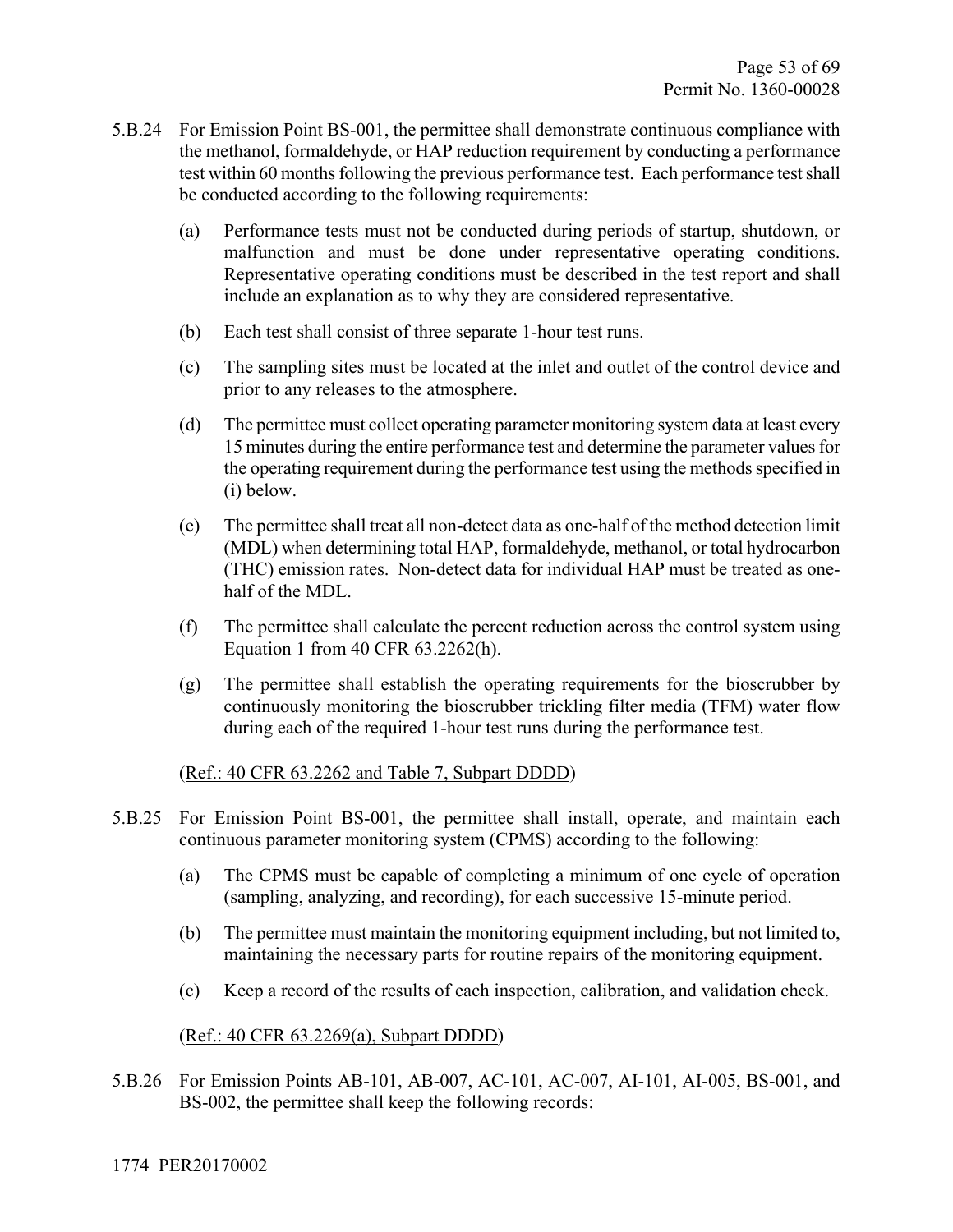- (a) A copy of each notification and report submitted to comply with Subpart DDDD, including all supporting documentation.
- (b) The permittee shall keep records in accordance with 40 CFR 63.2282(a)(2) for startups, shutdowns, and malfunctions.
- (c) A copy of all documentation concerning the approved RCDME.
- (d) Records of all performance tests, CMS performance evaluations, and opacity/visible emission observations.

All records must be in a form suitable and readily available for expeditious review. Each record shall be kept for five (5) years following the date of each occurrence, measurement, maintenance, corrective action, report, or record. The records must be kept onsite for at least two (2) years after each is created and then may be kept offsite for the remaining three (3) years.

#### (Ref.: 40 CFR 63.2282(a) and 63.2283, Subpart DDDD)

5.B.27 For Emission Points EG-002, EG-003, EG-004, and EG-006, the permittee shall install a non-resettable hour meter (provided one not already installed) and keep records of the hours of operation recorded through the non-resettable hour meter for each engine. The permittee shall document how many hours are spent for emergency operation, including what classified the operation as emergency, and how many hours are spent for nonemergency operation.

#### (Ref.: 40 CFR 63.6625(f) and 63.6655(f)(1), Subpart ZZZZ)

- 5.B.28 For Emission Points EG-002, EG-003, EG-004, and EG-006, the permittee shall keep the following records:
	- (a) A copy of each notification and report submitted to comply with Subpart ZZZZ, including all supporting documentation.
	- (b) Records of the occurrence and duration of each malfunction of the engine or monitoring equipment.
	- (c) Records of actions taken during periods of malfunction to minimize emissions, including corrective actions taken to restore equipment to its normal and usual manner of operation.
	- (d) Records of all maintenance done on each engine in order to demonstrate that the engines were operated and maintained according to the maintenance plan.

All records must be in a form suitable and readily available for expeditious review. Each record must be kept for a period of five (5) years following the date of each occurrence, measurement, maintenance, corrective action, report, or record. These records may be kept in hard copy or electronic format.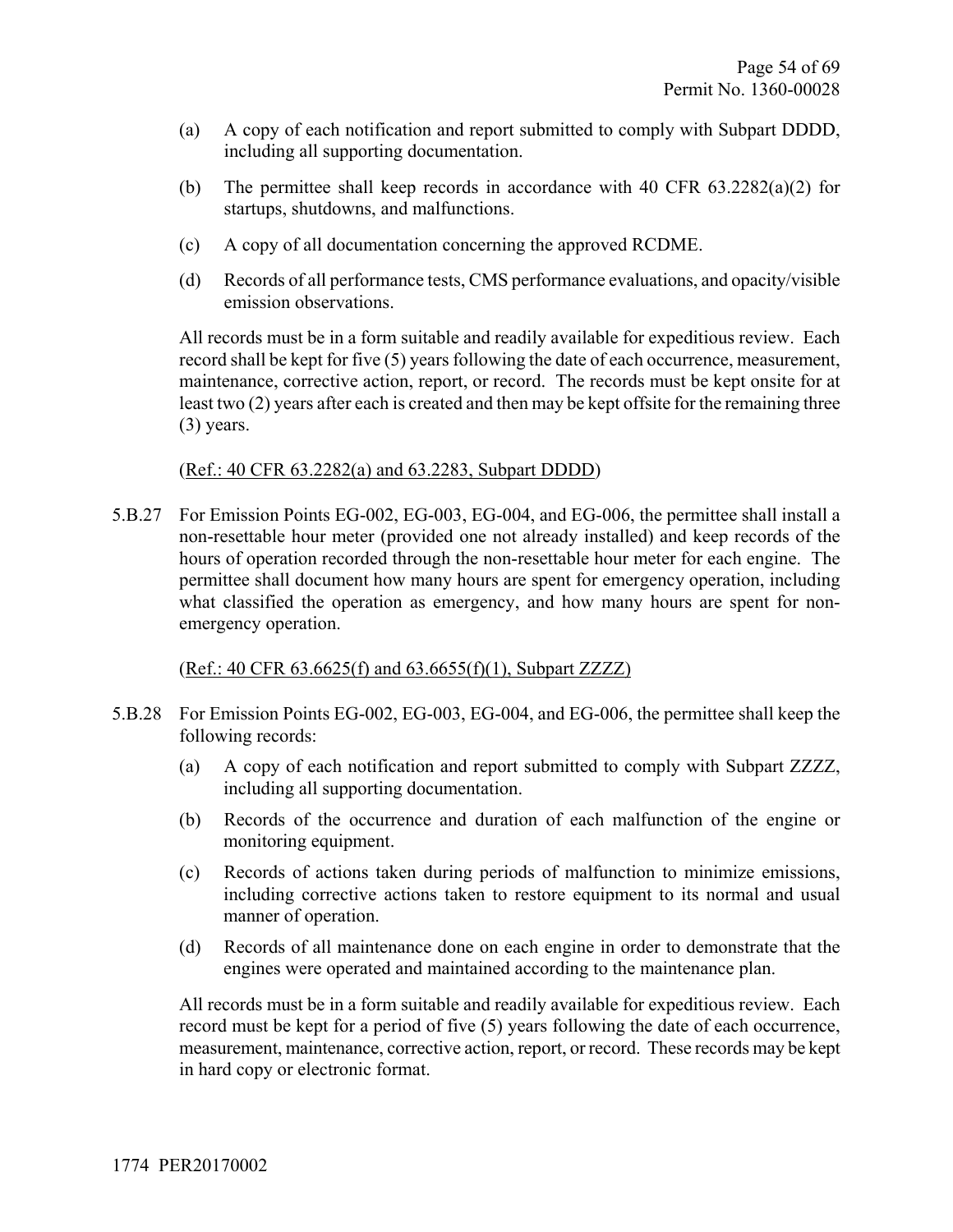#### (Ref.: 40 CFR 63.6655(a)(1), (2), and (5), and (e)(2), and 63.6660, Subpart ZZZZ)

5.B.29 For Emission Point EG-005, the permittee shall install a non-resettable hour meter prior to startup of the engine and keep records of the hours of operation of the engine in emergency and non-emergency service recorded through the non-resettable hour meter. The permittee shall record the time of operation of the engine and the reason the engine was in operation during that time.

#### (Ref.: 40 CFR 60.4209(a) and 60.4214(b), Subpart IIII)

5.B.30 For Emission Point BS-001, the permittee shall conduct continuously monitor the trickling filter media (TFM) water flow and conduct weekly Method 9 visual emissions evaluations in accordance with the CAM Plan found in Appendix C.

(Ref.: 40 CFR 64.3(a) and (b) and 64.6(c), Compliance Assurance Monitoring)

5.B.31 For Emission Points AB-102, AI-102, AD-011, AJ-011, AE-004, BS-003, and BS-004, the permittee shall continuously monitor the pressure drop across each baghouse and conduct weekly visual observations in accordance with the CAM Plan found in Appendix C.

#### (Ref.: 40 CFR 64.3(a) and (b) and 64.6(c), Compliance Assurance Monitoring)

- 5.B.32 For Emission Points BS-001, AB-102, AI-102, AD-011, AJ-011, AE-004, BS-003, and BS-004, the permittee shall comply with the following requirements for the monitoring required by the approved CAM Plan:
	- (a) *Proper maintenance.* At all times, the permittee shall maintain the monitoring, including but not limited to, maintaining necessary parts for routine repairs of the monitoring equipment.
	- (b) *Continued operation.* Except for, as applicable, monitoring malfunctions, associated repairs, and required quality assurance or control activities (including, as applicable, calibration checks and required zero and span adjustments), the permittee shall conduct all monitoring in continuous operation (or shall collect data at all required intervals) at all times that the pollutant-specific emissions unit is operating. Data recorded during monitoring malfunctions, associated repairs, and required quality assurance or control activities shall not be used, including in data averaging and calculations or in fulfilling a minimum data availability requirement, as applicable. The permittee shall use all the data collected during all other periods in assessing the operation of the control device and associated control system. A monitoring malfunction is any sudden, infrequent, not reasonably preventable failure of the monitoring to provide valid data. Monitoring failures that are caused in part by poor maintenance or careless operation are not malfunctions.

(Ref.: 40 CFR 64.7(b) and (c), Compliance Assurance Monitoring)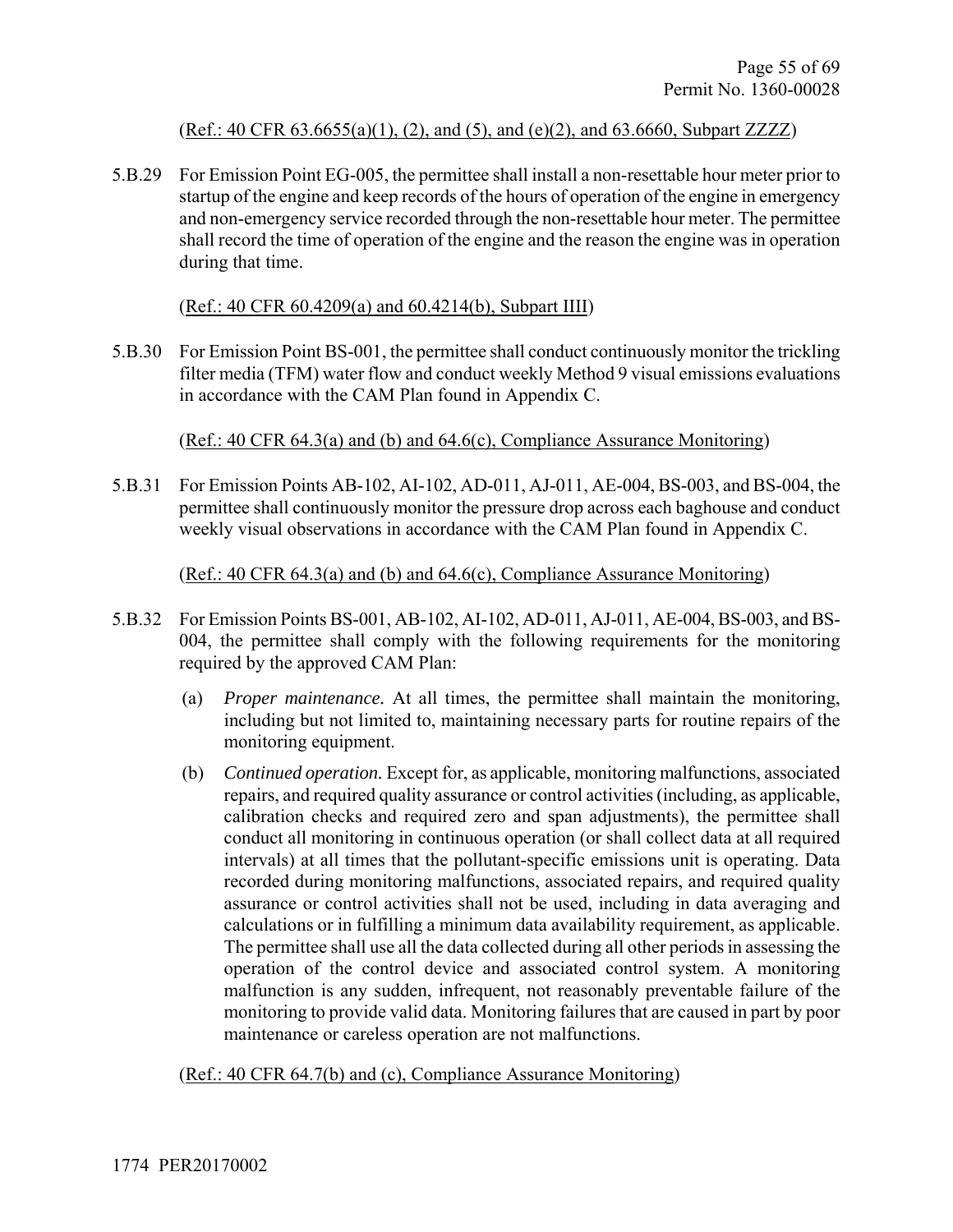5.B.33 For Emission Points BS-001, AB-102, AI-102, AD-011, AJ-011, AE-004, BS-003, and BS-004, upon detecting an excursion or exceedance, the permittee shall restore operation of the pollutant-specific emissions unit (including the control device and associated capture system) to its normal or usual manner of operation as expeditiously as practicable in accordance with good air pollution control practices for minimizing emissions. The response shall include minimizing the period of any startup, shutdown or malfunction and taking any necessary corrective actions to restore normal operation and prevent the likely recurrence of the cause of an excursion or exceedance (other than those caused by excused startup or shutdown conditions). Such actions may include initial inspection and evaluation, recording that operations returned to normal without operator action (such as through response by a computerized distribution control system), or any necessary followup actions to return operation to within the indicator range, designated condition, or below the applicable emission limitation or standard, as applicable.

Determination of whether the permittee has used acceptable procedures in response to an excursion or exceedance will be based on information available, which may include but is not limited to, monitoring results, review of operation and maintenance procedures and records, and inspection of the control device, associated capture system, and the process.

#### (Ref.: 40 CFR 64.7(d), Compliance Assurance Monitoring)

5.B.34 For Emission Points BS-001, AB-102, AI-102, AD-011, AJ-011, AE-004, BS-003, and BS-004, based on the results of a determination made under Condition 5.B.33, the DEQ may require the permittee to develop and implement a Quality Improvement Plan (QIP) containing the elements specified in 40 CFR 64.8(b). The QIP shall be developed and implemented within 180 days of written notification from DEQ that a QIP is required. The DEQ may require the permittee make reasonable changes to the QIP if the QIP fails to address the cause of the control device performance problem or fails to provide adequate procedures for correcting control device performance problems as expeditiously as practicable in accordance with good air pollution control practices for minimizing emissions. Implementation of a QIP shall not excuse the permittee from compliance with any existing emission limitation or standard, or any existing monitoring, testing, reporting or recordkeeping requirement that applies.

#### (Ref.: 40 CFR 64.8, Compliance Assurance Monitoring)

5.B.35 For Emission Points BS-001, AB-102, AI-102, AD-011, AJ-011, AE-004, BS-003, and BS-004, the permittee shall maintain records of monitoring data, monitor performance data, corrective actions taken, any written QIP required pursuant to Condition 5.B.34 and any activities undertaken to implement a QIP, data used to document the adequacy of monitoring, and monitoring maintenance or corrective actions, as applicable. As applicable, records of monitoring data and monitoring performance data should include date and time, who performed the analysis, analytical techniques or methods used, results and operating conditions at the time of the sampling or measurement. These records may be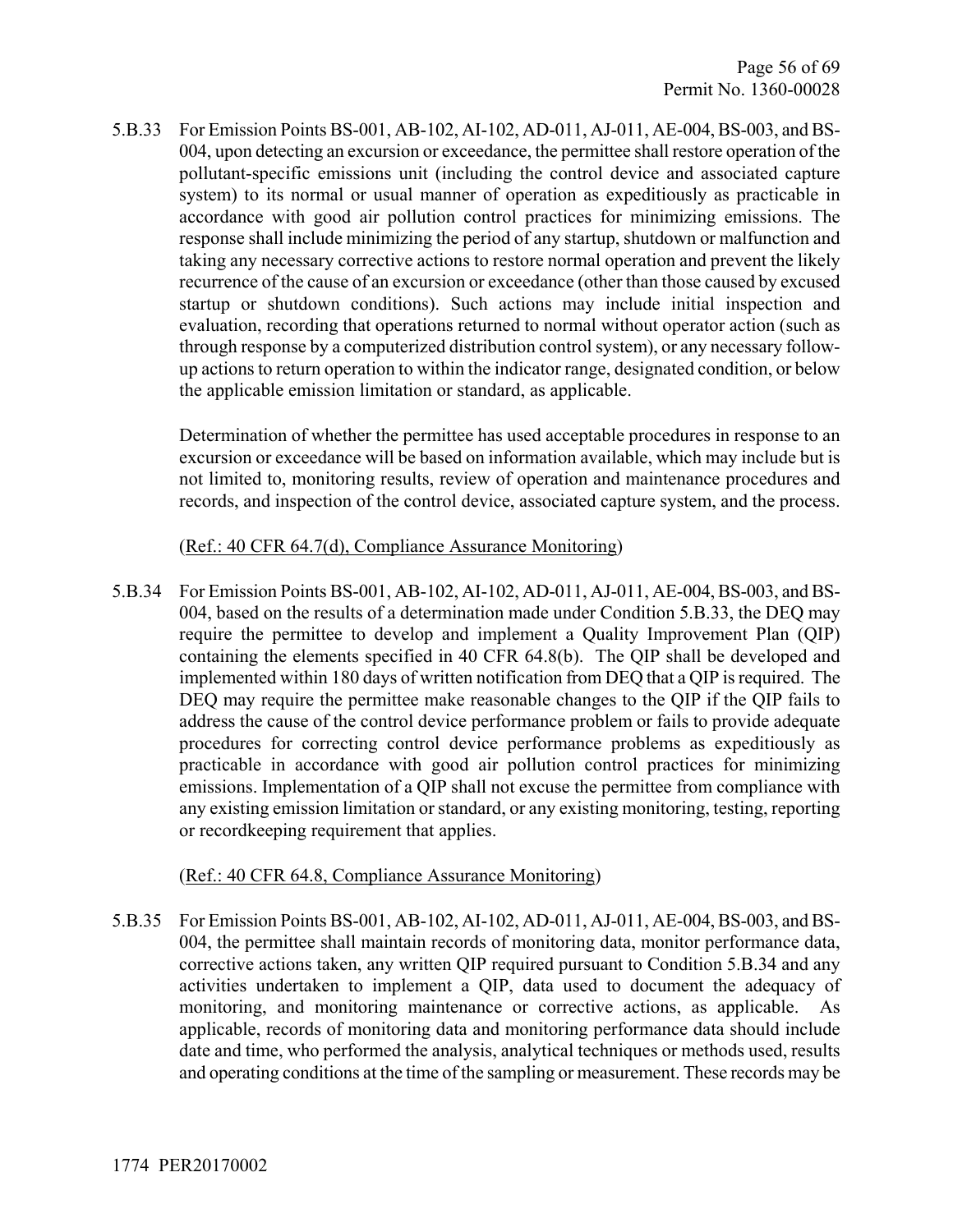maintained in hard copy form or electronically, provided they are available for expeditious inspection and review.

(Ref.: 40 CFR 64.9(b), Compliance Assurance Monitoring)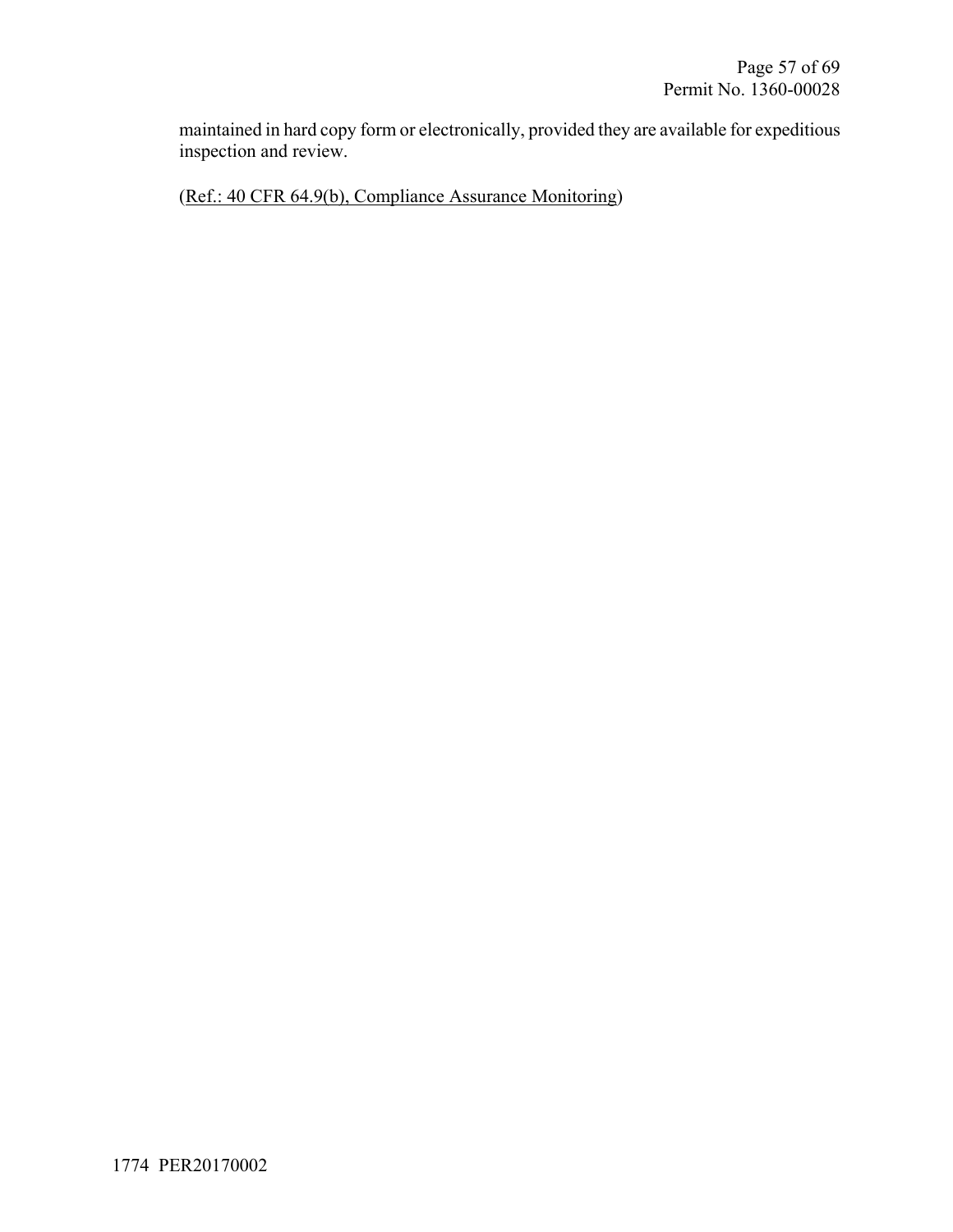## C. Specific Reporting Requirements

| Emission<br>Point(s)                                 | Applicable Requirement                                                        | Condition<br>Number | Pollutant/<br>Parameter<br>Monitored          | <b>Reporting Requirement</b>                                                                                        |
|------------------------------------------------------|-------------------------------------------------------------------------------|---------------------|-----------------------------------------------|---------------------------------------------------------------------------------------------------------------------|
| $AD-103$<br>$AD-104$<br>$AJ-103$                     | 11 Miss. Admin. Code Pt. 2, R.<br>$6.3.A(3)(c)(1)$ .                          | 5.C.1               | Opacity                                       | Semiannual report of weekly visual<br>observations and EPA Method 9 visual<br>emissions evaluations (if applicable) |
| <b>BS-001</b>                                        | 11 Miss. Admin. Code Pt. 2, R.<br>$6.3.A(3)(c)$ .                             | 5.C.2               | $PM/PM_{10}$<br>NO <sub>x</sub><br><b>VOC</b> | Submittal of test notice, protocol, and test<br>results                                                             |
|                                                      | 11 Miss. Admin. Code Pt. 2, R.<br>$6.3.A(3)(c)(1)$ .                          | 5.C.3               | Resin and<br>wood<br>furnish<br>usage         | Semiannual report of resin and wood<br>furnish usage                                                                |
| $AN-001$                                             | 11 Miss. Admin. Code Pt. 2, R.<br>$6.3.A(3)(c)$ .                             | 5.C.2               | <b>HAP</b>                                    | Submittal of test notice, protocol, and test<br>results                                                             |
| AD-102<br>$AJ-102$                                   | 11 Miss. Admin. Code Pt. 2, R.<br>$6.3.A(3)(c)$ .                             | 5.C.2               | <b>VOC</b>                                    | Submittal of test notice, protocol, and test<br>results                                                             |
| $AL-101$<br>AN-001                                   | 11 Miss. Admin. Code Pt. 2, R.<br>$6.3.A(3)(c)(1)$ .                          | 5.C.4               | <b>VOC</b>                                    | Semiannual emissions report                                                                                         |
| $AD-103$<br>$AJ-103$                                 | 11 Miss. Admin. Code Pt. 2, R.<br>$6.3.A(3)(c)$ .                             | 5.C.2               | $PM/PM_{10}$<br><b>VOC</b>                    | Submittal of test notice, protocol, and test<br>results                                                             |
| <b>BS-002</b>                                        | 11 Miss. Admin. Code Pt. 2, R.<br>6.3.A(3)(c)(1).                             | 5.C.5               | Fuel usage                                    | Semiannual report of type, quantity, and<br>origination of wood fuel                                                |
| $AD-102$<br>AD-103<br>AJ-102<br>AJ-103               | 40 CFR 63.4720(a) and (d)(2),<br>Subpart QQQQ                                 | 5.C.6               | <b>HAP</b>                                    | Semiannual report                                                                                                   |
| $AL-101$<br>$AL-016$<br>$AL-017$<br>AN-001<br>AN-002 | 40 CFR 63.5910 and Table 14,<br>Subpart WWWW                                  | 5.C.7               | <b>HAP</b>                                    | Semiannual report                                                                                                   |
| <b>BS-001</b>                                        | 40 CFR 63.2280(g), Subpart DDDD                                               | 5.C.8               | <b>HAP</b>                                    | Notification of change to continuous<br>monitoring parameter                                                        |
|                                                      | 40 CFR 63.2271(b), 63.2281, and<br>Table 9, Subpart DDDD                      | 5.C.9               |                                               | Semiannual report                                                                                                   |
| EG-001<br>EG-002<br>EG-003<br>EG-004                 | 40 CFR 63.6640(b), 63.6650(f), and<br>Footnote 1 to Table 2c, Subpart<br>ZZZZ | 5.C.10              | <b>HAP</b>                                    | Report deviations                                                                                                   |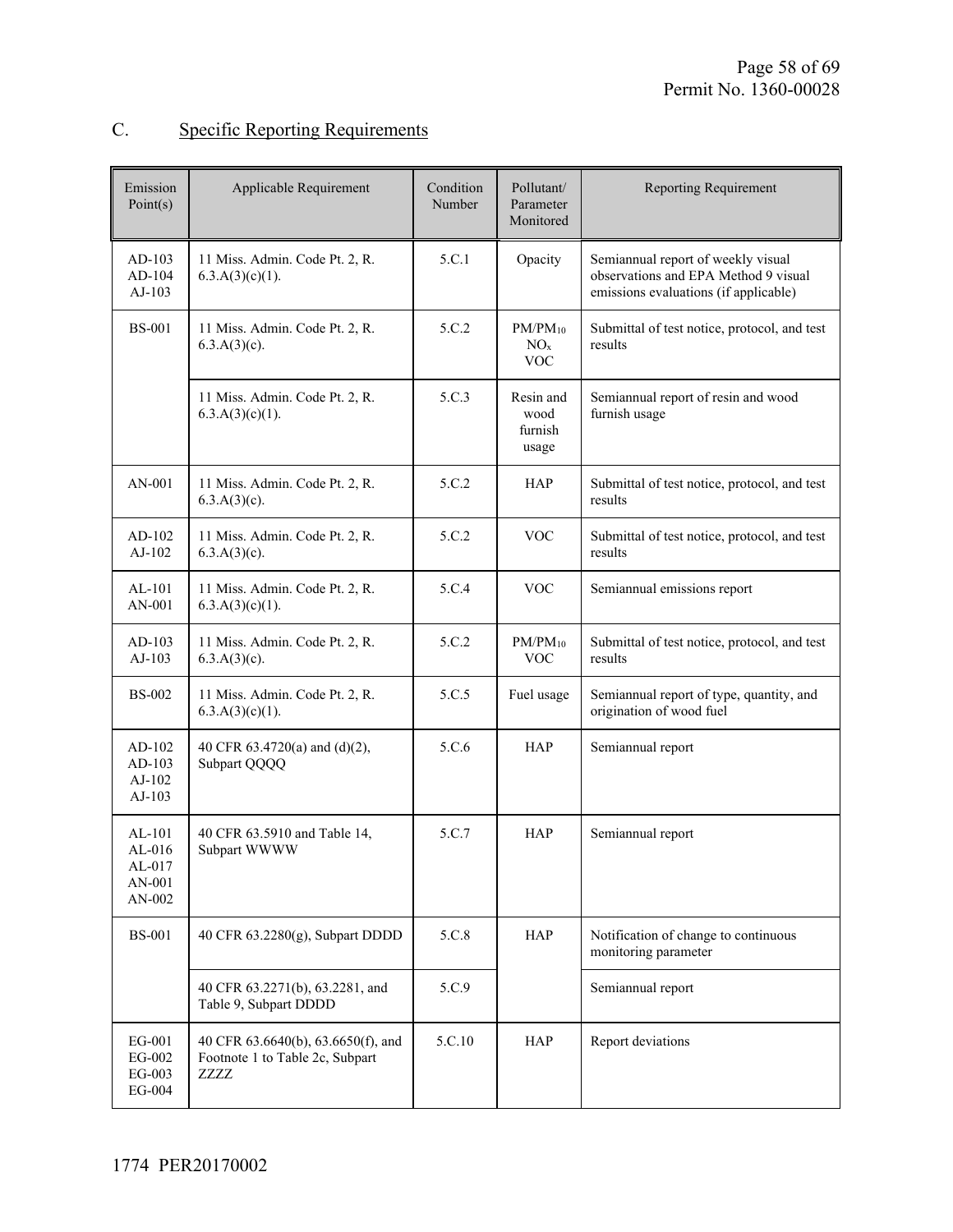| Emission<br>Point(s)                                                                                   | Applicable Requirement                            | Condition<br>Number | Pollutant/<br>Parameter<br>Monitored | <b>Reporting Requirement</b>                                                                                                             |
|--------------------------------------------------------------------------------------------------------|---------------------------------------------------|---------------------|--------------------------------------|------------------------------------------------------------------------------------------------------------------------------------------|
| $EG-001$<br>$EG-002$<br>$EG-003$<br>$EG-004$<br>$EG-005$<br>EG-006                                     | 11 Miss. Admin. Code Pt. 2, R.<br>$6.3.A(3)(c)$ . | 5.C.11              | Hours of<br>operation                | Semiannual report of hours of operation<br>for each engine                                                                               |
| <b>BS-001</b><br>$AB-102$<br>$AI-102$<br>$AD-011$<br>$AJ-011$<br>$AE-004$<br>$BS-003$<br><b>BS-004</b> | 40 CFR 64.9(a), CAM                               | 5.C.12              | $PM/PM_{10}$                         | Semiannual reporting requirements                                                                                                        |
|                                                                                                        | 40 CFR 64.7(e), CAM                               | 5.C.13              |                                      | Promptly notify DEQ of failure to achieve<br>limit/standard though no excursion or<br>exceedance was indicated by approved<br>monitoring |

5.C.1 For Emission Points AB-102, AD-103, AD-104, AE-004, AI-102, AJ-103, AJ-011, BS-001, BS-003, AND BS-004, the permittee shall submit a report summarizing the results of the weekly visual observations from each emission point and any results from EPA Reference Method 9 evaluations. The report shall be submitted semiannually in accordance with Condition 5.A.4.

(Ref.: 11 Miss. Admin. Code Pt. 2 R. 6.3.A(c)(1).)

- 5.C.2 For Emission Points BS-001, AD-102, AJ-102, AD-103, AJ-103, and AN-001 the permittee shall submit the following notifications and/or documents prior to conducting a stack test:
	- (a) A written test protocol at least thirty  $(30)$  days prior to the intended test date(s) to ensure that all test methods and procedures are acceptable to the DEQ. After the first successful submittal of a written test protocol in conjunction with a compliance test, the permittee may request that the resubmittal of the testing protocol be waived for subsequent testing by certifying in writing at least thirty (30) days prior to subsequent testing that all conditions for testing remain unchanged such that the original protocol can and will be followed.
	- (b) A notification of the scheduled test date(s) should be submitted ten  $(10)$  days prior to the scheduled test date(s) so that an observer may be afforded the opportunity to witness the test(s).
	- (c) The results from each performance test shall be submitted to the DEQ within sixty (60) days following the completion of the test(s).

(Ref.: 11 Miss. Admin. Code Pt. 2, R. 6.3.A(3)(c).)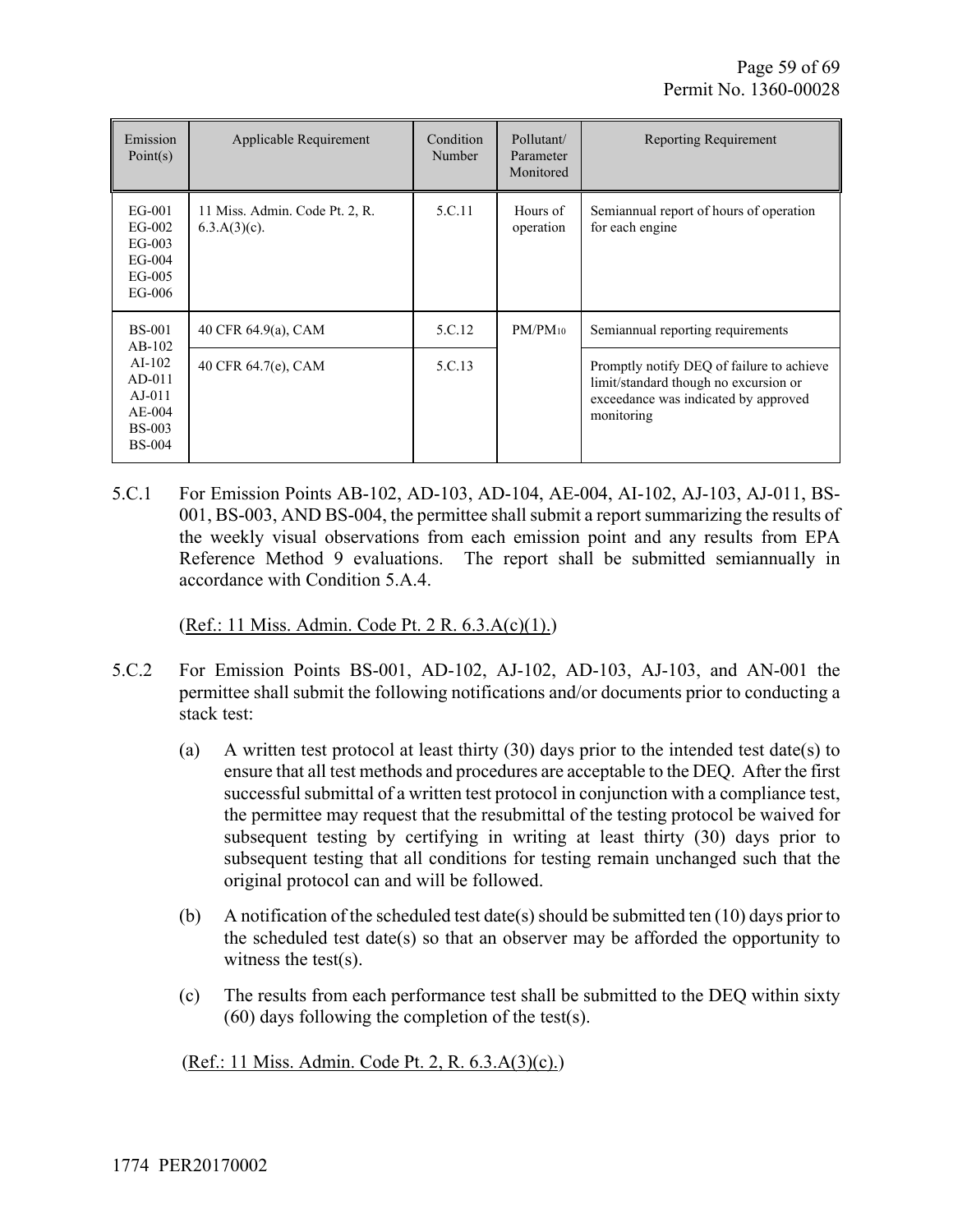5.C.3 For Emission Point BS-001, the permittee shall submit a report summarizing the type and quantity of resins and wood furnish used during the reporting period. The report shall be submitted semiannually in accordance with Condition 5.A.4.

(Ref.: 11 Miss. Admin. Code Pt. 2, R. 6.3.A(3)(c)(1).)

5.C.4 For Emission Points AL-101 and AN-001, the permittee shall submit a summary of the annual rolling total of VOC emissions from each emission point for the six-month reporting period in accordance with Condition 5.A.4.

(Ref.: 11 Miss. Admin. Code Pt. 2, R. 6.3.A(3)(c)(1).)

5.C.5 For Emission Point BS-002, the permittee shall submit a report summarizing the type, quantity, and origination of all wood fuel used to fire the Heat Energy Plant. The report shall be submitted semiannually in accordance with Condition 5.A.4.

(Ref.: 11 Miss. Admin. Code Pt. 2, R. 6.3.A(3)(c)(1).)

- 5.C.6 For Emission Points AD-102, AD-103, AJ-102, and AJ-103, the permittee shall submit a semiannual compliance report in accordance with Condition 5.A.4 that contains the following information:
	- (a) Company name and address.
	- (b) A statement by a responsible official with that official's name, title, and signature, certifying the truth, accuracy, and completeness of the report.
	- (c) Date of the report and beginning and ending dates of the reporting period. The information for each of the six months in the reporting period will be based on the last twelve months of data prior to the date of each monthly calculation.
	- (d) Identification of the compliance option or options used on each coating operating during the reporting period. If the permittee switched between compliance options during the reporting period, the beginning and ending dates of each option used shall be included in the report.
	- (e) If the emission rate without add-on control compliance option was used during the reporting period, the calculation results for each rolling 12-month organic HAP emission rate during the 6-month reporting period.
	- (f) If there are no deviations from the emission limitations during the reporting period, the report shall include a statement that there were no deviations from the emission limitations during the reporting period.
	- (g) If there was a deviation from the applicable emission limit during the reporting period, the permittee shall include the following information in the report: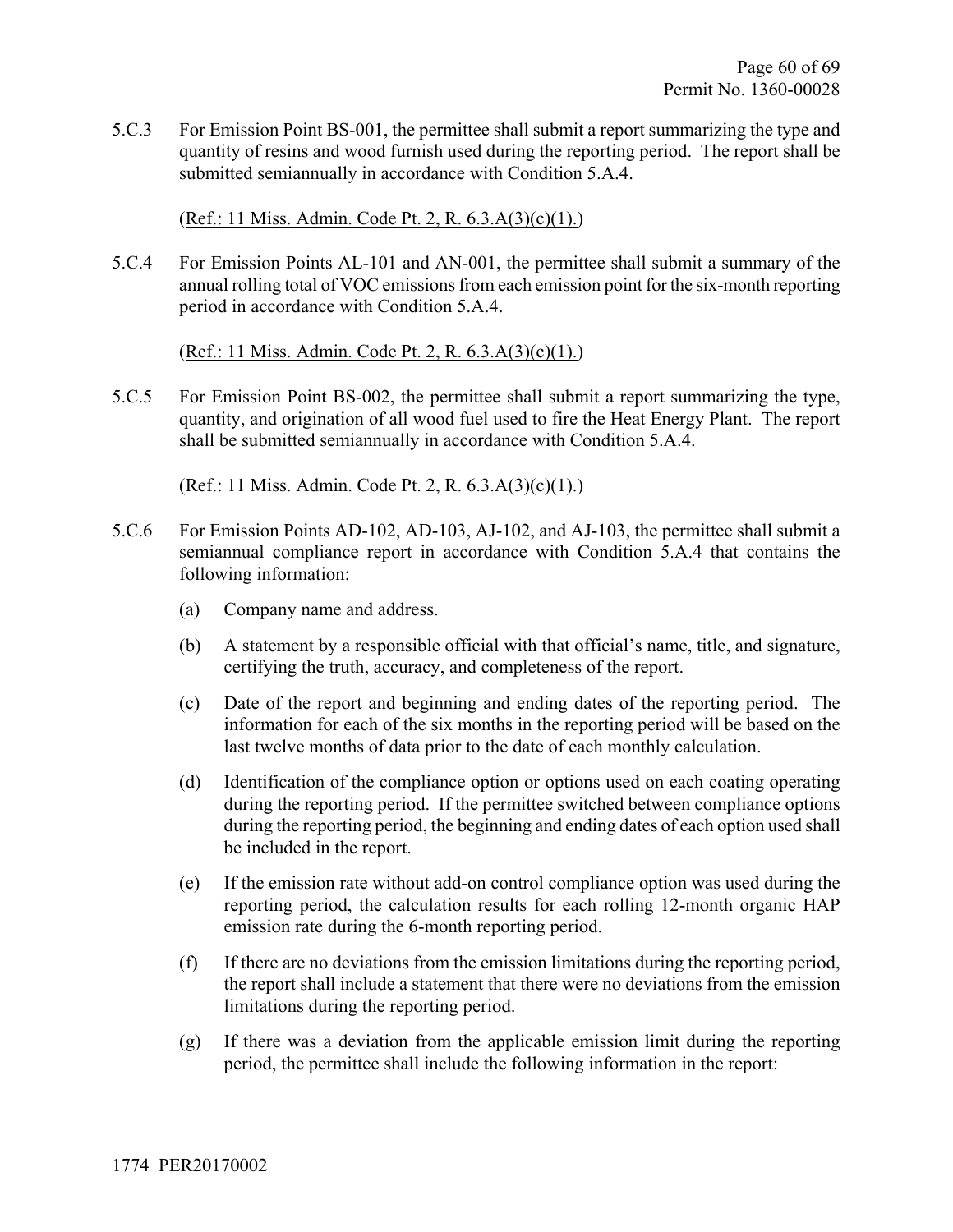- (1) If the deviation occurs while using the compliant material compliance option, the report shall include the following:
	- (A) Identification of each coating used that deviated from the emission limit, each thinner and cleaning material used that contained organic HAP, and the dates and time periods each was used.
	- (B) The calculation of the organic HAP content (using Equation 2 of 40 CFR 63.4741) for each coating identified in (A).
	- (C) The determination of mass fraction of organic HAP for each coating, thinner, and cleaning material identified in (A).
	- (D) A statement of the cause of each deviation.
- (2) If the deviation occurs while using the emission rate without add-on controls compliance option, the report shall include the following:
	- (A) The beginning and ending dates of each compliance period during which the 12-month organic HAP emission rate exceeded the applicable emission limit in 40 CFR 63.4690.
	- (B) The calculations used to determine the 12-month organic HAP emission rate for the compliance period in which the deviation occurred. The permittee shall provide the calculations for Equations 1, 1A (or 1A-alt) through 1C, 2, and 3 in 40 CFR 63.4751, and if applicable, the calculation used to determine the mass of organic HAP in waste materials according to 40 CFR 63.4751(e)(4).
	- (C) A statement of the cause of each deviation.

In addition to submitting the semiannual compliance reports to the DEQ, the permittee shall also submit all semiannual compliance reports to the EPA via the Compliance and Emissions Data Reporting Interface (CEDRI). The permittee shall use the appropriate electronic report in CEDRI for this subpart provided on the CEDRI website.

#### (Ref.: 40 CFR 63.4720(a) and (d)(2), Subpart QQQQ)

- 5.C.7 For Emission Points AL-101, AL-016, AL-017, AN-001, and AN-002, the permittee shall submit a semiannual compliance report in accordance with Condition 5.A.4 that contains the following information:
	- (a) Company name and address.
	- (b) Statement by a responsible official with that official's name, title, and signature, certifying the truth, accuracy, and completeness of the content of the report.
	- (c) Date of the report and beginning and ending dates of the reporting period.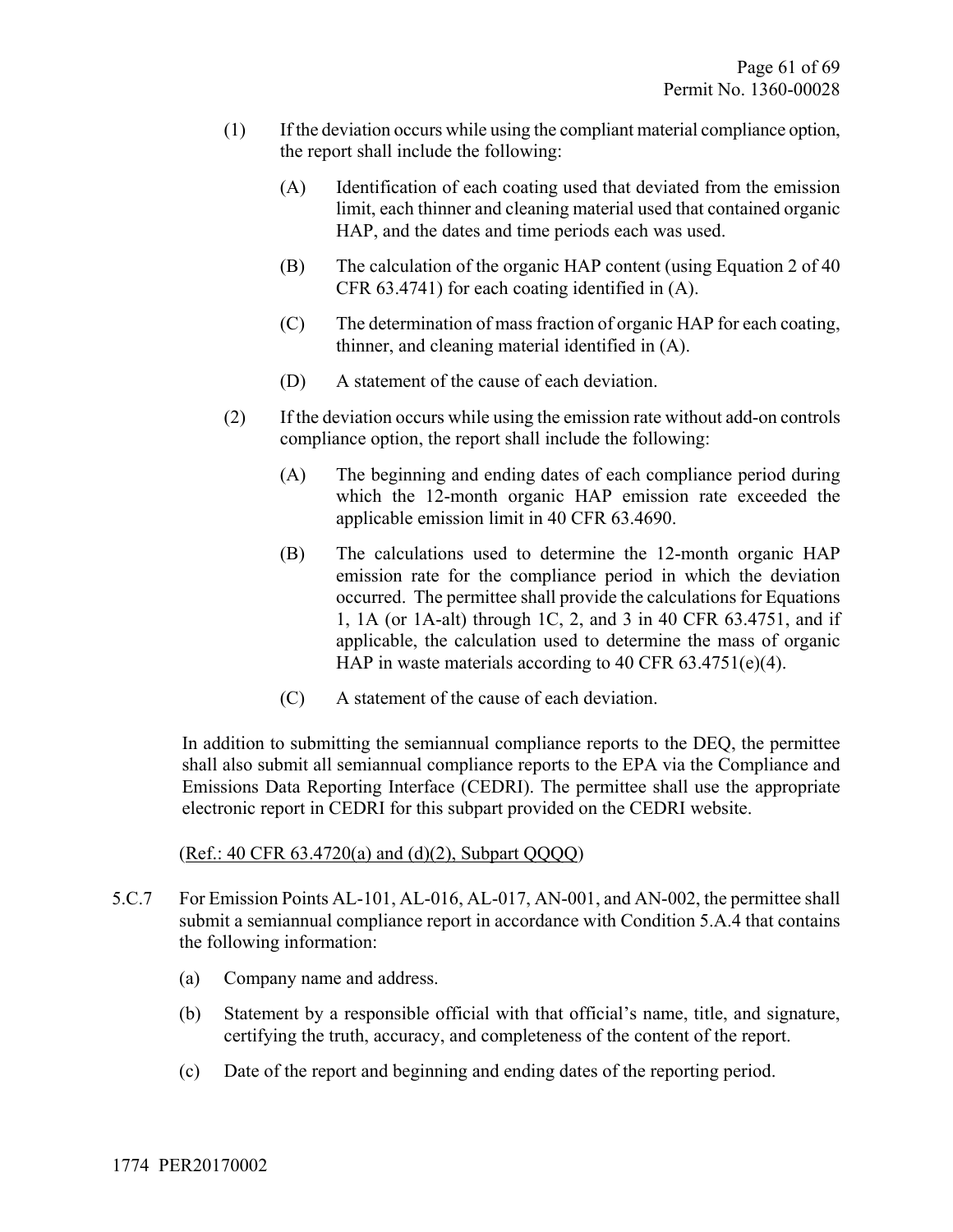- (d) If there are no deviations from any organic HAP emission limitations or work practice standards, a statement that there were no deviations from the organic HAP emission limitations or work practice standards during the reporting period.
- (e) If there were no periods during which the continuous monitoring system (CMS) was out of control, as specified in 40 CFR 63.8(c)(7), a statement that there were no periods during which the CMS was out of control during the reporting period.
- (f) If there is a deviation from an organic HAP emissions limitation or work practice standard, the compliance report must contain the information in (a) through (c) above and in (1) and (2) below. This includes periods of startup, shutdown, and malfunction.
	- (1) The total operating time of each affected source during the reporting period.
	- (2) Information on the number, duration, and cause of deviations (including unknown, if applicable) as applicable, and the corrective action(s) taken.
- (g) For each deviation from an organic HAP emissions limitation where you are using a CMS to comply with the organic HAP emissions limitation, the permittee must include the information in paragraphs (a) through (c) above and in paragraphs  $(g)(1)$ through (6) below.
	- (1) The date and time that each malfunction started and stopped.
	- (2) The date and time that each CMS was inoperative, except for zero (low-level) and high-level checks.
	- (3) The date, time, and duration that each CMS was out of control, including the information in 40 CFR 63.8(c)(8).
	- (4) The date and time that each deviation started and stopped.
	- (5) A summary of the total duration of the deviation during the reporting period and the total duration as a percent of the total source operating time during that reporting period.
	- (6) A breakdown of the total duration of the deviations during the reporting period into those that are due to control equipment problems, process problems, other known causes, and other unknown causes.
- (h) If the permittee changes compliance options during the reporting period, the report shall include a statement of such.

#### (Ref.: 40 CFR 63.5910 and Table 14, Subpart WWWW)

5.C.8 For Emission Point BS-001, the permittee shall notify the DEQ in writing at least thirty (30) days before changing a continuous monitoring parameter or the value or range of values of a continuous monitoring parameter.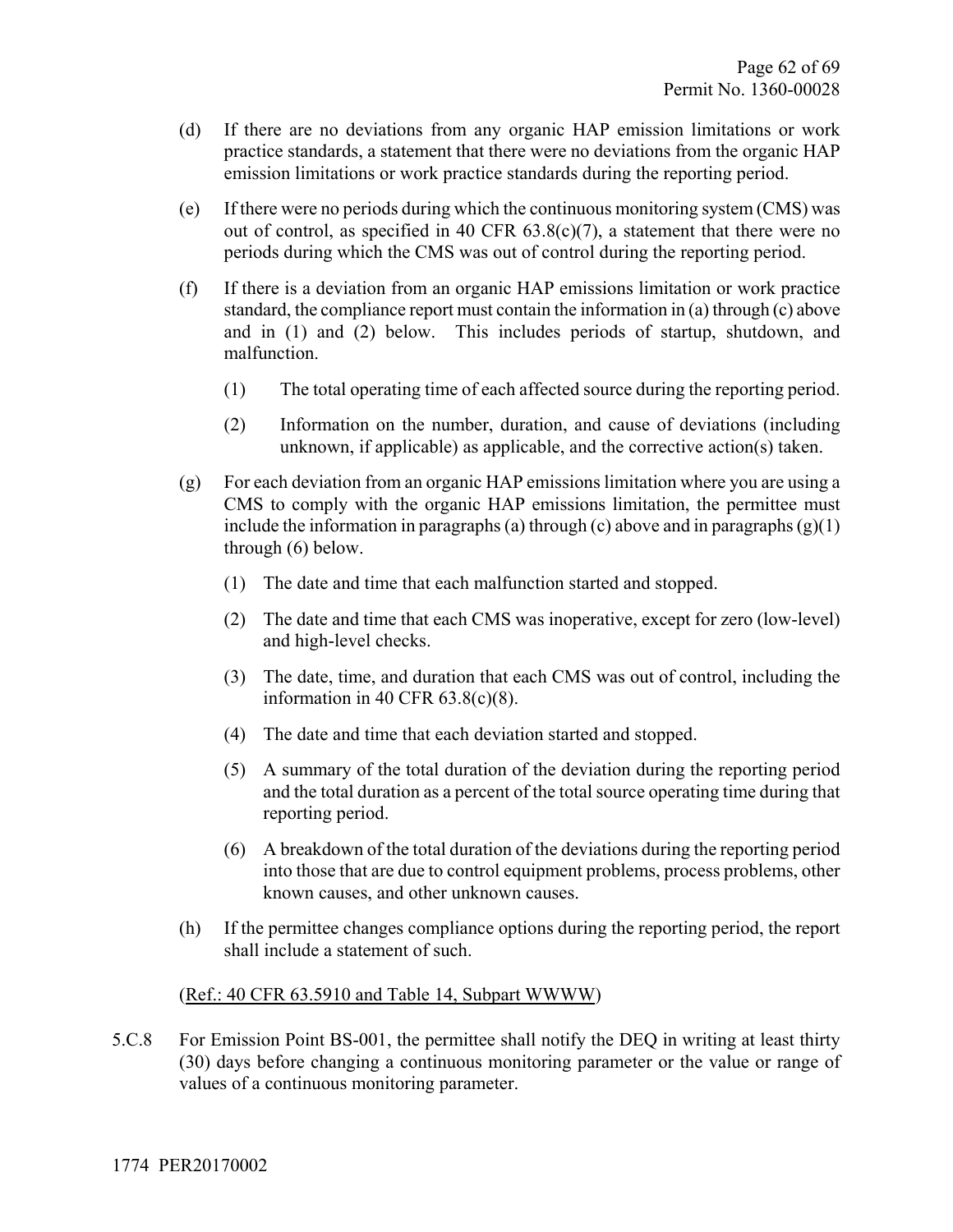#### (Ref.: 40 CFR 63.2280(g), Subpart DDDD)

- 5.C.9 For Emission Point BS-001, the permittee shall submit a semiannual compliance report in accordance with Condition 5.A.4 that contains the following information:
	- (a) Company name and address.
	- (b) Statement by a responsible official with that official's name, title, and signature certifying the truth, accuracy, and completeness of the content of the report.
	- (c) Date of the report and beginning and ending dates of the reporting period.
	- (d) Before August 13, 2021, if there was a startup, shutdown, or malfunction during the reporting period and the actions taken were consistent with the SSMP, the report shall include the information specified in 40 CFR  $63.10(d)(5)(i)$ . On and after August 13, 2021, the compliance report must include the number of instances and total amount of time during the reporting period in which each of the startup/shutdown work practices in Conditions 3.D.6 and 3.D.7 are used. If a startup/shutdown work practice allowed by Condition 3.D.6 or 3.D.7 is used for more than a total of 100 hours during the semiannual reporting period, the permittee must report the date, time and duration of each instance when the startup/shutdown work practice was used.
	- (e) A description of any control device maintenance performed while the control device was offline and one or more of the process units controlled by the control device was operating, including the information specified below:
		- (1) The date and time when the control device was shut down and restarted.
		- (2) Identification of the process units that were operating and the number of hours that each process unit operated while the control device was offline.
		- (3) A statement of whether or not the control device maintenance was included in the approved RCDME. If the control device maintenance was included in the RCDME, then report the information in paragraphs 40 CFR 63.2281(c)(5)(iii)(A) through (C).
	- (f) The results of any performance tests conducted during the semiannual reporting period.
	- (g) If there were no deviations from any compliance option or operating requirements, a statement that there were no deviations during the reporting period.
	- (h) If there were no periods during which the continuous monitoring system (CMS) was out-of-control, a statement that there were no periods during which the CMS was out-of-control during the reporting period.
	- (i) For each deviation from a compliance option or operating requirement where a CMS is not used to comply, the report shall contain the information in (a) through (f)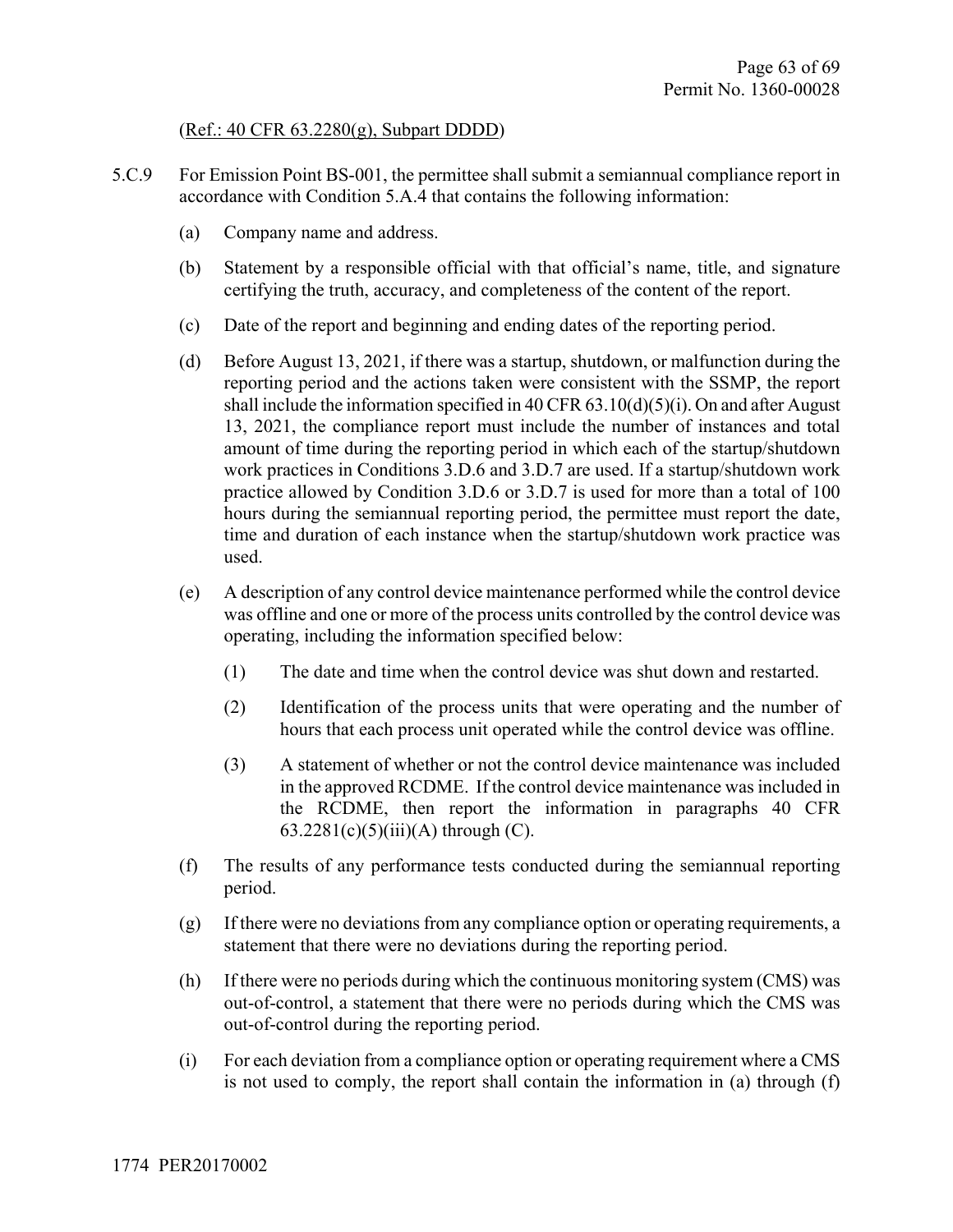above and (1) and (2) below. This includes periods of startup, shutdown, and malfunction and routine control device maintenance.

- (1) The total operating time of each affected source during the reporting period.
- (2) Information on the number, duration, and cause of deviations (including unknown cause, if applicable), as applicable, and the corrective action taken.
- (j) For each deviation from a compliance option or operating requirement where a CMS is being used to comply, the report shall contain the information in (a) through (f) above and (1) through (11) below. This includes periods of startup, shutdown, and malfunction and routine control device maintenance.
	- (1) The date and time that each malfunction started and stopped.
	- (2) The date and time that each CMS was inoperative, except for zero (low-level) and high-level checks.
	- (3) The date, time, and duration that each CMS was out-of-control, including the information from 400 CFR 63.8(c)(8).
	- (4) The date and time that each deviation started and stopped, and whether each deviation occurred during a period of startup, shutdown, or malfunction; during a period of control device maintenance covered in the approved RCDME; or during another period.
	- (5) A summary of the total duration of the deviation during the reporting period and the total duration as a percent of the total source operating time during that reporting period.
	- (6) A breakdown of the total duration of the deviations during the reporting period into those that are due to startup, shutdown, control system problems, control device maintenance, process problems, other known causes, and other unknown causes.
	- (7) A summary of the total duration of CMS downtime during the reporting period and the total duration of CMS downtime as a percent of the total source operating time during that reporting period.
	- (8) A brief description of the process units.
	- (9) A brief description of the CMS.
	- (10) The date of the latest CMS certification or audit.
	- (11) A description of any changes in CMS, processes, or controls since the last reporting period.

Beginning August 13, 2021, in addition to submitting the semiannual compliance reports to the DEQ, the permittee shall also submit all semiannual compliance reports to the EPA via the Compliance and Emissions Data Reporting Interface (CEDRI). The permittee shall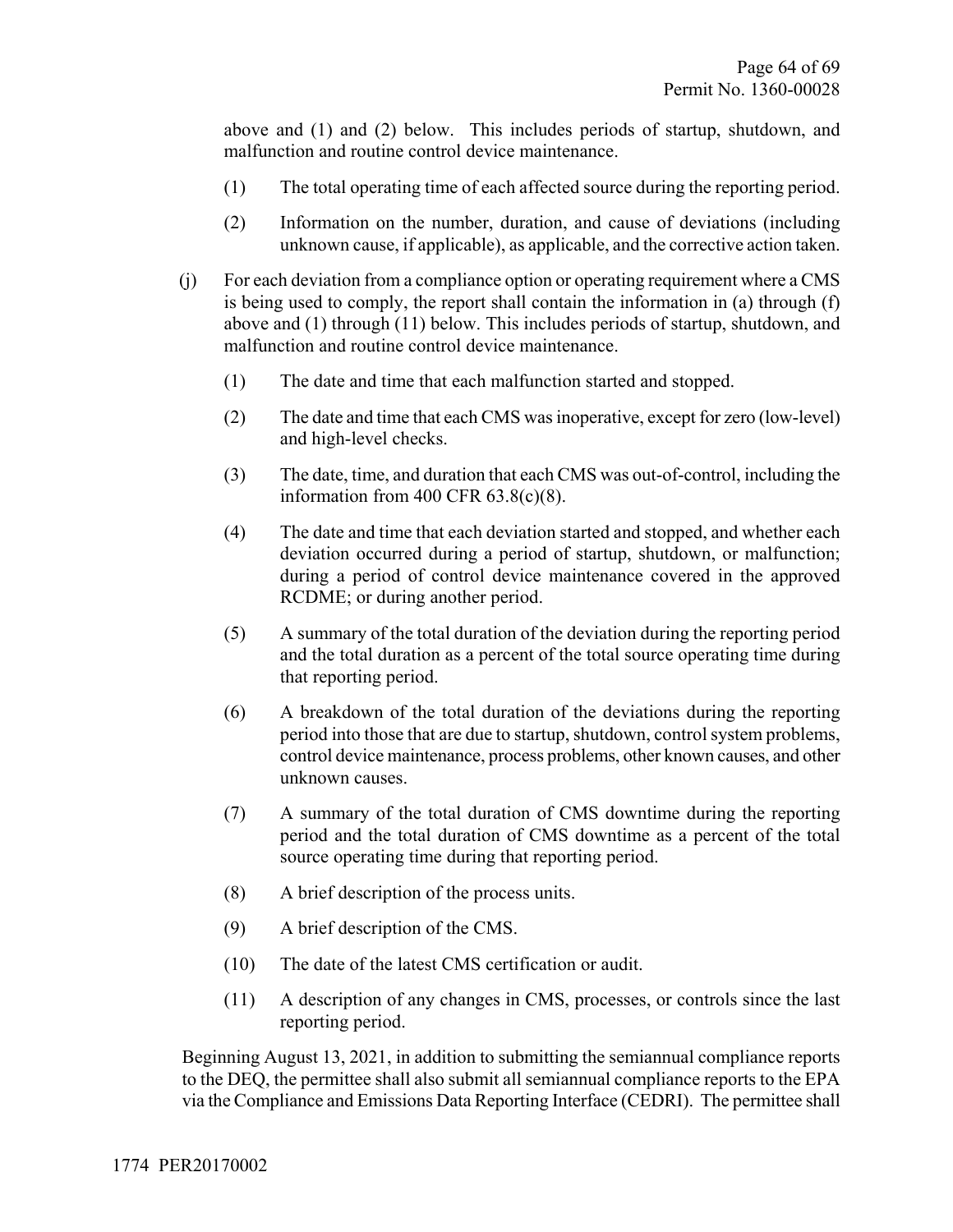use the appropriate electronic report in CEDRI for Subpart DDDD provided on the CEDRI website.

#### (Ref.: 40 CFR 63.2271(b), 63.2281, and Table 9, Subpart DDDD)

5.C.10 For Emission Points EG-002, EG-003, EG-004, and EG-006, the permittee shall report all deviations from any emission or operating limitation of Subpart ZZZZ in the semiannual report required by Condition 5.A.4. Such deviations shall include any failure to perform the work practice on the required schedule. In the event a work practice is delayed because the engine is operating during an emergency or if performing the work practice on the required schedule posed an unacceptable risk under federal, state, or local law, the permittee shall include in the report the reason for the delay.

#### (Ref.: 40 CFR 63.6640(b), 63.6650(f), and Footnote 1 to Table 2c, Subpart ZZZZ)

5.C.11 For Emission Points EG-001, EG-002, EG-003, EG-004, EG-005, and EG-006, the permittee shall submit a summary in the semiannual report required in Condition 5.A.4 that contains the operating hours and reason for operation for each engine during the semiannual reporting period.

#### (Ref.: 11 Miss. Admin. Code Pt. 2, R. 6.3.A(3)(c).)

- 5.C.12 For Emission Points BS-001, AB-102, AI-102, AD-011, AJ-011, AE-004, BS-001, BS-003, and BS-004, the permittee shall submit reports in accordance with Condition 5.A.4 of the following information, as applicable:
	- (a) Summary information on the number, duration, and cause (including unknown cause, if applicable) of excursions or exceedances, as applicable, and the corrective actions taken;
	- (b) Summary information on the number, duration, and cause (including unknown cause, if applicable) for monitor downtime incidents (other than downtime associated with zero and span or other daily calibration checks, if applicable); and
	- (c) A description of the actions taken to implement a QIP during the reporting period as specified in Condition 5.B.31. Upon completion of a QIP, the permittee shall include in the next summary report documentation that the implementation of the plan has been completed and reduced the likelihood of similar levels of excursions or exceedances.

#### (Ref.: 40 CFR 64.9(a), Compliance Assurance Monitoring)

5.C.13 For Emission Points BS-001, AB-102, AI-102, AD-011, AJ-011, AE-004, BS-001, BS-003, and BS-004, if the permittee identifies a failure to achieve compliance with the emission limitation or standard for which the approved CAM monitoring did not provide an indication of an excursion or exceedance while providing valid data, or the results of compliance or performance testing document a need to modify the existing indicator ranges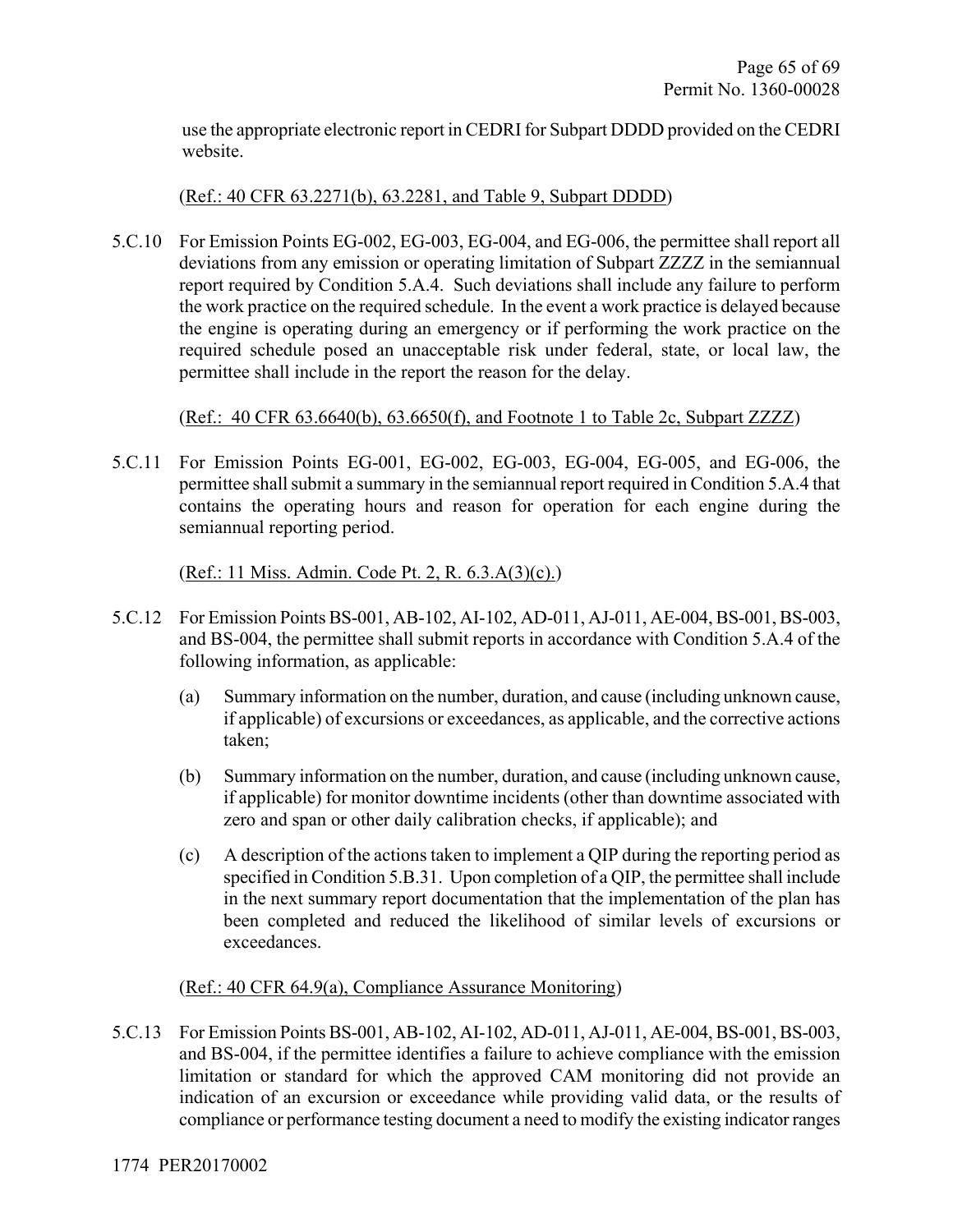or designated conditions, the permittee shall promptly notify the permitting authority and, if necessary, submit a proposed modification to the permit to address the necessary monitoring changes. Such a modification may include, but is not limited to, reestablishing indicator ranges or designated conditions, modifying the frequency of conducting monitoring and collecting data, or monitoring additional parameters.

(Ref.: 40 CFR 64.7(e), Compliance Assurance Monitoring)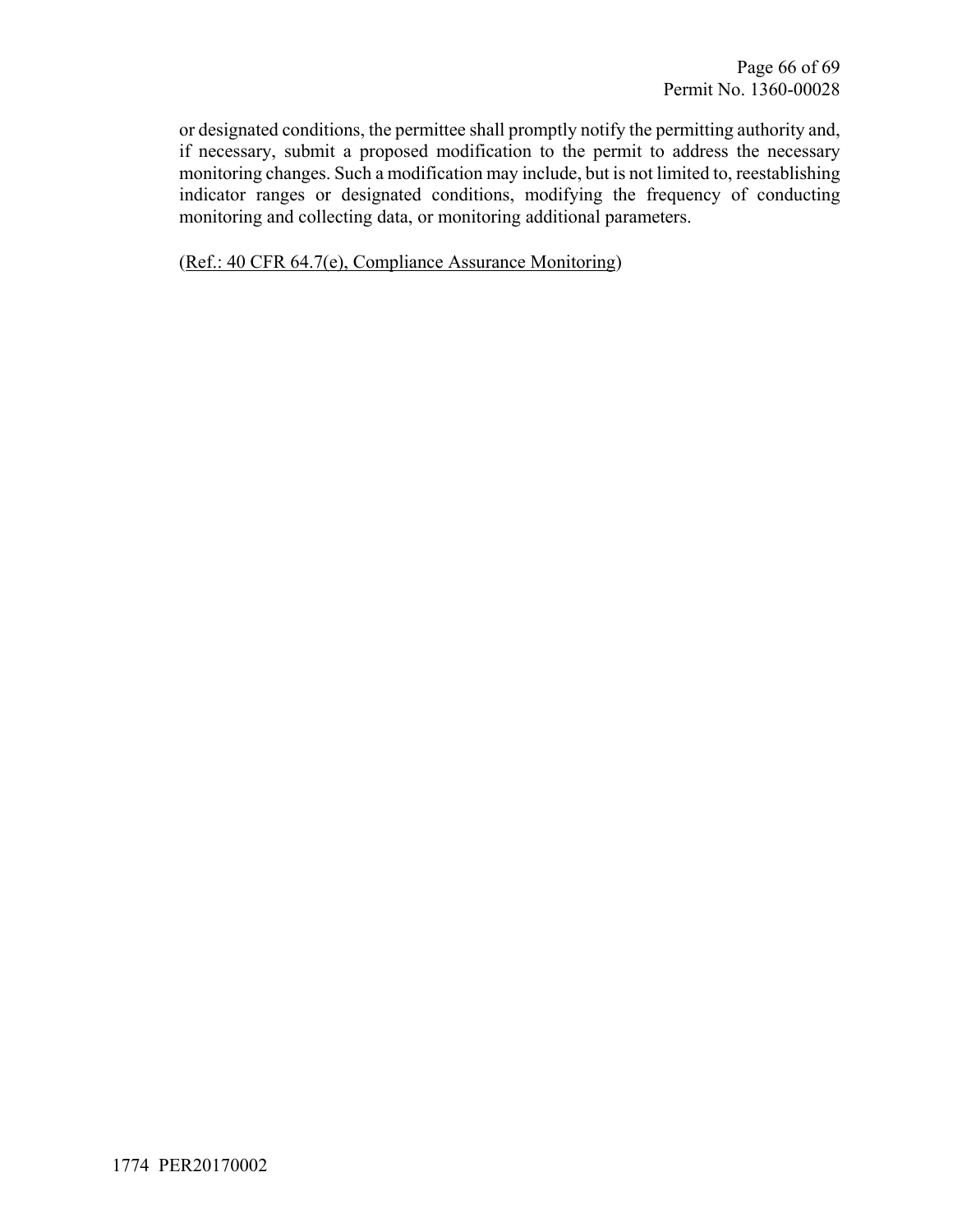## SECTION 6. ALTERNATIVE OPERATING SCENARIOS

6.1 None permitted.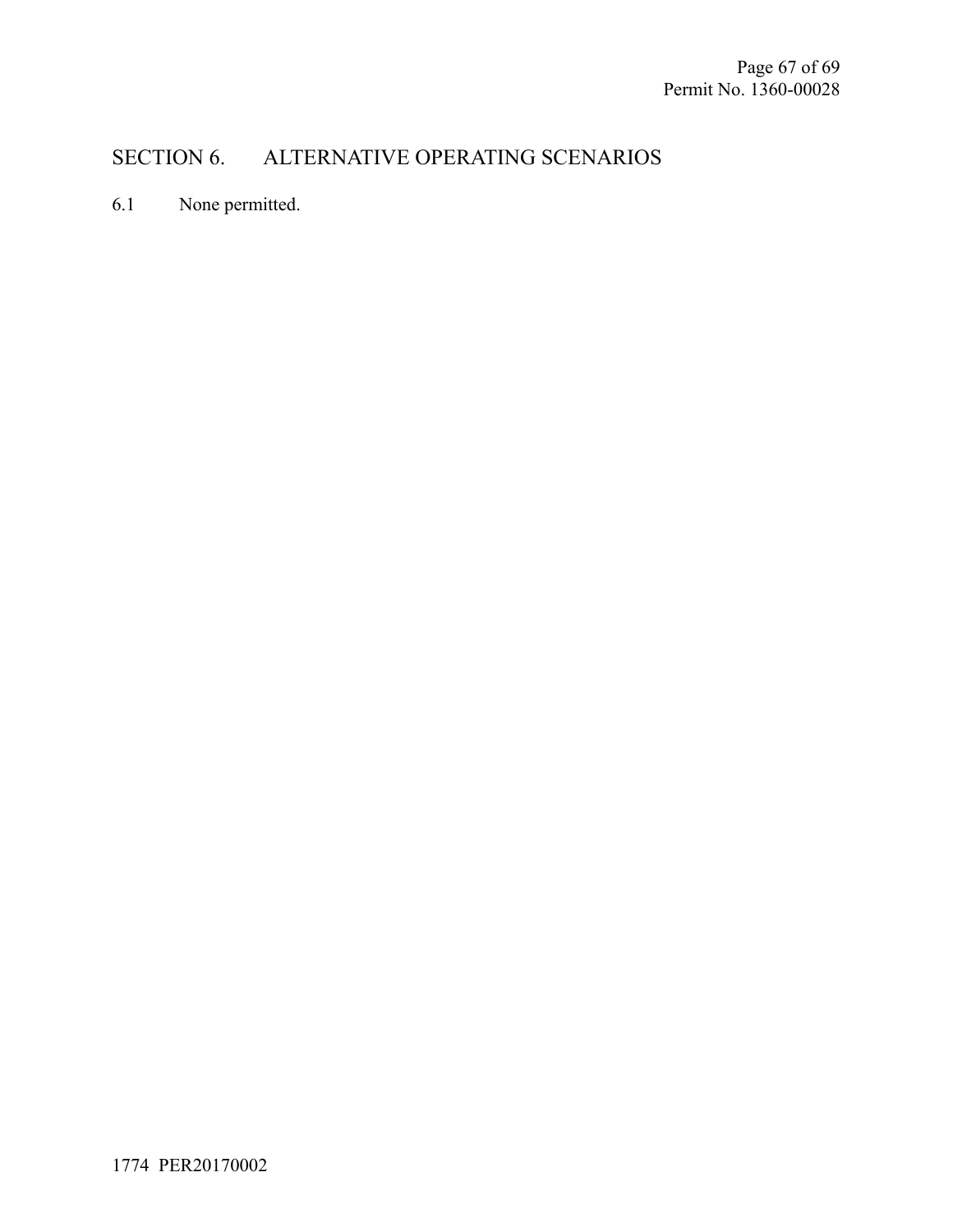## SECTION 7. TITLE VI REQUIREMENTS

The following are applicable or potentially applicable requirements originating from Title VI of the Clean Air Act – Stratospheric Ozone Protection. The full text of the referenced regulations may be found on-line at **http://www.ecfr.gov/** under Title 40, or DEQ shall provide a copy upon request from the permittee.

- 7.1 If the permittee produces, transforms, destroys, imports or exports a controlled substance or imports or exports a controlled product, the permittee shall comply with the applicable requirements of 40 CFR Part 82, Subpart A – Production and Consumption Controls.
- 7.2 If the permittee performs service on a motor vehicle for consideration when this service involves the refrigerant in the motor vehicle air conditioner (MVAC), the permittee shall comply with the applicable requirements of 40 CFR Part 82, Subpart B – Servicing of Motor Vehicle Air Conditioners.
- 7.3 The permittee shall comply with the applicable requirements of 40 CFR Part 82, Subpart E – The Labeling of Products Using Ozone-Depleting Substances, for the following containers and products:
	- (a) All containers in which a class I or class II substance is stored or transported;
	- (b) All products containing a class I substance; and
	- (c) All products directly manufactured with a process that uses a class I substance, unless otherwise exempted by this subpart or, unless EPA determines for a particular product that there are no substitute products or manufacturing processes for such product that do not rely on the use of a class I substance, that reduce overall risk to human health and the environment, and that are currently or potentially available. If the EPA makes such a determination for a particular product, then the requirements of this subpart are effective for such product no later than January 1, 2015.
- 7.4 If the permittee performs any of the following activities, the permittee shall comply with the applicable requirements of 40 CFR Part 82, Subpart  $F -$  Recycling and Emissions Reduction:
	- (a) Servicing, maintaining, or repairing appliances;
	- (b) Disposing of appliances, including small appliances and motor vehicle air conditioners; or
	- (c) Refrigerant reclaimers, technician certifying programs, appliance owners and operators, manufacturers of appliances, manufacturers of recycling and recovery equipment, approved recycling and recovery equipment testing organizations, as well as persons selling, offering for sale, and/or purchasing class I, class II, or non-exempt substitute refrigerants.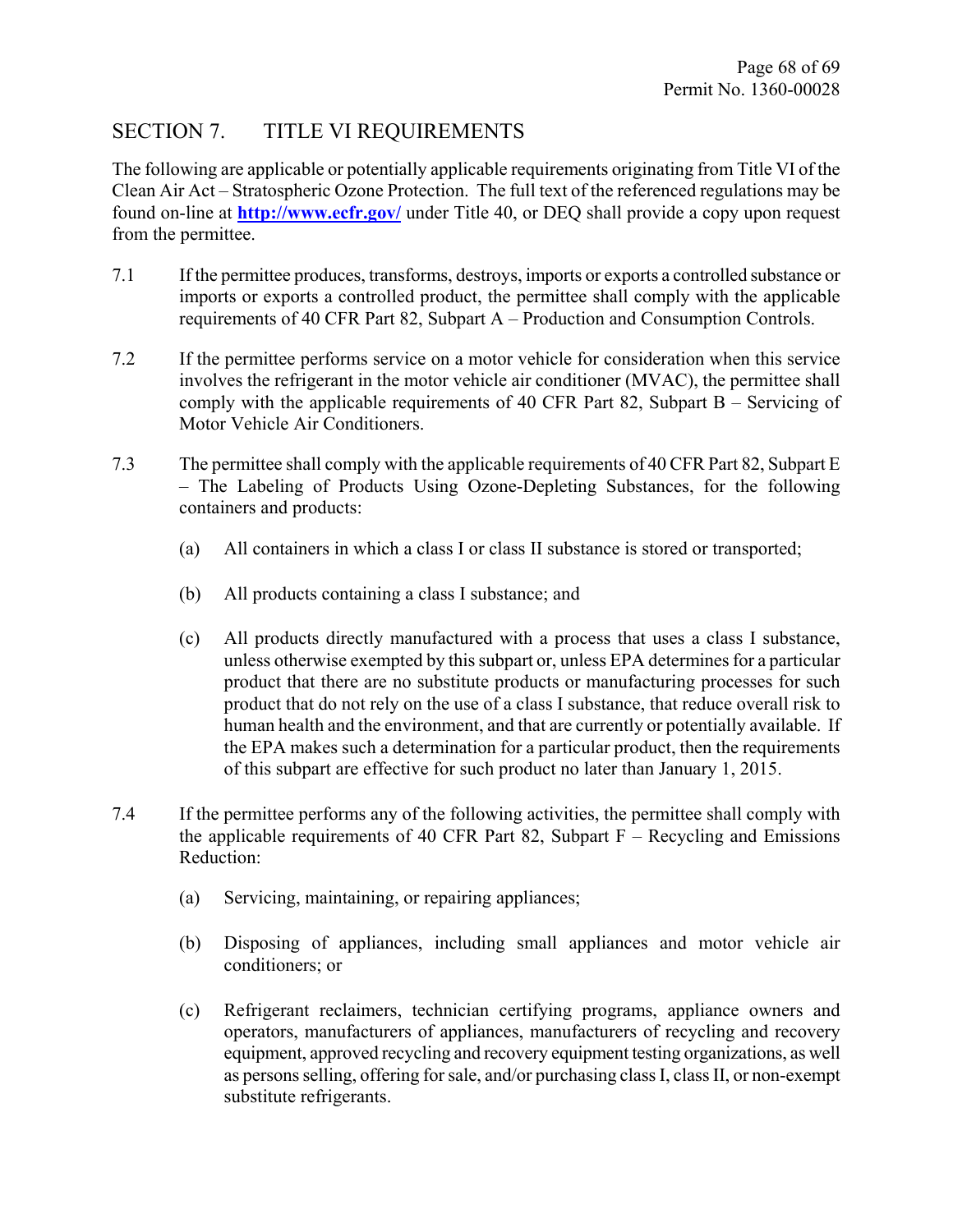- 7.5 The permittee shall be allowed to switch from any ozone-depleting substance to any acceptable alternative that is listed in the Significant New Alternatives Policy (SNAP) program promulgated pursuant to 40 CFR Part 82, Subpart G – Significant New Alternatives Policy Program. The permittee shall also comply with any use conditions for the acceptable alternative substance.
- 7.6 If the permittee performs any of the following activities, the permittee shall comply with the applicable requirements of 40 CFR Part 82, Subpart H – Halon Emissions Reduction:
	- (a) Any person testing, servicing, maintaining, repairing, or disposing of equipment that contains halons or using such equipment during technician training;
	- (b) Any person disposing of halons;
	- (c) Manufacturers of halon blends; or
	- (d) Organizations that employ technicians who service halon-containing equipment.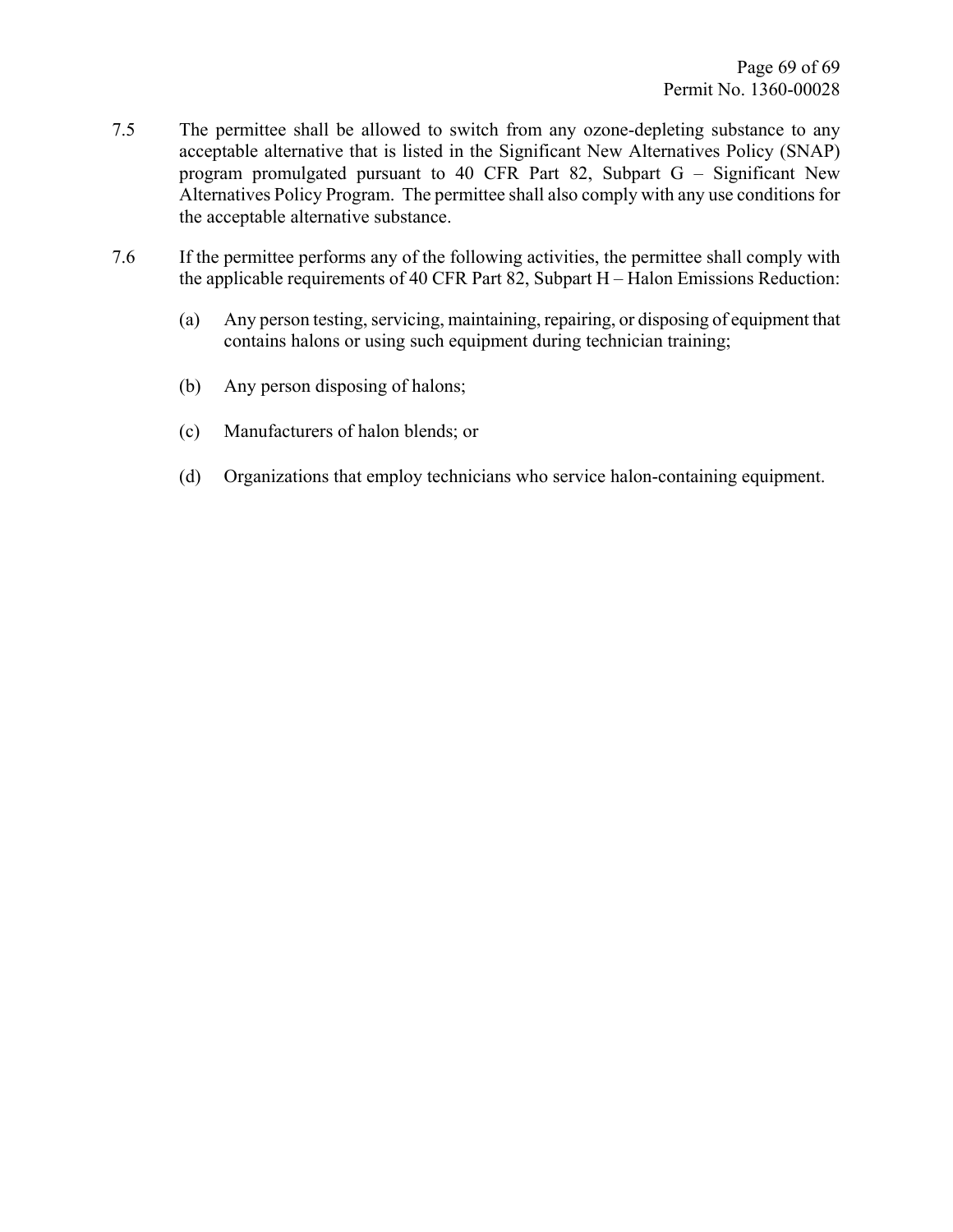# **APPENDIX A**

## **List of Abbreviations Used In this Permit**

| 11 Miss. Admin. Code Pt. 2, Ch. 1. | Air Emission Regulations for the Prevention, Abatement, and<br>Control of Air Contaminants    |
|------------------------------------|-----------------------------------------------------------------------------------------------|
| 11 Miss. Admin. Code Pt. 2, Ch. 2. | Permit Regulations for the Construction and/or Operation of Air<br><b>Emissions Equipment</b> |
| 11 Miss. Admin. Code Pt. 2, Ch. 3. | Regulations for the Prevention of Air Pollution Emergency Episodes                            |
| 11 Miss. Admin. Code Pt. 2, Ch. 4. | <b>Ambient Air Quality Standards</b>                                                          |
| 11 Miss. Admin. Code Pt. 2, Ch. 5. | Regulations for the Prevention of Significant Deterioration of Air                            |
|                                    | Quality                                                                                       |
| 11 Miss. Admin. Code Pt. 2, Ch. 6. | Air Emissions Operating Permit Regulations for the Purposes of                                |
|                                    | Title V of the Federal Clean Air Act                                                          |
| 11 Miss. Admin. Code Pt. 2, Ch. 7. | Acid Rain Program Permit Regulations for Purposes of Title IV of                              |
|                                    | the Federal Clean Air Act                                                                     |
| <b>BACT</b>                        | Best Available Control Technology                                                             |
| <b>CEM</b>                         | <b>Continuous Emission Monitor</b>                                                            |
| <b>CEMS</b>                        | <b>Continuous Emission Monitoring System</b>                                                  |
| <b>CFR</b>                         | Code of Federal Regulations                                                                   |
| $\rm CO$                           | Carbon Monoxide                                                                               |
| <b>COM</b>                         | Continuous Opacity Monitor                                                                    |
| <b>COMS</b>                        | Continuous Opacity Monitoring System                                                          |
| <b>DEQ</b>                         | Mississippi Department of Environmental Quality                                               |
| EPA                                | United States Environmental Protection Agency                                                 |
| gr/dscf                            | Grains Per Dry Standard Cubic Foot                                                            |
| HP                                 | Horsepower                                                                                    |
| <b>HAP</b>                         | Hazardous Air Pollutant                                                                       |
| lbs/hr                             | Pounds per Hour                                                                               |
| M or K                             | Thousand                                                                                      |
| <b>MACT</b>                        | Maximum Achievable Control Technology                                                         |
| МM                                 | Million                                                                                       |
| <b>MMBTUH</b>                      | Million British Thermal Units per Hour                                                        |
| <b>NA</b>                          | Not Applicable                                                                                |
| <b>NAAQS</b>                       | National Ambient Air Quality Standards                                                        |
| <b>NESHAP</b>                      | National Emissions Standards for Hazardous Air Pollutants, 40                                 |
|                                    | CFR 61 or National Emission Standards for Hazardous Air                                       |
|                                    | Pollutants for Source Categories, 40 CFR 63                                                   |
| <b>NMVOC</b>                       | Non-Methane Volatile Organic Compounds                                                        |
| NO <sub>x</sub>                    | Nitrogen Oxides                                                                               |
| <b>NSPS</b>                        | New Source Performance Standards, 40 CFR 60                                                   |
| O&M                                | <b>Operation and Maintenance</b>                                                              |
| PM                                 | Particulate Matter                                                                            |
| $PM_{10}$                          | Particulate Matter less than 10 µm in diameter                                                |
| ppm                                | Parts per Million                                                                             |
| <b>PSD</b>                         | Prevention of Significant Deterioration, 40 CFR 52                                            |
| <b>RCDME</b>                       | Routine Control Device Maintenance Exemption                                                  |
| <b>SIP</b>                         | <b>State Implementation Plan</b>                                                              |
| SO <sub>2</sub>                    | <b>Sulfur Dioxide</b>                                                                         |
| <b>TPY</b>                         | Tons per Year                                                                                 |
| <b>TRS</b>                         | <b>Total Reduced Sulfur</b>                                                                   |
| <b>VEE</b>                         | <b>Visible Emissions Evaluation</b>                                                           |
| <b>VHAP</b>                        | Volatile Hazardous Air Pollutant                                                              |
| <b>VOC</b>                         | Volatile Organic Compound                                                                     |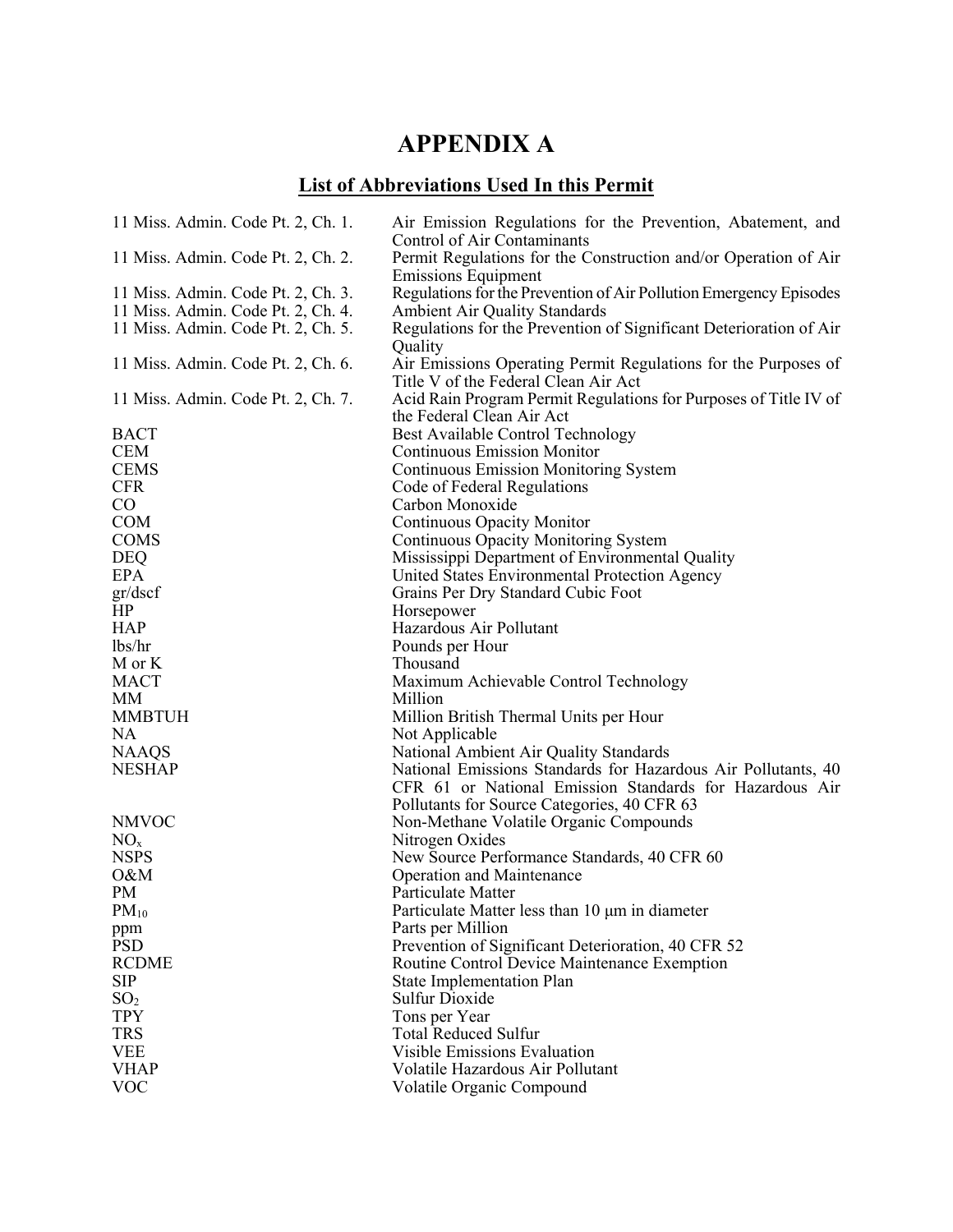## **APPENDIX B**

### **List of Regulations Referenced In this Permit**

11 Miss. Admin. Code, Part 2, Ch. 1. – Air Emission Regulations for the Prevention, Abatement, and Control of Air Contaminants (Amended November 10, 2016)

11 Miss. Admin. Code, Part 2, Ch. 2. – Permit Regulations for the Construction and/or Operation of Air Emissions Equipment (Amended July 28, 2005)

11 Miss. Admin. Code, Part 2, Ch. 6. – Air Emission Operating Permit Regulations for the Purposes of Title V of the Federal Clean Air Act (Amended June 28, 2012)

40 CFR Part 82 – Protection of Stratospheric Ozone

40 CFR Part 60, Subpart IIII – Standards of Performance for Stationary Compression Ignition Internal Combustion Engines

40 CFR Part 63, Subpart SS – National Emission Standards for Closed Vent Systems, Control Devices, Recovery Devices and Routing to a Fuel Gas System or a Process

40 CFR Part 63, Subpart DDDD – National Emission Standards for Hazardous Air Pollutants for Plywood and Composite Wood Products

40 CFR Part 63, Subpart QQQQ – National Emission Standards for Hazardous Air Pollutants for Surface Coating of Wood Building Products

40 CFR Part 63, Subpart WWWW – National Emission Standards for Hazardous Air Pollutants for Reinforced Plastic Composites Production

40 CFR Part 63, Subpart ZZZZ – National Emission Standards for Hazardous Air Pollutants for Stationary Reciprocating Internal Combustion Engines

40 CFR Part 64 – Compliance Assurance Monitoring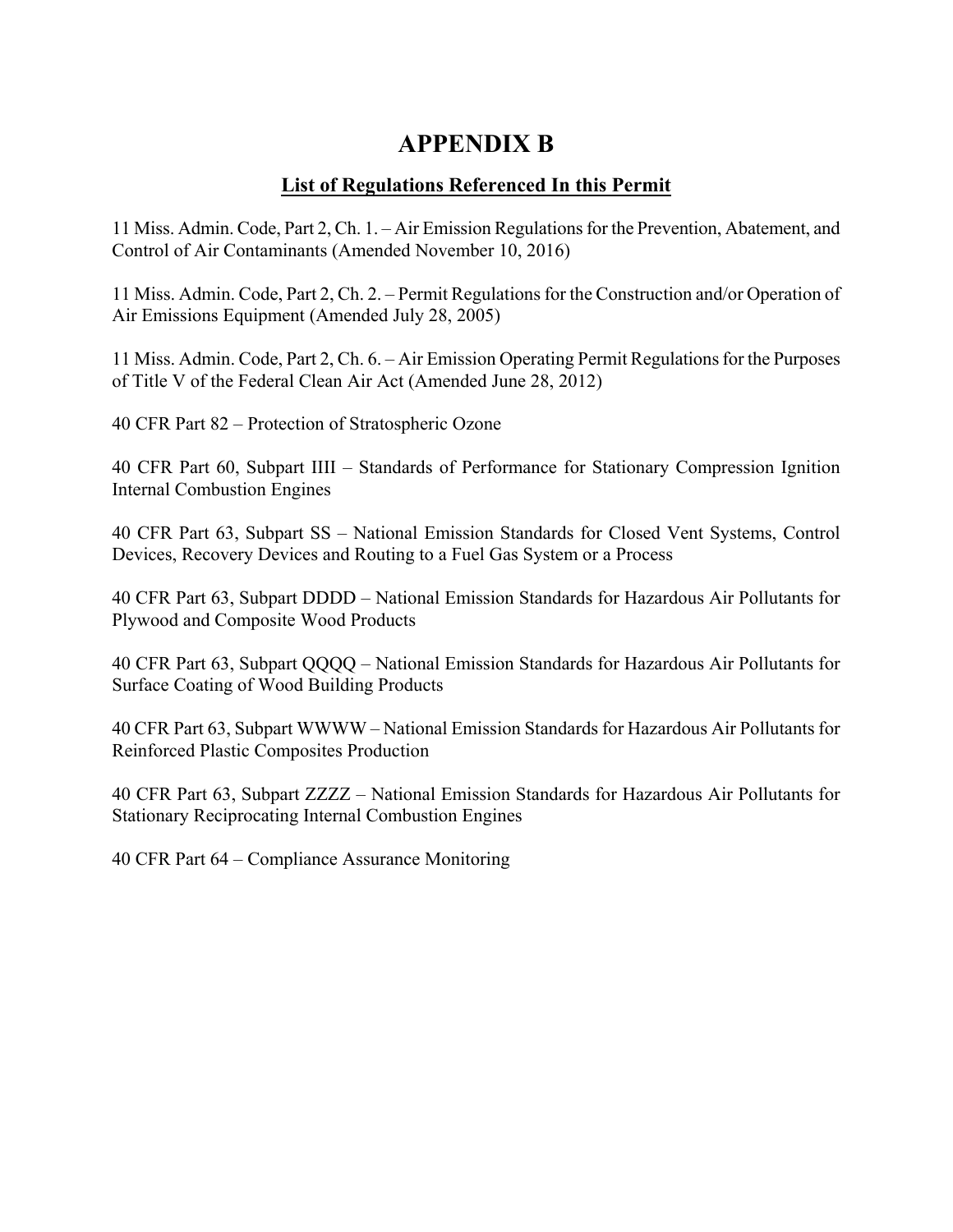# **APPENDIX C**

**Compliance Assurance Monitoring Plans**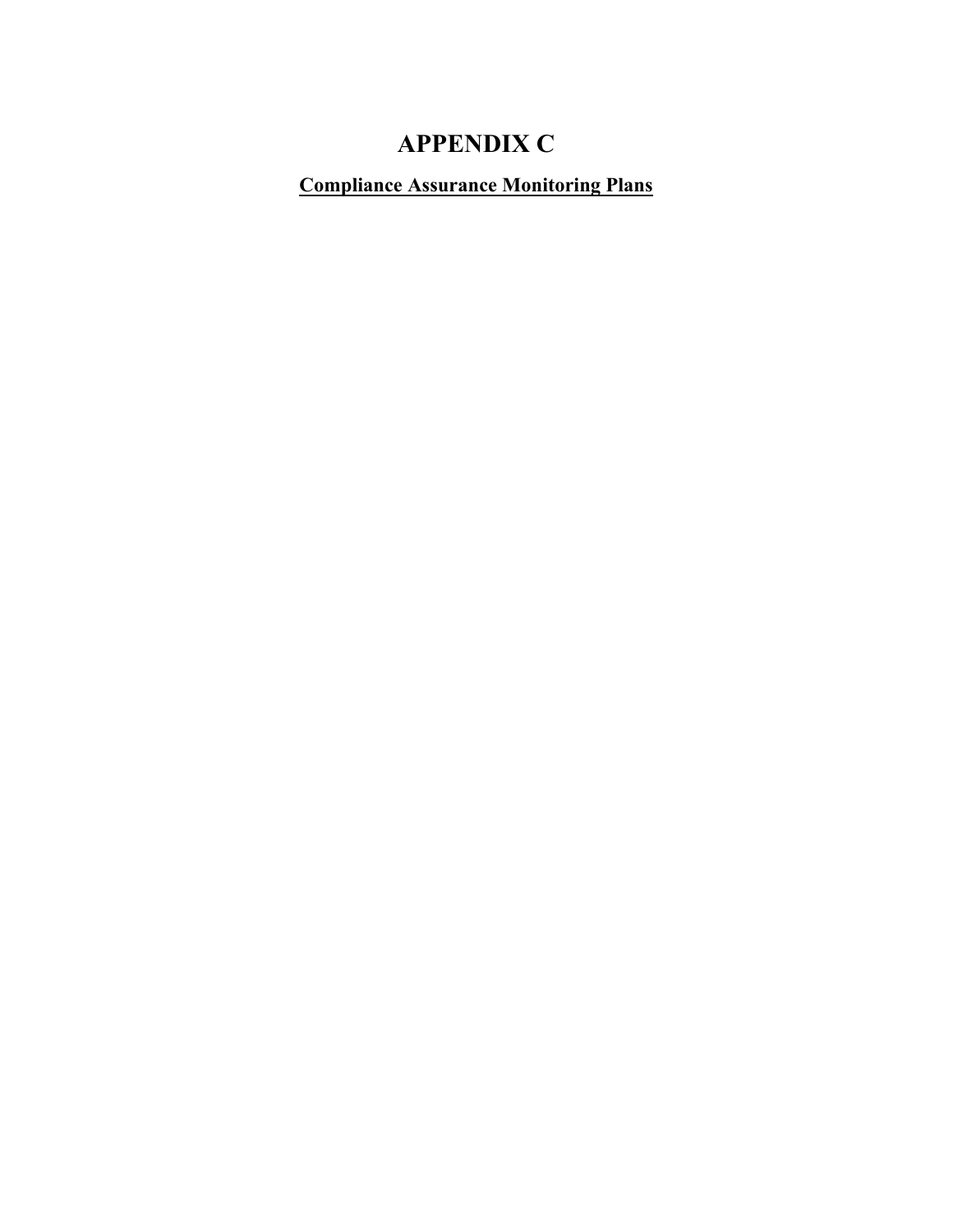# **CAM Plan for SABA Bioscrubber**

### **Emission Point BS-001**

| $PM/PM_{10}$                                                                          | <b>Indicator No. 1</b>                                                               | <b>Indicator No. 2</b>                                                                                                            |
|---------------------------------------------------------------------------------------|--------------------------------------------------------------------------------------|-----------------------------------------------------------------------------------------------------------------------------------|
| <b>Indicator</b>                                                                      | <b>SABA TFM Water Flow</b>                                                           | Opacity                                                                                                                           |
| <b>Measurement Approach</b>                                                           | Monitoring of water flow<br>utilizing the facility data<br>acquisition system        | Visible emissions evaluation<br>(VEE)                                                                                             |
| <b>Monitoring Method and</b><br><b>Location</b>                                       | Ultrasonic flow meters                                                               | EPA Method 9                                                                                                                      |
| <b>Indicator Range (including the</b><br>corrective action taken for an<br>excursion) | $< 9,000$ GPM                                                                        | Opacity $> 20\%$                                                                                                                  |
|                                                                                       | In the event of a reading less<br>than 9,000 gpm a Method 9<br>VEE will be conducted | Manufacturing operations<br>will cease in the event<br>opacity is determined to be<br>greater than 20%                            |
| <b>Monitoring Frequency</b>                                                           | Continuous                                                                           | Weekly                                                                                                                            |
| <b>Data Collection/Recordkeeping</b><br><b>Procedures</b>                             | A summary of readings will<br>be included in the semiannual<br>report                | Weekly Method 9 VEEs will<br>be recorded and filed. A<br>summary of observations will<br>be included in the semiannual<br>report. |
| <b>Averaging Period</b>                                                               | 3-hour block                                                                         | 6-minute                                                                                                                          |
| <b>QA/QC Practices</b>                                                                | Quarterly inspection and<br>calibration of flow meters                               | Semiannual VEE<br>certifications                                                                                                  |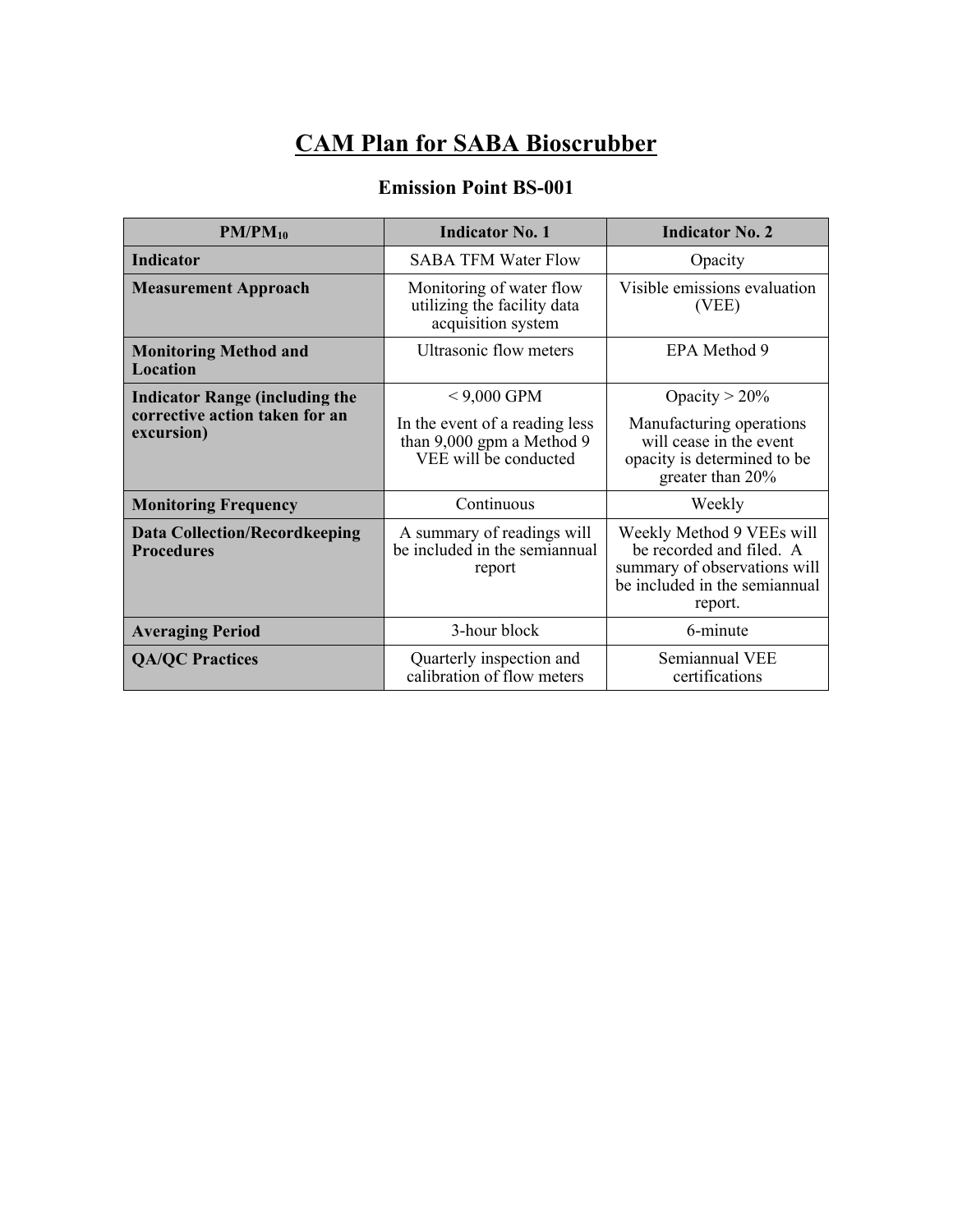## **CAM Plan for Baghouses**

### **Emission Points AB-102 (includes AB-003, AB-004, AB-005, AB-008, AB-010, AC-003, AC-004), AI-102 (includes AI-003, AI-004, AI-006, AI-011), AD-011, AJ-011, AE-004, BS-003, and BS-004**

| $PM/PM_{10}$                                                        | <b>Indicator No. 1</b>                                                                                                                                                               | <b>Indicator No. 2</b>                                                                                                                                    |
|---------------------------------------------------------------------|--------------------------------------------------------------------------------------------------------------------------------------------------------------------------------------|-----------------------------------------------------------------------------------------------------------------------------------------------------------|
| <b>Indicator</b>                                                    | Differential pressure (DP)                                                                                                                                                           | Visual Observation                                                                                                                                        |
| <b>Measurement Approach</b>                                         | Monitoring of baghouse DP<br>utilizing the facility data<br>acquisition system.                                                                                                      | <b>NA</b>                                                                                                                                                 |
| <b>Monitoring Method and</b><br><b>Location</b>                     | Differential pressure gauge                                                                                                                                                          | EPA Method 22                                                                                                                                             |
| <b>Indicator Range (including</b>                                   | $< 0.5$ " WC                                                                                                                                                                         | <b>Visible Emissions</b>                                                                                                                                  |
| the corrective action taken<br>for an excursion)                    | In the event of a reading $\leq$<br>0.5" WC an observation of the<br>emission point will be made to<br>validate the reading and<br>determine if corrective<br>measures are required. | If visible emissions are<br>detected, a Method 9<br>determination will be made to<br>quantify opacity.                                                    |
| <b>Monitoring Frequency</b>                                         | Continuous                                                                                                                                                                           | Weekly                                                                                                                                                    |
| <b>Data</b><br><b>Collection/Recordkeeping</b><br><b>Procedures</b> | A summary of readings will be<br>included in the semiannual<br>report.                                                                                                               | Observations will be recorded<br>on the weekly baghouse<br>inspection form. A summary<br>of observations will be<br>included in the semiannual<br>report. |
| <b>Averaging Period</b>                                             | 3-hour block                                                                                                                                                                         | NA                                                                                                                                                        |
| <b>QA/QC Practices</b>                                              | Quarterly inspection and<br>calibration of differential<br>pressure gauges                                                                                                           | Semiannual VEE certification                                                                                                                              |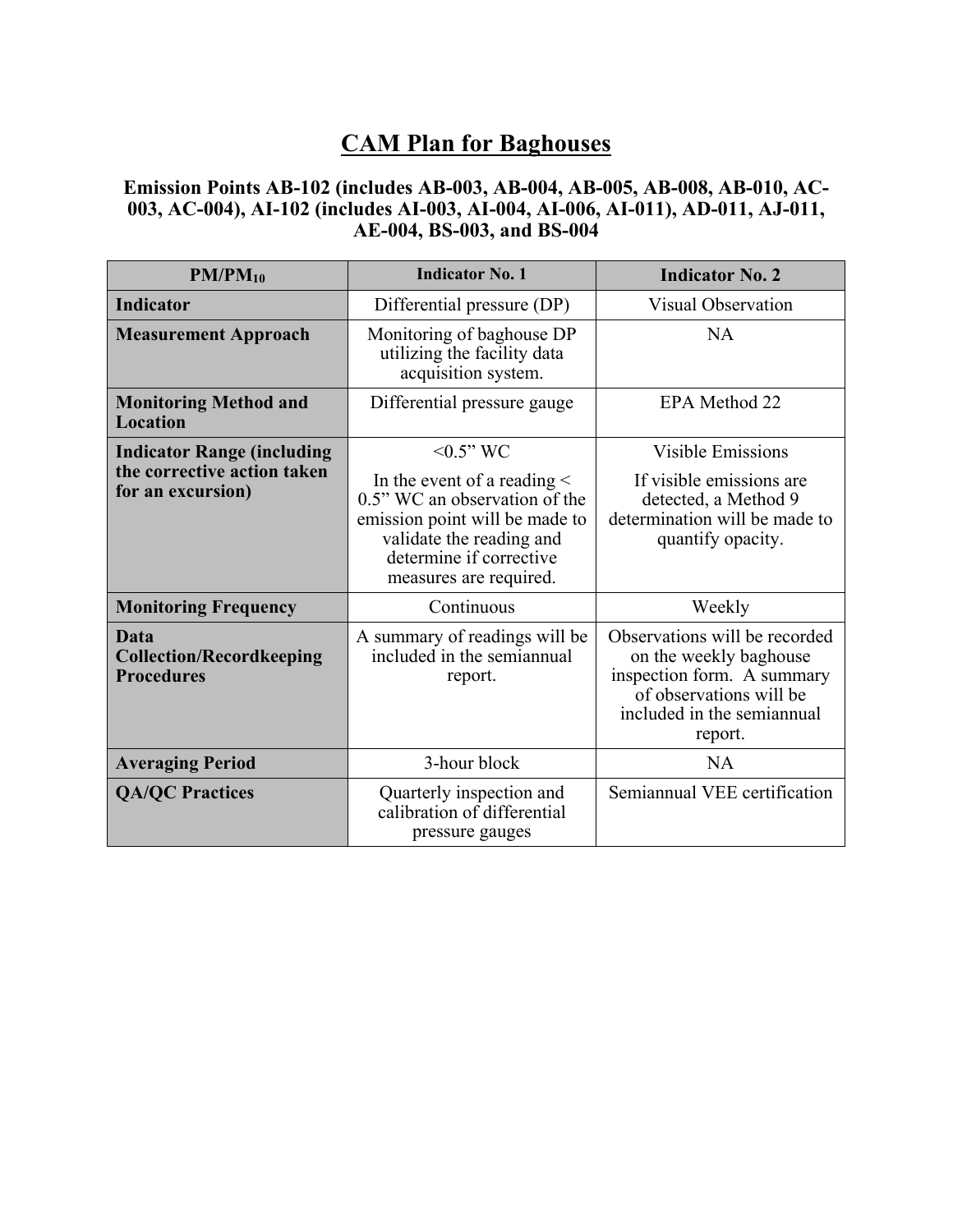# **APPENDIX D**

### **Routine Control Device Maintenance Exemption**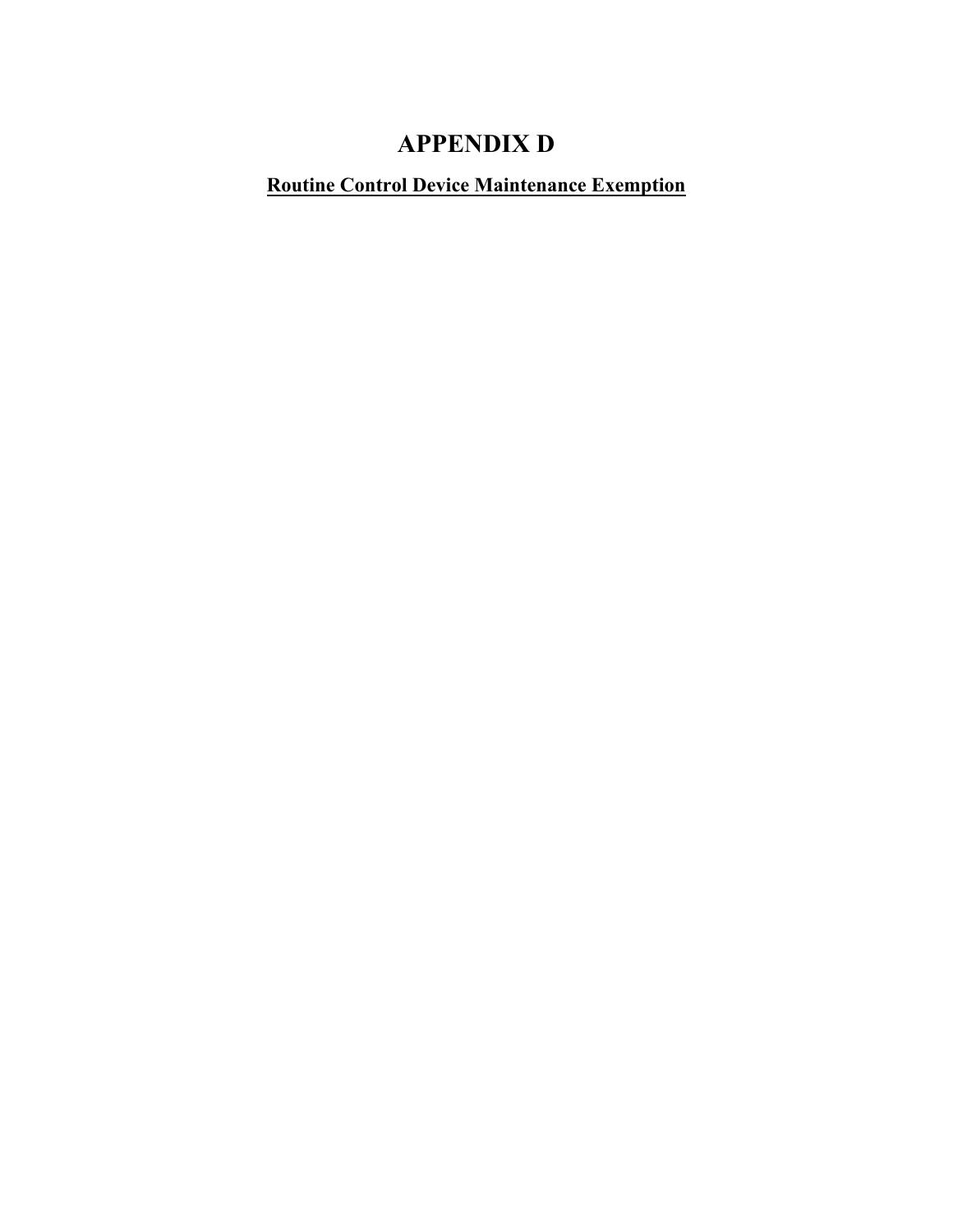

**STATE OF MISSISSIPPI** 

#### **HALEY BARBOUR**

**GOVERNOR** MISSISSIPPI DEPARTMENT OF ENVIRONMENTAL QUALITY

TRUDY D. FISHER, EXECUTIVE DIRECTOR

August 6, 2010

Mr. Steven Bruntlett, Mill Manager **Masonite Corporation** PO Box 1048 Laurel, MS 39441

Dear Mr. Bruntlett:

 $Re:$ **Masonite Corporation** Routine Control Device Maintenance Exemption Facility No. 1360-00028 **Jones County** 

We have completed our review of the referenced facility's request for an exemption from compliance during routine control maintenance events as allowed in §63.2251 of Subpart DDDD and have determined the request has merit and the exemption will be granted.

As we understand it, this exemption is necessary due to the level of maintenance required to keep the Scheuch SABA Bioscrubber operating efficiently. Based on the information submitted in your request, the following maintenance activities will be allowed under this exemption:

- 1) trickling media replacement;
- 2) trickling media flushing;
- 3) bioscrubber interior cleaning;
- 4) aeration tank bacteria colony replacement and stabilization;
- 5) pumps and piping replacement;
- 6) fans; blower and ductwork replacement;
- 7) disc screen replacement;
- 8) structural repairs and maintenance; and
- 9) control and ancillary equipment replacement/upgrade.

While the compliance options and operating requirements will not apply to the bioscrubber when the activities listed above are being done, please be advised that §63.2251(b)(3) limits the total downtime of the control device allowed under this exemption to less than 3.0 percent of the annual operating uptime for each process unit being controlled. Since the time necessary to perform all of the activities listed above would likely exceed the annual limit allowed under the exemption, it appears most of

#### 1774 REV20020002

#### OFFICE OF POLLUTION CONTROL

POST OFFICE BOX 2261 · JACKSON, MISSISSIPPI 39225-2261 · TEL: (601) 961-5171 · FAX: (601) 354-6612 · www.deq.state.ms.us AN EQUAL OPPORTUNITY EMPLOYER